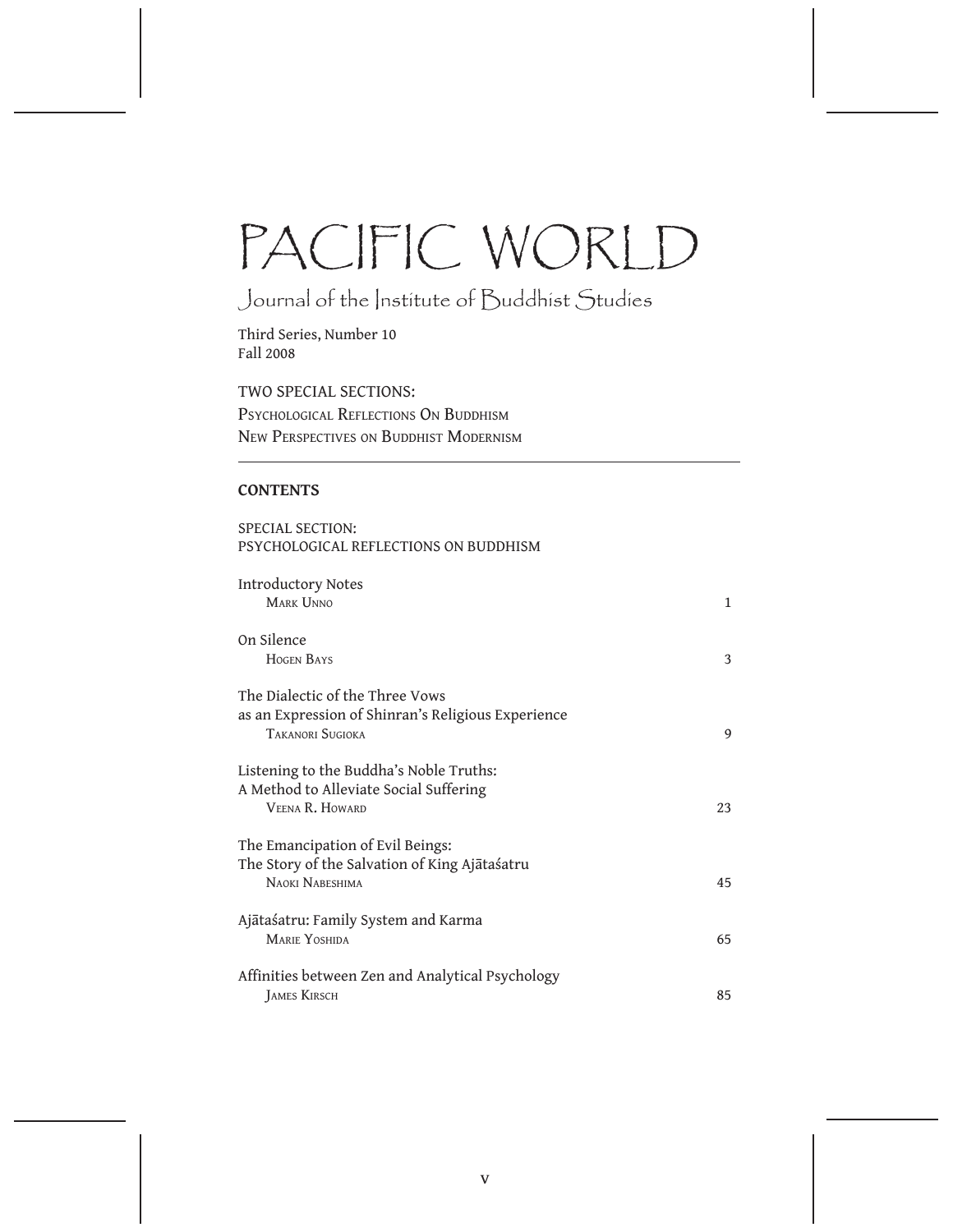| NEW PERSPECTIVES ON BUDDHIST MODERNISM                                          |     |
|---------------------------------------------------------------------------------|-----|
| New Perspectives on Buddhist Modernism<br><b>JEFF WILSON</b>                    | 97  |
| Swedenborg: A Modern Buddha?<br><b>WAKOH SHANNON HICKEY</b>                     | 101 |
| A Brief History of Interdependence<br>DAVID L. MCMAHAN                          | 131 |
| Traditionalist Representations of Buddhism<br>RICHARD K. PAYNE                  | 177 |
| Multiple Buddhist Modernisms: Jhana in Convert Theravada<br><b>NATALIE QULI</b> | 225 |
| <b>BOOK REVIEW</b>                                                              |     |
| No Time to Lose By Pema Chödrön<br>DAIJAKU JUDITH KINST                         | 251 |
| BDK ENGLISH TRIPITAKA SERIES:<br>A PROGRESS REPORT                              | 259 |

SPECIAL SECTION:

vi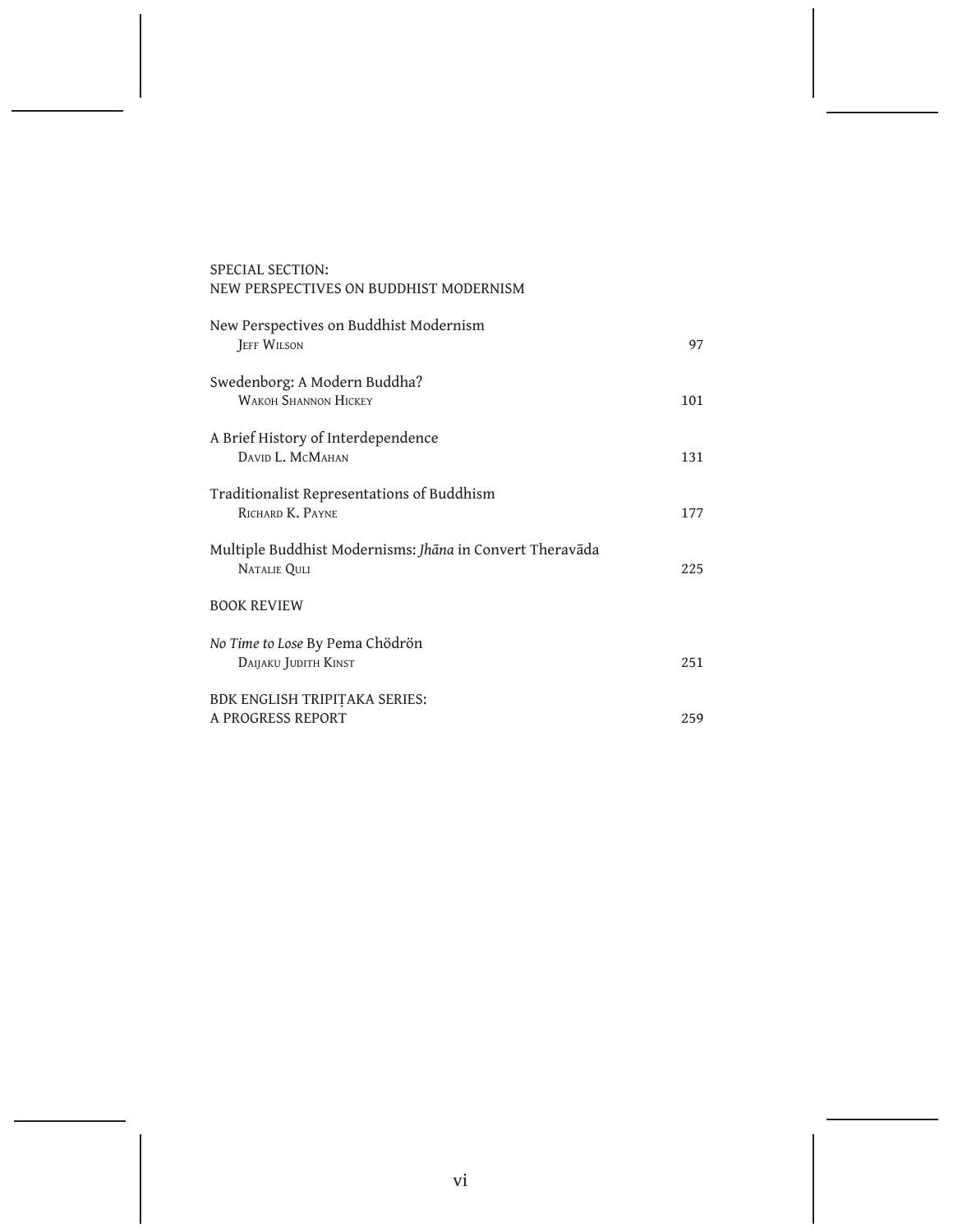# **Introductory Note**

# **Mark Unno**

University of Oregon

BEGINNING WITH 2004, the Center for Humanities, Religion, and Science at Ryukoku University of Japan; the Institute of Buddhist Studies; and the University of Oregon have been the central collaborators on research into the field of Buddhism and psychotherapy. Of these three institutions, the biggest driving force has been the Center for Humanities, Religion, and Science at Ryukoku University and its current director, Professor Naoki Nabeshima—recipient of three consecutive Twenty-First Century Center of Excellence grants from the Japanese Ministry of Education, Culture, Sports, Science, and Technology—and the largest contributor in terms of funding and resources. Also key have been the Institute of Buddhist Studies and its dean, Dr. Richard Payne, and various units within the University of Oregon including the Department of Religious Studies, the Center for Asian and Pacific Studies, and the Oregon Humanities Center. In addition, the Institute for Philosophy & Religion, Boston University, and the then director, Dr. David Eckel, have also been instrumental in our collaboration as the host of the first of three international conferences held biannually from 2004 to 2008, the second and third conferences having been held at the University of Oregon and Ryukoku University, respectively.

From these efforts, three edited volumes have been published: *Buddhism and Psychotherapy across Cultures: Theories and Practices,* edited by Mark Unno (2006); *Shi to ai: inochi e no fukai rikai wo motomete* (Death and Life: In Search of a Deeper Understanding), edited by Naoki Nabeshima (2007); and *Kokoro no yamai to shūkyōsei: fukai keichō* (Psychopathology and Religiousness: Deep Listening), edited by Osamu Kuramitsu, Naoki Nabeshima, Yasunobu Okada, and Mark Unno (2008). Currently, two further volumes are planned, one each in English and Japanese. For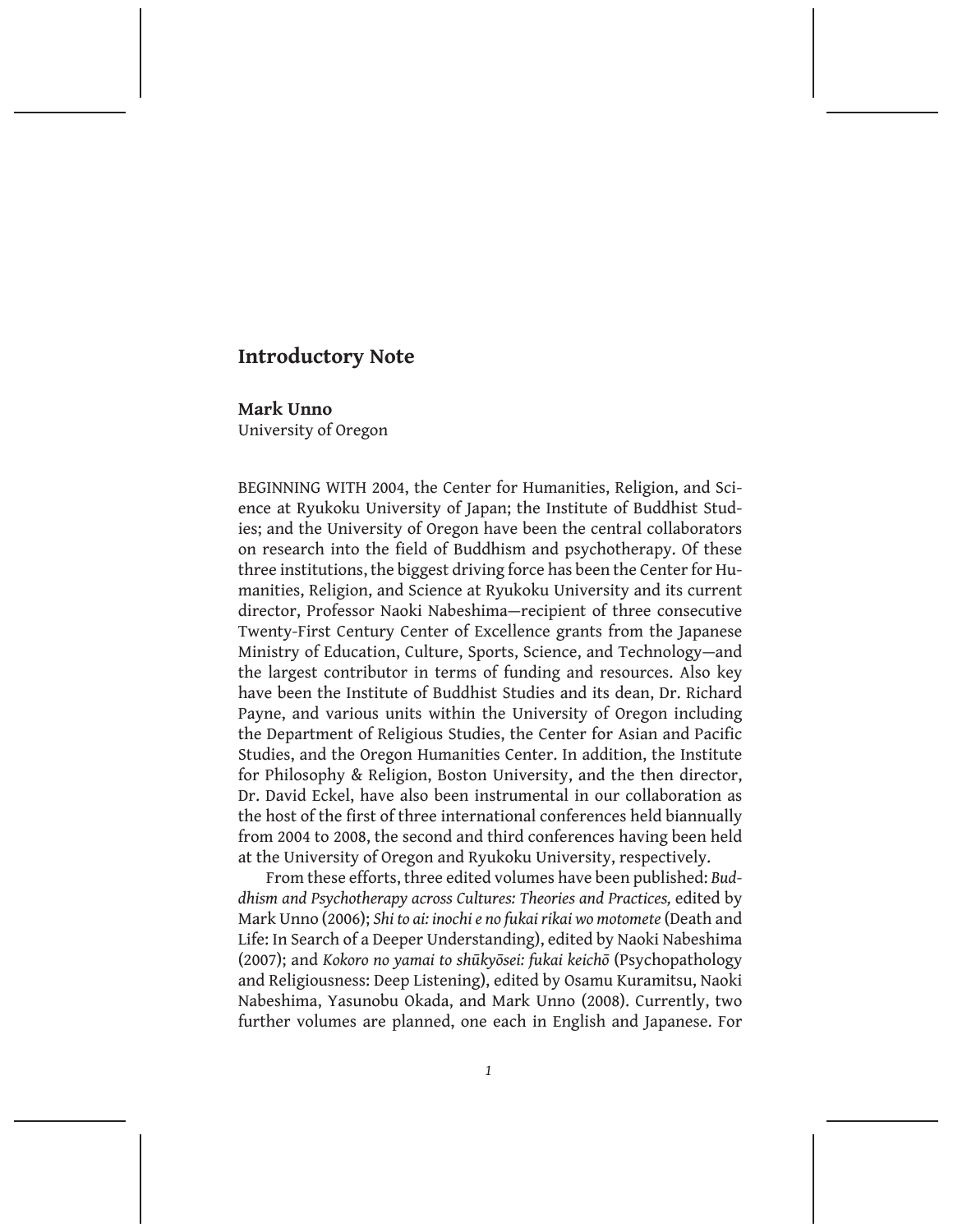the forthcoming volume in English, we will be drawing upon papers presented at the previous two conferences in 2006 and 2008.

However, rather than include all papers from these two conferences in the upcoming volume, we have decided to publish a select number in the present issue of *Pacific World.* These include Hogen Bays' essay on silence, Takanori Sugioka's exposition on the dialectic of the three vows as found in the thought of Shinran, Veena Howard's on Gandhi and Buddhism, Naoki Nabeshima's examination of the story of Ajātaśatru from a Shin Buddhist perspective, and Marie Yoshida's analysis of family systems theory in light of the story of Ajātaśatru. All of these papers were part of the University of Oregon conference in 2006 except for that of Takanori Sugioka, which was presented in Kyoto in 2008.

The first three, by Bays, Sugioka, and Howard, do not directly address current methods and issues in clinical psychotherapy. However, they were very significant for the interdisciplinary elucidation they brought to our conference efforts, providing key points of reference and comparison from the perspectives of Zen Buddhist practice, Shin Buddhist thought, and Buddhism and Hinduism in the context of the work of Gandhi as spiritual and socio-political healer.

The last two essays two provide in-depth examinations of the story of Prince Ajātaśatru involving his regicide of his own father as well as imprisonment of his mother. Through the work of Japanese clinicians Heisaku Kosawa and Keigo Okonogi, this episode, a cornerstone of Shin Buddhism, has also become integral to the narratives of Japanese psychiatry and psychotherapy. Nabeshima and Yoshida's studies further our understanding of the significance of this story in Buddhist and family therapy contexts. These two papers, we felt, would be most illuminating for the readers of *Pacific World.*

Our critical, interdisciplinary inquiry has brought to light what has turned out to be the complex intersection of multiple Buddhisms and psychotherapies, the fruits of which will be borne out more fully in our upcoming edited volumes. However, the selection of essays presented here stand on their own for the contributions they have made to our ongoing investigations.

I would also like to express my appreciation to Dr. Richard Payne and Natalie Quli of the Institute of Buddhist Studies for all of their expert editorial work on this selection of papers.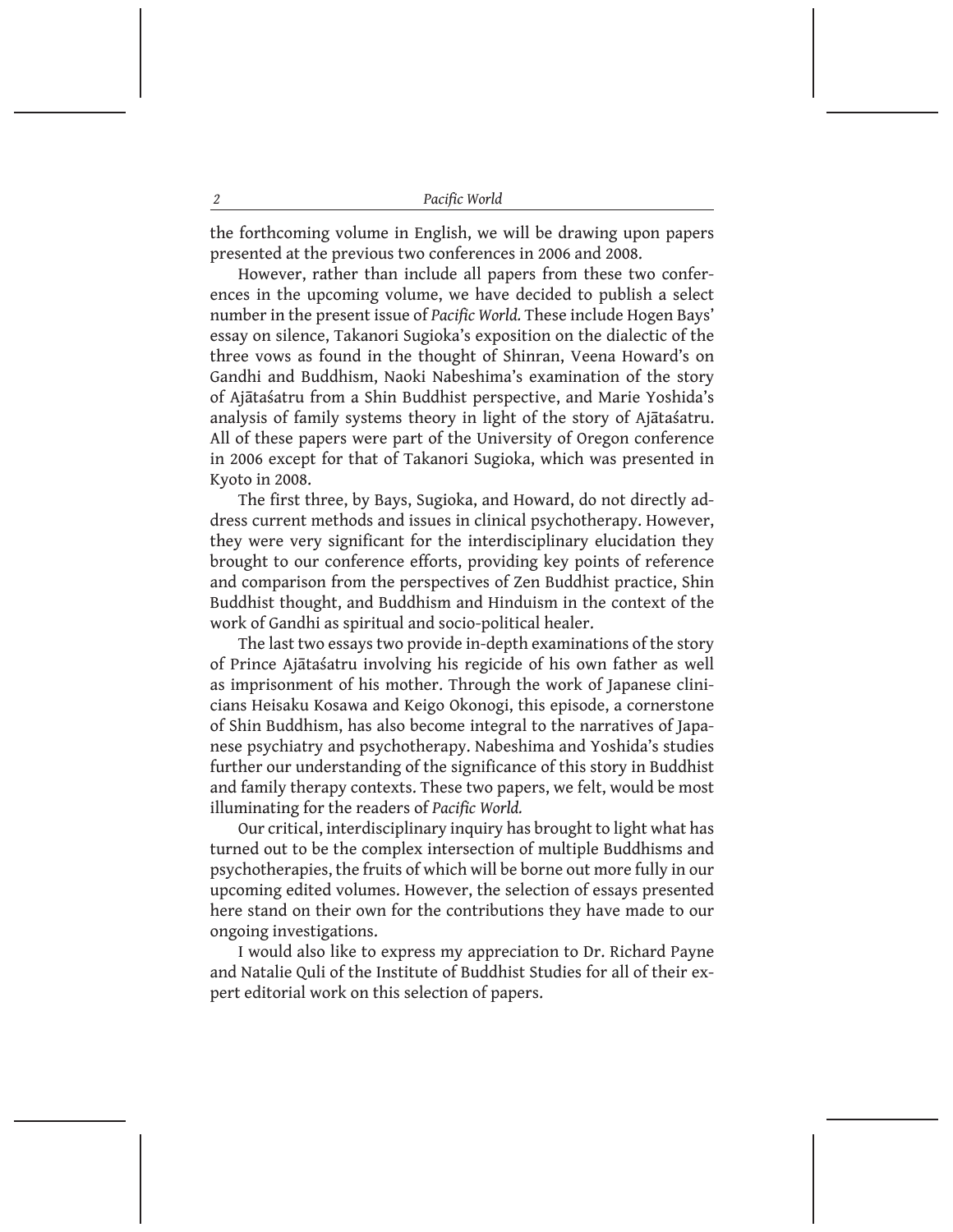# **On Silence**

#### **Hogen Bays**

Great Vow Monastery, Oregon

TO REALLY HEAR we must be silent. Sound exists against a background of silence, just as the foreground is in contrast with what is behind it. When the background is clear and empty then the foreground is vivid and bright.

We all experience this background silence. When we hear a sound, whether it be a note or a symphony, it exists against the backdrop of silence and space. This is true not only of sound but also of the objects of the other five senses. Just as our planet rests in space, thought and sensation are surrounded by silence. The thoughts and ideas which we think of as our mind rest in space and stillness. Silence is around this moment. This background cannot be known with the intellect, because as soon as some "thing" is perceived it has already been distinguished from what is behind it. Because it is ubiquitous it is called Great Silence, Great Stillness, or Great Space. But, even Great Silence becomes just another idea as soon as the intellectual mind tries to know it.

To experience Great Silence it is first important to empty the mind of ideas, notions, and insights. One common way to do this is through Buddhist meditation. There are many types of Buddhist meditation, and they all require our attention to be fully engaged with what is, right here, right now. This process is not easy. Usually we have to proceed through several stages to touch deep silence. It is helpful to begin by creating ordinary silence, finding a quiet environment free from normal distractions. Then we can begin formal meditation, turning the attention inwards, using "mindfulness and insight." With mindfulness we first become aware of sensation, such as sound, and then with insight we look into it deeply. When we begin to meditate there is little awareness of silence. At first our attention is not focused on silence or sound, but on the endless stream of opinions, memories, and likes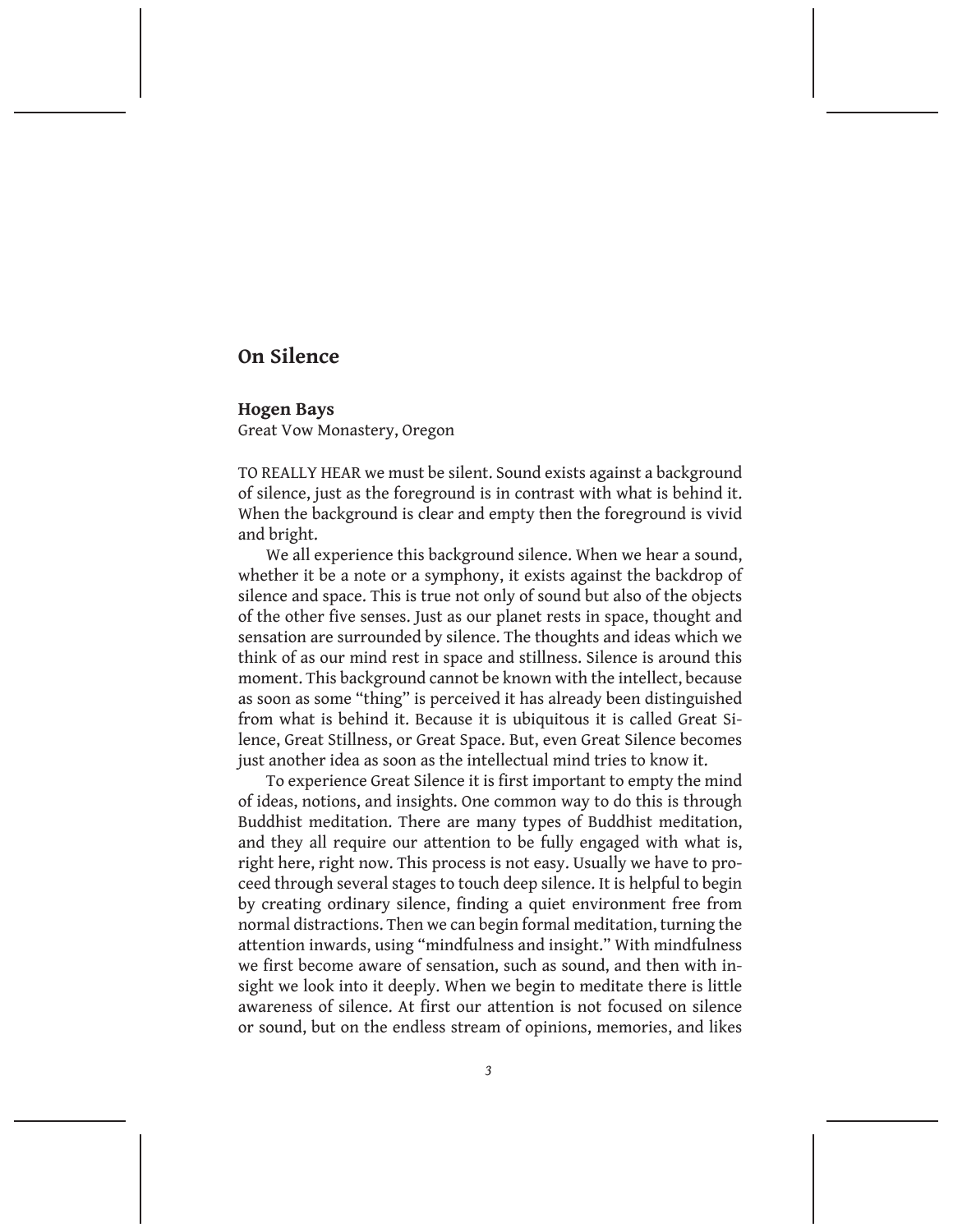and dislikes that obfuscate deeper awareness. Gradually, by letting go of distractions and repeatedly turning the attention back to the direct sensory experience of sound, sound becomes purified. There is "just sound." When a concentrated mind rests completely on pure sound then we can take a step backward into a greater awareness of the silence around the sound.

To be aware of vast silence enables us to hear what someone else is saying uncluttered by the background noise of our own thoughts. Just as in a silent room a faint sound maybe clearly heard, when our mind is deeply quiet we can hear subtleties of speech and presentation that otherwise would go unnoticed. To be silent inside is to be open, willing to receive what the speaker wishes us to hear. To deeply listen and hear the sounds of the world, we must be familiar with silence.

There is a classic Zen story of a professor who visited a Zen master. The master greeted him and offered him tea. The professor said, "Please teach me about Zen." The master began pouring tea. He continued pouring till the tea overflowed and splashed on the floor. "Stop, stop, the cup is full. No more will go in!" Master smiled and said, "Just so. You can't put more in a full container. Before you can learn, you must empty your mind."

The thinking mind is too full to know deep silence. It is always busy, separating this from that, defining, identifying, and creating. To experience deep silence the mind must be empty, not blurred by the interference of thoughts, opinions, worries, music, or images. These all require the mind to be active, engaged with past memories and future possibilities. When the mind rests in silence there are no or few thoughts. It is empty of judgment and opinion, free of fantasies of past and future. The mind, when it is silent, is always present. This is not a void, empty, dead state. It is like a vast universe of potential energy out of which all things arise.

Jizō Bosatsu (Kṣitigarbha Bodhisattva 地蔵菩薩) represents the archetypical vow to relieve suffering in all six realms of existence. Compassionate people who work to relieve suffering encounter many kinds of frightening, dark, and difficult circumstances. How can we as budding bodhisattvas do this? With Great Silence. Deep inner silence is of high value to anyone who works with violence, catastrophe, death, or great suffering. Hearing stories of torture, abuse, or cruelty with an angry or anxious mind can lead to hopelessness and despair. But, if we listen from a place of deep silence we can maintain some equanimity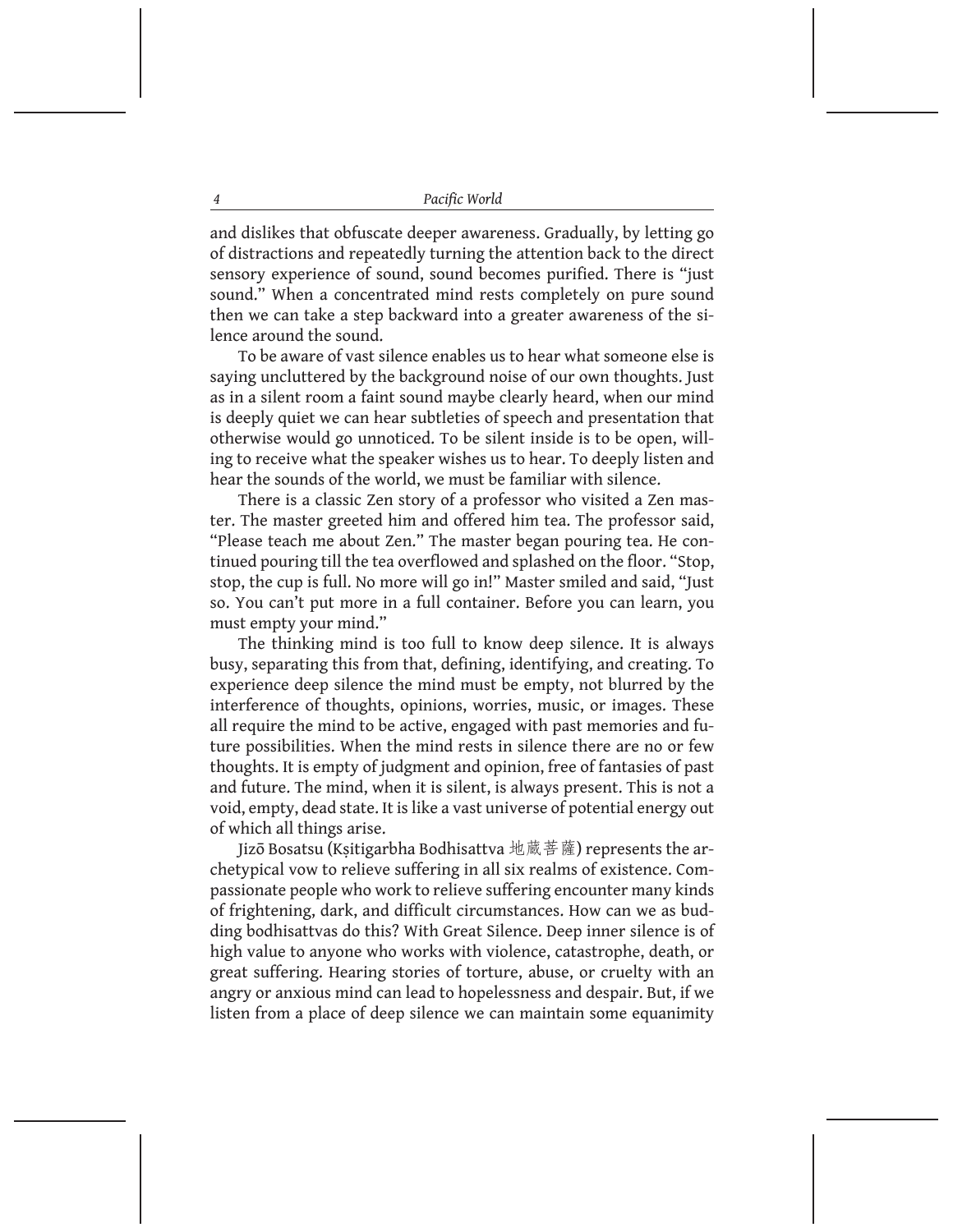*Bays: On Silence 5*

and clarity of mind. Inner silence is not anxious. Inner silence is not reactive. Inner silence allows us to hear things clearly and deeply, to hear things as they really are. When we know things as they really are then we can respond effectively without reactivity and burnout.

Deep silence is the source of creativity. When the mind is busy we tend to look at things through our filters, our opinions, and our assumptions based on our past experience. But silence can be experienced only now, so what comes into the view of the silent mind can be seen freshly. This fresh eye can look on problems with more flexibility and creativity. The restricted mental filters through which we habitually view the world dissolve, allowing new perspectives and creative approaches to old challenges. For example, many artists experience blocks in creativity. No matter how hard they try what they produce feels stale, uninspired, or just wrong. Often the cause is attempting to "think" their way through a problem by grasping at old ideas that no longer work. When artists stop the mind, stop exerting effort to make something happen and rest in alert, aware silence—then out of the unbounded mind of silence creativity blossoms anew.

Experiencing silence of the mind is not easy. It can even be frightening when we first touch it because all that we are accustomed to relying on disappears. We enter a state of "not knowing." In the ordinary way of thinking our lives are dependent on what and how much we know: knowing where we are, who we are, what we are going to do, what the outcome will be, and so on and on. The most important task of the maturing mind is to learn what will enable us to survive and succeed in society. Throughout life learning and being open to learning is essential for an intelligent life. But learning has an end. No matter how much we know there is always more that is unknown. Deep silence is the heart of the unknown, the Great Mystery. To let go, even for a few moments, of all that we know, and to step into the Great Mystery, can change our view of the world and of ourselves. We see that what we normally think of as "I" is only a small and pale reflection of our true nature, Deep Silence. To take this step is one of the perennial challenges of the spiritual path.

For people of our age, discovering the satisfaction and peace of silence is difficult. Silence is constantly challenged. Setting aside ignorance (Jpn. *mumyō* 無明, Skt. *avidyā*, Pāli *avijjā*; also Jpn. *chi* 癡 or Pāli *moha*, "delusion") for the moment, these threats to silence fall into two basic categories, trying to get something we want (Jpn. *ken* 慳, Skt.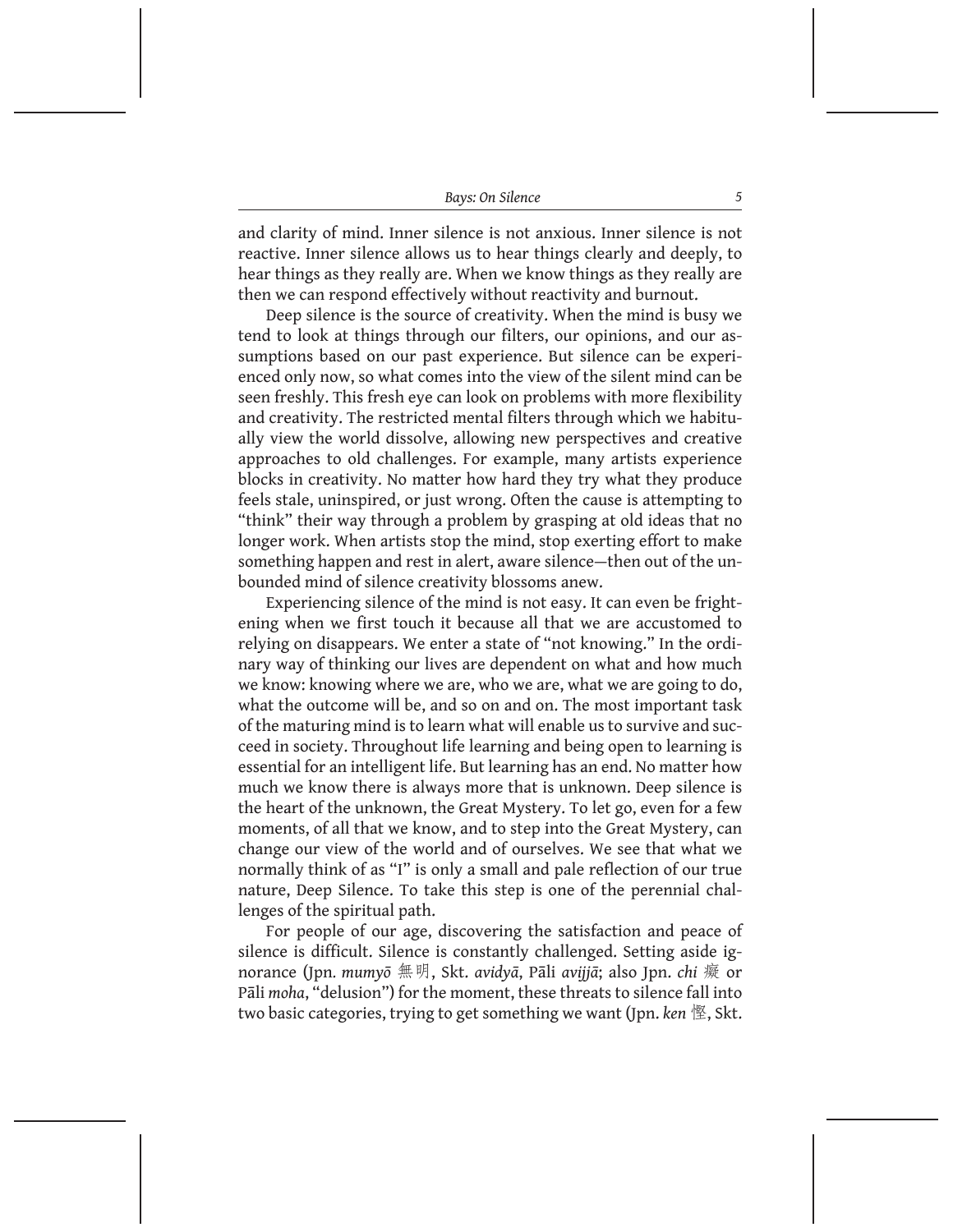*rāga*; also *lobha*, or *tṛṣṇā*), or trying to get rid of something we don't want (Jpn. *shin* 瞋, Pāli *dosa*, Skt. *dveṣa*). We are taught from an early age that we should be able to buy what we want. We are educated by the media on what we "should" have, and how we "should" get it. Applying this one-sided view, we attempt to get anything we think might bring peace and pleasure. We insist that with enough effort, the best technique, or the perfect environment, we will get what will make us happy. When this grasping state of mind is applied to the spiritual life we try to capture the peace and wisdom of silence as if it were one more thing we could buy. But this attempt to get something, to "get" silence, to "make" inner peace happen, creates so much noise that real silence cannot be heard. Because this noise obscures the deep truth of our lives, some people are driven into ever greater frantic activity of the mind. To sit with a distressed person and guide his or her attention to what is present, to help him or her learn to quiet the mind, gives that person a touch of peace. In the Zen Buddhist tradition this is one of the principles that is used in private interview (Jpn. *sanzen* 参禪, or *dokusan* 獨參). The teacher sits, calmly in a quiet room, with his or her mind still, without judgment or expectation, waiting for a student to arrive. When the student enters this environment, sits quietly, and breaths attentively, the student resonates with the teacher's state of mind. In this way little by little the student can learn to feel the silence in him- or herself that is always present.

However, instead of delving into the silence of the Great Mystery, much of our society tries to get rid of it. As a culture we are averse to silence, often afraid of it. We have used our technical skills to try to fill silence, cover it over, with music, radio, television, movies, and iPods. People walk down the street in their own separate world of sound, wired directly into the ear. In most buildings, from homes to shopping malls, there is ubiquitous sound. Movies bombard all of the senses with sounds so intense they can be felt and seen. In the war against silence, we have created the greatest cacophony in human history, where inner and outer noise pollution has become so extreme that it is regarded as "normal." But it is not normal. Paying attention in this environment becomes like trying to have a conversation on a cell phone with poor reception in a crowded room with rock music playing. Without the ability to rest in silence, to know what is behind all of the noise, we become confused, unable to think clearly, unable to focus, distracted. To be healthy we must know silence.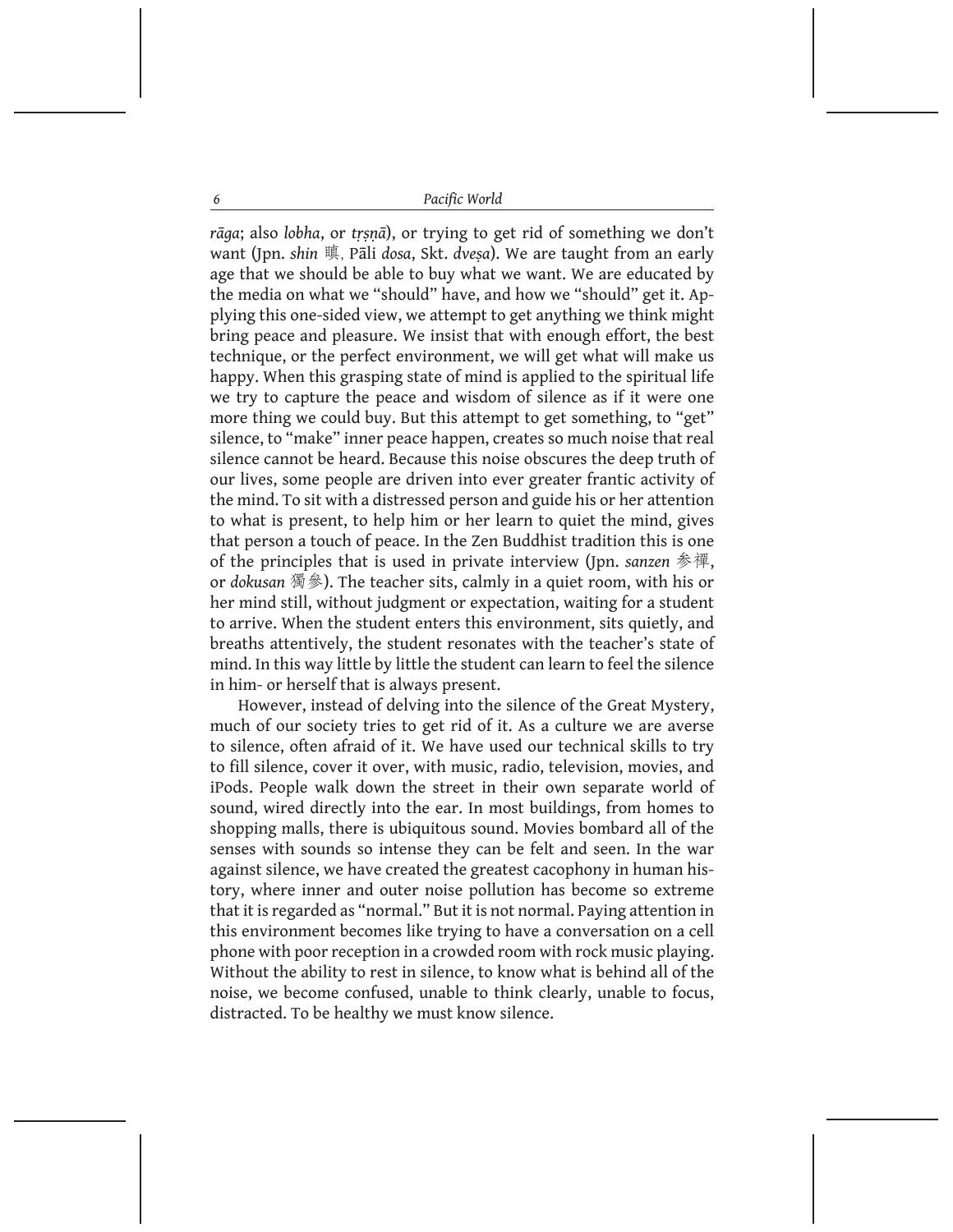*Bays: On Silence 7*

The main weapon in the war against silence is desire or craving (Jpn. *ai* 愛, Skt. *tṛṣṇā*). Environmental noise covers over one level of silence, but it does not stop at the ear drum. As a culture we have chosen to subject ourselves to the relentless bombardment of noisy advertising. This goes directly into the mind. In silence there is no separation and therefore no desire. But when we attune our mind to the seductive noise of the world we become full of desires for things we do not have and did not know existed. Through media we begin to live stirred up, full of artificially generated emotions, which give us the illusion of living an exciting, pleasure-filled life. Instead, dissatisfaction and dismay (Jpn. *ku* 苦, Skt. *duḥkha*) with our self-generated insufficiency are the results. By trying to treat our dismay with still more noise, more desire, we fuel the source of suffering. The suffering that we then feel leads to violence by humans against the rest of the natural world. As the second noble truth says, "Craving is the origin of suffering." Through craving we turn away from what we have always had, is always with us, in us, around us—silence.

But the deep silence that is underneath all things is always present, always available. It is not relative so it is worth nothing. It cannot be created, used up, bought, or sold. It cannot be killed, blown up, or destroyed. It can only be hidden, and what is hidden can be found. This is the eternal truth of Buddhism, that peace, nirvana, freedom is always possible. The Great Silence, Great Stillness, Great Space is the source of all things. It is Wisdom (Jpn. *chi* 智, Skt. *prajñā*), in which there is no distinguishing, no past, no future, no color, sound, taste, touch, sensation, or thought. And, though we may know about this possibility, we only recognize and understand through practice how far the power of silence extends. To know this we must listen with our whole body and mind.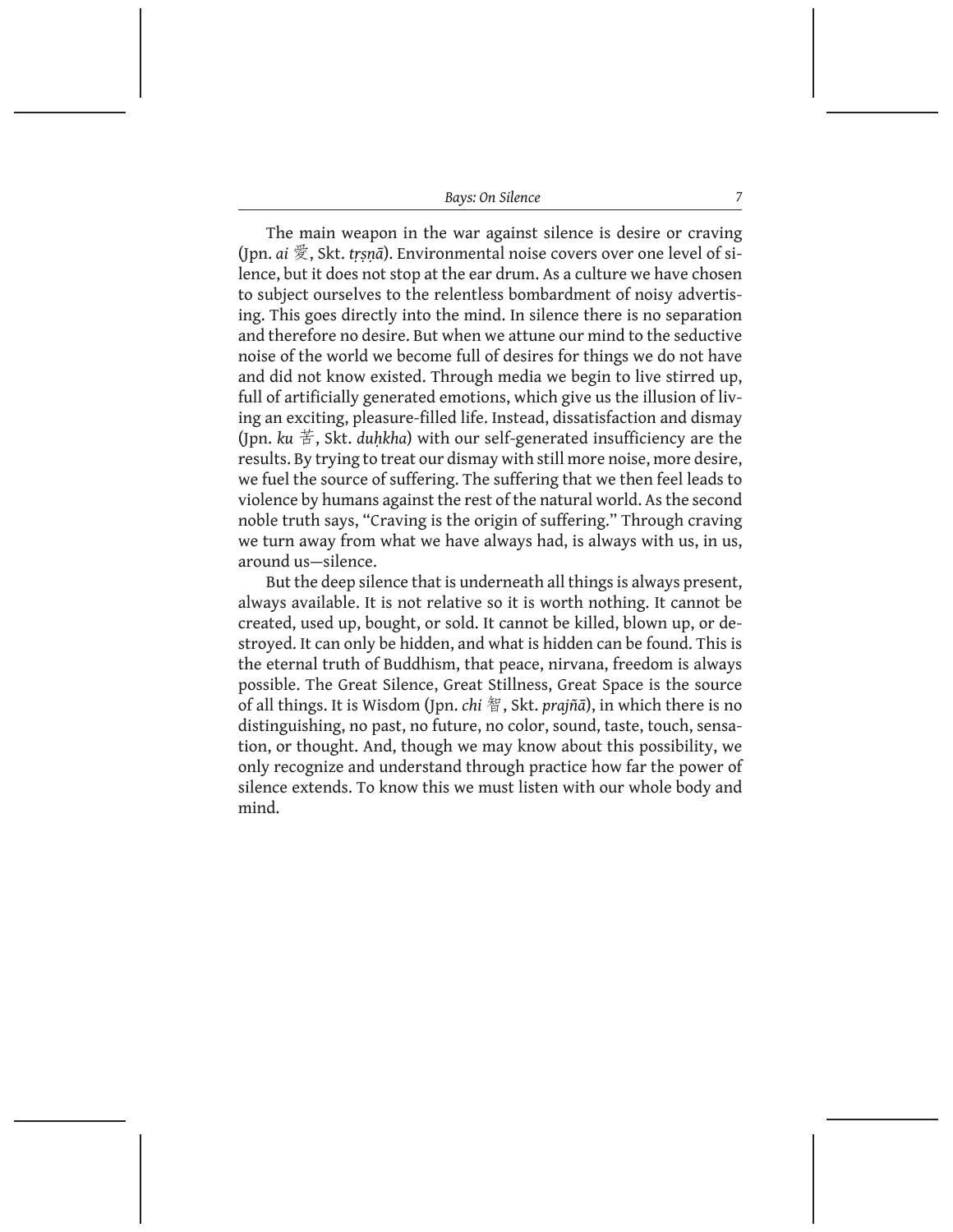p. 8 (blank)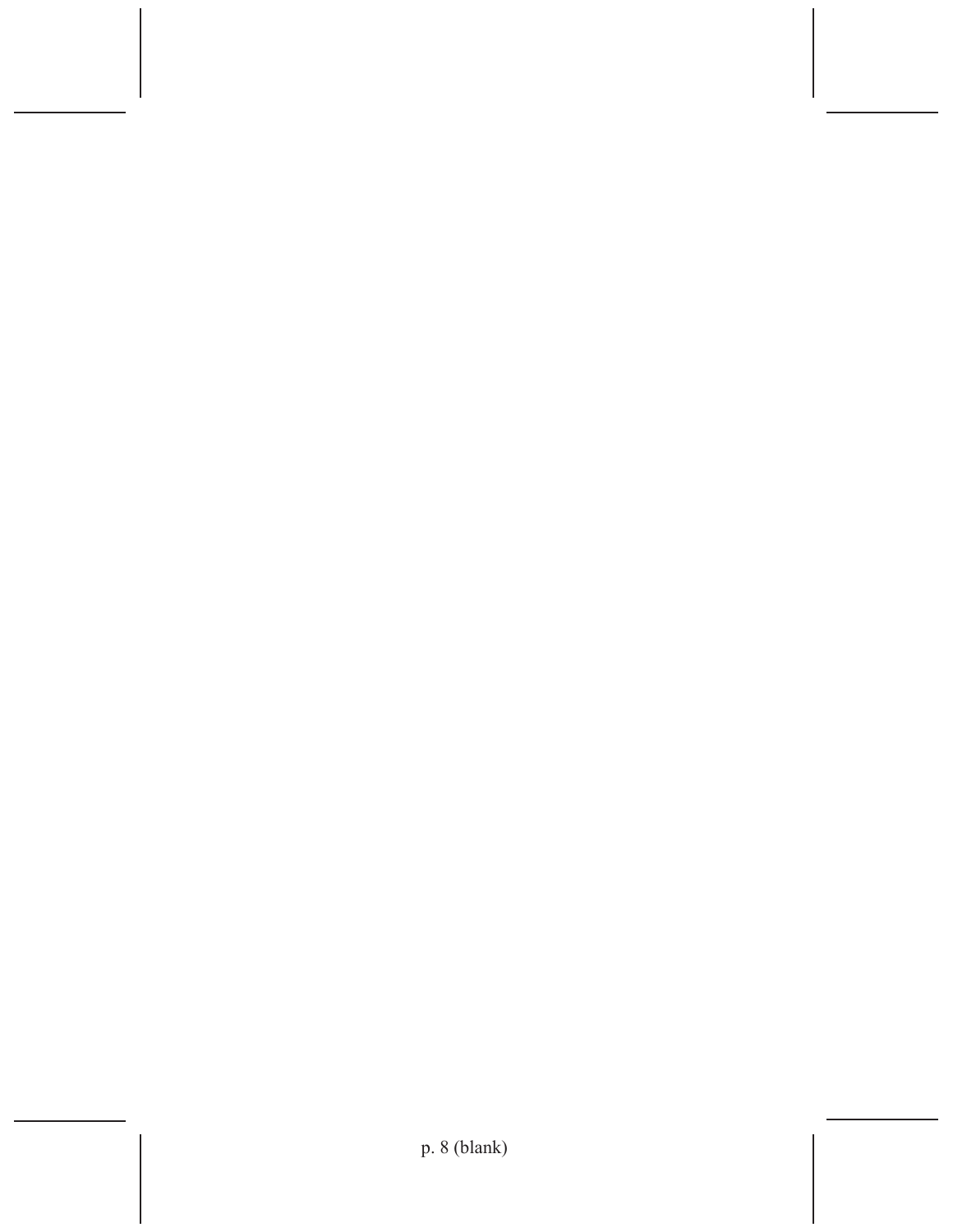# **The Dialectic of the Three Vows as an Expression of Shinran's Religious Experience**

#### **Takanori Sugioka**

Ryukoku University, Kyoto

### PREFACE

One of the characteristics of Shinran's thought is its great emphasis on interior religious awareness and experience. Leaving behind the traditional framework of communal practice, and instead seeing himself directly in light of the cosmic reality of Buddhist awakening, Shinran articulated a vision of self-realization based upon the overturning of the ego-self and the awakening of the deepest reality of the self as cosmic personality. In the traditional terms of Buddhist philosophy, this can be understood as being fully in accord with the core teachings of Mahāyāna Buddhism.

Perhaps the most important of the core teachings of Mahāyāna Buddhism is that all beings may attain buddhahood. According to Buddhologist Junjiro Takakusu, "The Buddha is the completion of personality on a cosmic scale."1 The complete cosmic personality is that which, having overcome the dualistic orientation of the self-centered ego that is based in delusion and blind passions, manifests the heart and mind of one who transcends this visible universe in both time and space. The vast mind of the Buddha refers to a compassion that is based in non-dual wisdom. The great compassionate one sees the suffering of all other beings as inseparable from self, is aware of the equality of all things, and manifests the wisdom of the Buddha that sees the unhindered working of dharma in all things. The Buddha brings to fruition non-dual wisdom as it necessarily appears as great compassion at work in all sentient beings.

It is likewise with Shinran's Shin Buddhism. That is, the path to enlightenment and buddhahood is to express the right wisdom and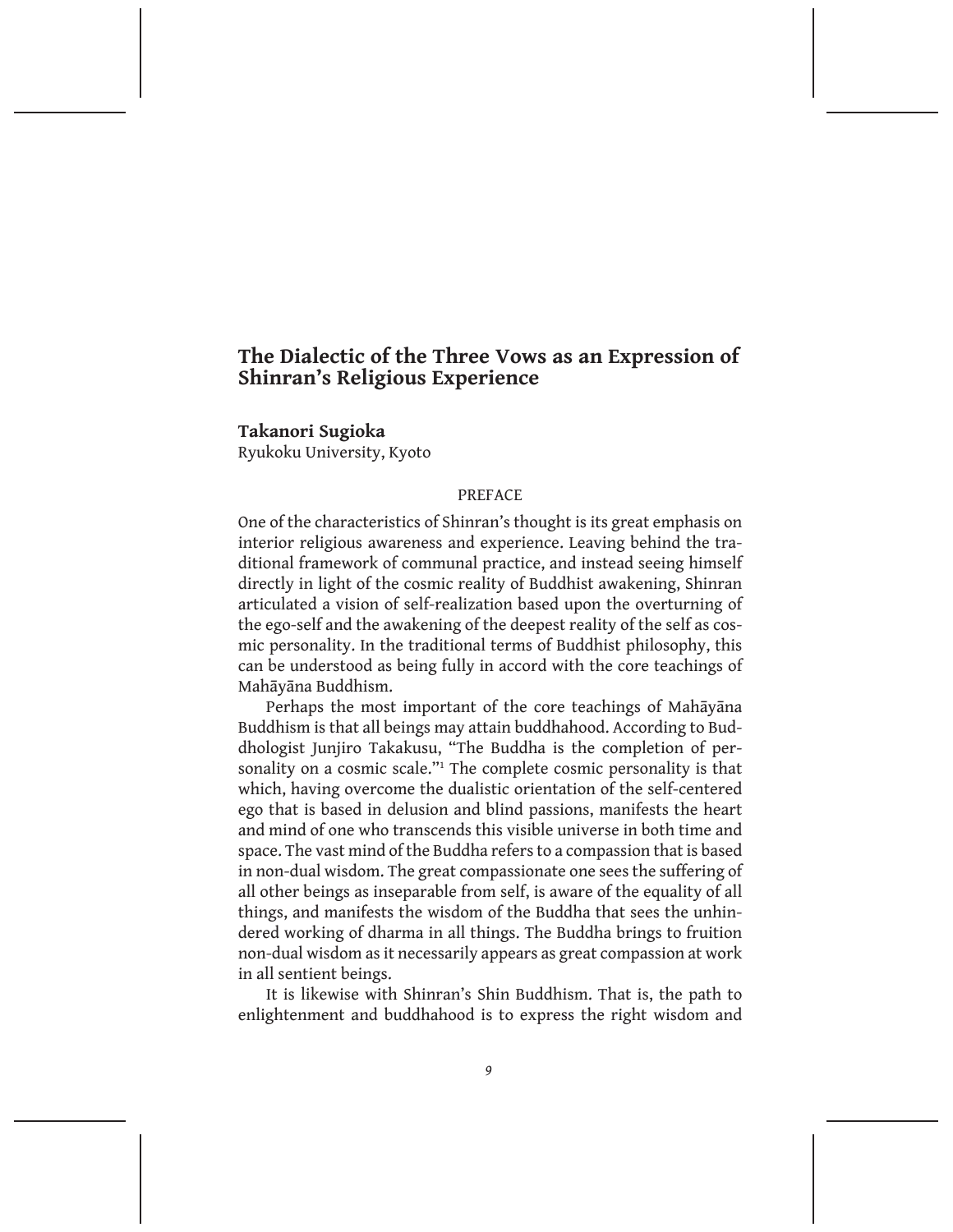compassion; it is not the path of extreme asceticism or petitionary prayer. According to Shinran, in *mappō,* the final degenerate age of the dharma, the only path to attain non-dual wisdom is to "attain the true and real entrusting"2 of the Buddha of Infinite Light and Eternal Life, that is, Amida Buddha. True entrusting comes from the pure mind of the Buddha that is free from the doubt and blind passion of sentient beings, "the mind that leads sentient beings to unsurpassed nirvana,"3 the mind that has already been directed towards and bestowed upon all sentient beings. Sentient beings awaken to the compassionate mind of the Buddha in the form of the forty-eight vows created by Amida while still in the stage of bodhisattvahood with compassion and mercy for all.

In general, the religious turning over of mind is called "metanoeia" (*eshin* 廻心)*.* However, Shinran states, "Metanoeia is the overturning of self power [into other power]."4 Self-power is false "reliance on one's body, mind, ability, and supposed virtues."5 Thus, the attainment of true entrusting is to turn over self-power by virtue of the Buddha's great compassion.

Through such an experience, the old Shinran died, and the new Shinran was born, one who irrevocably set forth on the path to the completion of cosmic personality.

#### THE *LOCUS CLASSICUS* OF THE DIALECTIC OF THE THREE VOWS

Shinran writes very little about his own personal life. We have very little biographical information about him, and ideas concerning the hardships he faced in his religious quest are largely inferential. Most of his statements concern his existential state and relate the sense of his living deeply in gratitude to the Buddha's great compassion and the profound karmic evil of his existence as a foolish being illuminated by the Buddha's infinite light. One of the few places where he writes personally can be found in the "Chapter on the Transformed Land" of his magnum opus, the *Kyōgyōshinshō* (The True Teaching Practice, *Shinjin*, and Realization)*,* where he briefly describes the process of his religious transformation:

Thus I, Gutoku Shinran, disciple of Sakyamuni, through reverently accepting the exposition of [Master Vasubandhu,] author of the Treatise, and depending on the guidance of Master [Shan-tao], have forever left behind the temporary gate of the myriad practices, the various good acts, and the birth attained beneath the twin Sala trees.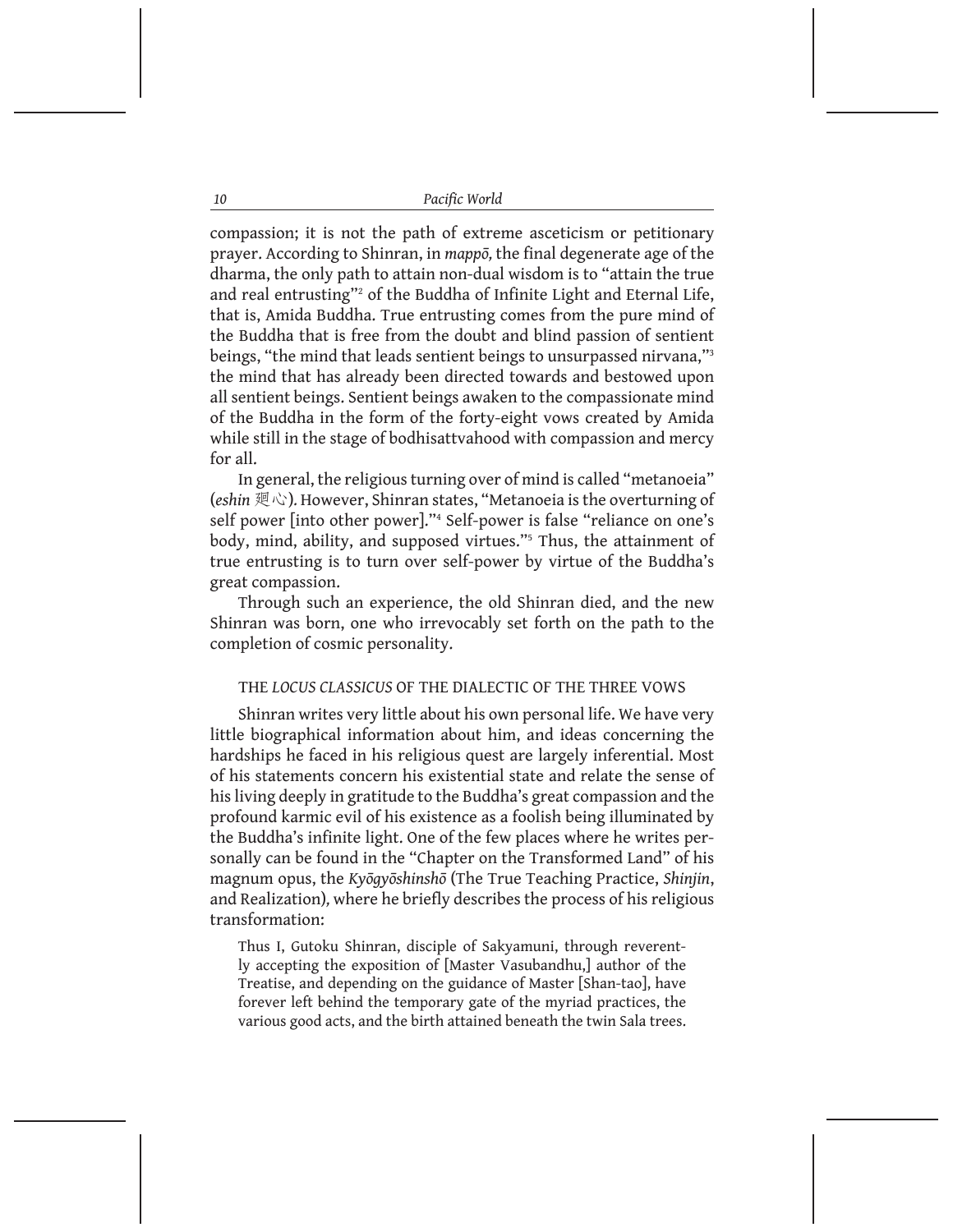Turning about, I entered the true gate of the root of good and the root of virtue, and wholeheartedly awakened the mind leading to the birth that is inconceivable.

I have now decisively left behind the "true" gate of provisional means and, [my self-power] overturned, have entered the ocean of the selected Vow. Having swiftly become free of the mind leading to the birth that is difficult to conceive, I am assured of attaining the birth that is inconceivable. How truly profound in intent is the Vow that beings ultimately attain birth!

Having forever entered the ocean of the Vow, I now realize deeply the Buddha's benevolence.<sup>6</sup>

This has come to be known as the passage on the "dialectic of the three vows." The three vows are the nineteenth, twentieth, and eighteenth vows, in that order, that Shinran identifies as the key sequence among the forty-eight vows originally made by Amida Buddha while in the stage of bodhisattvahood. Thus, they are the called the "original vows" of Amida Buddha, and in particular, the eighteenth vow ("the ocean of the selected vow") is regarded as the key, *the* original vow of Amida Buddha, into which the nineteenth ("the provisional gate of myriad practices") and the twentieth ("the true gate of the root of all good and virtue") flow. In Shin Buddhism, undergirding all three vows is the practice of intoning the name of Amida Buddha, "*namu* Amida Butsu," which means, "I entrust myself to the Buddha of Infinite Light and Eternal Life," or more dynamically in terms of the impersonal dimension of the formless body of the dharma (*hōshin* 法身, Skt. *dharmakāya*), "I entrust myself to the Awakening of Infinite Light and Eternal Life." The act of intoning the name is also called *nenbutsu*  (念仏, Ch. *nianfo*, Skt. *buddhānusmṛti*), or literally, "remembering the Buddha."

Furthermore, Shinran states that the standpoint of these three vows corresponds to the teachings of the *Meditation Sutra* (nineteenth vow), the *Amida Sutra* (twentieth vow), and the *Larger Sutra of Eternal Life* (eighteenth vow). Furthermore, he states that, in relation to the *Meditation Sutra* and the *Amida Sutra,* there is an "exoteric and esoteric significance" that is explicated before the passage on the dialectic of the three vows. The exoteric meaning is the explicit teaching of each of these respective sutras. The esoteric meaning is the teaching of the *Larger Sutra* that underlies that of each of the other two sutras. The idea that the former two sutras each have both an exoteric and an esoteric meaning can only be derived by having realized and internalized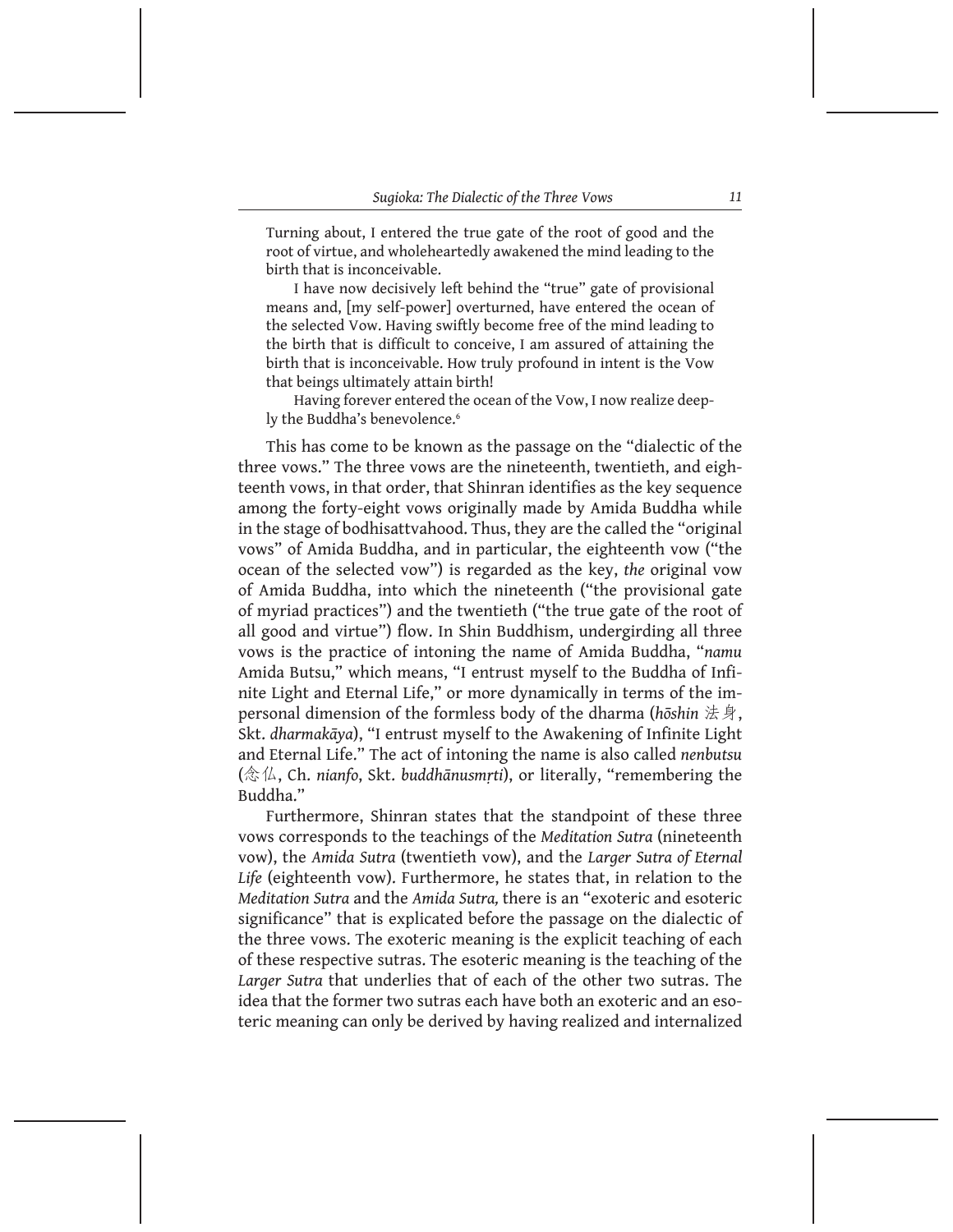the significance of the eighteenth vow as the core of the *Larger Sutra of Eternal Life.* 

In modern scholarship, the dialectic of the three vows has been analyzed from a number of different perspectives including that of Western philosophy, depth psychology, and so forth. Several of these studies focus on the question as to whether the unfolding of this dialectic represents and therefore corresponds to Shinran's own religious experience. This leads to further questions about the timing of each stage of the dialectic in relation to specific moments in Shinran's life. Here I would like to offer my own interpretation for consideration.

The text of the three vows found in the *Larger Sutra* is as follows:

Nineteenth vow: "If, when I attain buddhahood, the sentient beings of the ten directions give rise to the mind of aspiration for enlightenment, cultivate the various practices and virtues, with sincere mind express the bodhisattva vows, and desire to be born in my Pure [Land], and if I fail to appear along with a throng of bodhisattvas and other deities before the practitioner at the time his or her death, then I refuse to attain enlightenment."7

Twentieth vow: "If, when I attain buddhahood, the sentient beings of the ten directions hear my Name, turn their thoughts to my [Pure] Land, cultivate the various practices and virtues, with sincere mind direct their virtues to all beings, desire to be born in my [Pure] Land, and fail to realize the fruits of their labors, then I refuse to attain enlightenment."<sup>8</sup>

Eighteenth vow: "If, when I attain buddhahood, the sentient beings of the ten directions, with sincere mind and true entrusting, desire to be born in my [Pure] Land, and say my Name even ten times, and fail to be born there, then I refuse to attain enlightenment."9

In the following sections, I will explain the basic doctrinal understanding of the three vows.

#### *Nineteenth Vow*

According to the nineteenth vow, practitioners follow both meditative (visualizations) and non-meditative practices, as well as the chanting of the name, or *nenbutsu.* The path to birth in the Pure Land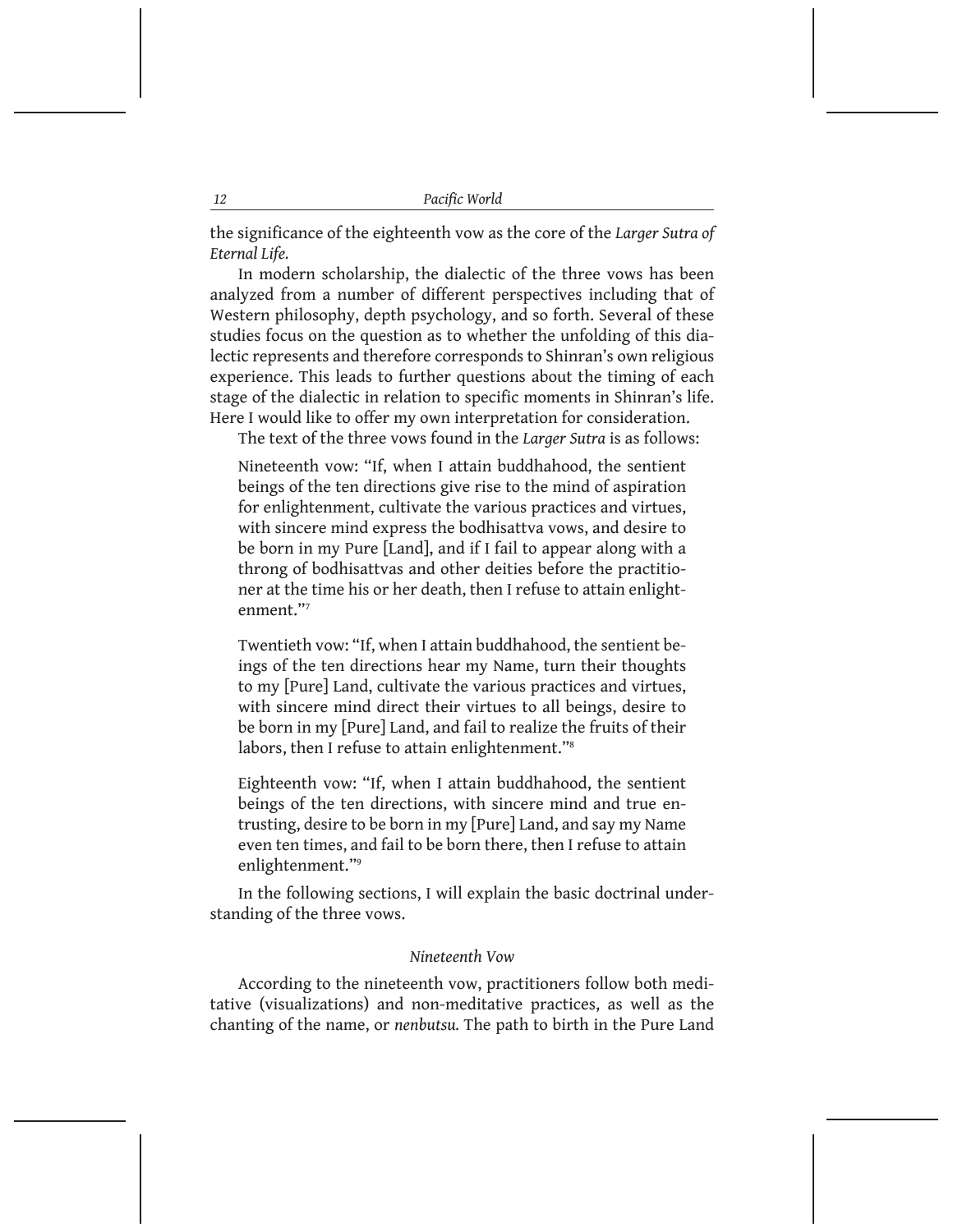of Amida Buddha according to this vow is called "birth under the twin Sala trees," due to the fact that the practitioner, following the path of sages and all of its difficult practices, seeks to replicate the life of the historical Buddha Śākyamuni who, upon completing his path in this world, passed into nirvana, or the Pure Land, under the twin Sala trees.

This is also known as the vow of "appearing at the time of death." That is because one who has followed the path of sages and fulfilled all of one's practices with a pure heart, according to the Pure Land teachings, will be greeted at the time of death by Amida Buddha, the retinue of bodhisattvas and other deities, who appear before the practitioner to welcome him or her into the Pure Land. Yet, as Shinran states, "How hard it is to cultivate the meditative practices due to the mind of that is filled with thoughts of doubt. The various other practices are also hard to cultivate due to the harmful disturbance of good practices."<sup>10</sup> The result is that, rather than having the peace of mind that accompanies birth into the Pure Land, the practitioner is overcome with fear of death. Unable to see the Pure Land, the practitioner desperately calls out the Buddha's name, but as Shinran suggests, such a practitioner ends up reborn in the "land of sloth."<sup>11</sup> Nevertheless, he also suggests that the deeper significance of the nineteenth vow is that it is designed to encourage the follower of the path of sages to seek out the mercy and compassion of Amida Buddha.

#### *Twentieth Vow*

As described in the *Amida Sutra,* the follower of the twentieth vow abandons all of the sundry practices and focuses single-mindedly on chanting the name of Amida Buddha in order to direct the merit of this practice towards birth in the Pure Land. Also called the vow of "birth difficult to conceive," the problem with this is that the follower, through one's own human calculations, attempts to attain the Pure Land, which is by definition inconceivable. Thus, the greater the effort made by the practitioner, the more difficult it becomes: "Because one seeks to cultivate one's own roots of good by means of the Buddha's Name, one fails to attain true entrusting and the Buddha's wisdom."12 It is as though one is attempting to usurp the Buddha's name by attempting to attain birth through one's own power, when it is truly only the Buddha's power that leads to birth, that is, the power arising spontaneously from the formless *dharmakāya*, emptiness itself. Such a one manifests the "mind of reifying one's karmic evil and blessing,"13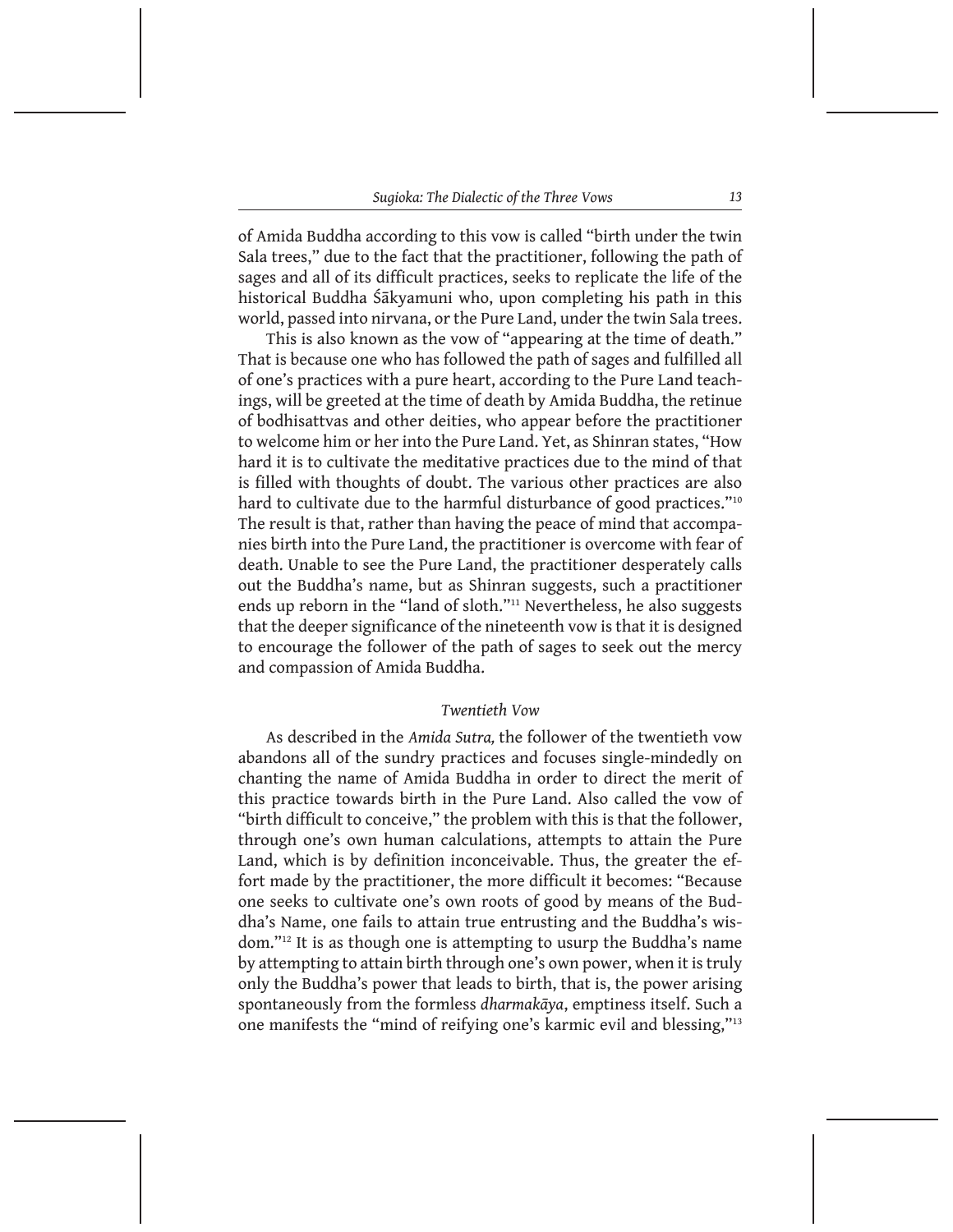*shin zai fuku shin*, as if one could control karmic evil and the blessings of faith with one's own ego: "They have been enveloped in self-attachment unawares, and do not approach fellow practitioners and true teacher (*zenchishiki* 善知識, Skt. *kalyānamitra*)."14 Shinran calls such a person "the practitioner of self power nenbutsu" who is destined to be reborn in the "land of doubt."15

Nevertheless, Shinran finds positive significance in this path as well, since it brings one closer to the ultimate mode of practice, in which one abandons one's futile ego-centered attempts to attain birth: "Renunciants and householders both should quickly enter 'the true gate of the complete practice and ultimate virtue' (so-called) and thus seek 'birth in the Pure Land difficult to conceive.'"16 Thus, the twentieth vow is the skillful means to compassionately lead the practitioner into the universal vow, the eighteenth.

#### *Eighteenth Vow*

The eighteenth vow is called the "vow of the ultimate mind of true entrusting," representing the standpoint of "inconceivable birth." It is the vow that contains the three aspects of true entrusting, of the "sincere mind, true entrusting, and desire for birth (in the Pure Land)," and is predicated on just ten repetitions of the name of Amida. Traditionally, this vow has been understood in terms of the practitioner, who having internalized these three aspects attains the full flower of truly entrusting to the vow of Amida and attains inconceivable birth in the Pure Land. However, Shinran states that deluded "sentient beings, filled with blind passion, do not have an ounce of truth or sincerity in their hearts and minds."17

Rather, for Shinran, the deeper truth is that Amida has already bestowed the mind of true entrusting to sentient beings by virtue of the great vow, in precisely the form that they can accept and embrace, as the name, "*namu* Amida Butsu." Thus, it is not that the practitioner calls out to Amida ten times, but that it is Amida Buddha who calls out to us, "the directive to respond to the Original Vow."18

The key here is that, in chanting the name, in that very chanting practitioners are called to hear deeply the voiceless voice of Amida's vow. In thus hearing the name, the practitioner attains the "stage of non-retrogression of the rightly settled." That is, one attains the stage equivalent to the Buddha, of not falling back on the path of practice,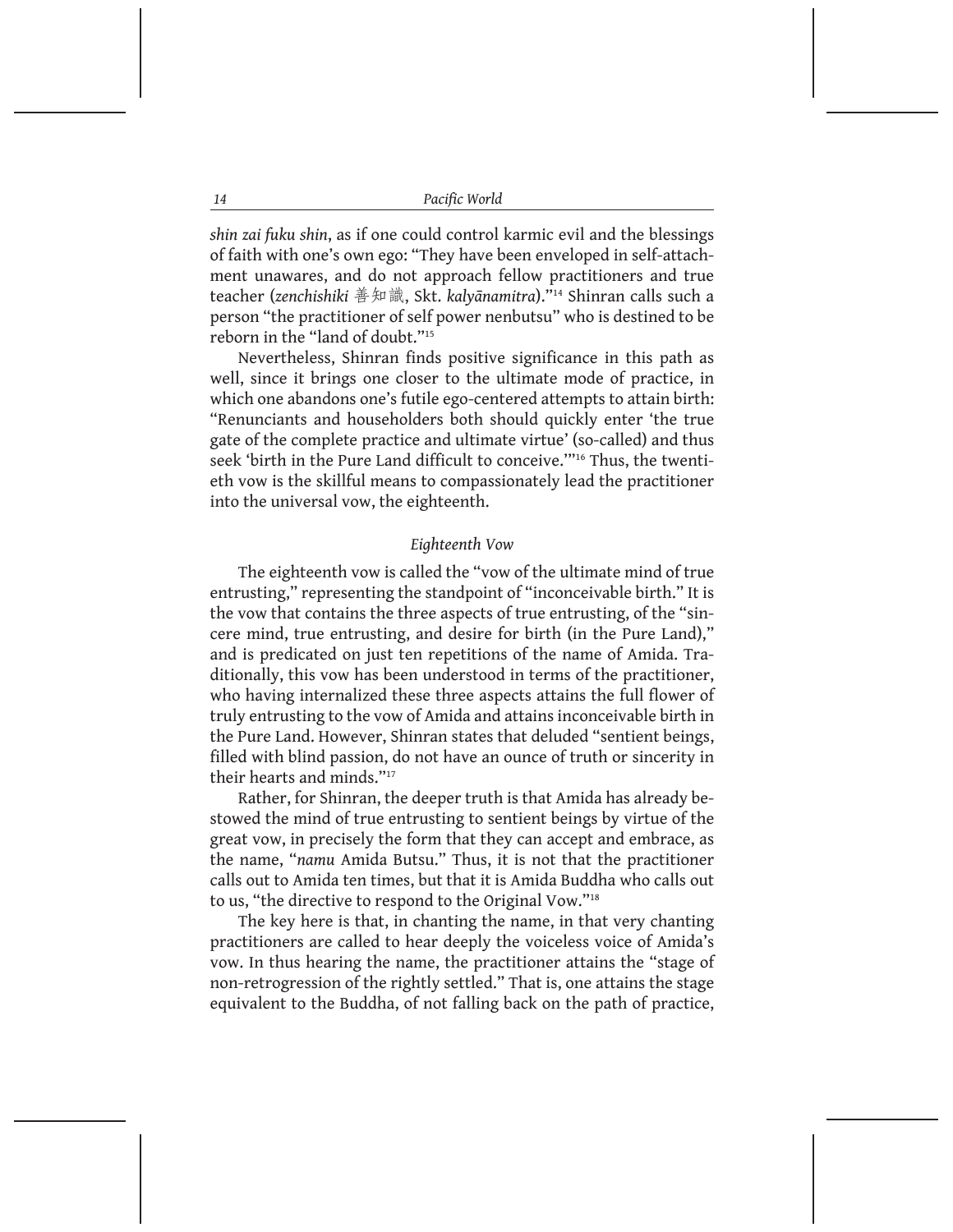settled firmly in one's destiny to be born in the Pure Land. One is thus "turned into" the vessel of Amida's great compassion.

As we have just seen, the dialectic of the three vows takes one through the progression from the nineteenth to the twentieth and finally on to the eighteenth. At each stage, one abandons the problematic practices and attitudes of the previous stage in order to move on and eventually attain the full flowering of the eighteenth. However, the entire process is sustained and illuminated by the power of the eighteenth vow, enabling one to turn over the mind of self-power and enter into the ocean of the vow of other-power. In this sense, each stage has its own positive significance on the path to inconceivable birth.

#### *JINEN*: LED TO BECOME SO THROUGH OTHER-POWER

According to Shinran, "Other power is the power of the Buddha's Original Vow."19 It is the power of Amida to bring religious benefit to all sentient beings. Amida Buddha is not an entity in some distant place but the deepest, truest reality of each person such that other-power, being other-than-ego, "fills the hearts and minds of all beings":20 "Other power is the power to truly entrust oneself to the Eighteenth Vow specially selected (for foolish beings like us), grasping us, never to let go, so that we may say the Name and attain birth in the Pure Land."21

One of the key concepts for understanding the process of entering into the ocean of the vow of other power is *jinen* (自然)*,* "led to become so." *Jinen* is composed of two characters, *ji* or "self," and *nen* or "so," as in "just so." *Ji* as self has the dual meaning of a particular self, as in "you" or "me," as well as universal self, as in "other-power." *Nen* as "so" has the meaning of being "just so," in the sense of something just as it is, and carries a sense of spontaneity, as when we speak of a person "just being himself."

*Ji* and *nen* together, then, carry the sense of a person being just so, him- or herself, illuminated, embraced, and dissolved into the flow of the universal self, other-power. Here, the particular self and the universal self come together seamlessly in the spontaneously flow of the suchness of "so"-ness of reality. That is, the Shin practitioner, in saying the name, is borne forth on the name as other-power, and the awakening of true entrusting is realized spontaneously in the unfolding of the reality of "led to become so." According to Shinran,

*Ji* is "to become so." "To become so" is *jinen.* (More deeply), *jinen* means "led to become so." "Led to become so" means that the practitioner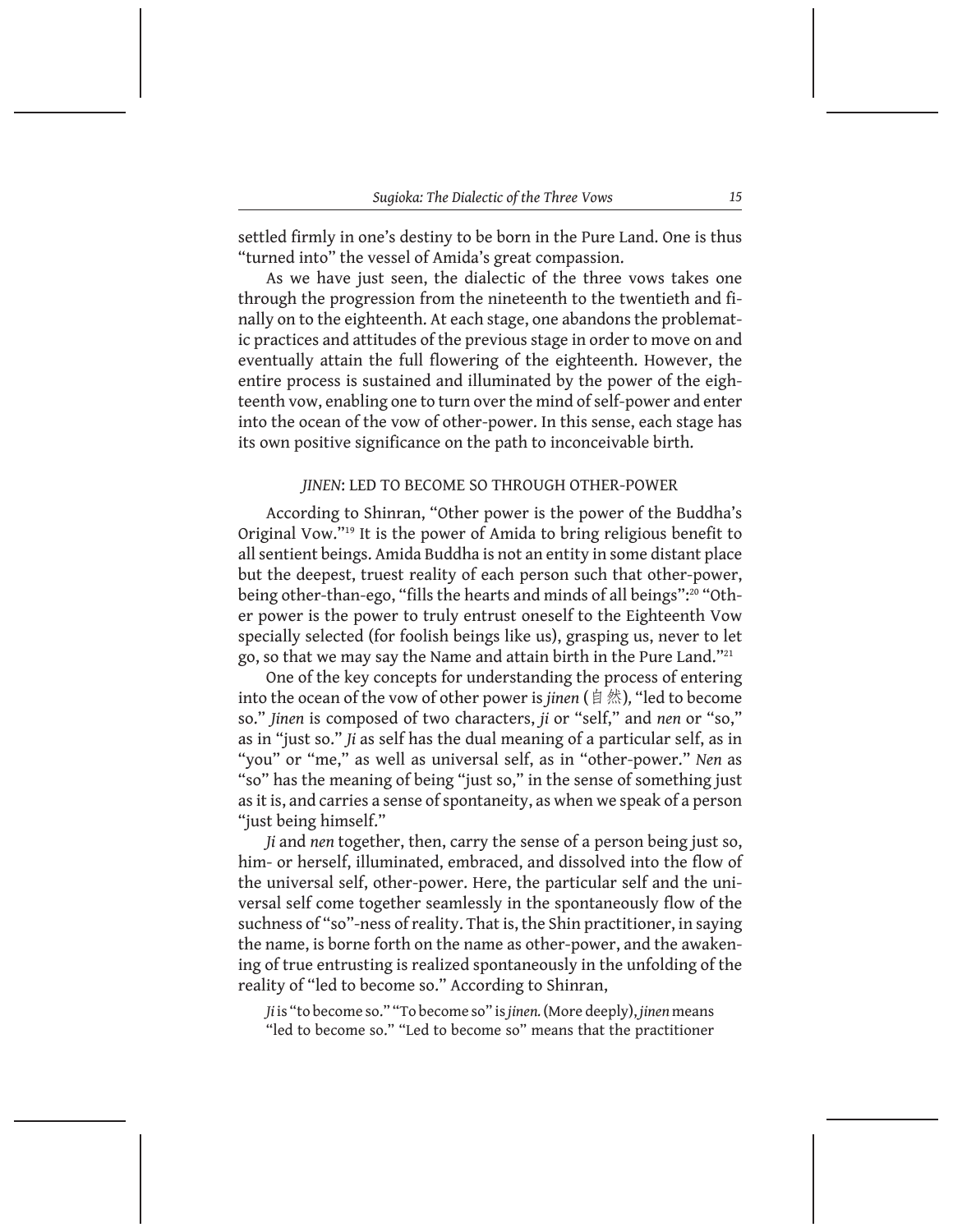from the beginning, without any (ego-centered) calculation, has all karmic sin of past, present, and future turned over and transformed into good (beyond calculation). "Turned over" means that this good is realized without eliminating karmic sin. It is just as all the waters (of creeks and rivers) enter into the great ocean without being lost.<sup>22</sup>

From this we can see that this "turning over" that transforms karmic evil into the great compassion of the Buddha occurs through *jinen,*  "made to become so." It is the process by which self-power is turned over and transformed into other-power, where self-power is not eliminated. Rather, like the waters entering into the great ocean, self-power is transformed into other-power by the power of other-power leading it into the ocean.

#### THE DIALECTIC OF THE THREE VOWS IN THE HERE-AND-NOW

The passage on the dialectic of the three vows cited at the beginning of the paper, which marks Shinran's religious experience of entering into the other-power of the eighteenth vow, ends the with the statement, "Having *forever* entered the ocean of the Vow, I *now* realize deeply the Buddha's benevolence" (italics mine).<sup>23</sup> Here, I would like to consider the relation between the meaning of "now" and "forever" as found in this passage. As Oka states, we may consider the entirety of the *Kyōgyōshinshō,* from which this statement is taken, as the systematic expression of this single moment of religious experience, then the "now" of this passage signifies the moment of Shinran entrusting himself to the original vow of Amida.<sup>24</sup>

Of course, it is not as if the fully articulated understanding of the *Kyōgyōshinshō* was present to Shinran in that moment of experience. It took many decades for him to differentiate his experience into the logical and systematic expression of his magnum opus. If, however, it can be said that religious experience is at the core of what may be considered a sacred text, then the "now" of the moment of Shinran receiving the transmission of the teachings from Hōnen, as expressed in the *Kyōgyōshinshō,* is creatively unfolding at this very moment.

It is not the case that the moment of entering into the dialectic of the three vows took place eight hundred years ago when Shinran was twenty-nine, and that we merely attempt to re-experience that moment vicariously. Such a view reduces that experience into a superficial moment of nostalgia. Historians such as Takehiko Furuta have sought to establish the historical dating for Shinran's experience of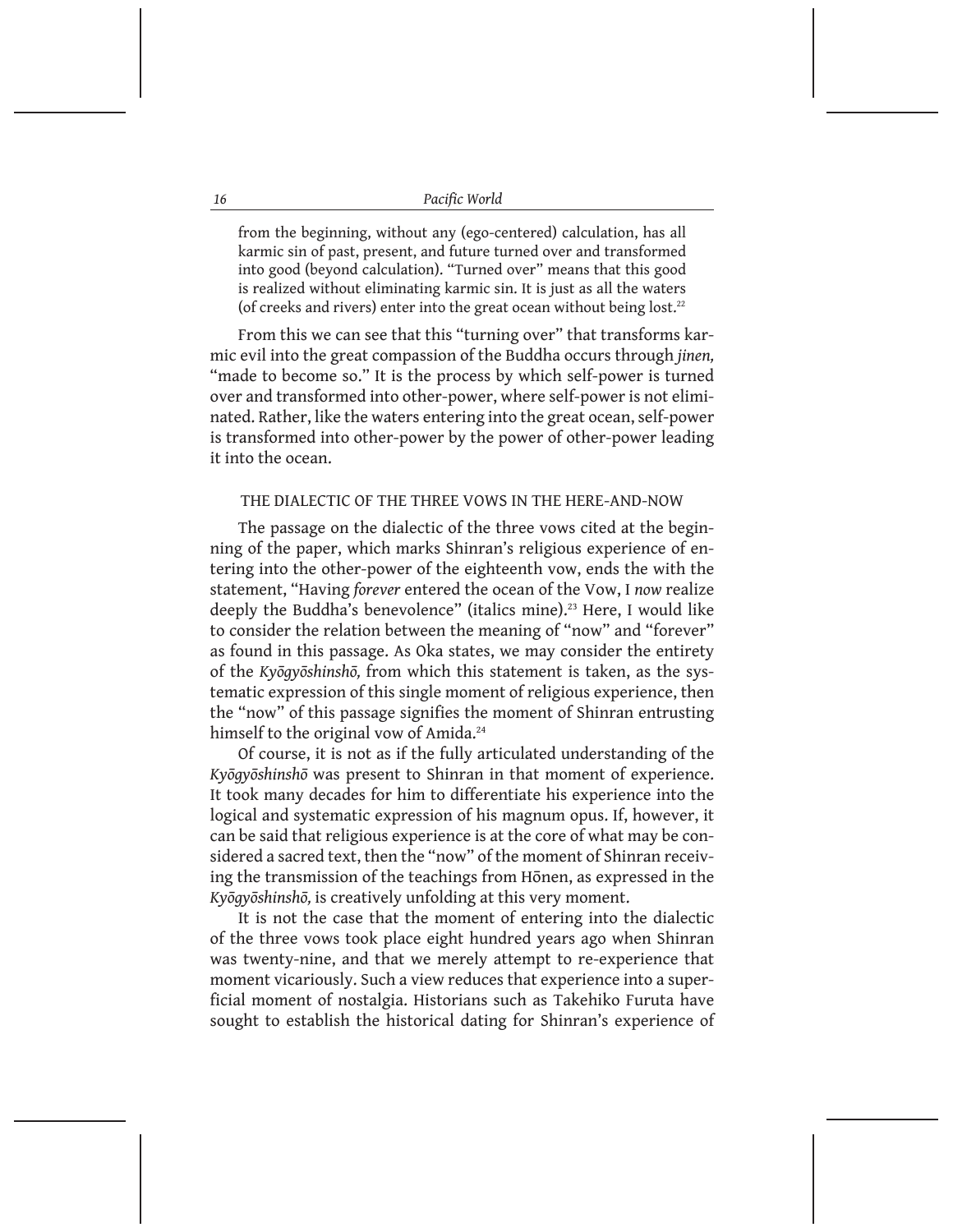the dialectic of the three vows, citing the decade when Shinran was between the ages of forty-two and fifty-two. Of course, as a historical personage, Shinran must have had his own experience separate from ours. However, to discern the religious significance of the "now" of the passage in question, and thus of the dialectic of the three vows itself, one must see this "now" present in the here-and-now of our present awareness. Otherwise, we lose the one-time character of this moment of entering into the dialectic of the three vows.

Historically, the "one-time" character of Shinran's metanoeia is a temporal matter, having occurred in 1201 at Yoshimizu as a follower of Hōnen. However, the true religious meaning of this "one time" is that it is always present in the here-and-now. It is a "one time" that is repeated continuously; it is the "one time" from that moment in history that is reappropriated or re-realized in every moment of the here-andnow. Rather than a nostalgic reflection on the past, the true appreciation of the "now" is a forward-looking, dynamic now that is open to everyone. Takamaro Shigaraki expresses this in terms of a Buddhist view of time:

Shinran's experience of entrusting himself to the Original Vow and his attainment of true entrusting is, within a temporal framework, one that stands on the absolute present, a present that includes all of the future and all of the past. Similarly, continual unfolding of his realization is one that actually began in the beginningless past, that is, "forever in the past," and that continues endlessly into the future with the present as its fulcrum, a present that is a continuity of discontinuity. The frame of mind in which the absolute present of this continuity-*qua-*discontinuity unfolds is that of abandoning self power to entrust oneself to the Original Vow, to enter into the ocean of the vow. Although true entrusting to the Vow occurred in the beginningless past, one is paradoxically also looking forward to abandoning self power, where this "already, but not yet" frame of mind unfolds in the absolute present, continuously repeating itself moment by moment.<sup>25</sup>

The awareness that the moment of true entrusting (*shinjin* 信心) is continually re-established in the past *and* continually realized in the absolute "now" reflects a dynamic understanding of Shinran's religious awareness. Furthermore, the sense of "forever" may be understood to express not just the sense of the beginningless past but also the endless future, reflecting a forward-looking orientation. However, all of this comes to light in the "now" as the absolute present, reinforcing, as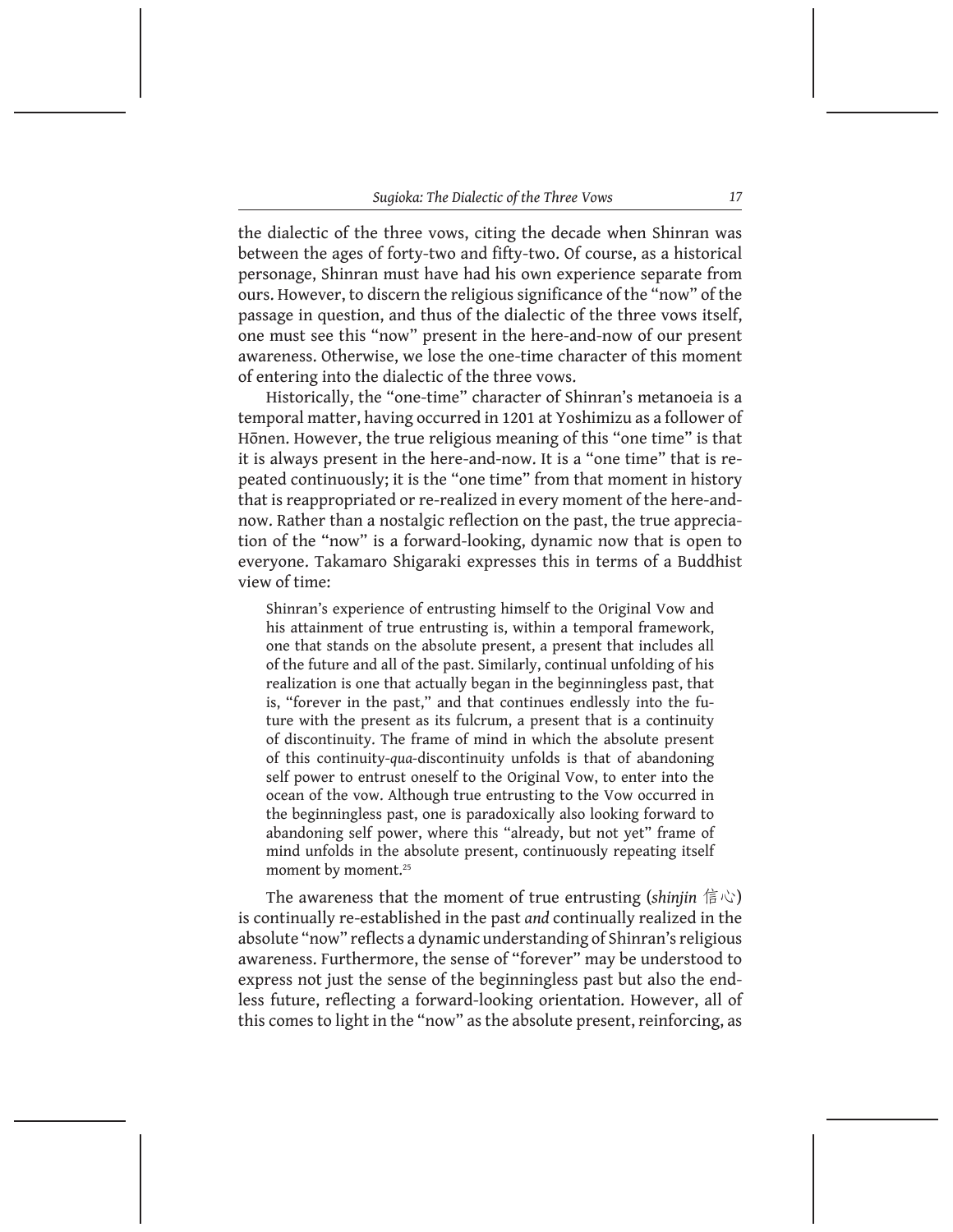Shigaraki states, the framework of the *Kyōgyōshinshō* as the logical, systematic expression of Shinran's moment of the attainment of *shinjin.*

#### IS THE DIALECTIC OF THE THREE VOWS A NECESSARY PROGRESSION?

Is the dialectic of the three vows a necessary progression in the process of religious awakening? As noted before, there are both positive and negative aspects to the nineteenth and twentieth vows. The view that seeks to affirm these self-power vows as steps towards enlightenment itself reflects a self-power mentality. From the standpoint of the eighteenth vow, however, even within the modalities of the various and sundry practices (nineteenth vow) and the self-power *nenbutsu* (twentieth vow), the great compassion of the Buddha is at work at the deepest level of reality (eighteenth vow). As Shinran states in the *Hymns on the Pure Land,* 

- Those who say the Name in self-power, whether meditative or nonmeditative—
- Having indeed taken refuge in the Vow that beings ultimately attain birth—
- Will spontaneously, even without being taught,
- Turn about and enter the gate of suchness.<sup>26</sup>

The first line refers to the nineteenth vow, the second to the twentieth vow, and the third and fourth to the eighteenth. "To be led," *jinen,* indicates the working of other-power, and "true suchness" is nirvana. Thus, Shinran is telling the reader that, as the practitioner of the nineteenth vow progresses, one enters into the twentieth vow, and this eventually leads to the unfolding of the vow-power that leads the practitioner to become so, *jinen,* that is, the suchness of nirvana*.* From this one can see the logical necessity of the progression through the vows. Insofar as the eighteenth vow is described as that which is "turned into" dialectically, the preceding stages of the nineteenth and twentieth vows become necessary within the framework of *upāya,* skillful means (*hōben* 方便). As Genpō Hoshino states, the formulation of all three vows share the phrase, "sentient beings of the ten directions."<sup>27</sup> This makes it clear that the dialectic applies to all beings. Thus, Hoshino continues, "In order to sever the blind passions, one must pass through the progression of the Nineteenth, Twentieth, and Eighteenth Vows."28

The eighteenth vow is designed specifically for the karmic propensity of real human beings living in history who exhibit a powerful desire to reduce everything to the terms of their own egos. Shinran dem-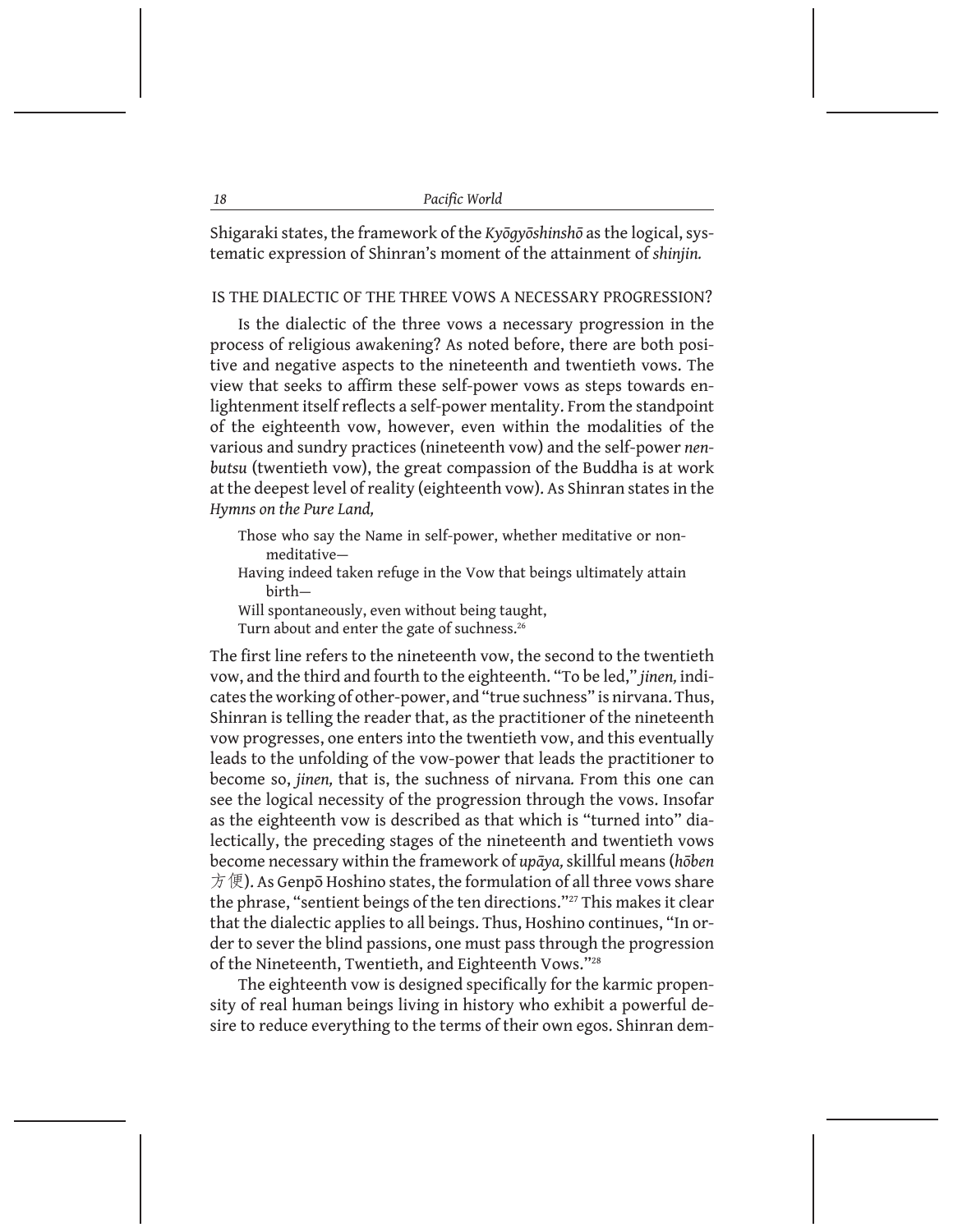onstrates this himself, in both having been bound by self-power blind passions and by his turn into the other-power of the eighteenth vow. Thus the very universality of "sentient beings of the ten directions" is realized through the singular particularity of "For myself, Shinran, alone."29 Conversely, while the dialectic of the three vows is an expression of Shinran's highly particular life, the fact that he traversed the three vows expresses its necessity and universality as the working of the Buddha's vow.

However, when we turn to the concrete instructions Shinran provided to his followers, we find no mention of the dialectic of the three vows. What we do find are descriptions of the practice of the *nenbutsu*, the intoning of the name of Amida: "Those who feel uncertain about attaining birth in the Pure Land should say the Onembutsu."30 In this passage, the honorific "O" is added to "*nenbutsu*," indicating that this is the *nenbutsu* of the eighteenth vow, not self-power *nenbutsu*.

Again, in a letter by his wife Eshinni, we find the following: "As for Kurizawa, he has taken up the practice of continuous nembutsu in the mountain temple of Nozumi where he has chosen the practice of intoning the Name."31 Kurizawa refers to Shinran's son Shinrenbō Myōshin. The practice of continuous *nenbutsu* (*fudan nenbutsu* 不斷念仏) refers to the chanting of the name characteristic of the nineteenth vow, in which it is carried out in conjunction with various other practices in preparation for the arrival of Amida Buddha and his throng at the time of death to welcome the practitioner into the Pure Land. In this case, perhaps Shinrenbō was attempting to retrace the religious path taken by his father.

#### CONCLUSION

In the contemporary world, can something like the dialectic of the three vows be considered in any way to be praticeable? Are there people around today who practice the path of sages, practitioners of the self-power sundry practices, or the practitioners of self-power *nenbutsu*, those whom Shinran criticized so severely in his day? The statement that the Buddha's compassion showers upon even those of selfpower practice seems utterly irrelevant. This renders meaningless the idea that the dialectic of the three vows must be realized in practice. Of course, these ideas may still be somewhat applicable if we can reformulate them in a more general way. For example, in terms of religious metanoeia, one can certainly argue that there are those who undergo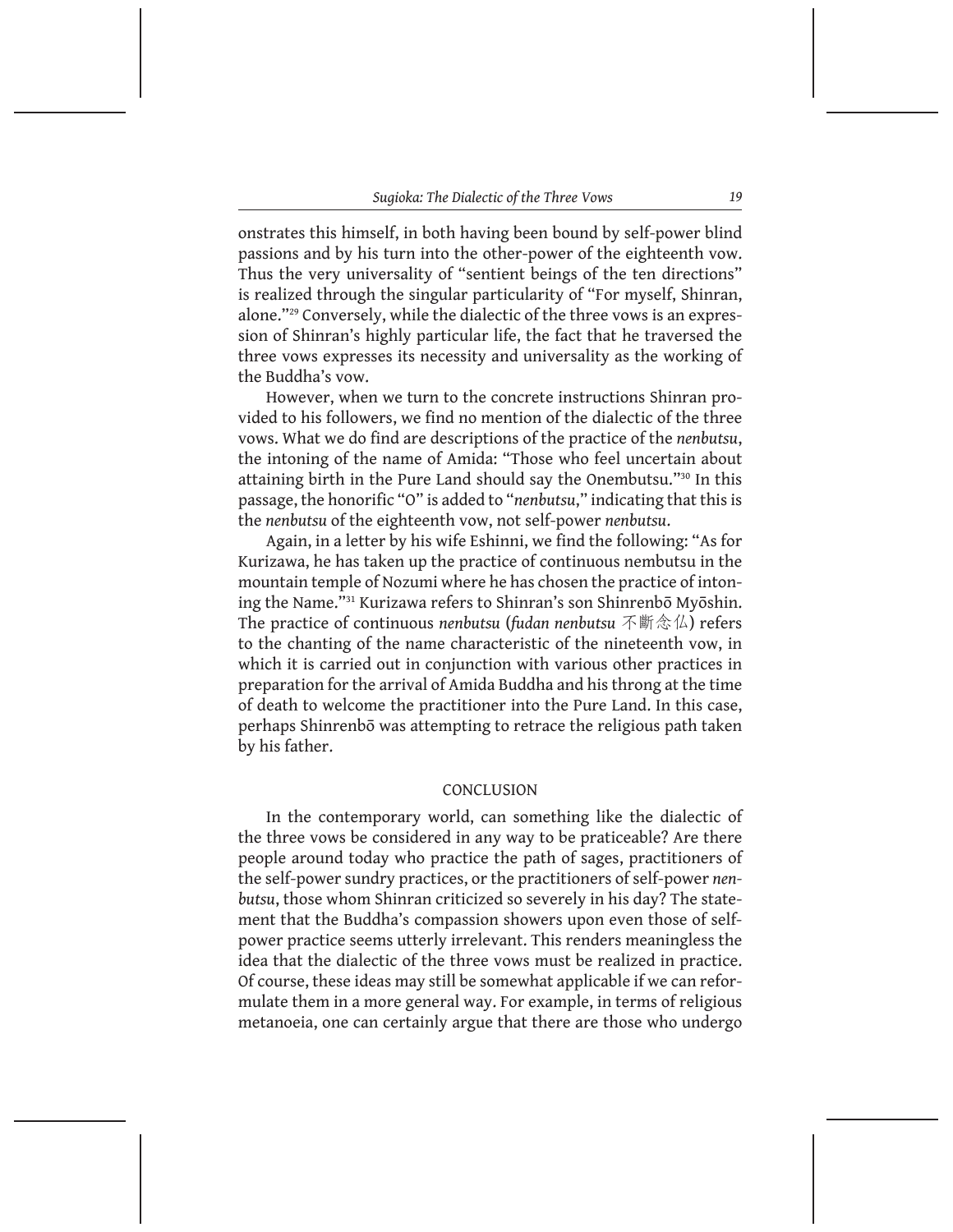gradual conversion as well as those who enter faith in a dramatic and sudden manner. Superficially, this is a temporal matter of long versus short, but deeper inquiry reveals that it concerns the transformation of self-power into other-power. In this regard, the dialectic of the three vows both logically and psychologically describes a necessary process, religiously speaking.

Nevertheless, there remains a doubt concerning its contemporary application. This is related to the fact that Shinran spent one hundred days consecutively in attendance with Hōnen imbibing the latter's teaching, and no doubt chanting the name of Amida Buddha throughout this period, something that remains distant to most contemporary peoples. The fact remains that the only way to realize the *nenbutsu* in the working of the Buddha's wisdom is to chant the name for oneself. Chanting the name is not self-power. True realization occurs through the cultivation of the right non-dual wisdom.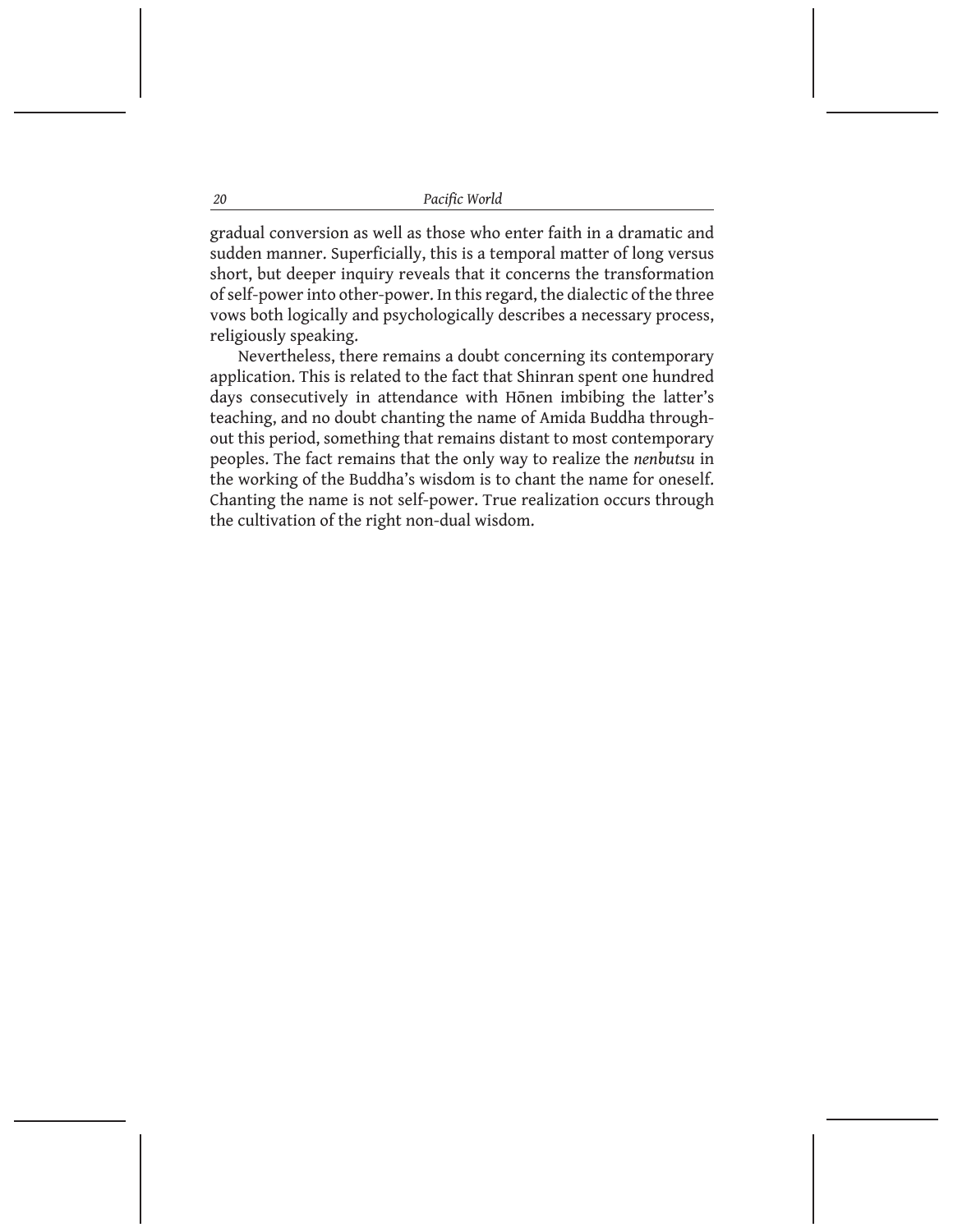#### **NOTES**

1. Junjiro Takakusu, *Bukkyō no Shinzui* (Tokyo: Kyōiku Shinchō-sha, 1978), 87– 88.

2. Shinran, "Chapter on *Shinjin*," *Kyōgyōshinshō* (The True Teaching Practice, *Shinjin*, and Realization), in *Shinshū shōgyō zensho*, vol. 2 (Kyoto: Ōyagi Kōbundō, 1941), 47; and Shinran, *Collected Works of Shinran*, 2 vols. (Kyoto: Jōdo Shinshū Hongwanji-ha, 1977), 1:77.

3. Shinran, *Yuishinshō mon'i* (Notes on "Essentials of Faith Alone"), in *Shinshū shōgyō zensho,* 2*:*633; *Collected Works of Shinran*, 1:464.

4. *Shinshū shōgyō zensho*, 2:628; *Collected Works of Shinran,* 1:459.

5. Shinran, *Ichinentanen mon'i* (Notes on Once-Calling and Many-Calling)*,* in *Shinshū shōgyō zensho,* 614; *Collected Works of Shinran,* 1:485.

6. "Chapter on the Transformed Land," *Kyōgyōshinshō,* in *Shinshū shōgyō zensho*, 166 and *Collected Works of Shinran,* 1:240.

7. *Shinshū shōgyō zensho,* 2*:*144; *Collected Works of Shinran,* 1:208.

8. *Shinshū shōgyō zensho,* 2*:*158; *Collected Works of Shinran,* 1:229.

9. "Chapter on *Shinjin*," *Kyōgyōshinshō, in Shinshū shōgyō zensho*, 2:48–49; *Collected Works of Shinran,* 1:80.

10. "Chapter on the Transformed Land," *Kyōgyōshinshō,* in *Shinshū shōgyō zensho,* 2:154; *Collected Works of Shinran,* 1:223.

11. *Shinshū shōgyō zensho,* 2*:*146; *Collected Works of Shinran,* 1:211.

12. *Shinshū shōgyō zensho,* 2*:*165; *Collected Works of Shinran,* 1:239*.*

13. *Shinshū shōgyō zensho,* 2*:*165; *Collected Works of Shinran,* 1:239*.*

14. *Shinshū shōgyō zensho,* 2*:*157; *Collected Works of Shinran,* 1:228*. S*ee also *Sangyō ōjō monrui* (A Collection of Passages on the Types of Birth in the Three Pure Land Sutras), in *Shinshū shōgyō zensho,* 2*:*557*; Collected Works of Shinran,* 1:648.

15. *Shinshū shōgyō zensho,* 2*:*158, 165; *Collected Works of Shinran,* 1:229, 239*. S*ee also *Sangyō ōjō monrui,* in *Shinshū shōgyō zensho,* 2:558–559*; Collected Works of Shinran,* 2:651–652.

16. *Shinshū shōgyō zensho,* 2*:*157; *Collected Works of Shinran,* 1:228*.*

17. Shinran, *Songō shinzō meimon* (Notes on the Inscriptions on Sacred Scrolls), in *Shinshū shōgyō zensho,* 2*:*560; *Collected Works of Shinran,* 1:493*.*

18. "Chapter on Practice," *Kyōgyōshinshō,* in *Shinshū shōgyō zensho,* 2*:*22; *Collected Works of Shinran,* 1:38*.*

19. *Shinshū shōgyō zensho,* 2*:*38; *Collected Works of Shinran,* 1:61*.*

20. Shinran, *Yuishinshō mon'i*, in *Shinshū shōgyō zensho,* 2*:*630; *Collected Works of*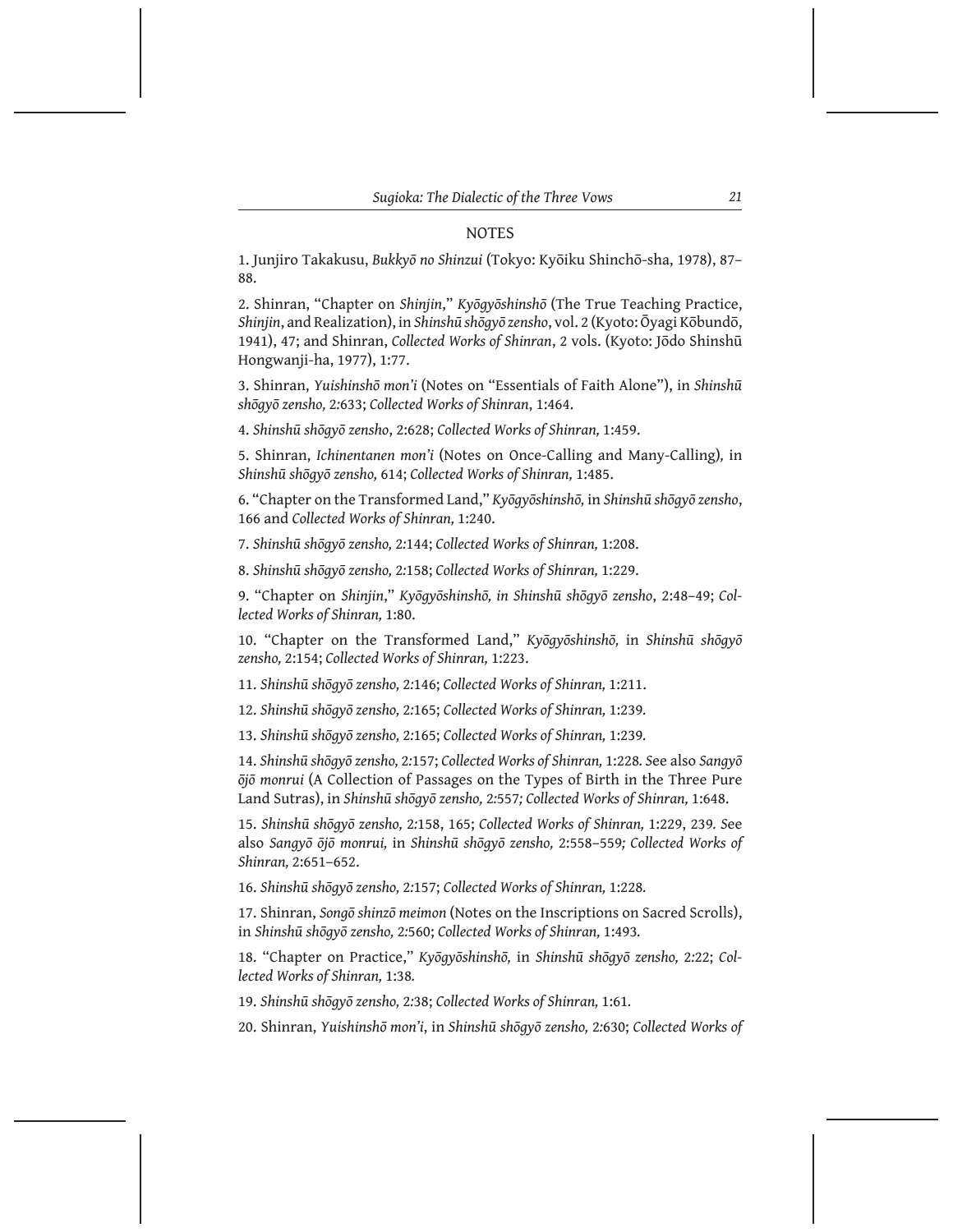*Shinran*, 1:461.

21. Shinran, *Goshōsokushū* (A Collection of Letters), in *Shinshū shōgyō zensho,*  2*:*658; *Collected Works of Shinran,* 1:525*.*

22. *Yuishinshō mon'i,* in *Shinshū shōgyō zensho,* 2*:*623; *Collected Works of Shinran*, 1:454.

23. "Chapter on the Transformed Land," *Kyōgyōshinshō,* in *Shinshū shōgyō zensho*, 154*; Collected Works of Shinran,* 1:223.

24. Ryōji Oka, "*Kyōgyōshinshō* josetsu: Shinran no shin no kozō,*" Shinshū gaku* 75–76 (1987): 23.

25. Takamaro Shigaraki, "Shinran ni okeru sangan-tennyu no ronri," *Ryūkoku daigaku ronshū* 434–435 (1989): 90.

26. Shinran, *Jōdo Wasan* (Hymns on the Pure Land), in *Shinshū shōgyō zensho,*  2*:*493; *Collected Works of Shinran*, 1:343.

27. Genpō Hoshino, *Jōdo* (Kyoto: Hōzokan, 1957), 110.

28. Ibid., 110.

29. See *Tannishō* (A Record in Lament of Divergences), in *Shinshū shōgyō zensho,*  2*:*752; *Collected Works of Shinran*, 1:695.

30. Shinran, *Goshōsokushū*, in *Shinshū shōgyō zensho,* 2*:*697; *Collected Works of Shinran*, 1:561.

31. Eshinni*, Eshinni shōsoku,* in *Jōdo Shinshū seiten* (Kyoto: Hongwanji shuppansha, 2004)*,* 826.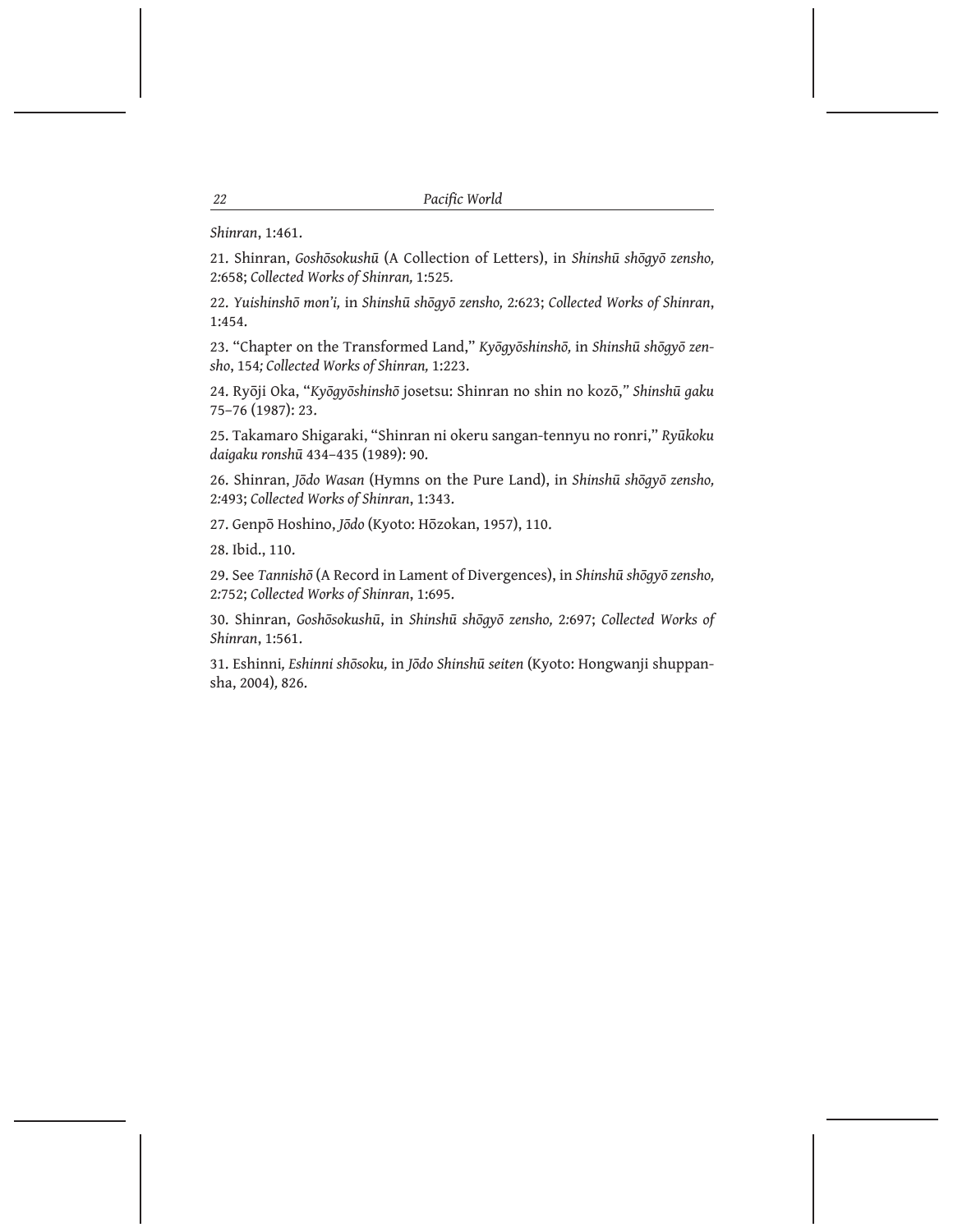# **Listening to the Buddha's Noble Truths: A Method to Alleviate Social Suffering**

#### **Veena R. Howard**

University of Oregon

THE MAIN CONCERN OF THE Buddha's teachings is to ease human suffering (*dukkha*) manifesting itself in physical and mental *dis-ease*. The Pāli word "*dukkha*" generally is translated as "suffering," but it literally means an "uneasy" or "unwanted feeling" (Skt. *pratikūlavedanā,*  unpleasant agony or sensation).1 The Buddha presents an *upāya* (approach) with a systematic range of physical, psychological, and moral practices that are required for the development of *kusala* (apposite moral conduct). These means provide an individual with the ability to wield and eventually transcend the human predicament. Scholar Padmasiri de Silva succinctly describes this. "The doctrine of the Buddha clearly accommodates the interlacing of the psychological and the ethical aspects of behavior…. The development of virtue is not merely blind adherence to rules, but the development of certain type of skill (*kusala*)."2 The Buddha's urgent call to listen deeply to the reality and cause of *dukkha* and his pragmatic means to transcend it resonated with the religious people of India and continues to guide the lives of millions across a multitude of cultures.

Even though the Buddha's diagnosis of the present human condition is apparently bleak, and his ethical and contemplative disciplines seem to focus on the ultimate end to *dukkha*, his techniques have also has been utilized for the purpose of constructing methods to address worldly human afflictions. Thus, in modern times, the value and purpose of the Buddha's strategy have been evaluated in a broader context, including various fields—from psychology and psychotherapy to mediation and communication. Specifically, in the field of psychotherapy, in spite of its presuppositions (which are different from those of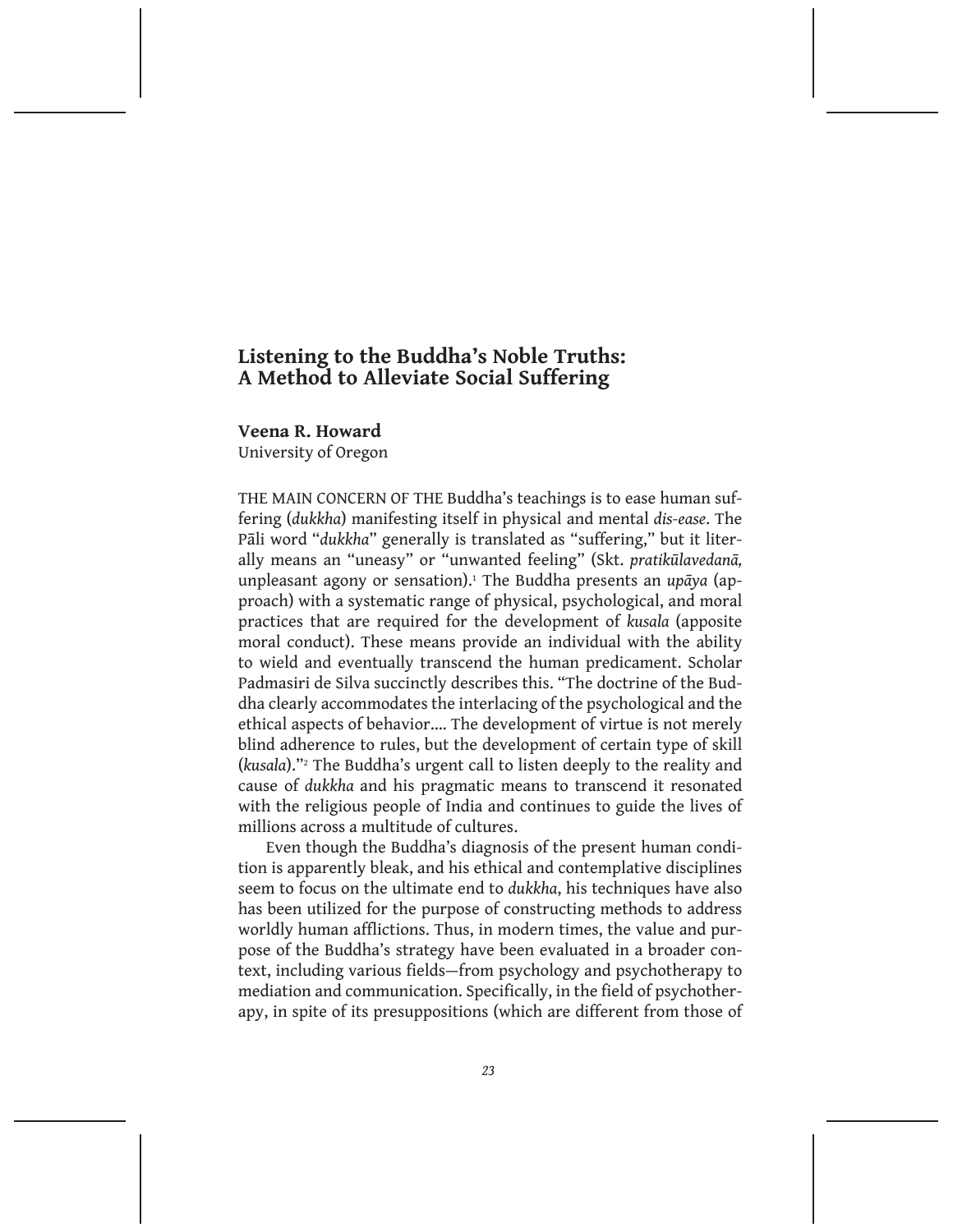the Buddha's), several Buddhist techniques have been utilized for the purpose of alleviating human misery apparent in symptoms of anxiety, identity crisis, depression, etc. In this paper I seek to explore the relevance of Buddha's call to listen deeply to the *truth* of suffering and his method to remove suffering, specifically the prescribed principles of renunciation and ethical regimen, in the context of addressing social suffering. I ask whether the Buddha's methods of ameliorating suffering could also be applied to the purpose of curing the ills of society. More precisely, could his principles of morality, which essentially are meant to transform an individual and overcome the metaphysical reality of *dukkha,* be directed to remove the existential forms of suffering personal and social? For the purpose of examining these queries, I take Mahatma Gandhi, a twentieth-century political leader, as a model who was inspired by the Buddha and also by the teachings of Hinduism. In his writings, Gandhi portrayed the Buddha, the embodiment of renunciation, as a socially concerned activist, and chose to apply ethical and renunciatory principles as tools to treat his own physical and mental infirmity, as well as to address social ills present in the forms of gender and race inequality, social injustice, and oppression.

First, it must be noted that, as understood within the Indian context, Buddhism and Hinduism, in spite of some varied doctrines, do not represent distinct systems of belief, which is the interpretation that Gandhi asserts.<sup>3</sup> The ideologies of both religions not only share historical roots but have also shared philosophical and ritual spaces. The relationship between Hinduism and Buddhism has been reciprocal and reflects the ability of *deep listening* that leads to reformation of the individual self as well as the society. The Buddha's fundamental teaching of the reality of *dukkha* and his methods to alleviate suffering not only presented an alternative to the existing methods to approach the predicament of life, but also reshaped the ailing cultural and religious norms within Hinduism of the time. In turn, later Buddhism was remolded—in its philosophy and techniques—by Hindu culture. Gandhi's philosophy of ascetic-activism—constituted upon the ideologies of these traditions for his purpose of personal and social reform—is an example of these syncretistic tendencies. Not surprisingly, Gandhi in his actions of social service and his methods of nonviolence has been compared to the Buddha. Gandhi's religio-political methods (which were different from the customary methods of confrontation) to address the social problems of slavery, discrimination, and injustice re-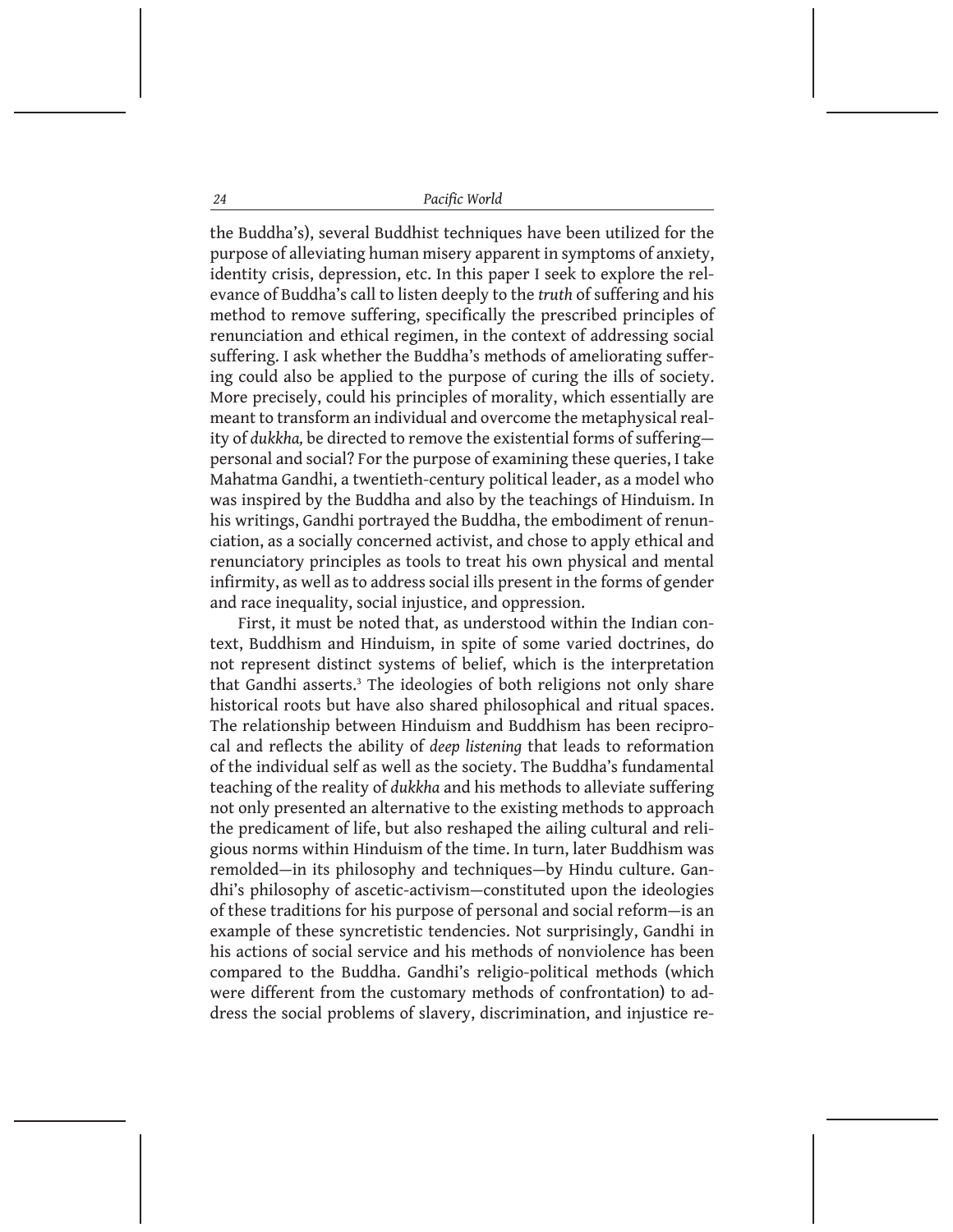flect his propensity for the practice of ethical disciplines and a capacity for *deep listening*.

#### DEEP LISTENING: A PREREQUISITE

In the ancient texts of Hinduism one of the preliminary steps for the purpose of realizing the truth of reality or attainment of spiritual freedom is *śravaṇa*, meaning "listening"—listening to the scriptures and the words of the guru.<sup>4</sup> The Sanskrit word "*śravaṇa*" is derived from a root verb, √*śru*, which literally means "to hear, to listen, to be attentive, and to attend upon."<sup>5</sup> Listening is not merely hearing but attentive listening with a focused and attentive mind. This type of listening requires a kind of *antaḥ-karṇa-śuddhi*—purity of the mind and heart achieved through fundamental precepts—where selfish concerns drop away. Deep listening leads to understanding of the teachings and ultimately to the realization of the truth of the reality of one's own self and those around us. Buddha often asked for the attention of the monks. His discourses were often preceded by this refrain: "Listen carefully, O *bhikkhus*!" In fact, the entire Pāli canon is a record of the deep listening by the monks who recited the entire canon after the *parinirvāṇa* (the ultimate liberation) of the Buddha. (The canon was passed down orally for hundreds of years before it was written down.) The phrase "Thus I have heard" often introduces the sermons of the Buddha.<sup>6</sup>

Deep listening in personal spiritual development requires faith, receptivity, and cognitive discernment, and in an interpersonal context—such as communication—it calls for empathy. Joseph Bailey differentiates between hearing and listening:

Hearing is a physiological phenomenon while listening is a psychological state. To listen deeply is to perceive beyond mere words and gestures. Without analyzing, we sense the underlying feelings and meanings; we understand the subtler level of communication. When we are listening deeply, we are affected and touched by the other person. And for the moment we are changed.<sup>7</sup>

Many therapists, counselors, and mediators incorporate deep listening and other Buddhist principles of mindfulness and compassion in their respective fields.<sup>8</sup> I suggest that the significance of deep listening to the Buddha's teaching of suffering also has the same significance for social healing. Even though his ideology of the ubiquitous nature of *dukkha* and the Buddha's own life of renunciation may appear to be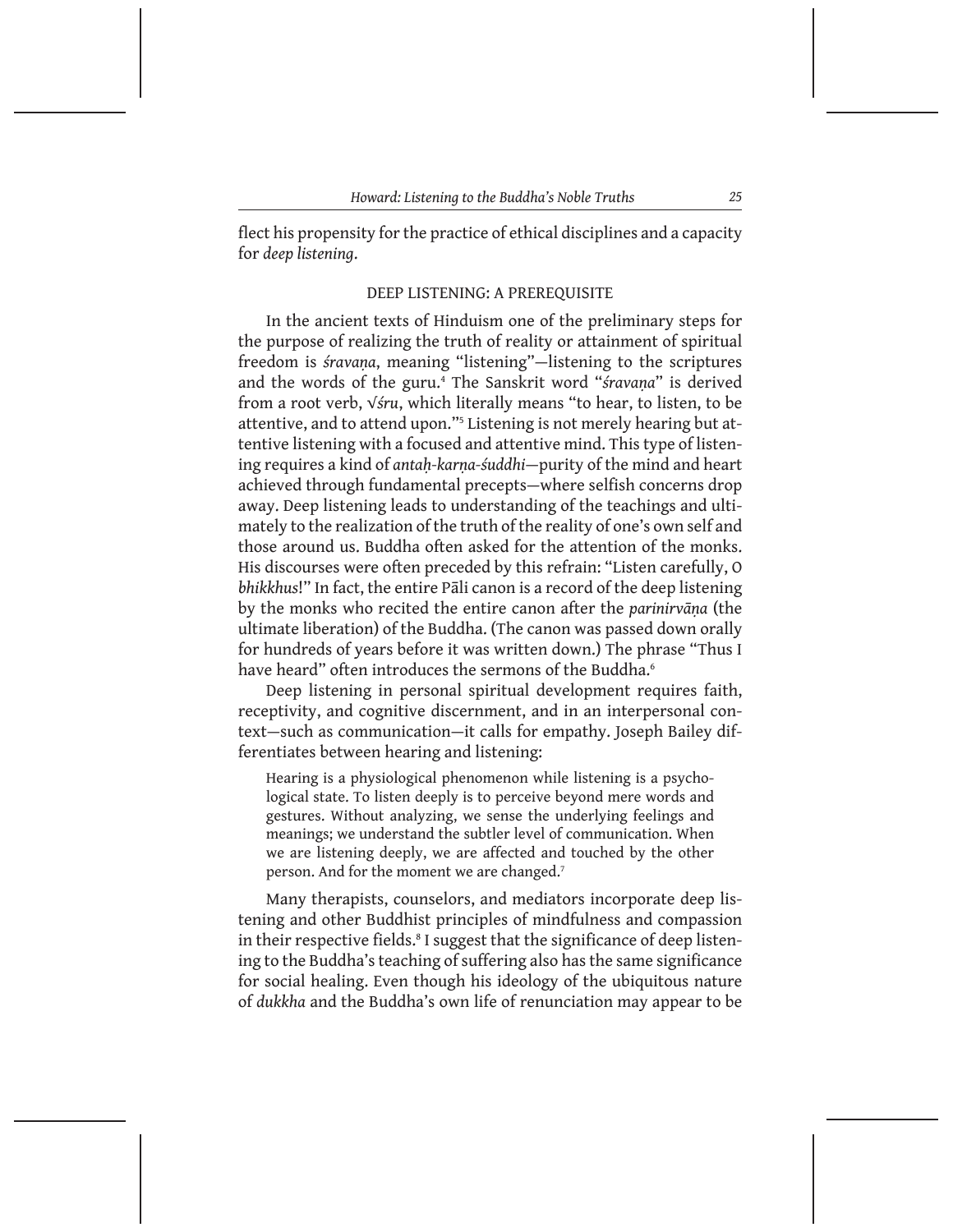"world-denying," an attentive listening to this reality opens an avenue to address social suffering.

# PERSONAL EXPERIENCE OF SUFFERING TO A BROAD REALIZATION OF ITS REALITY

The Buddha elaborates on the first noble truth of suffering in his sermon, *Setting in Motion the Wheel of Truth (Dhamma*). *Dukkham ariyasaccam—dukkha* is the truth (reality)—the Buddha's great proclamation:

The Noble Truth of suffering (*dukkha*) is this: Birth is suffering; aging is suffering; sickness is suffering; death is suffering; sorrow, lamentation, pain, grief and despair are suffering; association with the unpleasant [persons or objects] is suffering; dissociation from the pleasant [persons or objects] is suffering; not to get what one wants is suffering—in brief, the five aggregates [five groups of clinging that form the object of attachment, the notions of I, mine, and self] are suffering.<sup>9</sup>

The Buddha presents a systematic list of various possibilities of suffering that can be categorized into three types: physical (pain, privation, and discomfort), mental (the discrepancy between our illusion and reality, the disappointments), and realization that clinging to one's personality or individuality is suffering.10 For the Buddha the existence of *dukkha* is the existential and verifiable truth and makes up the core of his life and thought. The Buddha's claim leads us to construe the Buddha's view of life that suffering is ubiquitous: "all created things are sorrowful and transitory."11 One may ask: if our entire existence is, by its very nature, enveloped by the dark shadow of *dukkha,* is there even a possibility of addressing the issue of removing mental and social suffering? What was the Buddha's purpose to assert the grim reality of suffering unlike some of his counterparts who focused on the positive ways to explain the reality of the universe? Does this stated fact behoove us to choose a life of renunciation similar to that of the Buddha? For these queries it is essential to listen to the Buddha's life story.

The account of the life of Siddhārtha Gautama (who later came to be known as the Buddha) tells us that as a youth he was very sensitive and restless with his life and surroundings, leaving no choice for the his father, the king, but to keep watch over him lest he decide to escape. Fortuitously, during some of his excursions from the palace, his personal experience of suffering in the form of three separate sights of physical suffering—death, disease, and decrepitude—led Siddhārtha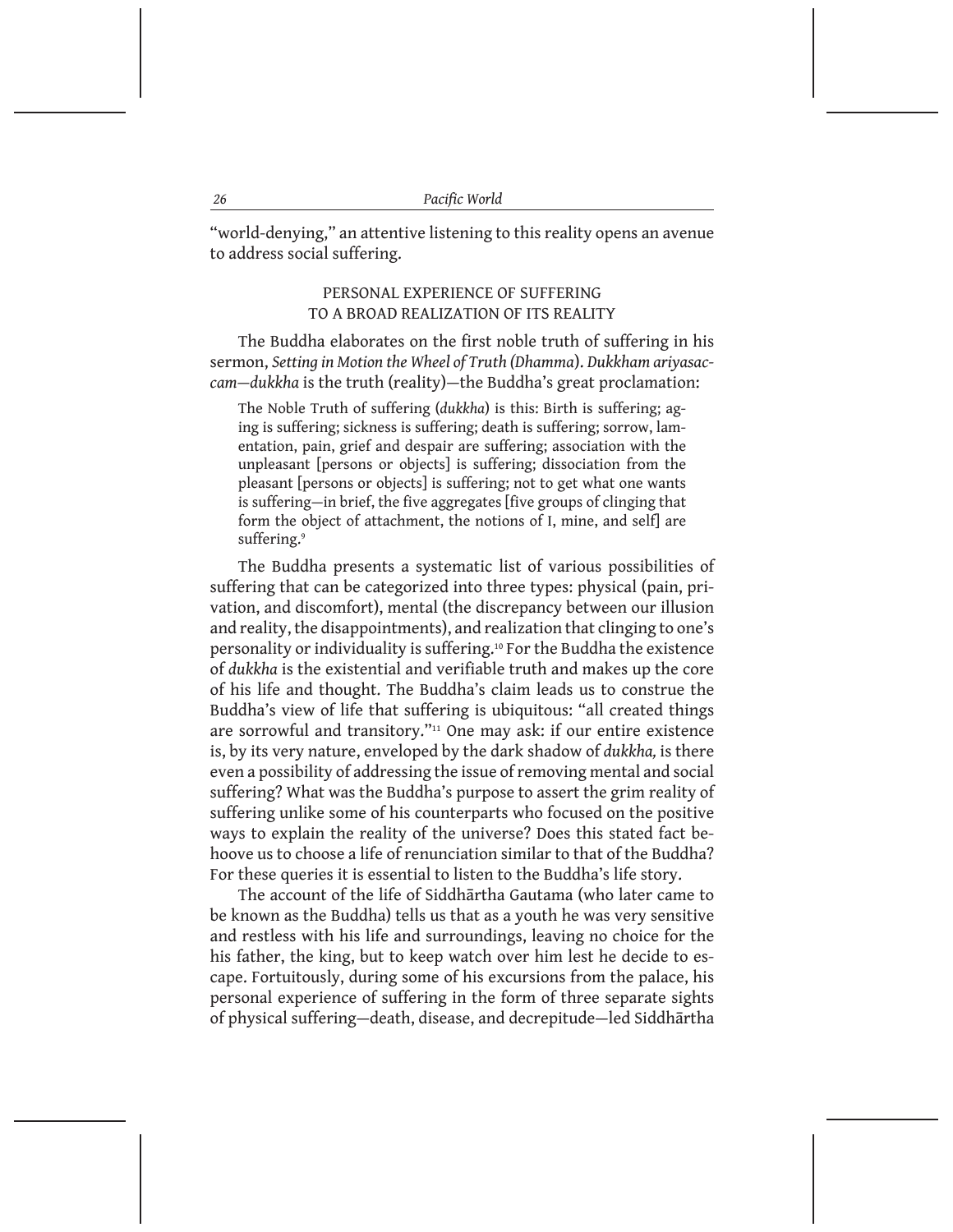to embark on a journey to understand reality. Generally, in this world most experience pain, death, old age, and suffering, but continue with their daily lives in the hope of betterment of their situation. However, Siddhārtha was unusually agitated by these sights of "physical suffering." In the Freudian idiom, he was suffering from "reality anxiety."<sup>12</sup> Siddhārtha's reaction was unusual. He was not in pain physically (he was a prince with good health and opulent wealth), but the thought of what the future held for him and his loved ones—the trauma of old age and certain death—haunted him. Anxious to find the cause and cure of suffering, Siddhārtha left home in the middle of the night. Under the spell of his own neurosis about suffering, he didn't hesitate to turn his back on the grief of his devoted wife, the cries of his innocent child, and the laments of his loving father. In his choice of renunciation, Siddhārtha turned a cold shoulder to his family obligations and his princely duties. Disregarding familial concerns, Siddhārtha chose the life of a wandering ascetic intent upon discovering the cause of suffering and a method to stop its vicious cycle.

Siddhārtha's "great renunciation" from family, social, and political life and his arduous search for the end of suffering through the practice of various outer and inner disciplines comes to fruition in his *bodhi*  (awakening). His awakening was unique, however. He was not awakened to a transcendent reality (such as *brahman*) or to a glorious realm of heavenly gods, but he was awakened to a disturbing revelation of the reality of suffering (*dukkha*) and impermanence (*anicca*). However, his revelation was not entirely of a hopeless nature; it included the cause of suffering rooted in selfish desires as well as the way to attain release from the cycle of suffering (classified as the four noble truths).<sup>13</sup> Various sources of the Buddha's life story tell us that with his awakening to reality, he also became filled with *karuṇā* (compassion). In his deep silence he contemplated the sounds of suffering that surround samsara. Breaking his prolonged serene silence, the Buddha set out to share his realization with his fellow beings in the hope that listeners would also be able to rid themselves of the arrow of suffering. The only way to alleviate this "uneasy" feeling manifesting itself in physical and mental suffering is to eliminate *taṇhā* (selfish cravings), the root cause of *dukkha,* by following the eightfold path.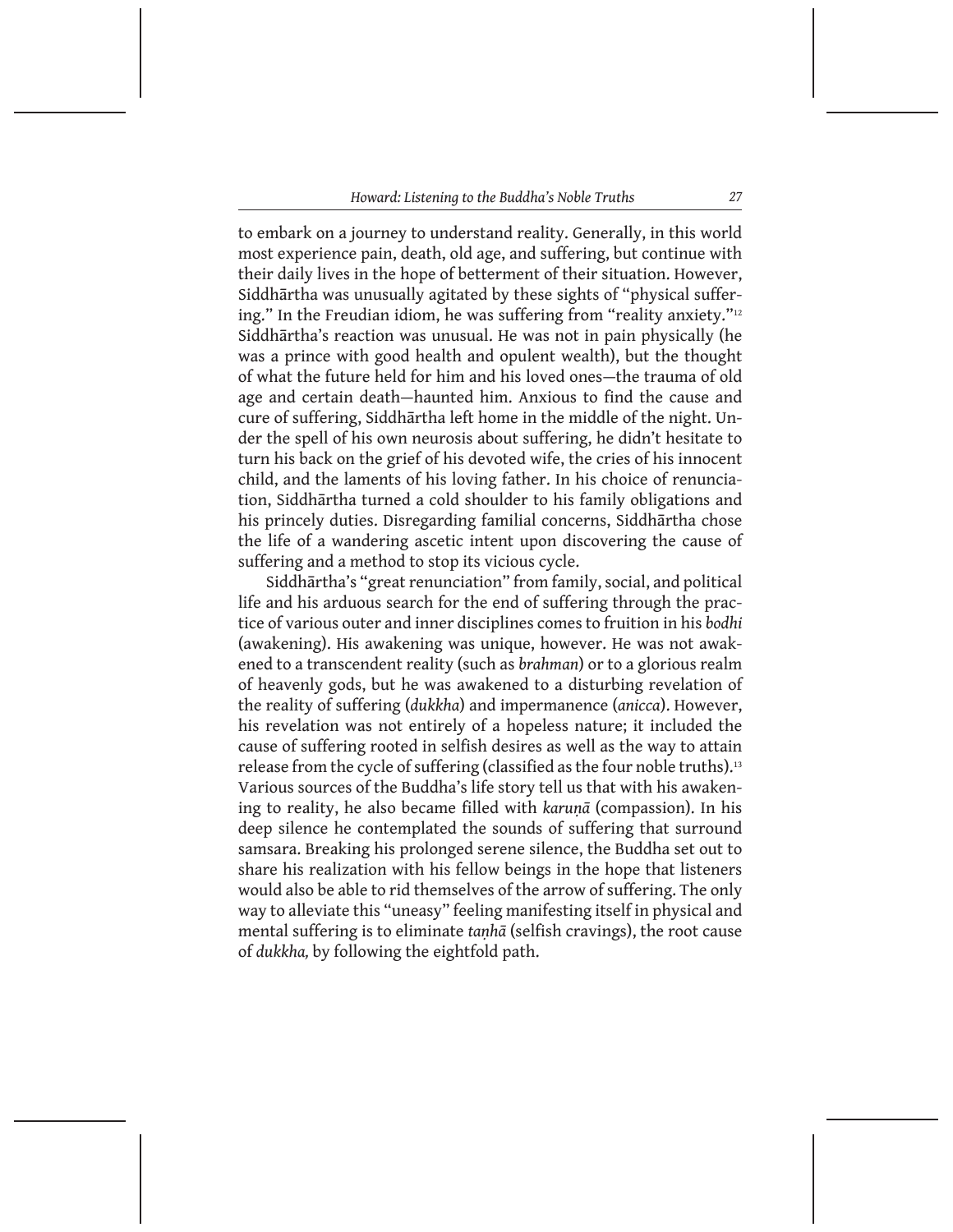RECONCILING THE REALITY OF SUFFERING AND EFFORTS IN HEALING

Apparently, the Buddha, through his truth of *dukkha,* conveys to us the tenet that living means suffering. For example, in the *Dhammapada,* the Buddha recommends the path of a recluse. His renunciation of the worldly life accordingly presents an approach for his fellow beings to lead a life of seclusion and tranquility away from the worldly quagmire. The experience of ultimate freedom presupposes the life of a mendicant who is intent on realizing the end of personal *dukkha.* According to him, those who choose this path "do not delight in an abode; like swans who have left their lake, they leave their house and home."<sup>14</sup> Although the Buddha taught both the lay and renunciate, his approach to ending the cycle of *dukkha* required a life of worldly detachment. The path of a householder (representing worldly engagement) is considered a path defiled by passions leading to suffering, and the path of renunciation a path of freedom from suffering.

The following four aspects of the Buddha's life and teaching seems to inspire his followers to give up a life of worldly engagement: his own renunciation of the family life, his invitation to a life of seclusion, his advocacy for urgency in getting out of the cycle of samsara—the world of change and flux15—and his disciplinary and contemplative practices (*śīla* and *dhyāna*) for going beyond the entrapment of individual self or ego. Taken together these affirm that living and getting involved in this world reinvigorates ego and selfish cravings (*taṇhā*). Relief from *dukkha* is achieved by renouncing this-worldly life of family and social relations. The "homeless" (*bhikkhu*) ideal and the Buddha's establishment of the organized community of mendicants (sangha) are representative of his renunciatory ideology.

Due to his overt declaration of the ever-present nature of suffering in samsara*,* Buddha has been accused of a pessimistic attitude and indifference to the existential suffering of day-to-day life. However, it would be naive to construe, on the basis of his truth of suffering and his personal renunciation, that the Buddha was unconcerned with the existential form of suffering, leaving no optimism for bringing comfort for worldly physical, mental, and social ailments. A deep listening to the Buddha's life and his insight into the nature of suffering offers significant counsel in various situations of life. Therefore, several components of the Buddha's path leading to ultimate freedom from *dukkha* have been applied to address suffering of various forms—mental, physical, psychological, and social. The Buddhist psychophysical tech-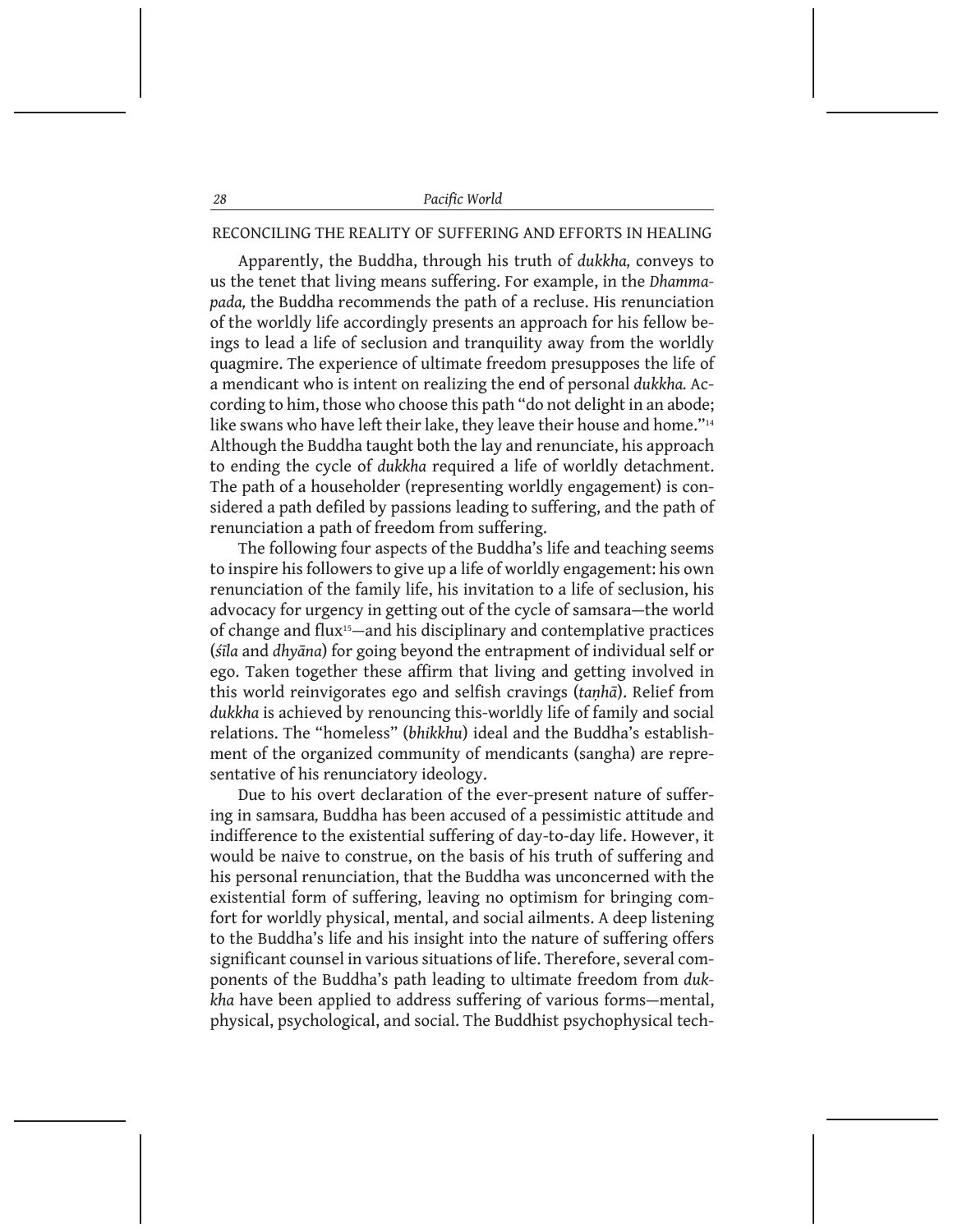niques, including mindfulness and meditation, have been successfully applied to resolve mental ailments, conflicts, and even physical health issues.

In the following section I focus particularly on the therapeutic application of the Buddha's program in the pragmatic context—social suffering—with a modern day example, Mahātma Gandhi, a political and social activist. The Buddha's life and his renunciatory teachings (which were similar to other Indian religious traditions) inspired Gandhi to confront his personal neurosis and to bring relief to the people of India suffering from an "identity crisis," slothfulness, and slavery.<sup>16</sup> Even though the Buddha and Gandhi appear to be very different figures, the narrative of the Buddha's journey to find a cure for *dukkha*  carries similarities to the incidents that led Gandhi to commit himself to confront the social suffering of humanity. Gandhi's ideology of activism that combined the elements of asceticism for social activism draws attention to the following points: (1) the elements of renunciation offer a strategy to confront social suffering; (2) the Buddha's strategy of transcending *taṇhā* offers a therapeutic solution to various forms of suffering; and (3) the embodiment of asceticism itself becomes instrumental in the efforts to confront suffering caused by social systems.

# THE NARRATIVE OF THE BUDDHA AND GANDHI'S JOURNEY TO ALLEVIATE SUFFERING: A COMPARISON

As we mentioned earlier, due to his personal life of renunciation and choice of non-violent methods, Mahātma Gandhi has been often compared to the Buddha.17 On the surface, however, these two personalities resemble each other neither in their personages nor in their actions. One critic says:

Outwardly it would be hard to conceive of two individuals more different. On the one hand is the tranquil Buddha who walks serenely and calmly across the pages of history, or traditionally sits peacefully on a lotus with a gentle smile of infinite compassion…. On the other hand is the Mahātma, speed and energy in every moment, laughing and sorrowing in his ceaseless endeavor to help mankind with the problems of human life....<sup>18</sup>

The above statement portrays the Buddha as a compassionate being but inactive, witnessing the reality of suffering in deep detachment; on the other hand, Gandhi is an activist relentlessly engaged in his venture to alleviate the suffering manifesting in the form of social in-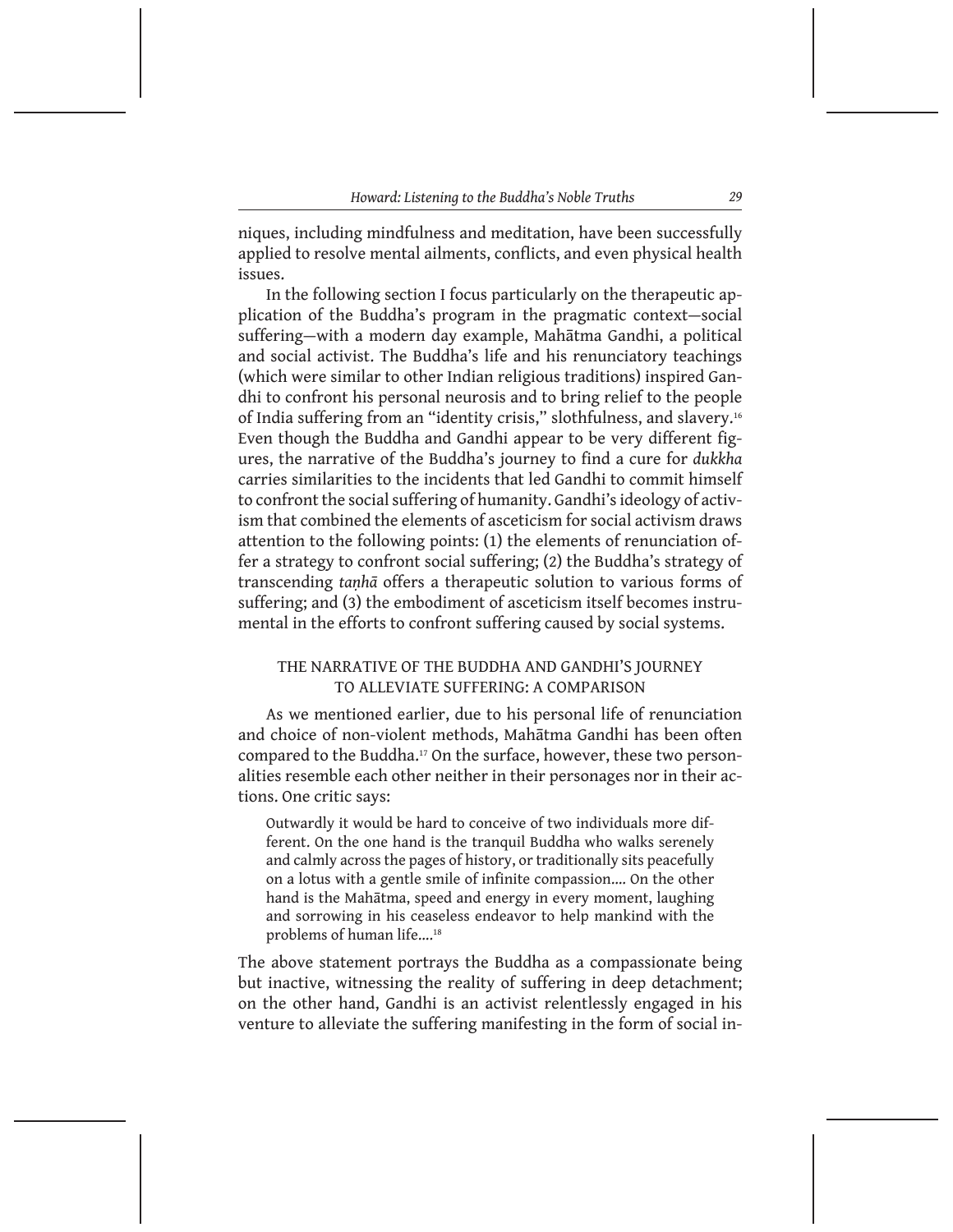justice. However, this seems to be a superficial comparison: these are caricatures that exaggerate only one dimension of these figures. Was the Buddha merely a passive figure who calmly sat on a lotus immersed in his individual delight, bringing his message of the crude inevitability of suffering? Did Gandhi, who sought to help humankind with human problems, possess no composure? Then, how could Gandhi have derived inspiration from the Buddha's life of renunciation for the purpose of his endeavor to help humankind with its socio-political problems?

To understand these questions we must look at the beginnings of Gandhi's career as an activist as well as listen to his understanding of the message of the Buddha. According to Gandhi's own autobiographical records, he was raised in a middle-class family. In his early twenties, he had not thought about the ills of discrimination and slavery until he came face-to-face with "color prejudice." Gandhi suffered the most unexpected trauma while travelling on a train in South Africa, when a white man objected to his presence in the first-class compartment because he was "colored." He was an ordinary man: he was neither endowed with a charismatic personality nor was he an extraordinary barrister. In spite of the conductor's threats to "push" him out from the compartment, Gandhi refused to get off the train. Unaware of the deep color prejudice in that country, he asserted that it was his right to travel in first class because he carried a first-class ticket. Gandhi's resistance was to no avail, and the constable pushed him off the train with his luggage. Gandhi, determined to assert his right, refused to sit in the third-class compartment and the train steamed away. Humiliated and surprised, the barrister Gandhi spent the entire night in the "cold, bleak, and windswept waiting room" of the train station reflecting on that evening's incident.

The direct encounter with prejudice awakened Gandhi to a dark side of humanity: inequality and injustice of the social system manifested in forms of colonial suppression and racism, just as the Buddha was awakened to the reality of suffering through direct experience in the form of three passing sights. In the grave silence and bitter cold of the dark night Gandhi reflects on his predicament:

I began to think of my duty. Should I fight for my rights or go back to India…. It would be cowardice to run back to India without fulfilling my obligation. The hardship to which I was subjected was superficial—only a symptom of the deep disease of colour prejudice. I should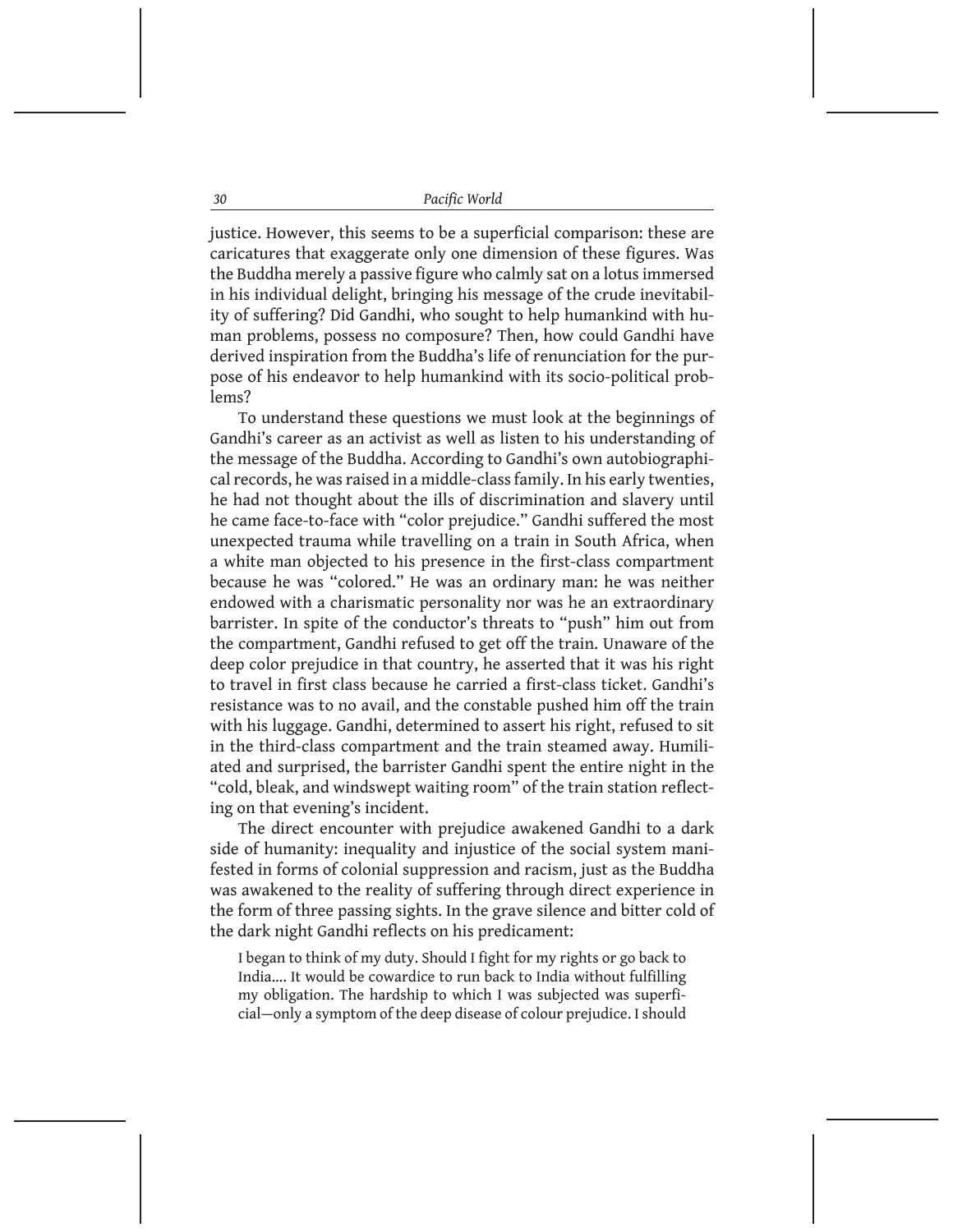try, if possible, to root out the disease and suffer hardships in the process.19

The firsthand experience of the injustice of the social system also made Gandhi realize the suffering of oppressed fellow beings. This incident became the antecedent to Gandhi's commitment to a life of non-violent activism for which he eventually adopted a lifestyle similar to that of a renunciate. Later he recalls this incident as a "formative experience in this career."20 Gandhi's embodiment of an ascetic for the purpose of his non-violent activism incited millions of Indians to participate in his movement for securing India's freedom from the misery of slavery and other social afflictions including untouchability. Gandhi's non-violent strategies have been experimented with in various situations throughout the world and serve as a model for an alternative method of confronting any form of social suffering.

Gandhi's sudden commitment to this colossal task was atypical. Just as the Buddha turned his back on the luxurious life of the palace, Gandhi gave up his lucrative profession and took the vows of celibacy and poverty. Gandhi's life has been a subject of vast scholarly commentary. Many scholars have speculated on possible reasons for Gandhi's behavior and subsequent decision to choose a lifestyle reminiscent of an ascetic. For example, psychoanalyst Erik Erikson, in his monumental work *Gandhi's Truth*, tries to discover the roots of Gandhi's behavior in his past.<sup>21</sup> Gandhi as a child was bashful and as a young man had a very sensitive conscience. Gandhi described himself as being nervous and afraid of the dark. He suffered from neurosis and had even attempted suicide. Besieged by the experience of social evil on the train, Gandhi decided to embark on rooting out the suffering. Roy Walker recounts the incident, which is reminiscent of the Buddha's final determination to find a cure for suffering.

Throughout the long hours of darkness he fought one of the decisive spiritual battles of his life. The natural impulse was to give up the unequal battle and return to India…. But there was another impulse too that told him to stay, to stay and fight. It would not be a fight for himself alone…. It was the battle for humanity itself, for all who were sick and weary and oppressed. When morning dawned his decision was made, the way ahead was clear.<sup>22</sup>

But at the time when he made this resolve, Gandhi had not contemplated the possible methods to address the oppressive injustices of the systems of society. How could this ordinary man confront the mighty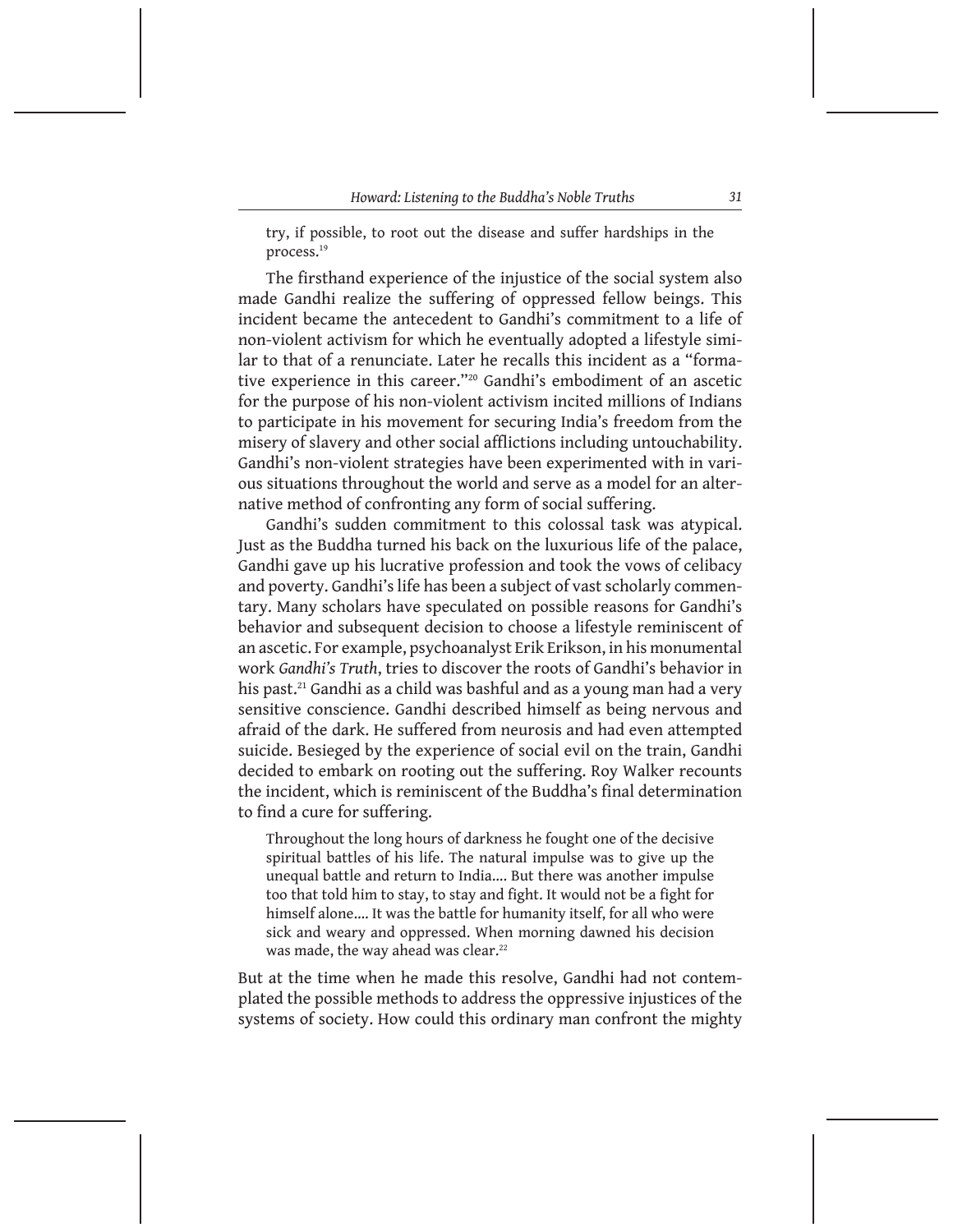empire on behalf of the oppressed? He was neither an eloquent orator nor an astute statesman. Nonetheless, Gandhi had spiritual foundations. In his autobiography, he recalls that he was deeply influenced by the *Light of Asia* (a book about the life and philosophy of the Buddha), the Sermon on the Mount, and the *Bhagavad Gītā*. <sup>23</sup> In particular, due to his predisposition and his upbringing he was attracted to the teaching of renunciation found in these texts. "The renunciation was the highest form of religion [and] appealed to me greatly."<sup>24</sup> These teachings inspired him to choose moral-force instead of violent methods to confront social ills. For his non-violent strategy, Gandhi combined the elements of renunciation with activism.

### RENUNCIATORY DISCIPLINES FOR THE *TELOS* OF ACTIVISM

"The Buddha's main concern," as M. G. Bhagat puts it, "was to reduce human suffering by explaining its causes; he wanted to expose evil tendencies in man and show how they could be cured."<sup>25</sup> However, according to Gandhi, the Buddha also exposed and confronted the ills of society. The Buddha was no less concerned about the social sufferings caused by individuals possessing selfish tendencies. Gandhi remarks: "The Buddha fearlessly carried the war into the adversary's camp and brought down on its knees an arrogant priesthood."26 Interestingly, Gandhi did not invoke the bodhisattva ideal of the Mahāyāna Buddhism, which represents the embodiment of compassion; but, rather, he presented the Buddha himself as an example of a concerned and socially involved being. The Buddha was not simply a detached figure; he was a compassionate being who dedicated his life to teaching his message to humanity. Gandhi asserts that the Buddha also worked toward the alleviation of suffering caused by oppressive systems. "When the Buddha," Gandhi explained, "with the lamb on his shoulders, went up to the cruel Brahmins who were engaged in an animal-sacrifice, it was in no soft language that he spoke to them; he was however, all love at heart."<sup>27</sup> Gandhi's emphasis that the Buddha was an activist is consistent with his own unique interpretations of religious figures and texts.

According to Gandhi, the Buddha through his renunciation purified his own passions and thereby found the cure for *dukkha* for all humanity including his family. "The Buddha, by leaving his parents, brought deliverance to them as well," asserts Gandhi.<sup>28</sup> Although Gandhi did not renounce family and the social aspects of humanity, by choosing a life of an ascetic Gandhi seems to follow the steps of the Buddha. The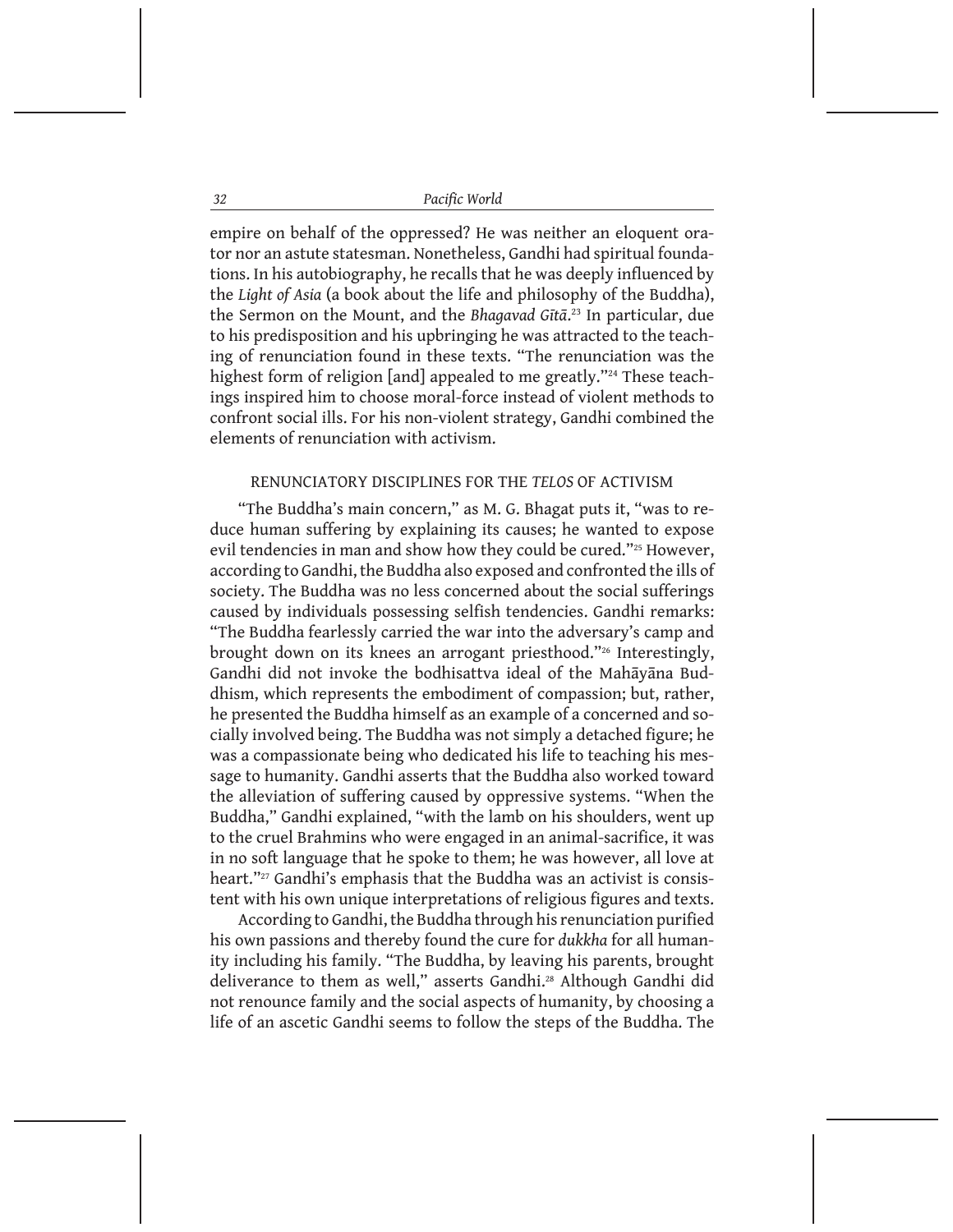Buddha's methods of personal and social reform and Gandhi's own socio-political activist strategy appear to be different in nature, yet they hold a fundamental resemblance.

The Buddha's method of getting rid of suffering includes the *pañca-śīla* (five precepts)—the principles for purification of the mind from negative tendencies. In his prescriptive approach, the Buddha emphasizes that the demons of greed, hatred, and attachment haunt the mind that needs to be purified by the practice of ethical conduct (*pañca-śīla*)*.* "*Śīla* is a discipline of both body and mind, whereby the defilements that cloud wisdom are removed."29 The *śīla is* comprised of five essential disciplines: non-violence, truth, not taking what is not given, sexual restraint (*brahmacarya*), and abstaining from intoxicating substances. These virtues have also been prescribed for the purpose of spiritual freedom by other Indian traditions of Hinduism and Jainism for the purpose of spiritual freedom.

However, Gandhi experimented with these moral virtues as instruments for his socio-political goals and inverted the purifying power of the *pañca-śīla* for the purpose of purifying social ills. Gandhi sought to utilize these virtues, generally prescribed for achieving the ultimate liberation from samsara, as tools for the purpose of securing freedom from the vicious cycle of social suffering. For him, the observance of non-violence, truth, and celibacy, which have roots in the ancient religious traditions, also had functional value.

Gandhi claimed himself to be a "practical" visionary, who saw the sum value of any religious observance also in terms of its relevance for the purification of the society. He sought to apply the "technology" of ascetic disciplines—which categorically fall into the domain of religious renunciation—to address social and political issues. Even though an engagement in the socio-political issues is generally considered to be the domain of worldly engagement by orthodox ascetic traditions, for Gandhi, it provided a framework for the service of humanity. (Gandhi also likened the service of humanity to the service of God.) Gandhi asserted: "if we want to put this body in the service of truth and humanity, we must first raise our soul by developing virtues like celibacy, non-violence and truth. Then alone may we say that we are fit to render real service to the country."30

The value of these restraints has also been assessed by some scholars in the context of establishing a harmonious society. "While certain anti-social impulses that lead to the moral degradation of society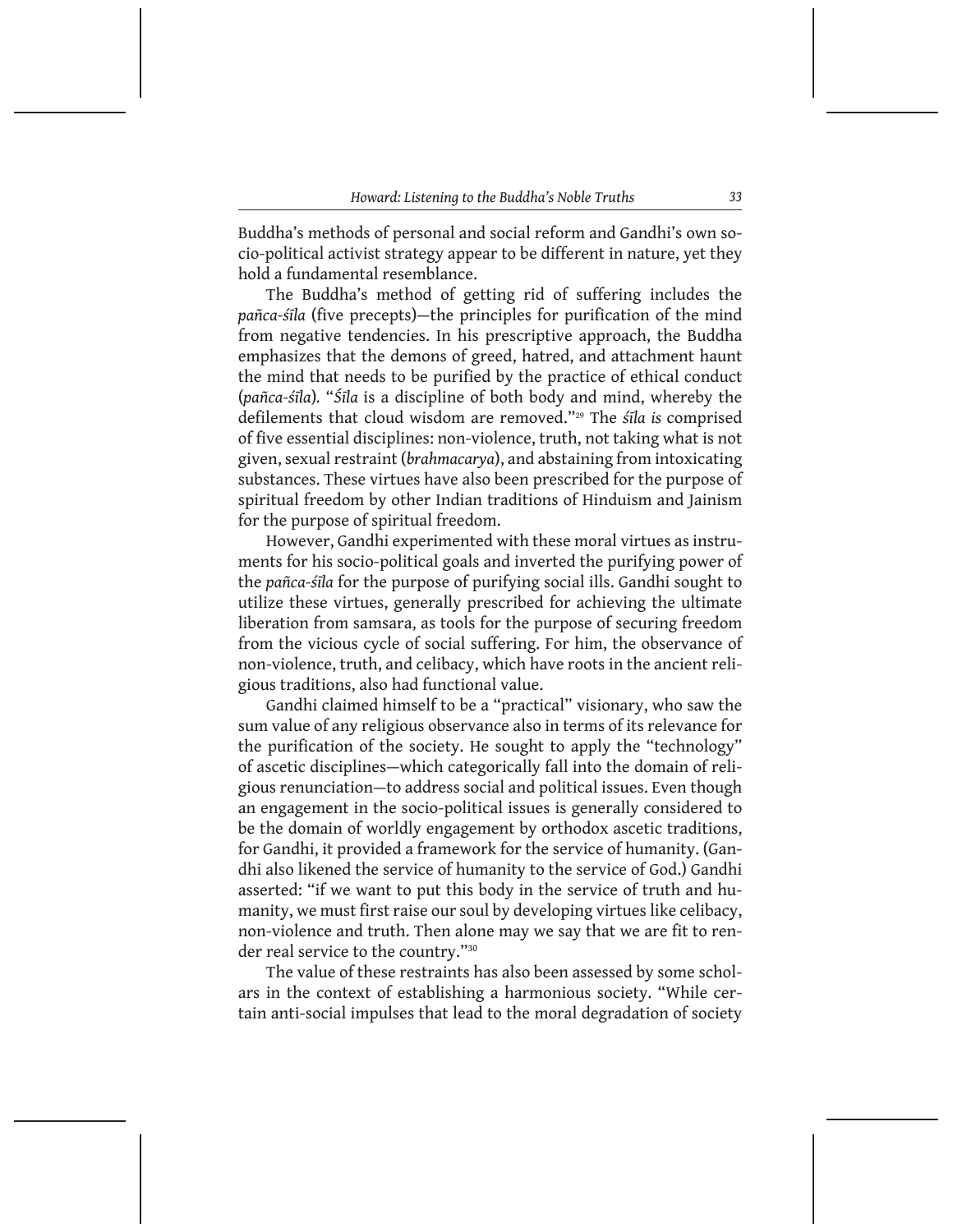should be eliminated, the Buddha recommends the development of the socially valuable psychological qualities of self-control (*dama*), mental calm (*sama*), and restraint (*niyama*)."31

The practice of *śīla* principles channels the mental energies to purity and calmness. Gandhi adopted the disciplines (the essential vows that he saw present in all religions)<sup>32</sup> for his personal purification and inner empowerment and at the same time experimented with their efficacy on a mass level for purging social ills. Gandhi transformed religious virtues into activistic tools such as non-cooperation, self-suffering, and passive resistance. He employed non-violence (*ahiṃsā*) to fight against the mighty British Empire.<sup>33</sup> Gandhi made a novel connection between the practice of *ahiṃsā*, compassion, and participatory resistance to violence*:* "No man could be actively nonviolent," he pronounced, "and not rise against social injustice no matter where it occurred."34 He equated non-violence with compassion. "He [Gandhi] thought," Bhikhu Parekh suggests, "even as compassion led to avoidance of harm, it could and indeed ought to lead to a positive desire to help others."35

Gandhi was aware of the Buddha's message that violence breeds violence and keeps the cycle of hatred and fear in motion. Gandhi, who chose the means of love instead of retaliation, echoes the Buddha's proclamation: "All men tremble at punishment, all men fear death. Likening others to oneself, one should neither slay nor cause to slay."36 Gandhi understood the weapon of non-violence to be superior to any other weapon. He declared that "the Indians…must forge a weapon which would be different from and infinitely superior to the force which the white settler commanded in such ample measure."<sup>37</sup> Later, Gandhi coined the word for his passive resistance, *satyāgraha*, literally meaning "soul-force" or "truth-power": an ancient ascetic way of utilizing soul-force to overcome evil and transform the heart of the evil-doer. A famous legend tells us that the Buddha himself utilized this practice to confront and transform the mind of the cruel bandit, Aṅgulimāla. The Buddha declares: "He who leads others by a procedure that is nonviolent and equitable, he is said to be a guardian of the law [*dhamma*, justice], wise and righteous."<sup>38</sup> Only the righteous one—who seeks to conquer his or her inner negative tendencies—could be the guardian of law, none other. The path of non-violence requires overcoming the three negative forces of *rāga* (attachment), *dosa* (hatred), and *moha* (delusion). The Buddha teaches people to loosen the knot of suffering by giving up selfish desires, worldly passions, and attach-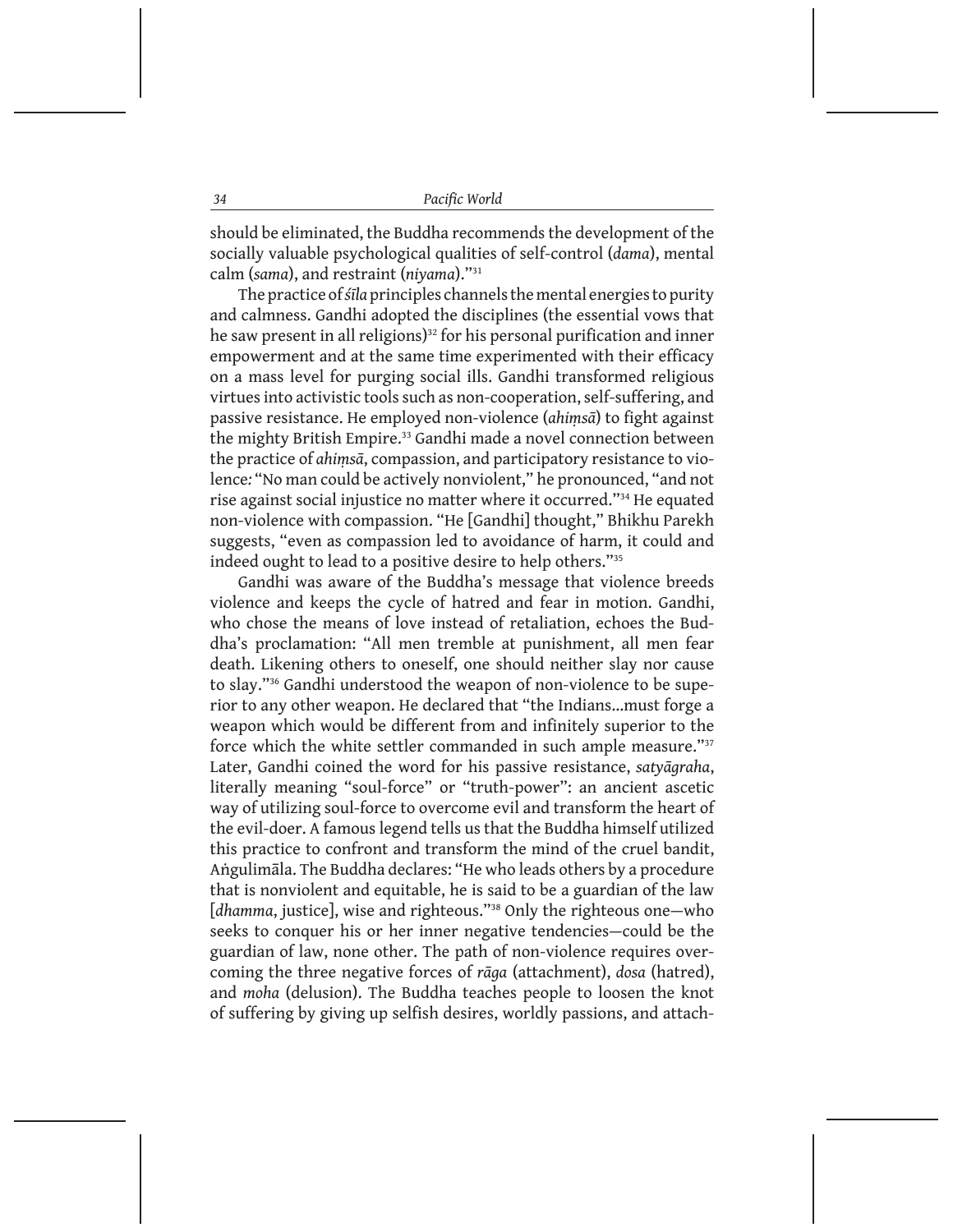ment to one's individuality, not by denying the world. For Gandhi, a life of renunciation simultaneously became instrumental in shattering the shackles of physical, mental, and social suffering.

#### THE EMBODIED RENUNCIATION AND SOCIAL HEALING

The stereotyped image of downcast eyes, pervasive in the pages of art and history, may represent the composed and complacent Buddha, but this image can also be seen as an illustration of defiance to the overly ritualistic and at times aggressive behavior of the priesthood. Walter Kaelber explains the ascetic power of protest: "The particular ascetic practice is comprehensible only in terms of the cultural practice it self-consciously seeks to challenge. Ascetic practice may, therefore, frequently be seen as an intentional language of protest."<sup>39</sup> The Buddha raised his voice against the practice of animal sacrifice and untouchability and taught the equality of all beings. Gandhi states: "One of the many things for which I revere the life of Gautama Buddha is his utter abolition of untouchability, that is, distinction between high and low."40 By virtue of his renunciation of the caste and ties of blood, the Buddha was able to address broader social issues. The Buddha's pragmatic teachings and applications brought new life to those oppressed under draconian conventions. In her ethnographic study of *sādhus* (holy person, renunciate)*,* Kirin Narayan observes the renunciation of "ties of blood or caste" moves the *sādhus* to the periphery of society where they are free to get involved in the service of society at large. "Ironically," states Narayan, "the act of renunciation may in fact push an ascetic into more extensive social involvement than if he or she remained a layperson."<sup>41</sup> A renunciate who steps outside of society proper may even become a catalyst for social reform and a "dynamic center of religious development and change."42

A prominent scholar Raghavan Iyer assesses the result of the Buddha's teachings: "The impact of Buddhism on the corrupt social order of India was comparable in its intensity and significance to the impact of the Renaissance and the Reformation on Europe."43 During the nineteenth century, some of Gandhi's predecessors who were leaders of religious reform movements were renunciate and also social activists.<sup>44</sup> They incorporated religious concepts and technical vocabulary to reinvigorate their countrymen who "had fallen prey to waves of foreign rule because they had become passive, effete, and devoid of energy as a result of their sensuous and self-indulgent lifestyle."45 Gandhi saw a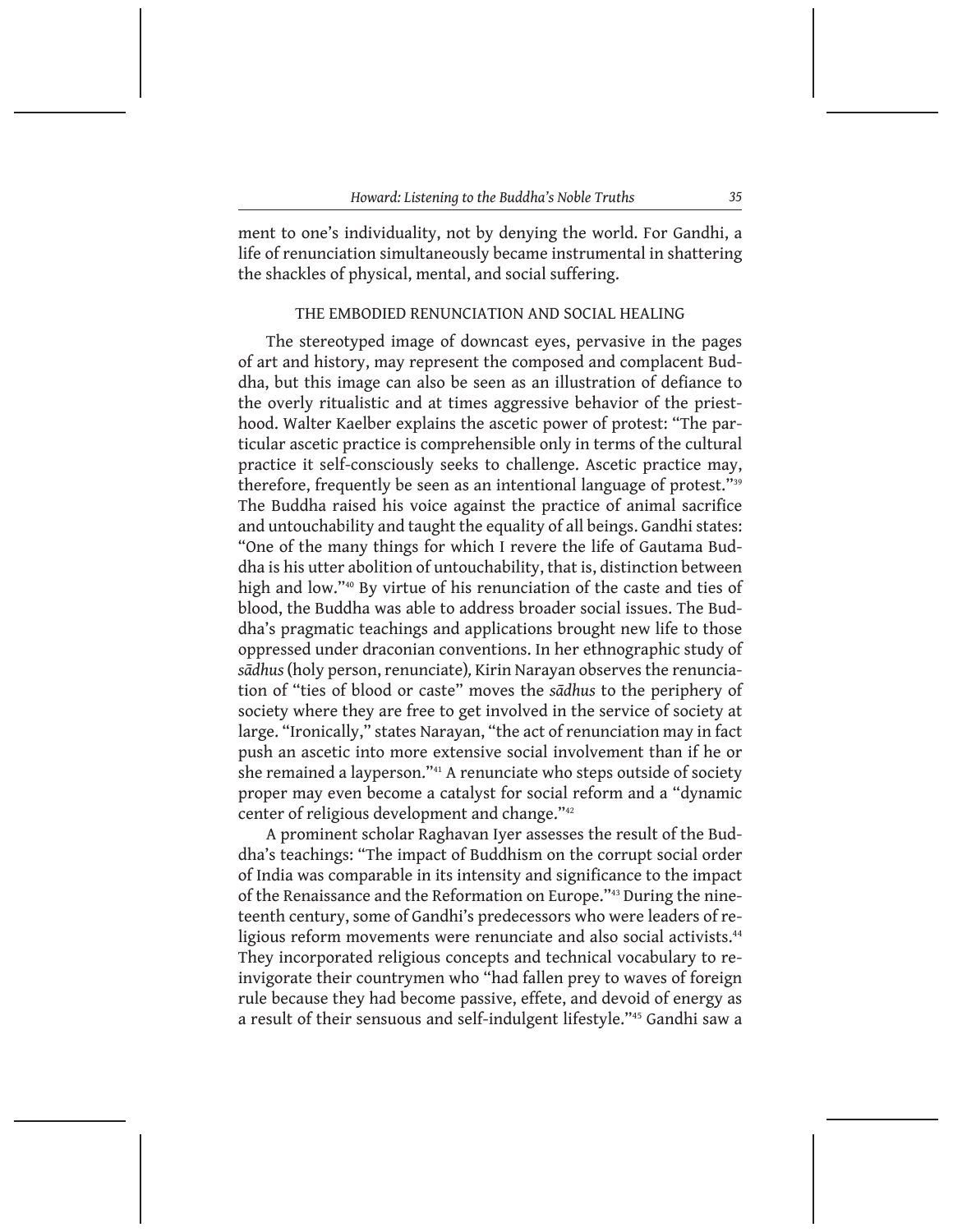direct connection between religious renunciation and the attitude of social service. Joseph Alter comments, "Gandhi is very clear in pointing out that renunciation is worthless unless it manifests itself in selfless service and social reform."46

For Gandhi, the composed image of the Buddha was not a symbol of indifference because of the pervasive reality of *dukkha*, but it was a symbol of the embodiment of universal compassion and concern for all beings. Inner purity must be cultivated, and the force of inner power must be redirected to defy the will of the evil-doer while cultivating "a positive state of love, doing good to even an evil doer." The Buddha teaches his listeners to replace the negative tendencies of hatred, delusion, etc. with *mettā* (love), *karuṇā* (compassion), *muditā* (joy), and *upekkha* (equanimity). To fight against social evils, Gandhi first must purify himself from selfish cravings. Even though he never donned the robes of a renunciate, Gandhi subjected his mind and body to austere restraints for purifying the body, speech, and mind: he took the most formidable vow of *brahmacarya* (comprehensive self-restraint in thought, word, and deed) to control his sensory desires and exercise non-attachment; renounced his material belongings to a bare minimum; followed a strict vegetarian diet to harm no living entity; and restricted his intake of food and food types to control his passions and needs.47 He tested his willpower by committing himself to various disciplinary vows.

By these practices, Gandhi sought to transcend individual gratification and selfishness and prepared a way for Indians to become independent in daily life by having very few desires. Moral disciplines (which were prescribed by the Buddha to break the fetter of *taṇhā*) for Gandhi became an approach to removing dependence on the foreign regime. Spiritual freedom would lead to political liberation. Gandhi claims: "Truthfulness, *brahmacharya*, non-violence, non-stealing, and non-hoarding, these five rules of life are obligatory on all aspirants…. Everyone who observes these vows will be able to find a way out of all perplexities."48 He utilized these teachings as a liberating apparatus to purify inner passions and social evils: slavery, racism, oppression, and gender inequality. The result was therapeutic. He mobilized a mass movement that awakened Indians to the reality of their suffering caused by racial oppression and prejudice and inspired them to sacrifice in order to confront oppression and slavery. Gandhi's mass mobilization to confront unjust laws and his "mission of relieving the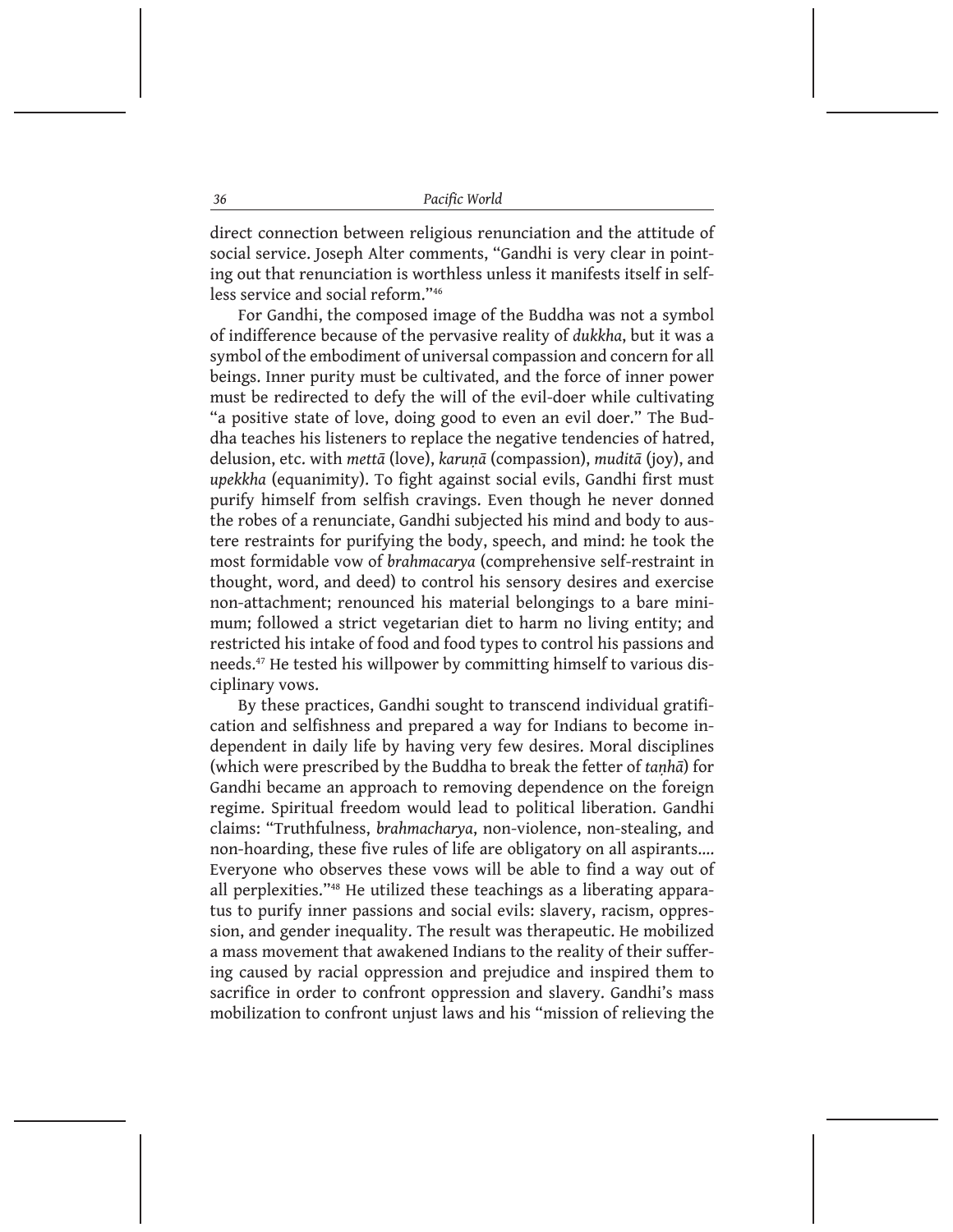grief-stricken and downtrodden" has been compared to the "the Buddha's great march of renunciation."49 Jawaharlal Nehru, the first prime minister of India, records the psychological transformation of the Indian people:

The essence of his [Gandhi's] teaching was fearlessness and truth and action allied to these…. So, suddenly as it were, the black pall of fear was lifted from the people's shoulder, not wholly of course, but to an amazing degree…. It was a psychological change, almost as if an expert in psychoanalytic method had probed deep into the patient's past, found out the origins of his complexes, exposed them to his view, and thus rid them of burden.<sup>50</sup>

#### CONCLUSION

The direct experience of suffering made the Buddha and Gandhi analyze the cause and find the cure for the suffering that extended beyond their personal pain and private concerns. Iyer writes: "The revelation of the pain as the law of existence can be regarded as the condition sine qua non for redemption. Suffering can have a positive, constructive function and a value."51 But suffering could be constructive only when one is able to realize its reality and alter the negative experience into a therapeutic program for one's own self and society. The Buddha's teachings may appear to be world-denying, but they also present a formula to address the various forms of *dukkha*—physical, psychological, and social.

The Buddhist way of overcoming suffering can also be applied to overcoming psychological, physical, and social problems as illustrated by the example of Gandhi. Erik Erikson reflects on Gandhi's confession of personal anxiety and his overcoming of suffering:

For while our clinical era might see in his confessions [referring to Gandhi's confessions of guilt, shame, depression, and shyness in his autobiography] only an admission of having been possessed by irrational guilt, the Mahatma does not stop there. He *experimented,* so he means to emphasize…, with the devils of shame and doubt, guilt and inferiority: he challenged them and won.<sup>52</sup>

Gandhi challenged the "devils" as the Buddha confronted Māra by using the inner strength acquired by moral disciplines. They both chose the life of a renunciate and sought to purge the phobia and pain created by social oppression. Gandhi echoes the Buddha<sup>53</sup> when he un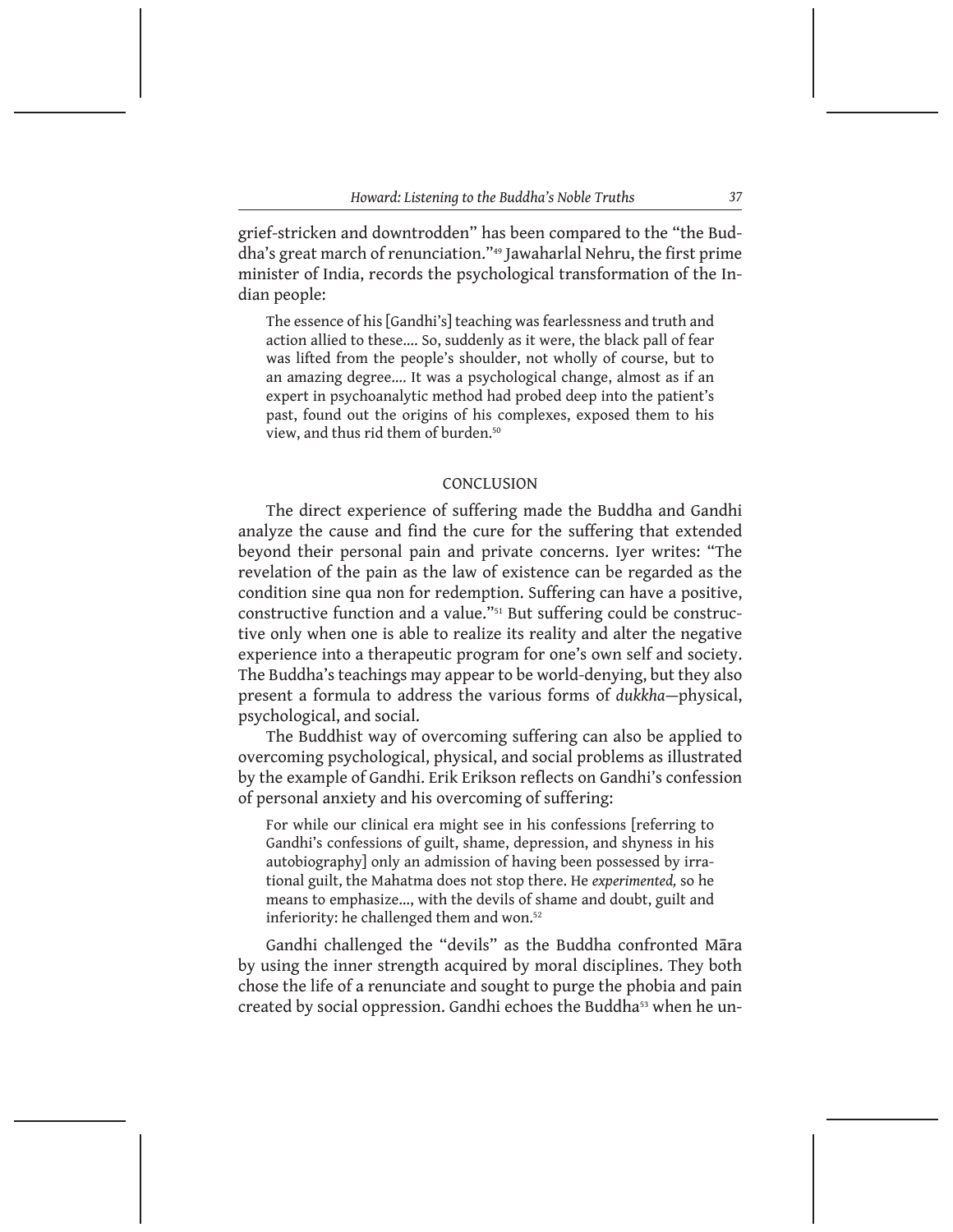derscores deep-rooted passions and attachment as the source of fear and suffering:

There is fear of disease in enjoyments, there is danger of destruction in having a family, there is danger from kings in having riches, there is danger of ignominy in trying to be respected, there is danger of creating enemies in showing one's physical power, there is danger of disfigurement in having beauty, there is danger of disputation in discussing scriptures, there is danger from the evil-minded in being endowed with high qualities, there is danger of death in having the body, thus is everything a cause of fear. Only complete renunciation is free from fear.<sup>54</sup>

Gandhi, by adopting a religious strategy, broadened the scope of alleviating suffering. He integrated his efforts for acquiring personal freedom from suffering with the freedom from suffering caused by social systems. His methods were religious in nature, but they were functional in the socio-political context. By identifying the service of humanity as a spiritual endeavor, Gandhi aimed at relieving his followers from the fetters of suffering from both the present and future lives.

In today's society, with its shrinking geographical distances and broadening gap between traditional established norms and the fast and fluctuating modern life—media, instant news, job, relationships the problems of "unease" and fear are extensive. At this time, listening to the Buddha's clear message of the reality of suffering; his call to root out suffering by overcoming emotions of greed, hatred, and delusion by the diligent practice of moral disciplines; and his recommendation to cultivate positive mental attitudes by self-analysis could bring relief to all people, from patients and physicians, to psychotherapists and political leaders.

Even though Gandhi's overt emphasis on action and the Buddha's on renunciation seem to make them ideologically different, a deep listening to their narratives and message brings convergence to these dichotomous strands: renunciation and ethical principles are instruments to end social and metaphysical suffering. Through his attentive listening to the Buddha's *truth of suffering* and following the moral teachings propagated by him in other religious texts, Gandhi found a therapeutic program: the neurosis of fear and pain is deeply rooted in egotistic and private attachments. The recognition of the source of suffering and gradually overcoming inherent negative emotions of greed and delusion through renunciatory practices leads the way to the inner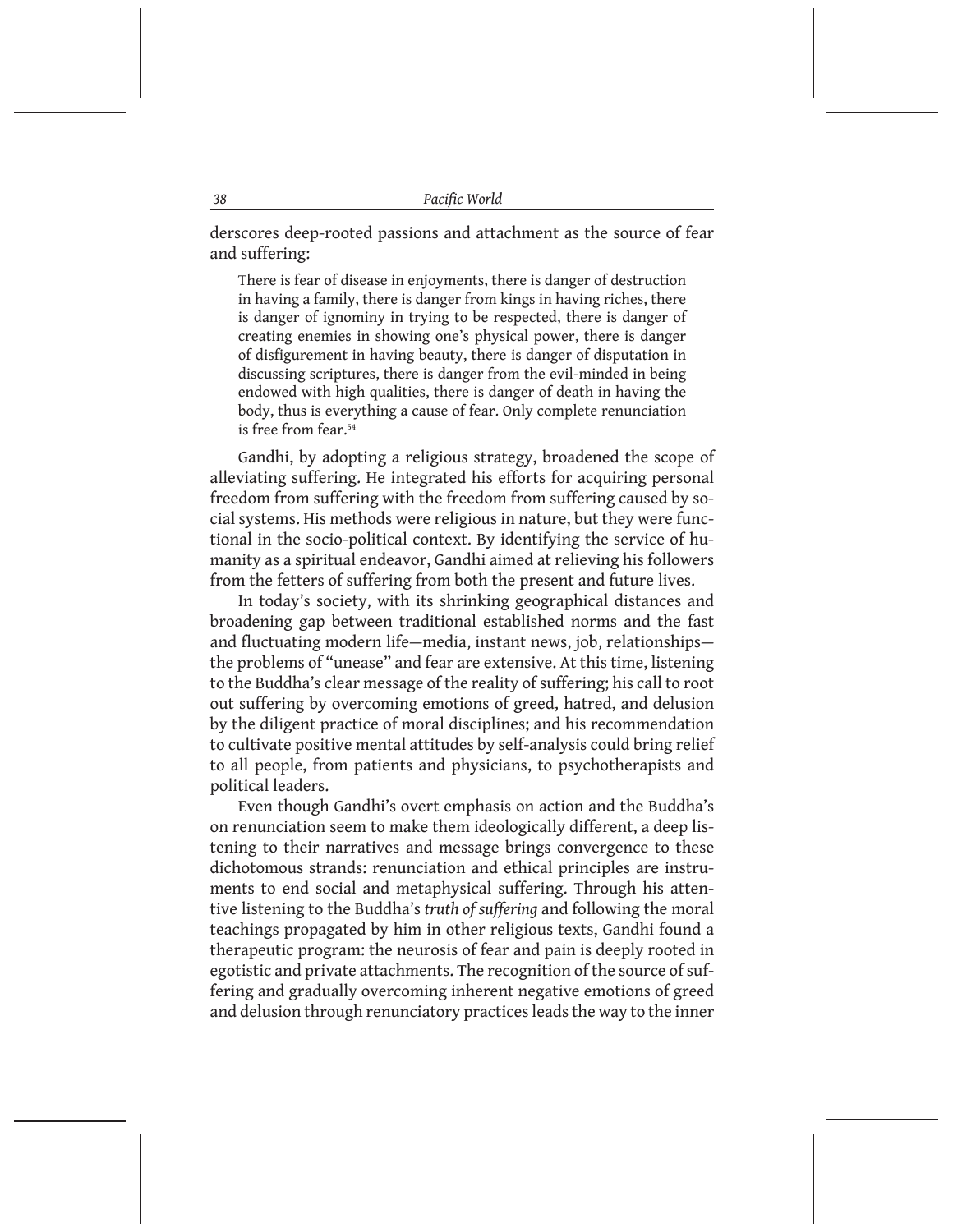"ease" that seeks to ameliorate the factors causing social dis-ease (*dukkha*). The pure—passionless—mind is able to listen deeply to the concerns of others and act to alleviate their suffering. In the deep listening mind, a miraculous transformation dawns: understanding of the root of suffering leads to the concern for the well-being of others. A modern Buddhist monk, Thich Nhat Hanh, emphasizes: "While listening you know that only with deep listening can you relieve the suffering of the other person. If you listen with just half an ear, you cannot do it."55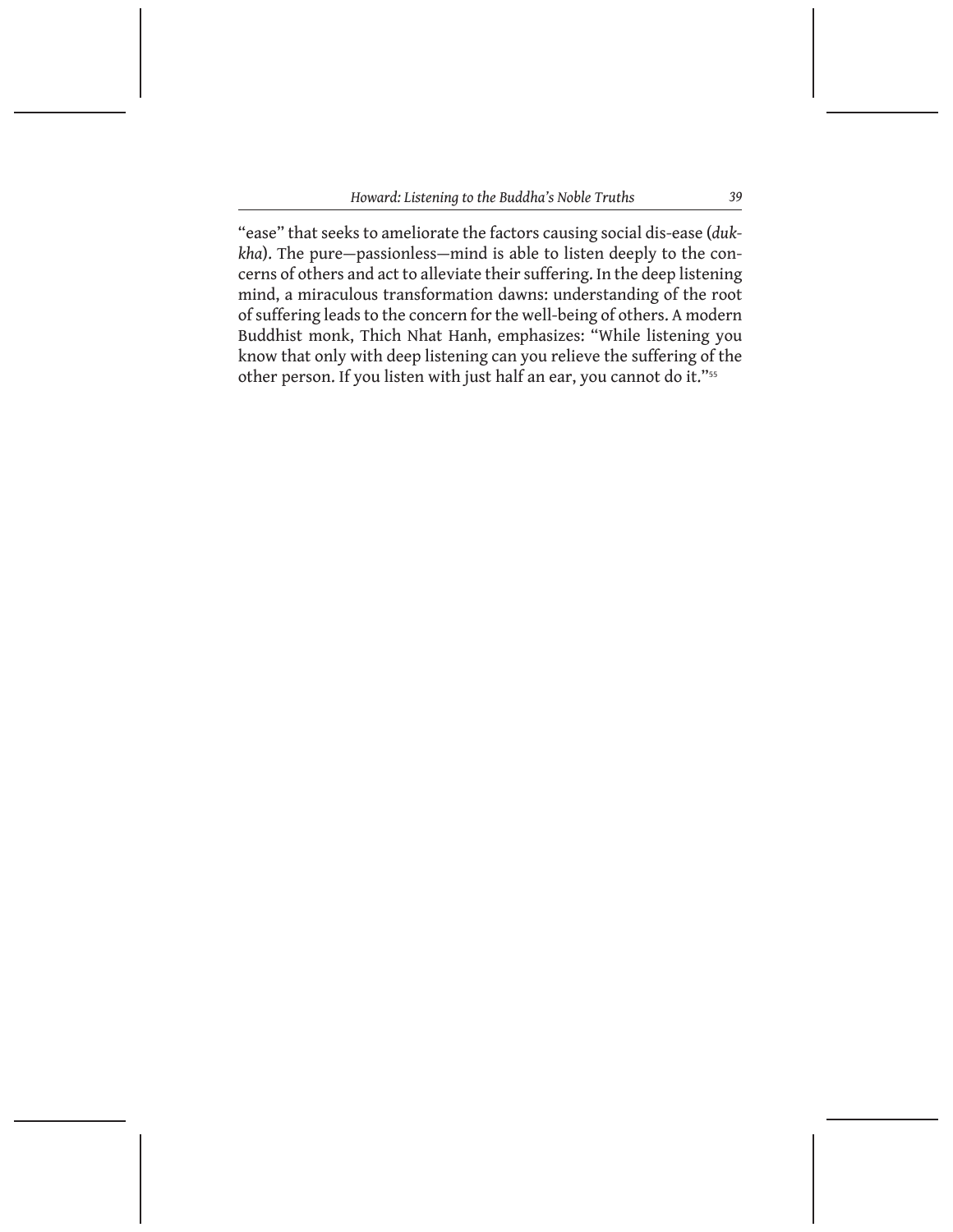#### **NOTES**

1. In English, there is no direct equivalent to the word *dukkha*; it is generally translated as "suffering" or "illness." "It signifies dis-ease in the sense of discomfort, frustration, or disharmony with environment." In Christmas Humphreys, *A Popular Dictionary of Buddhism* (Chicago: NTC Publishing Group, 1962), 70.

2. Padmasiri De Silva, *An Introduction to Buddhist Psychology,* 3rd ed. (Lanham, Boulder, and New York: Rowman & Littlefield Publishers, 2000), 2.

3. "It may be said that, in India at any rate, Hinduism and Buddhism were but one, and that even today the fundamental principles of both are identical." Gandhi elaborates during one of his lectures that the Buddha did not start a new religion, but those who came after him gave his teachings "the identity of a new religion." In Mohandas K. Gandhi, *The Collected Works of Mahatma Gandhi,* CD-ROM, 98 vols. (Delhi: Publication Division Ministry of Information and Broadcasting, 1958–1994), 4:247.

4. A serious candidate is required to go through a series of "preparatory" states of "understanding." "The first of these states is known as *śravaṇa*: study, listening to the teacher and thoroughly learning the revealed texts by paying careful attention to what they say." Heinrich Zimmer, *Philosophies of India*, ed. Joseph Campbell (Princeton, NJ: Princeton University Press, 1974), 431.

5. V. S. Apte, *The Practical Sanskrit-English Dictionary,* 4th ed. (Delhi: Motilal Banarsidass, 1965), 932.

6. For example, "The Fire Sermon." In Walpola Sri Rahula, *What the Buddha Taught,* rev. ed. (New York: Grove Press, 1974), 95.

7. Joseph Bailey, "Deep Listening: The Prerequisite to Presence," http:// www.thespeedtrap.com/Reflections/Heart\_to\_Heart/Listening.listening. html; quoted in Rev. Ann C. Fox, "Deep Listening," http://www.uufairhaven. org/2002/Ser2002Oct13.htm.

8. There are several volumes that explore the interactions between psychotherapy and Buddhism, such as Mark Unno, ed., *Buddhism and Psychotherapy across Cultures* (Boston: Wisdom Publications, 2006); and Manly P. Hall, *Buddhism and Psychotherapy* (Los Angeles: The Philosophical Society, 1967).

9. "Setting in Motion the Wheel of Truth" (*Dhammacakkappavattana-sutta*), in Walpola Rahula, *What the Buddha Taught,* 93.

10. Lama Anagarika Govinda thus explicates three types of suffering. He quotes the *Mahāsatipaṭṭhāna-sutta*, *Dīgha-nikāya* 22: "jāt ipi dukkha, jarā pi dukkha, maraṇam pi dukkhaṃ (I) (soka-parideva-dukkha-domanassaupāyāsa pi dukkhā), yam p'ichaṃ na labhati tam pi dukkhaṃ (II) saṃkhittena pañv'cupādanakkhandā pi dukkhā (III)." In Lama Govinda Anagarika, *Psycho-*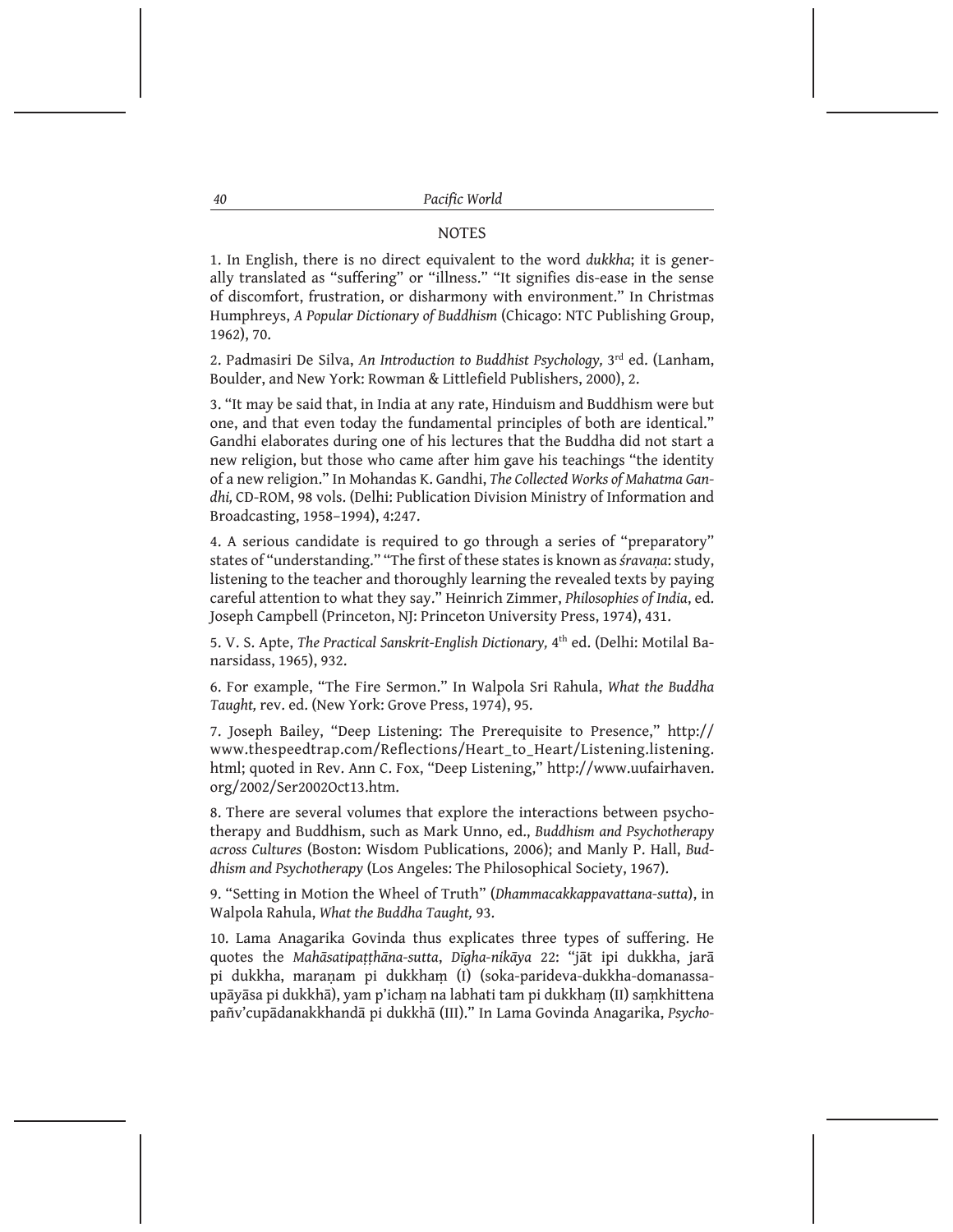*logical Attitude of Early Buddhist Philosophy and Its Systematic Representation according to Abidhamma Tradition* (London: Rider & Company, 1961), 49.

11. The *Dhammapada* (*Maggavaggo*: 5–6), trans. and ed. S. Radhakrishnan (New Delhi: Oxford University Press, 1999), 146. Subsequent references to the *Dhammapada* from the same edition.

12. "Reality anxiety is a painful emotional experience resulting from a perception of danger in the external world." Calvin Hall, *A Primer of Freudian Psychology* (New York: The New American Library, 1979), 63.

13. Some scholars discuss the Buddha's classification of the fourfold regimen of noble truths in the context of therapeutic models of Āyurveda, medical science, and the *Yoga-bhāṣya*: "In an analysis of the four-fold division the Yogaśastra, the Āyurvedic medical science and the Buddha's Four Noble Truths, A. Wezler discusses the term *ārogya*, 'health' (*a* 'not,' *rogya* 'broken, from √*ruj*, 'to break'). Wezler notes that *ārogya* connotes *restoration* to a condition free of disease, presupposing an original state of health." In Gregory P. Fields, *Religious Therapeutics: Body and Health in Yoga, Āyurveda, and Tantra* (Albany: State University of New York, 2001), 133.

14. *Dhammapada* (*Arhantavaggo,* 2), 89.

15. Literally, "going or wandering through," "undergoing transmigration." Sir Monier Monier-Williams, *A Sanskrit-English Dictionary*, new ed. (Delhi: Motilal Banarsidass, 1990), 1119.

16. At times Gandhi was mocked by his fellow Hindus as following Buddhism instead of Hinduism, by adhering to the principles of non-violence and compassion like the Buddha. Gandhi replies to this accusation: "And sometimes I feel even proud of being accused of being a follower of the Buddha, and I have no hesitation in declaring in the presence of this audience that I owe a great deal to the inspiration that I have derived from the life of the Enlightened One." Gandhi, *Collected Works of Mahatma Gandhi,* 40:368–369.

17. Gandhi, however, deplored the comparison on the basis of his "ordinariness" and the Buddha's divine qualities. Gandhi writes: "First and foremost, it is a mistake to consider me a reincarnation of Buddha or of the Prophet. I have never made any such claim. I am an ordinary man. Of course I do try to follow the principles of life as preached by our scriptures and our great men." Gandhi, *Collected Works of Mahatma Gandhi*, 95:55.

18. In Nicholas. F. Gier, *The Virtue of Nonviolence from Gautama to Gandhi* (Albany: State University of New York Press, 2004), 58.

19. M. K. Gandhi, *An Autobiography, or, The Story of My Experiments with Truth*, trans. Mahadev Desai (Boston: Beacon Press, 1993), 112.

20. Catherine Clement, *Gandhi: The Power of Pacifism*, trans. Randhir Singh (New York: Abrams, 1996), 38.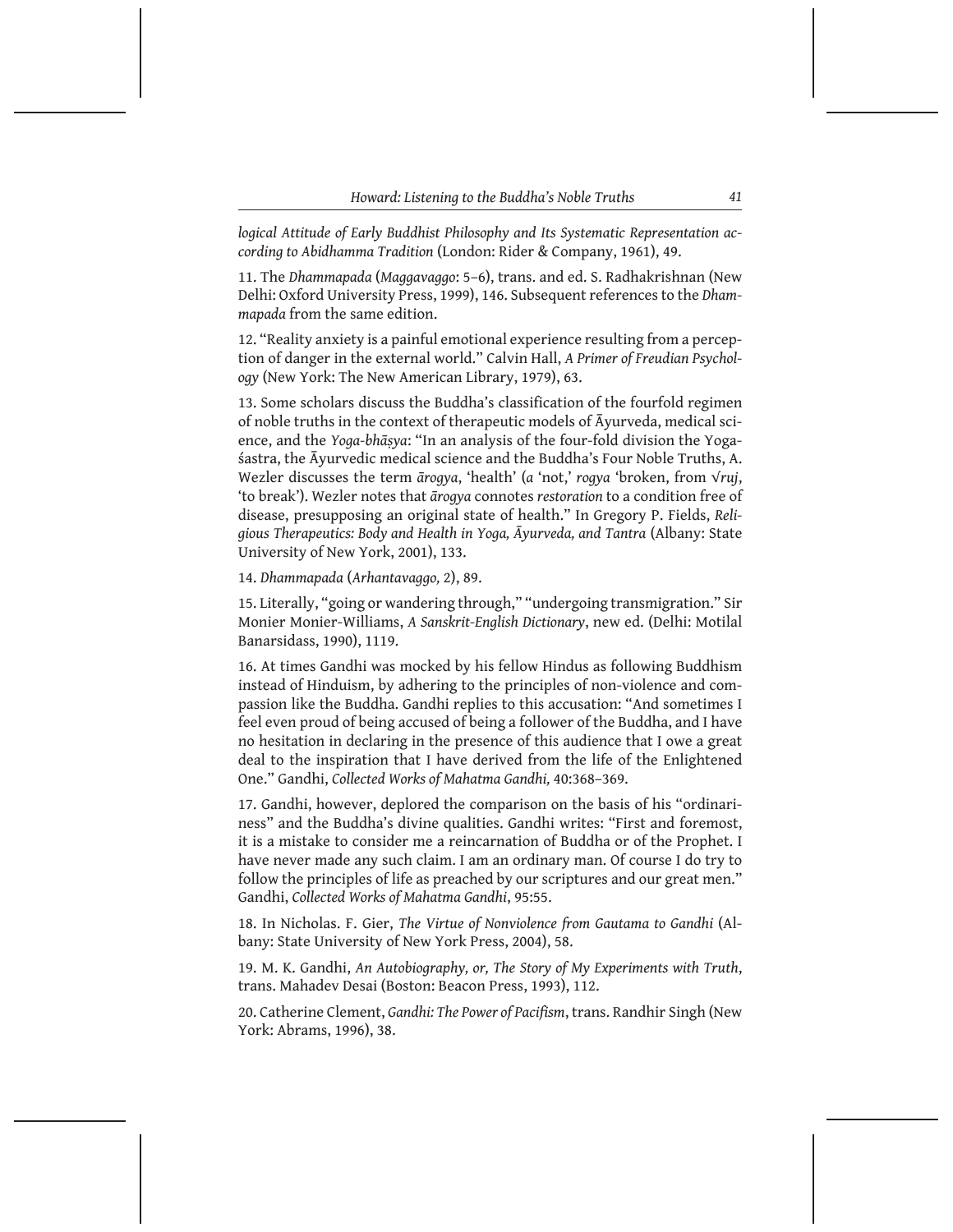21. By utilizing the lens of psychoanalysis Erikson studies the possible underlying hidden meanings of his compulsive anti-sexual behavior. Erikson notes: "I was a psychoanalyst…men of my kind do not merely ask for facts that can be put on the dotted line but really want to discover hidden meanings within the facts and between the lines." E. H. Erikson, *Gandhi's Truth: On the Origins of Militant Nonviolence* (New York: Norton & Co., 1969), 65.

22. R. Walker, *Sword of Gold: A Life of Mahatma Gandhi* (London: Indian Independence Union, 1945), 15.

23. Edwin Arnold, *The Light of Asia: The Great Renunciation* (London: Trübner & Co., 1879). The book presents the life, character, and philosophy of the Buddha.

24. Gandhi, *An Autobiography,* 69.

25. M. G. Bhagat, *Ancient Indian Asceticism* (New Delhi: Munshiram Manoharlal, 1976), 160.

26. Quoted in Gier, *The Virtue of Nonviolence*, 59.

27. Gandhi, *Collected Works of Mahatma Gandhi,* 22:159.

28. Ibid., 14:176.

29. G. P. Malalasekera, "Some Aspects of Reality as Taught by Theravāda Buddhism," in *The Indian Mind: Essentials of Indian Philosophy and Culture*, ed. Charles Moore (Honolulu: East-West Center Press and University of Hawaii Press, 1967), 83.

30. Gandhi, *Collected Works of Mahatma Gandhi,* 15:242.

31. De Silva, *An Introduction to Buddhist Psychology*, 4–5.

32. Hinduism (principles of *dharma* ethics) and Jainism (five *aṇuvrata,* small vows) recommend a similar set of five ethical principles for spiritual evolution.

33. *Ahiṃsā* is a basic principle of all of the Indian religious traditions. In the Hindu tradition it is considered to be the "highest virtue (*dharma*)."

34. M. K. Gandhi, *All Men Are Brothers: Autobiographical Reflections*, ed. Krishna Kriplani (New York: Continuum, 1990)*,* 81.

35. Bhikhu Parekh, *Colonialism, Tradition, and Reform: An Analysis of Gandhi's Political Discourse,* rev. ed. (New Delhi: Sage, 1999), 127.

36. *Dhammapada* (*Daṇḍavaggo:* 1), 102.

37. Quoted in Jonathon Schell, *The Unconquerable World* (New York: Henry Holt and Company, 2003), 125.

38. *Dhammapada* (*Dhammaṭṭhavaggo:* 1), 140.

39. Walter O. Kaelber, "Understanding Asceticism—Testing a Typology: Re-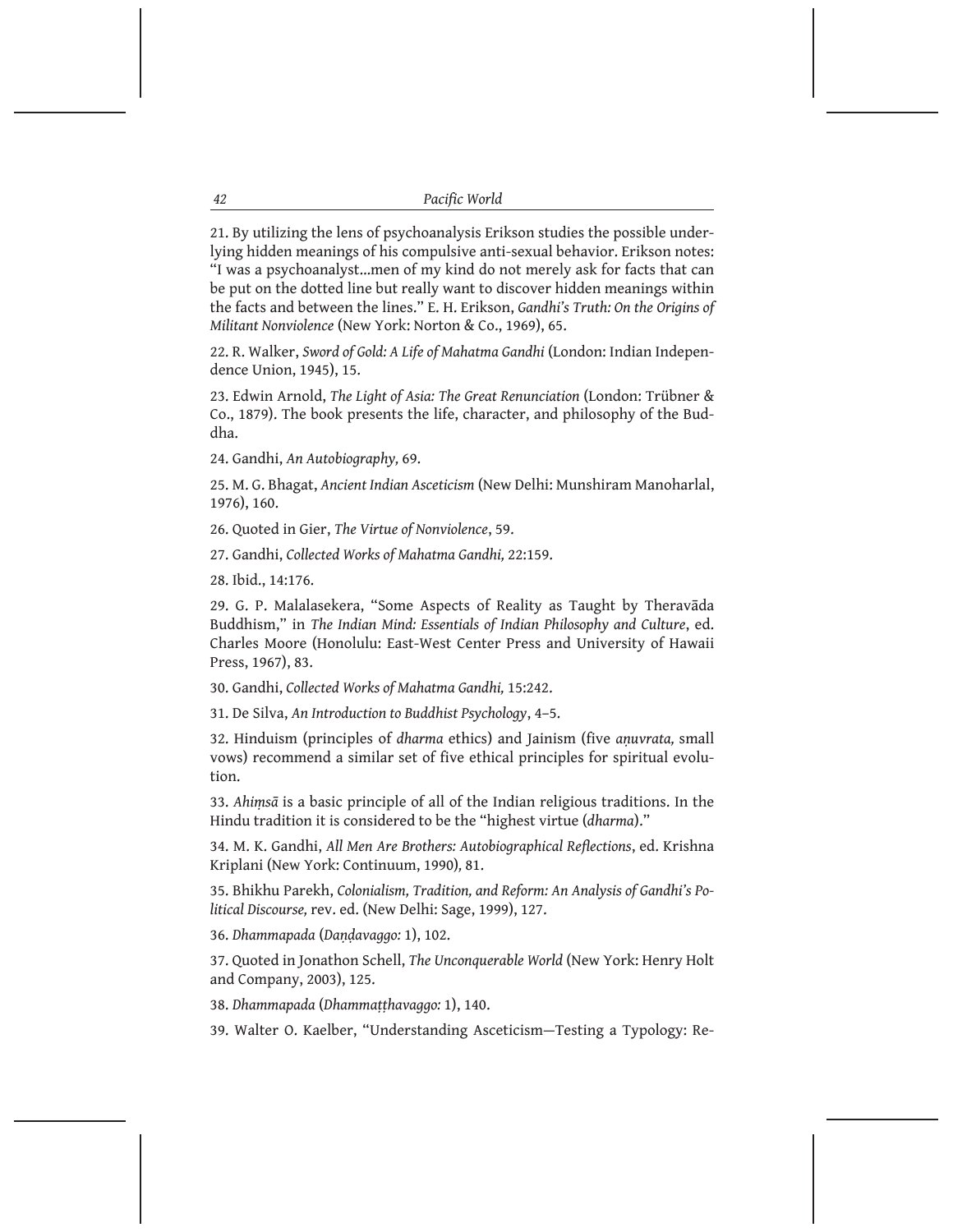sponse to the Three Preceding Papers," in *Asceticism,* ed. Vincent Wimbush and Richard Valantasis (Oxford: Oxford University Press, 1998), 325.

40. Gandhi, *Collected Works of Mahatma Gandhi,* 6:193.

41. Kirin Narayan, *Storytellers, Saints, and Scoundrels: Folk Narrative in Hindu Religious Teaching* (Philadelphia: University of Pennsylvania Press, 1989), 79.

42. Louis Dumont discusses the dynamic role of the renouncer in social reform and creating values in *Religion/Politics and History in India: Collected Papers in Indian Sociology* (Paris and Hague: Mouton, 1970), 46.

43. R. N. Iyer, *The Moral and Political Thought of Mahatma Gandhi* (New York: Oxford University Press, 1973), 235.

44. They include Swami Dayananda (1824–1883) of the Arya Samaj movement, Swami Vivekananada (1863–1902) of the Vedanta Society, and Swami Sivananda (1887–1963).

45. Parekh, *Colonialism, Tradition, and Reform*, 204.

46. Joseph Alter, *Gandhi's Body: Sex, Diet, and the Politics of Nationalism* (Philadelphia: University of Pennsylvania Press, 2000), 51.

47. Gandhi says: "I was anxious to observe *brahmacharya* in thought, word, and deed, and equally anxious to devote the maximum of my time to the *Satyāgraha* struggle and fit myself for by cultivating purity. I was, therefore, led to make further changes and greater restraints upon myself in the matter of food…the new experiments were made from a religious point of view." Gandhi, *All Men Are Brothers,* 26.

48. Gandhi, *Collected Works of Mahatma Gandhi,* 14:355.

49. Mahadev Desai reflecting on the sentiments of people during the Salt March led by Gandhi. In Dennis Dalton, *Gandhi's Power: Nonviolence in Action,* 4th ed. (Oxford: Oxford University Press, New Delhi, 2004), 109.

50. Quoted in Susanne Hoeber Rudoph and Lloyd Rudolph, *The Traditional Roots of Gandhi's Charisma* (Chicago: University of Chicago Press, [1967] 1983*),* 6.

51. Iyer, *The Moral and Political Thought of Mahatma Gandhi*, 236.

52. E. H. Erikson, *Gandhi's Truth*, 107.

53. "From the liked arises grief; from the liked arises fear…. From affection arises grief; from affection arises fear." The *Dhammapada* (*Piyavaggo:* 4–9), 129.

54. Gandhi, *Collected Works of Mahatma Gandhi,* 13:279.

55. Thich Nhat Hanh, *For a Future to Be Possible: Commentaries on the Five Mindfulness Trainings,* rev. ed. (Berkeley, CA: Parallax Press, 2007), 48.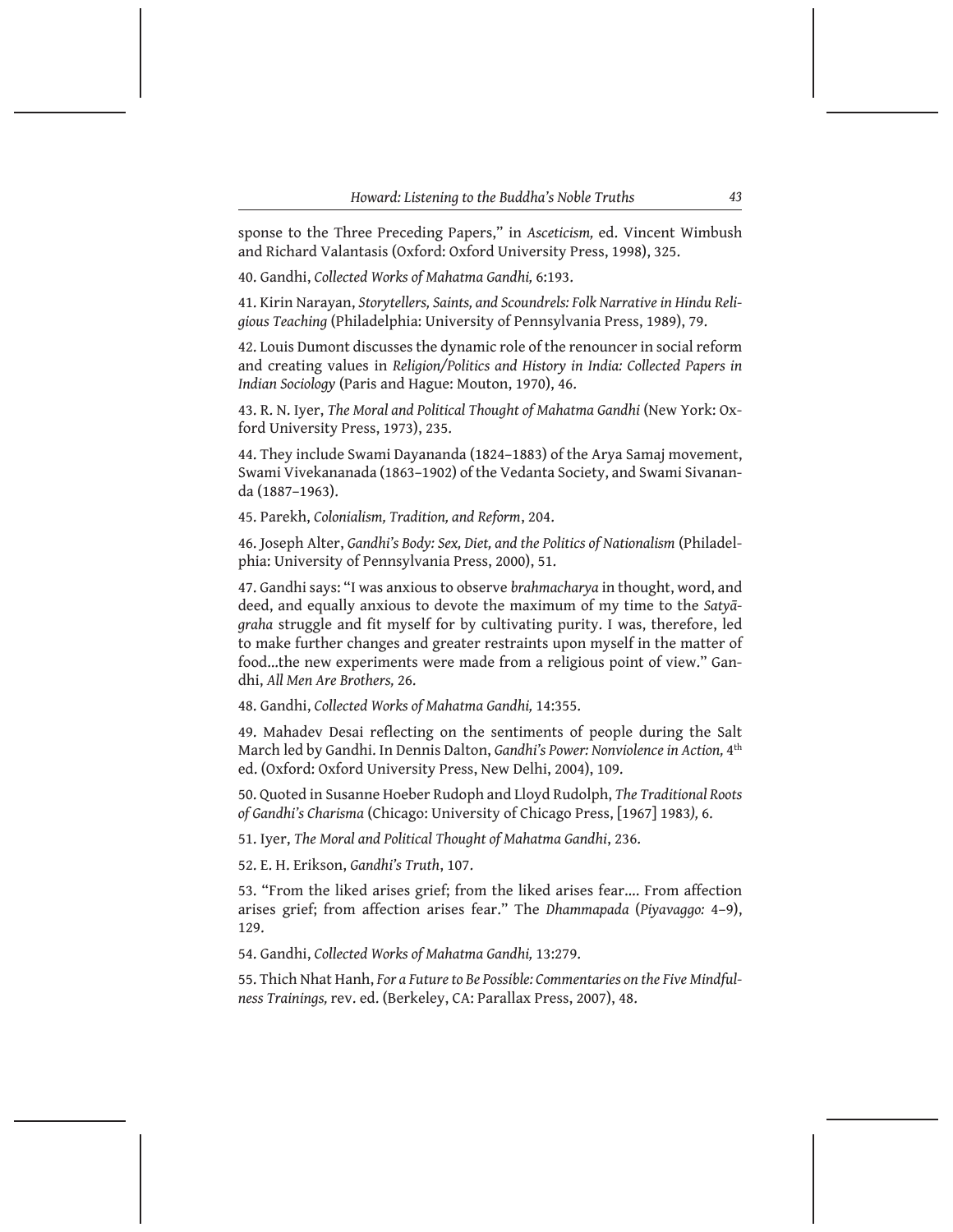p. 44 (blank)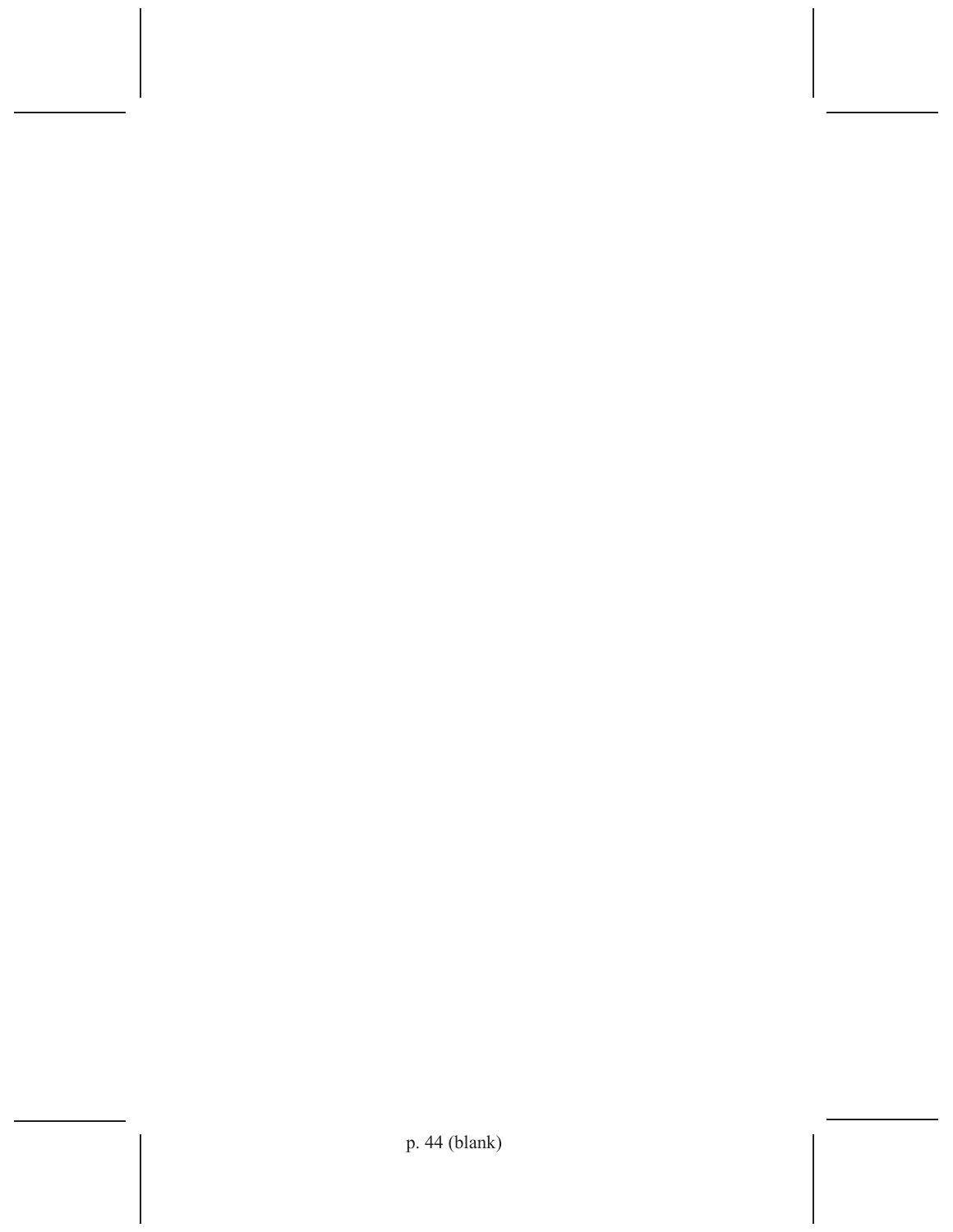# **The Emancipation of Evil Beings: The Story of the Salvation of King Ajātaśatru**

## **Naoki Nabeshima**

Ryukoku University, Kyoto

*To be without shame and self-reproach is not to be human; it is to be a beast*. —Jīvaka

*Karmic evil is from the beginning without real form; It is the result of delusional thought and invertedness*. —Shinran

#### INTRODUCTION

Human history has witnessed the conflict between good and evil. Human beings have been fighting each other with swords and shields of justice. In a sense, these are battles of one good against another good. Hatred, antagonism, torture, murder, and war emerge from the selfcentered darkness of the mind (*mumyō* 無明). How can we seek peace of mind in the midst of conflict between good and evil? Shinran uses the story of King Ajātaśatru to articulate the spiritual emancipation of evil persons. Shinran's Pure Land teachings have helped its followers understand the defilements of the world and the evilness within themselves by confronting their sorrows and leading them on the path to enlightenment.

## *Shinran's Reflection on the Emancipation of Evil Being*

Shinran (1173–1262), the medieval Pure Land Buddhist cleric and the founder of the Jōdo Shinshū tradition, reasoned that spiritual release and realization is achieved through other-power (tariki  $(\forall \pi)$ ),<sup>1</sup> namely, Buddha's wisdom and compassion. Shinran particularly em-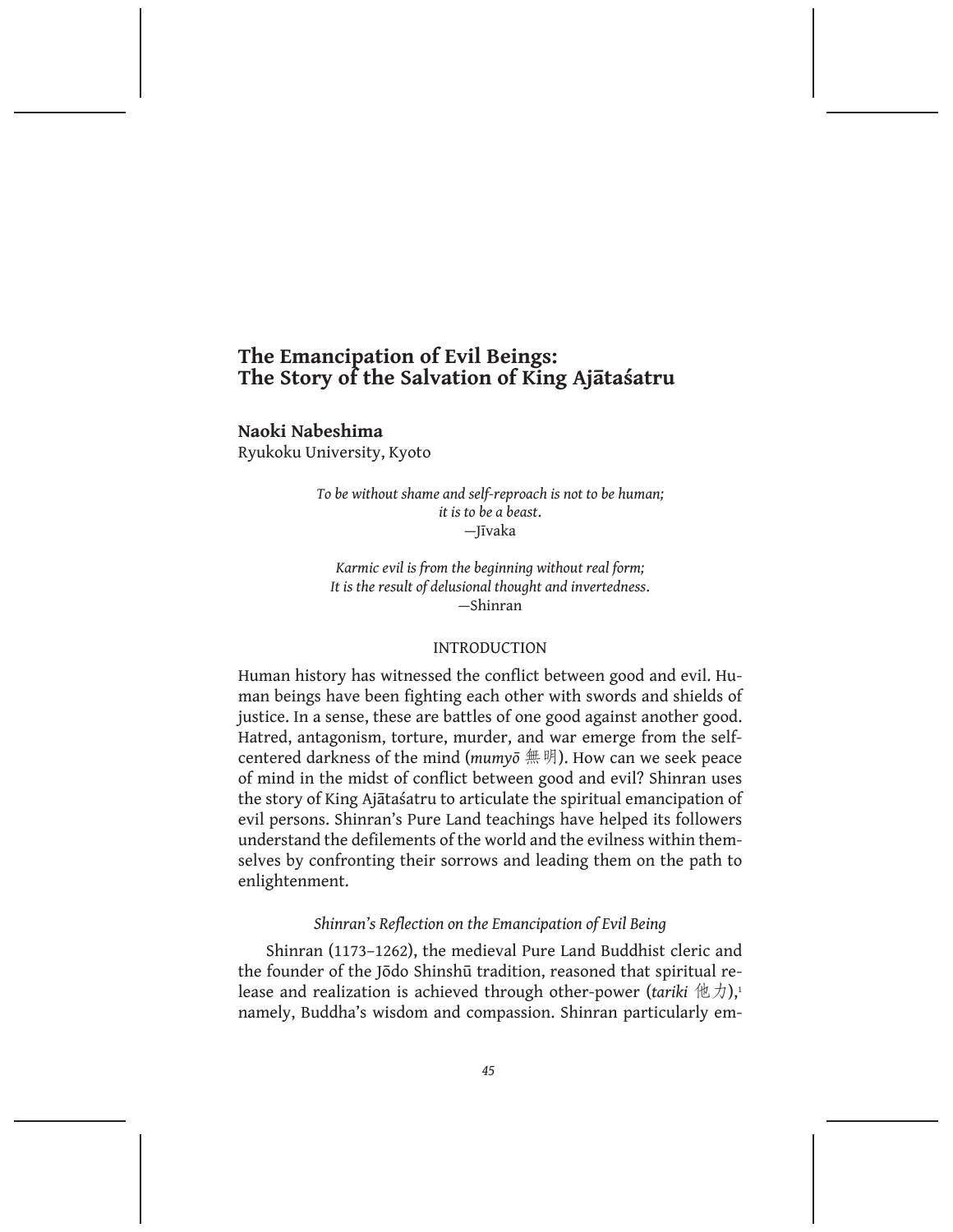phasizes the spiritual transformation of *bonbu* (凡夫, evil person) who is filled with *bonno* (煩惱, evil passions, Skt. *kleśa*), and who understands his/her limitations, recognizes the depth of his/her delusion, and entrusts his/her spiritual release to other-power, the Buddha's primal vow.2 To explain the reality of spiritual transformation and release of the evil person, Shinran coined the expression *akunin shōki* (悪 人正機)*.* Describing the person who is the most favored for spiritual release, *akunin shōki* arose from the egalitarian posture that the mind that is free from ego-attachments and has transcended the dualism of good and evil.3 Encouraged by Amida Buddha's vow that embraces and never abandons the karmic-filled person (*bonbu*), the notion of *akunin shōki* crystallizes the rationale and process for spiritual release. The karmically-filled evil person is assured spiritual release when he/she squarely faces his/her karmic limitations, realizes his/her delusion, tries to live sincerely, and wishes happiness for himself/herself and others.4 However, Shinran never encourages people to commit evil deeds that would lead themselves and others to suffering.

Shinran outlines the rationale and process of spiritual transformation and release of the evil person through the working of Amida Buddha's primal vow by reference to the tragedy at Rājagṛha. The original story is found in the *Nirvana Sutra*. Shinran quotes selective passages in the "Chapter on *Shinjin*" in the *Kyōgyōshinshō*. Shinran identifies Prince Ajātaśatru, who assassinated his father, King Bimbisāra, and imprisoned his mother, Queen Vaidehī, as personifying all the three types of evil persons. Their respective illnesses are so severe, incurable, and fatal that even the Buddha is at a loss. The three are those who:

- 1. slander the *buddhadharma*, the Mahāyāna teaching, and speak ill of the Buddhist teachings;
- 2. commit the five grave offenses: killing one's father, killing one's mother, killing an *arhat*, causing blood to flow from the body of the Buddha, and disrupting the harmony of the sangha; and
- 3. have severed the root of goodness (or mind of goodness) and are dispossessed to the seeds for buddhahood, i.e., the *icchantika*s (*issendai* 一闡提).5

The transformation and cure of these three types of persons requires able physicians, proper therapies, and effective medication. Accordingly, by listening to the teaching of the Buddha and bodhisattvas and following their guidance, these types of persons can awaken their *bo-*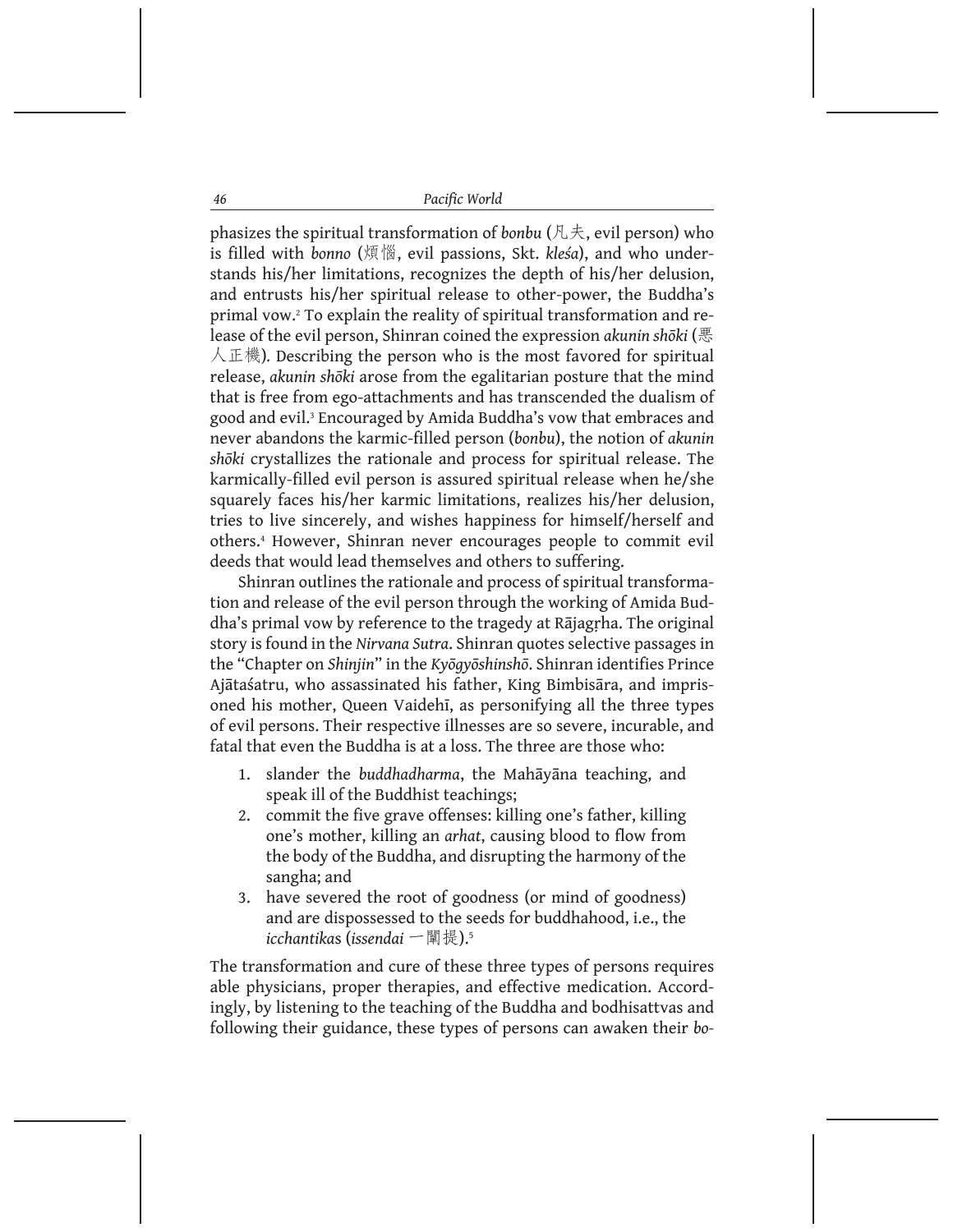*dhi*-mind even in the midst of their suffering. In the retelling of the tragedy of Rājagṛha, I explain and comment on the essentials of Shinran's teachings.

## *The Buddha's Salvation of the Evil Being: The Case of Prince Ajātaśatru*

The following events summarize the story of the salvation of Prince Ajātaśatru:

- 1. Ajātaśatru's killing his father
- 2. advice of six ministers
- 3. Ajātaśatru's meeting with Jīvaka: significance of repentance
- 4. voice from heaven
- 5. the Buddha's meeting with Ajātaśatru
- 6. the Buddha's moon-radiant love *samādhi*
- 7. significance of the moon-radiant love *samādhi*
- 8. teaching of the Buddha: encountering a true teacher and mentor
- 9. Ajātaśatru's anxiety
- 10. the Buddha's teaching to Ajātaśatru
- 11. conversion of Ajātaśatru
- 12. true repentance
- 13. aspiration and repentance of Ajātaśatru
- 14. significance of reverse condition
- 15. significance of deep listening and hearing

## (1) Ajātaśatru's Killing His Father

Prince Ajātaśatru lived in the palace of Rājagṛha in a country called Magadha in northwestern India. His nature was very violent and his mind filled with greed, anger, and ignorance.<sup>6</sup> The people usually called Prince Ajātaśatru "Prince Sudarśana," which means "good wisdom." One day, Devadatta enticed the prince, saying, "Your father King Bimbisāra once attempted to kill you."

Devadatta said, "Before you were born, all the soothsayers declared, 'This infant, once it has been born, will assuredly slay its father.' For this reason, the common people all call you 'Unborn Enemy.' Everyone close to you, in order to protect your feelings, calls you Sudarśana.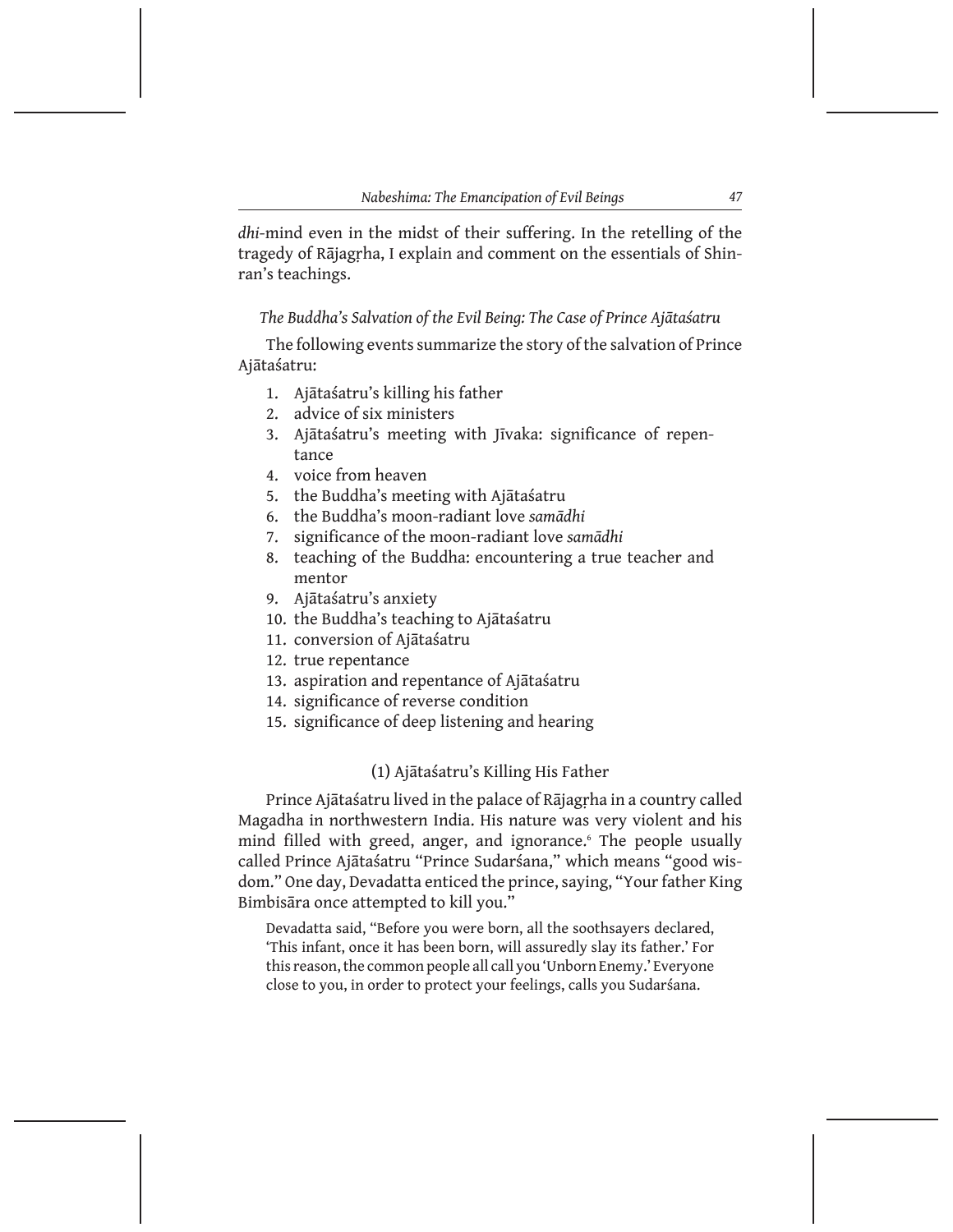"Queen Vaidehī, having heard the words of the prediction, cast you from the top of a high tower when you were born. In that fall, your finger was broken. Because of this incident, the people call you 'Broken Fingered.' When I heard this, such sorrow and resentment sprang up in my heart that I could not face you and tell you of it."

Devadatta related a variety of such matters, seeking to induce the prince to kill his father, and said, "If you kill your father, I too will kill the sramana Gautama."7

After hearing this, the prince spawned hatred for his father. He conspired against his father and was eventually successful in imprisoning him. Angry that his mother would try to save her husband, Ajātaśatru confined her to her quarters. He then enthroned himself as king of Magadha. Seven days after he stopped providing his imprisoned father clothing, bedding, food, drink, and medicine, the king passed away. Informed that his father had died, Ajātaśatru realized the graveness of his offence and began to regret and repent for what he had done. Shortly thereafter he became very ill; his body was covered with foulsmelling boils. Stricken by a sense of guilt and his body and mind in pain, Ajātaśatru feared falling into hell.

## (2) Advice of Six Ministers

Each of his six ministers visited King Ajātaśatru and consoled him, telling him he was blameless. Each also advised him to cast off his sorrow and affliction, because the more he felt sorrowful, the more pain he would suffer.<sup>8</sup> Respectively, the advice of the ministers reflected the six competing philosophies that rejected the truth of *pratītyasamutpāda* (*engi* 縁起)*,* the principle of causation and interdependence.

## (3) Ajātaśatru's Meeting with Jīvaka: Significance of Repentance

Subsequently, Ajātaśatru met with Jīvaka, an eminent physician, and explained the background of his illness. Although the six ministers advised King Ajātaśatru that he was blameless, Jīvaka's counsel differed from the advice Ajātaśatru received from his six ministers. Jīvaka praised the King for his confessing his misdeeds and crime by saying, "Oh excellent, excellent! Though the king committed a crime, profound remorse has been stirred in his heart and he is filled shame and self-reproach. To be without shame and self-reproach is not to be human; it is to be a beast."<sup>9</sup> By affirming Ajātaśatru's admission of his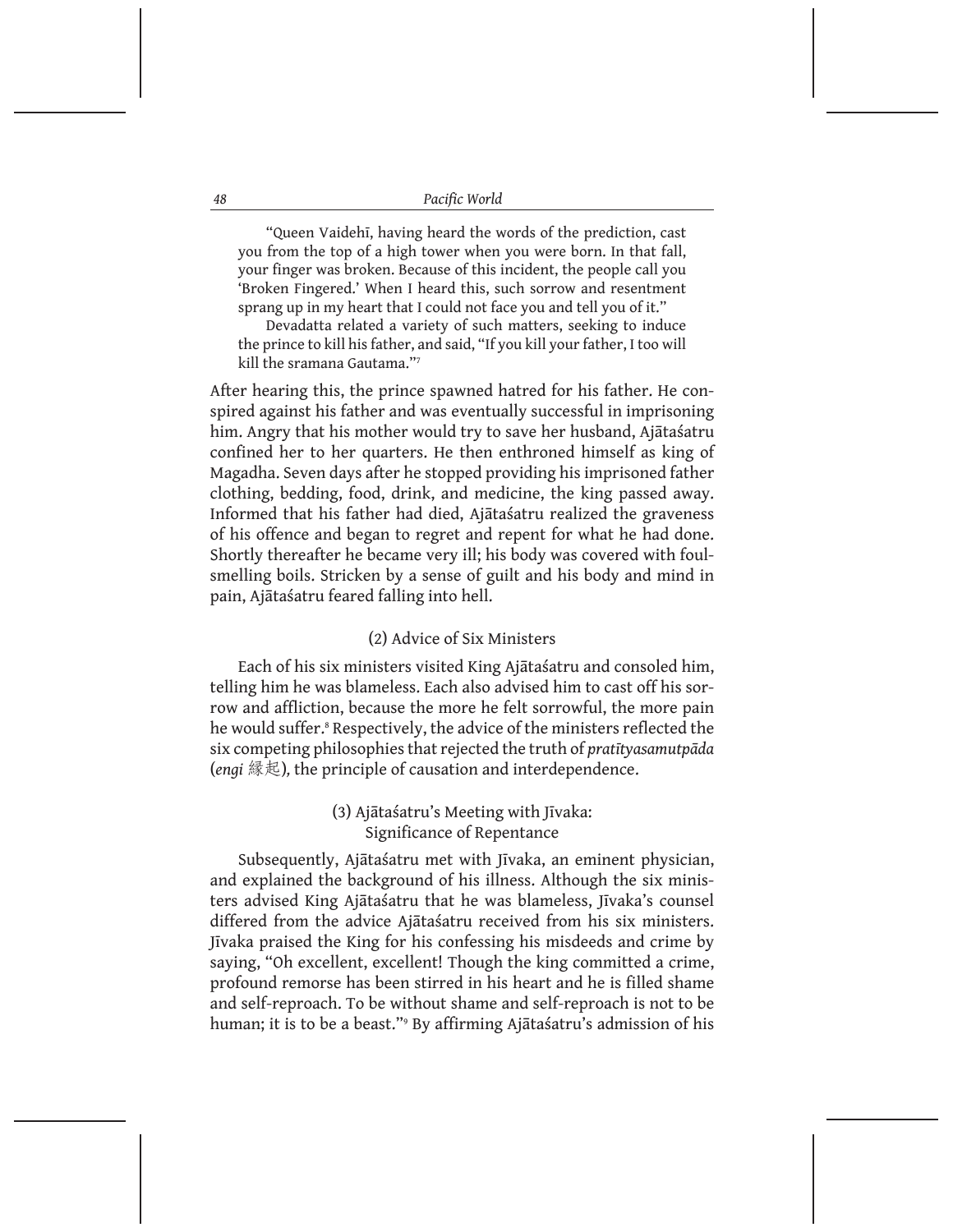mistakes, Jīvaka in essence introduced the king to the Buddha's teaching. Repenting self-centered crime is to be human. "Though the King has committed a crime, profound remorse has been stirred in his heart and he is filled with shame and self-reproach." The significance of "shame and self-reproach" is critical in understanding Shinran's notion of *akunin shōki.* The quickening of "shame" leads to a cessation of committing further evil deeds and to humility. The awakening of "selfreproach" results in not leading others to commit evil, expressing one's abasement outwardly, and the feeling of humility before heaven.

Those who commit crimes are not able to reform if they fail to acknowledge the reality of their crimes or if they rationalize their innocence. Self-delusion only increases suffering and self-torment. The path toward spiritual transformation begins by facing the reality of their crimes, reflecting on their past conduct, and sincerely confessing their faults.

### (4) Voice from Heaven

When Ajātaśatru heard his father, King Bimbisāra, speaking from heaven, he fainted and his physical condition worsened considerably.

"Great King, the person who commits one grave offense suffers fully the corresponding retribution for it. If he commits two grave offenses, the retribution is double. If he commits five, the retribution is fivefold. Great King, we know with certainty now that you cannot escape your evil acts. Pray, Great King, go quickly to the Buddha! Apart from seeing the Buddha, the World-honored one, there is no help. It is out of deep pity that I urge you to do so."

As the Great King heard these words, terror gripped his heart and a shudder ran through his body. He trembled in his five parts like a plantain tree. Gazing upward, he replied, "Who is it? There is no form, only the voice."

[Then it replied,] "Great King! It is your father, Bimbisāra. Let Jīvaka's advice be heeded. Do not follow the words of the six ministers; their views are wrong."

Upon hearing this, the King fainted and collapsed to the ground. The sores on his body spread with vehemence, and the stench and filth grew worse. Cooling salves were applied to treat the sores, but they still burned and the poisonous fever only worsened, with no sign of alleviation.<sup>10</sup>

It is noteworthy that Ajātaśatru's sores suddenly increased twofold. The first time was when Ajātaśatru's mother, Vaidehī, was caring for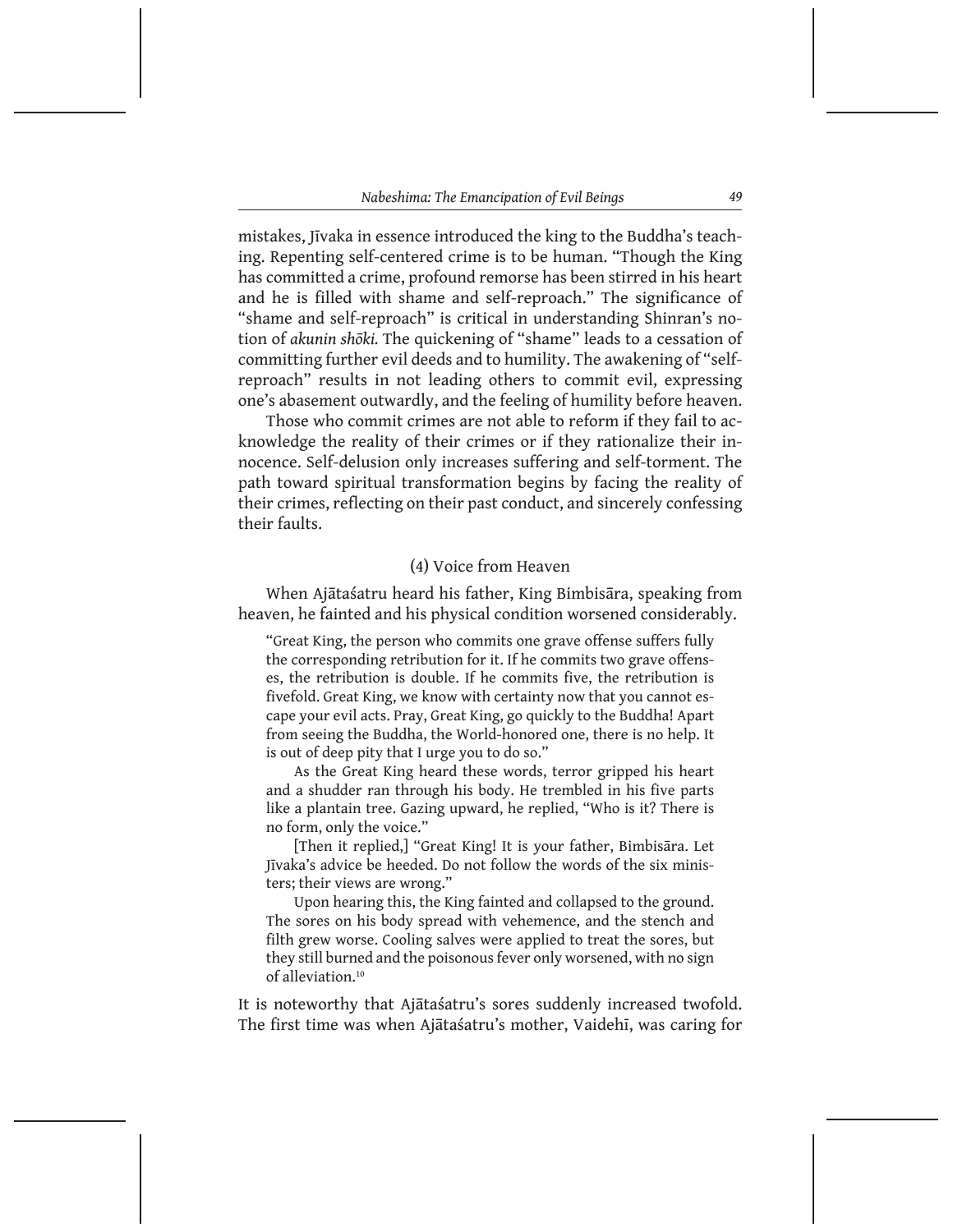Ajātaśatru. Ajātaśatru realized the significance of having caused his father's death in jail. Because he killed his father, a fever of remorse arose in his heart. Because of this fever of remorse in his heart, sores began to cover his entire body. As soon as Ajātaśatru's mother, Queen Vaidehī, was liberated from prison, she applied a variety of medicines.<sup>11</sup> She took care of Ajātaśatru without judgment. Then, his sores only spread, showed more clearly, and increased in stench. The second time was when Ajātaśatru heard his father's voice from heaven; Ajātaśatru's sores and stench again increased dramatically.<sup>12</sup>

Why did Ajātaśatru's sores suddenly increase twofold? Ajātaśatru's fever, sores, and stench represent his remorse and his repentance of his evil deeds toward his father and mother. Ajātaśatru clung to his belief that his father and mother hated him. However, after badly mistreating his parents, he came to appreciate their kindness and compassion. His sores and stench grew worse in proportion to his deeply realizing his offences.

#### (5) The Buddha's Meeting with Ajātaśatru

Encouraged by the physician Jīvaka, Ajātaśatru met with the Buddha, who, seeing his suffering, said, "Good son! I say, For the sake of Ajātaśatru, I will not enter Nirvana…. Why? Because for the sake of means for all foolish beings, and Ajātaśatru includes universally all those who commit the five grave offenses…. Ajātaśatru refers to all those who have yet to awaken the mind aspiring for supreme, perfect enlightenment."13 The utterance "For the sake of Ajātaśatru, I will not enter Nirvana" is especially significant for Shinran, who believes that Buddha's compassion pours out to the people who are afflicted with very deep anguish. Concerned for those persons who have committed the most hideous deeds, the Buddha says, "I will be with you until you are saved." Ajātaśatru came to truly realize his own evilness through his encounter with the compassionate mind of the Buddha. Most human beings cannot avoid committing evil deeds, but the Buddha guides all suffering beings toward enlightenment. It is noteworthy that the Buddha refers to Ajātaśatru as "good son"; it is another indication of the Buddha's great concern for suffering beings.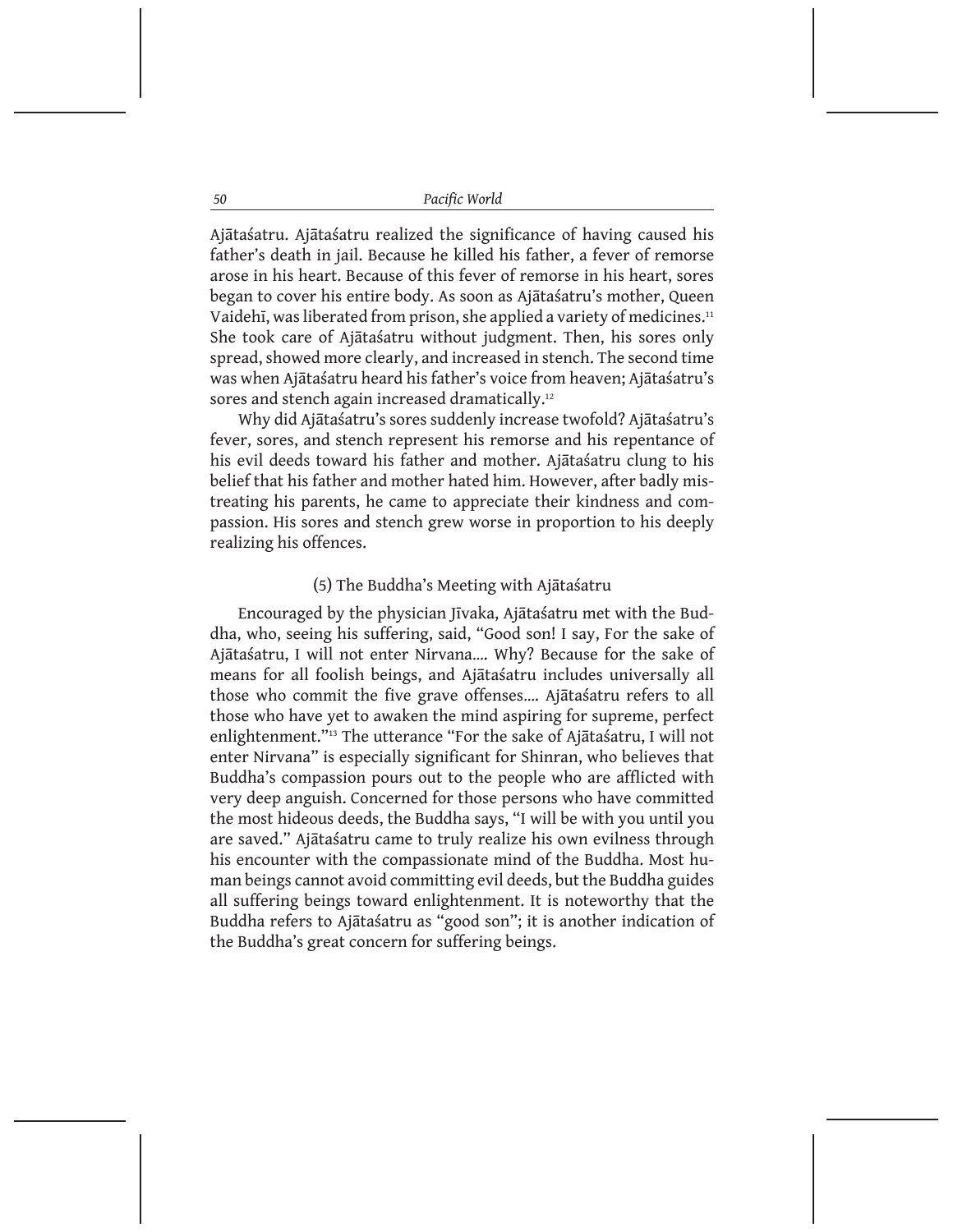#### (6) The Buddha's *Samādhi* of Moon-Radiant Love

Completing his interview with Ajātaśatru the Buddha entered the moon-radiant love *samādhi* and radiated a brilliant light that instantly healed the stricken Ajātaśatru. Ajātaśatru asked Jīvaka,

"Does the Tathagata, the World-honored one, think to cast his eye on me?"

Jīvaka replied, "Suppose there are parents with seven children, when there is sickness among the seven children, although the father and mother are concerned equally with all of them, nevertheless their hearts lean wholly toward the sick child. Great King, it is like this with the Tathagata. It is not that there is no equality among all sentient beings, but his heart leans wholly toward the person who has committed evil."14

As shown in the words of the Buddha, he exists wholly to save ordinary beings in the depths of karmic evil.

## (7) Meaning of the *Samādhi* of Moon-Radiant Love

The *samādhi* of moon-radiant love brings joy to all:

Jīvaka answered, "The light of the moon brings joy to the hearts of all travelers on the road. Such is the samadhi of moon-radiant love, which brings joy to the hearts of those in practice on the path of nirvana. This is why it is called 'the samadhi of moon-radiant love'…. It is the king of all good, it is sweet nectar. It is what all sentient beings love and aspire for."15

The radiance of the Buddha's moon-radiant love *samādhi* is not a supernatural cure. The Buddha's *samādhi* of moon radiant love conveys two meanings. First, just as the light of the moon shines gently without overwhelming the darkness, the Buddha's non-judgmental and unconditional compassion can embrace the evil person. For an evilfilled suffering person, it is very reassuring to have someone be with them silently. Buddha's *samādhi* of moon-radiant love demonstrates the power of compassionate presence. Those who experience unspeakable suffering need a good listener who can enable self-reflection. Second, the Buddha's *samādhi* of moon-radiant love signifies the necessity of quiet reflection free from secular distractions. A suffering person seeks without the need for explanation, because one cannot express one's deep sorrow in words. Zen meditation and reciting the *nenbutsu* are methods through which one can realize one's true self. In other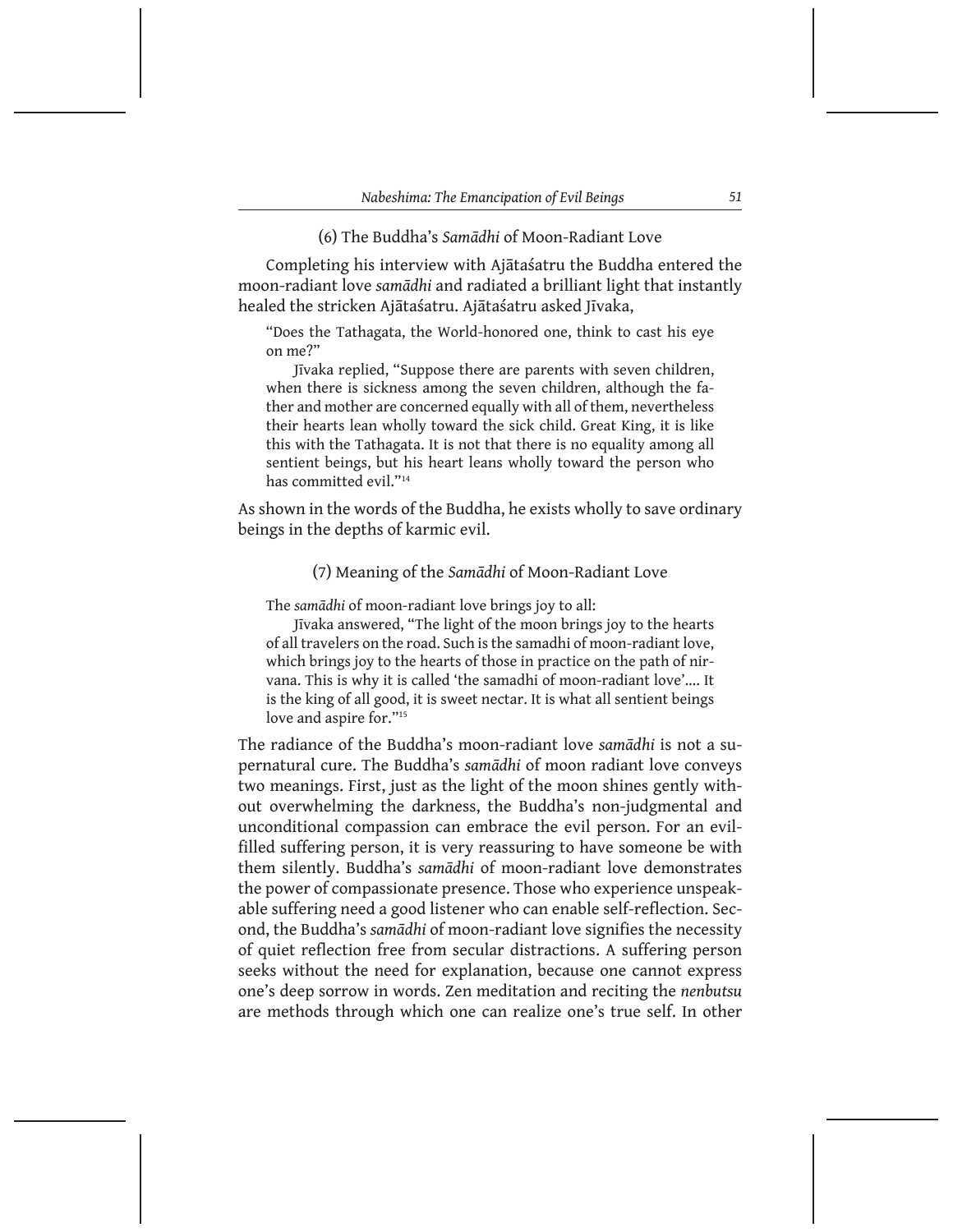words, embraced by Amida Buddha's infinite light of compassion, one comes to know one's foolishness.

## (8) Teaching of the Buddha: Encountering with a True Teacher and Mentor

After emerging from the of moon-radiant love *samādhi*, the Buddha said to all those in the great assembly, "Among the immediate causes of all sentient beings' attainment of supreme, perfect enlightenment, the foremost is a true teacher. Why? If King Ajātaśatru did not follow the advice of Jīvaka, he would decidedly die on the seventh day of next month and plunge into Avīci hell. Hence, with the day [of the death] approaching, there is nothing more important than a true teacher."16 It is difficult to accept responsibility for one's evil deeds; one is prone to rationalize one's actions. As the narrative reveals, it becomes possible for one to accept one's evilness when one encounters a being who can wholly accept a person who is aware of one's own evil. The narrative of Ajātaśatru describes an encounter between an evil person and a true teacher and mentor that brought spiritual relief. Ajātaśatru's intimate encounter with Jīvaka and the Buddha gave him the opportunity for self-reflection. The encounter that helped Ajātaśatru develop a mutual relationship is also true for others.

## (9) Ajātaśatru's Anxiety

Ajātaśatru anxiously begged Jīvaka with the following request: "Come with me, O Jīvaka! I want to ride on the same elephant with you. Even though I should with certainty plunge into Avīci hell, my wish is that you grasp me and keep me from falling. For I have heard in the past that the person who has attained the way does not fall into hell…."17 Though the Buddha's moon-radiant love *samādhi* healed Ajātaśatru's mental and physical afflictions, Ajātaśatru was still burdened with the grave offences he committed; he was still afraid of falling into hell. Depressed by terrible guilt, he was fearful of the retribution for the offences that he committed.

## (10) The Buddha's Teaching to Ajātaśatru

*Causes and conditions of an evil deed.* The Buddha's instruction to Ajātaśatru is long and ambiguous. This section of the sutra is also very difficult to interpret, and its doctrinal significance has yet to be thor-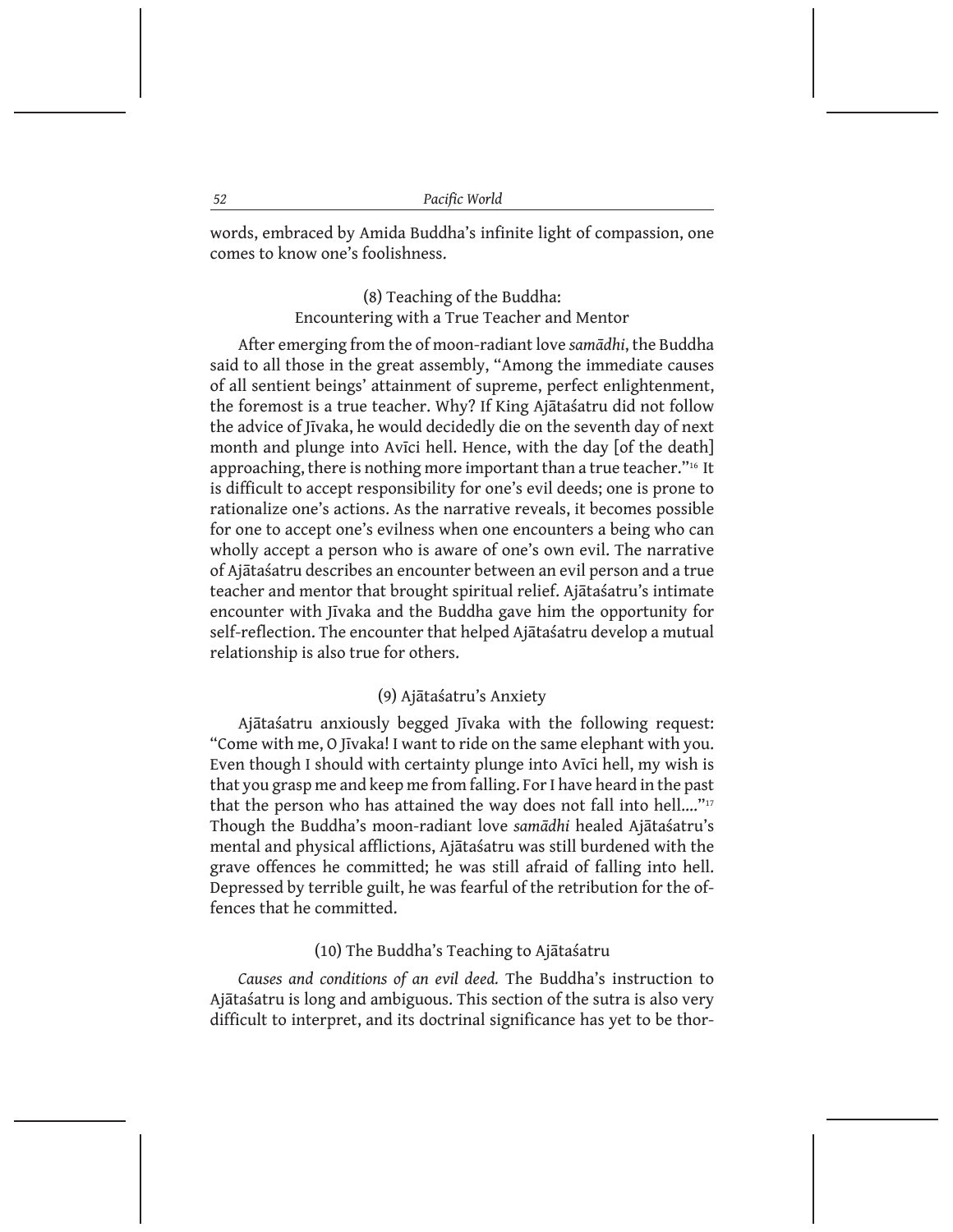oughly unpacked. But one thing is clear. Śākyamuni Buddha reveals a path for resolving the problem of evil from the perspective of enlightenment. The Buddha explains to Ajātaśatru the causes and conditions of his evil deeds that can be understood, not only from Ajātaśatru's perspective, but also from many differing viewpoints. The following words of the Buddha are particularly noteworthy.

"King, if you have committed evil, all Buddhas, world-honored ones, must have done so also. Why? Because your father, the former king Bimbisāra, always planted roots of good by paying homage to the Buddhas. For this reason, he was able to occupy the throne in this life. If the Buddhas had not accepted that homage, he would not have been able to become king. If he had not become king, you would not have been able to kill him in order to seize the kingdom. If you have committed evil in killing your father, we Buddhas too must have also. If the Buddhas, the world-honored ones, have not committed evil, how can you alone have done so?"18

The Buddha's statement, "if you have committed evil, all Buddhas, world-honored ones, must have done so also," are words of compassion toward Ajātaśatru. Here, the Buddha announces that his offense is not his alone.

The Buddha's compassionate mind identifies with the mind of a person who has committed a crime as if the Buddha had committed it himself. Compassion is the Buddha's method to remove suffering and give peace to others. Such compassion is expressed in the words "your suffering is my suffering." This attitude of non-duality of self and others transcends the self and sympathizes with others. No matter how grave a person's offense may be, when the person feels a loving mind that tries to get beyond the transgression, a pure good mind can arise even from the mind that willed the grave offense. It is important that someone be present with the person who commits an offense and share their suffering until the end. The Buddha is not a co-conspirator with the murderer. However, a murder is not resolved by simply putting all the blame on a single person. The Buddha knows the significance of understanding the sadness of a person who commits a murder as one's own sadness.

The Buddha understands that Ajātaśatru fully realizes the seriousness of his crime of murder and that he is gripped by the fear of falling into hell alone. Therefore, the Buddha teaches that his crime occurred when various causes and conditions came together. He sees that, because of the crime, Ajātaśatru feels extremely shameful and cannot see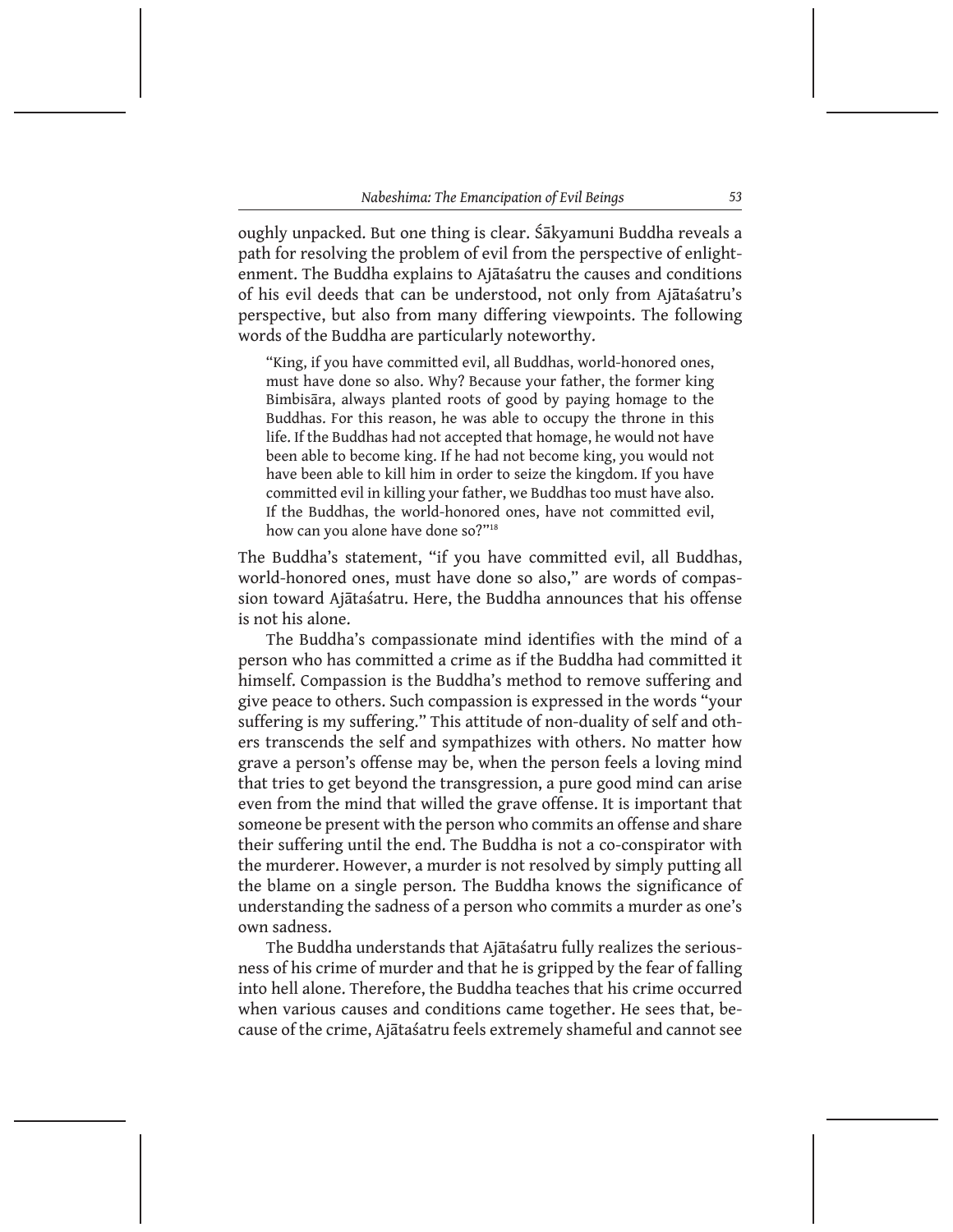his future at all. The Buddha understands that an evil person cannot bear to live with the burden of the crime they have committed by simply reproaching them and tormenting them by foretelling their retributions. The Buddha instead thinks together with Ajātaśatru about how he can go on with his life.

*Giving widened perspectives of dependent co-arising.* The important issue is that the Buddha does not see evil as permanently fixed. All events are after all subject to change and are empty of permanent reality. The Buddha's perception that the karmic retribution created by a crime is not permanently fixed provides Ajātaśatru with a totally new perspective on his future.

First, Ajātaśatru is given a broader perspective on reality with the concepts of emptiness and dependent co-origination. Ajātaśatru's murder of his father is a reality and a very grave offense of taking away a human life. However, from the Buddhist perspective based on the concepts of emptiness and dependent co-origination, an evil deed occurs as a result of various causes and conditions. Ajātaśatru is not the only person who is to be blamed for the crime. The Buddha provides Ajātaśatru a new and broader perspective on evil deeds. Shinran interpreted the essence of evil as "unformed evil."

Karmic evil is from the beginning without real form; It is the result of delusional thought and invertedness. Mind-nature is from the beginning pure, But as for this world, there is no person of truth.<sup>19</sup>

Shinran states that, by its nature, evil does not have a firm substantial form. It arises when one makes a judgment through eccentric and delusional views and adheres to a completely inverted interpretation of truth. Thus, he says that there is no "person of truth," even though one is pure by nature. Shinran's interpretation of evil, that it has no form in itself, but arises from delusion and distortion, has much in common with the contents of the Buddha's sermon described in the *Nirvana Sutra*.

Second, the Buddha teaches that one should not simply be constricted by a crime one committed, but should also be given hope for the future. Ajātaśatru cannot erase the grave offense of murdering his father. However, at the same time, he should not perceive karmic retributions of the crime as fixed. His future is not determined only by the crime committed in the past. Of course, the more deeply one laments, the more one becomes bound to the terror of the crime committed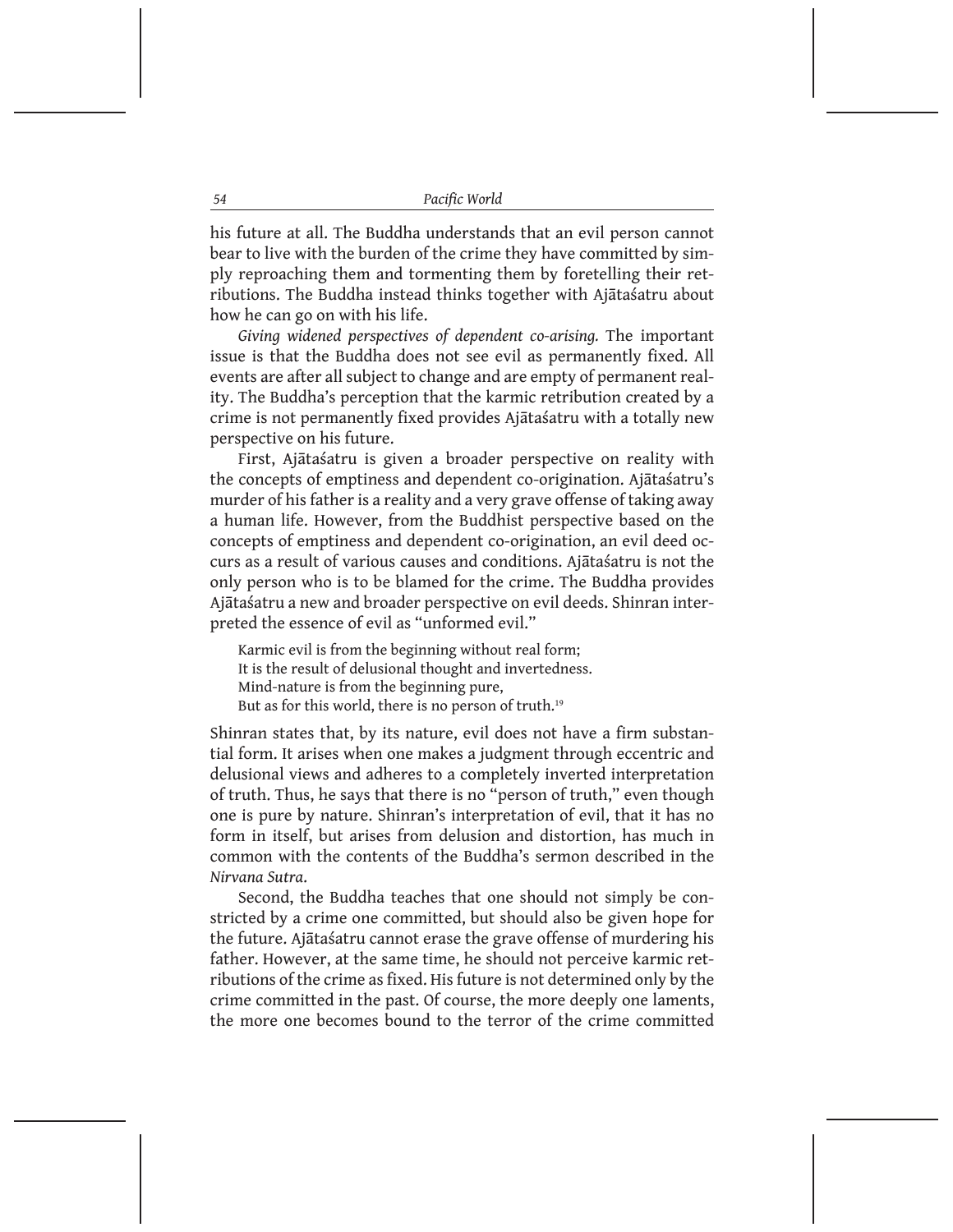and must live with the heavy burden of the crime. It is important not to forget the crime. However, realizing the graveness of the crime, it is even more important to seek to live a true life beyond remorse for the crime.

Reflecting on ourselves, we need to remember that our own selfrighteousness and authoritarianism are often created out of our own attitude that we are good. On the other hand, if we dwell too much on the evil aspects of our nature, we tend to deprecate ourselves and shut ourselves into a world of darkness. If we put too much emphasis on karmic retribution, we may fall into the fallacy of determinism. Therefore, the Buddha teaches that we must take responsibility for the crimes we commit, but, without being bound by the past, we need to explore the future to be liberated from our evil minds.

## (11) Conversion of Ajātaśatru

The Buddha's compassionate words enabled *shinjin* (信心) to arise within Ajātaśatru, who responded with deep gratitude. Ajātaśatru said,

"O World-honored one, observing the world, I see that from the seed of the eranda grows the eranda tree. I do not see a candana tree growing from an eranda seed. But now for the first time I see a candana tree growing from the seed of an eranda. The eranda seed is myself: the candana tree is shinjin that has no root in my heart."20

"Eranda" signifies self-awareness of Ajātaśatru's crime. "Candana" signifies *shinjin* filled with Buddha's infinite compassion. In this process, Ajātaśatru in his shame and self-reproach comes to realize the graveness of his crime, and his evil mind is transformed into pure faith (*shinjin*) through the compassion of the Buddha.

*True repentance.* Quickening awareness of shame and self-reproach equals to a process of understanding oneself and to live one's life seriously. One has to be aware of evil as evil. In other words, having awareness of shame and self-reproach is neither a rite of passage for salvation nor an expiation of evil. It remains throughout one's life and will be gradually deepened. It is clear in the following confession that *shinjin* with no root arose in Ajātaśatru's heart. He said, "Having met with evil friends, I committed evils whose recompense spanned past, present and future. Now, before the Buddha, I repent; may I henceforth never perform evil again."21 *Shinjin* with no root arisen in Ajātaśatru's heart led him to humbly repent before the Buddha. Consequently,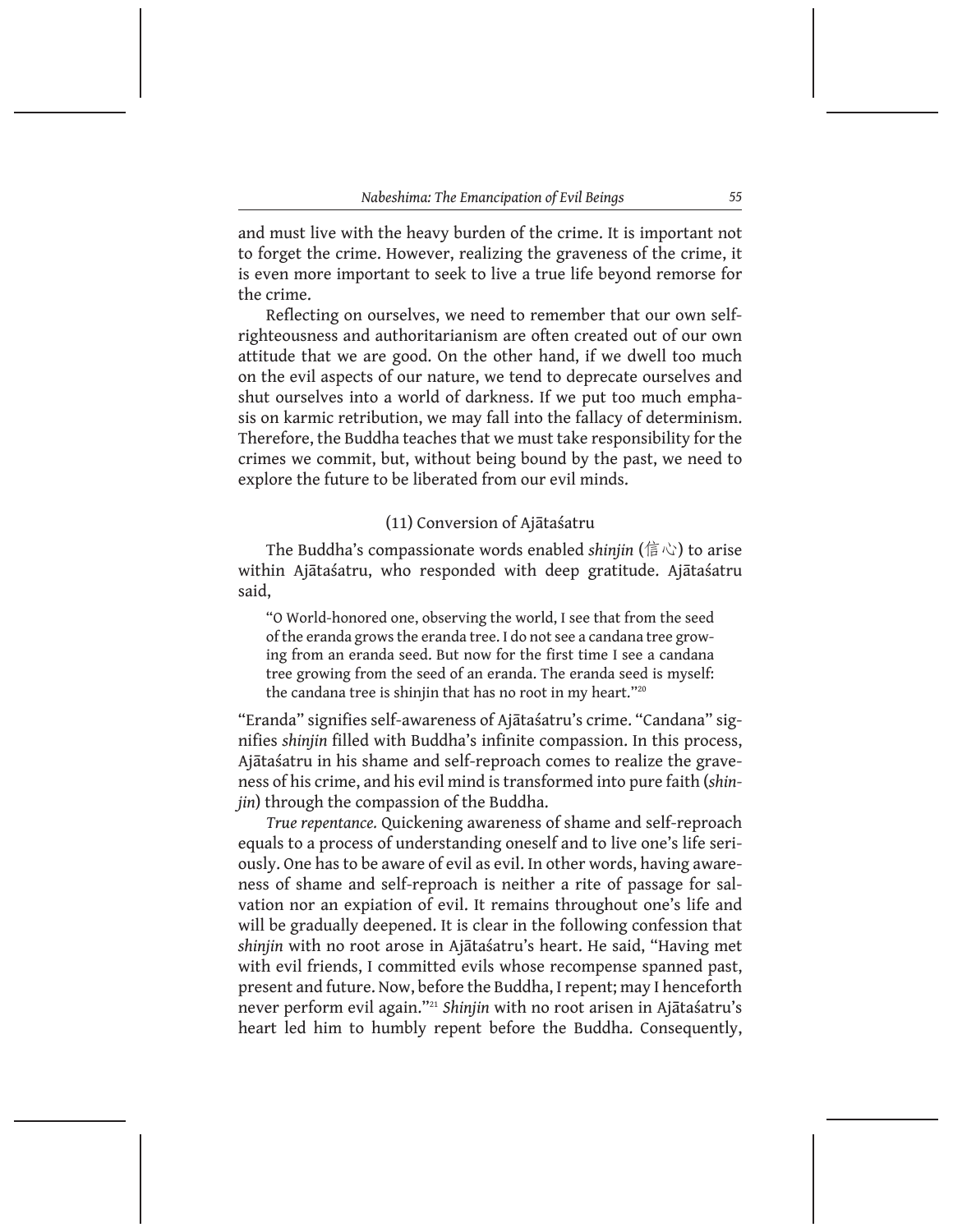Ajātaśatru's awareness of shame and self-reproach began immediately after the death of his father and he is entirely filled with Buddha's primal vow. Even after *shinjin* with no root arose in Ajātaśatru's heart, the awareness consistently continued and gradually deepened. Regarding shame and self-reproach Shinran explained that,

Although I am without shame and self-reproach And lack a mind of truth and sincerity, Because the Name is directed by Amida, Its virtues fill the ten quarters.<sup>22</sup>

Shinran confessed that what he should have shame and self-reproach for was nothing but himself, as he could not have even the awareness of shame and self-reproach.23 However, at the same time, he described that even though he was not capable of having the awareness, he was entirely filled with the virtue of Amida's primal vow. True shame and self-reproach are not those that one can be aware of by will or efforts. They can be eventually conceived by one, once the deceitful self is enlightened by Amida's primal vow to save all sentient beings by the other-power.<sup>24</sup>

## ASPIRATION AND REPENTANCE OF AJĀTAŚATRU

Now, let us consider the most important statement by Ajātaśatru, which articulates his psychological change when *shinjin* with no root arose in his heart. His *shinjin* was expressed as an aspiration: "Worldhonored one, if I can clearly destroy sentient beings' mind of evil, even if I were to dwell in Avīci hell constantly for innumerable kalpas, undergoing pain and suffering for the sake of sentient beings, it would not be painful."25 Although Ajātaśatru deeply repented his evil acts and greatly feared going to hell, he declared his aspiration to assist evil sentient beings' who were suffering, even if he would eventually go to hell. His holding on to evil and fear of hell were transformed into love towards others, for which he did not hesitate to go to hell. His aspiration arose by going through deep sorrow and remained with a deep repentance, which was expressed in his poem dedicated to the Buddha.

Having met with evil friends,

I committed evils whose recompense spanned past, present and future.

Now, before the Buddha, I repent;

May I henceforth never perform evil again.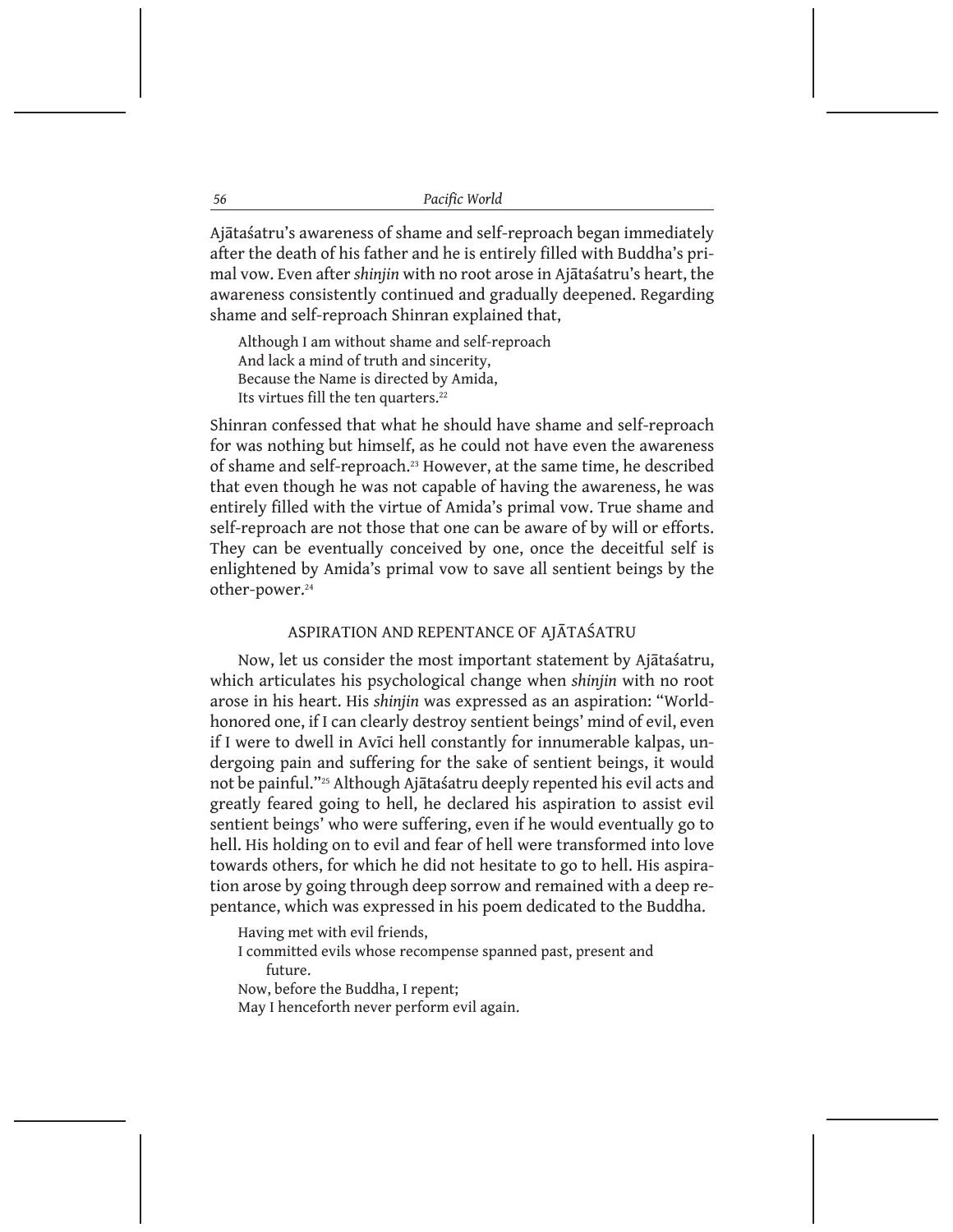May all sentient beings alike awaken the mind aspiring for enlightenment,

And with a whole heart think constantly on the Buddha throughout the ten quarters. And may all sentient beings break free forever from blind passions, and in seeing Buddha-nature clearly,

be the equal of Mañjuśrī.<sup>26</sup>

Ajātaśatru's straightforward repentance and aspiration arose from the bottom of his heart. He swore not to commit any more evil deeds and aspired to free all sentient beings from the sufferings of their evil passions. Ajātaśatru, who committed a grave offense, encounters the Buddha's embracing compassion. At that moment, a deep gratitude arose and he discovers a new direction for his life, a life of faith (*shinjin*). Ajātaśatru's old self dies and a new self is born. He breaks out of his solitary shell of ego-attachment and is born as a son of the Tathāgata. This is *shinjin*.

In the *Nirvana Sutra*, the Buddha's concern for Ajātaśatru does not simply arise from a sense of duty or responsibility, but from joy and hope. Śākyamuni Buddha believes that there is a future even for a person who commits the gravest offenses. If the entirety of our lives were predetermined, we would have no control over our actions, both good and evil. Happiness and unhappiness would be determined, a matter of fate. If the future is determined by the past, there would be no point to hope, no need to make efforts to repent transgressions or to be kind for the sake of others. Philosophies that negate *pratītyasamutpāda* (dependent co-origination), such as determinism, do not provide any motivation for hope in the future.

The Buddha's teaching of *pratītyasamutpāda* informs Ajātaśatru that everything and all events arise due to various causes and conditions, are dependent on each other, and are continuously changing. To live in accordance with the teaching of *pratītyasamutpāda* is to respect the freedom of each human being. To understand that everything is interconnected means that "I am not alone; I live in the love and vows of others." When we experience such compassion, we can transform our suffering into energy and hope for the future. The possibility of spiritual transformation negates the determinism of karmic deeds. No matter how grave one's karmic evil may be, when one realizes the depths of his or her misery, one can transform this misery into a truly nurturing and pure compassion. Faith and hope can provide people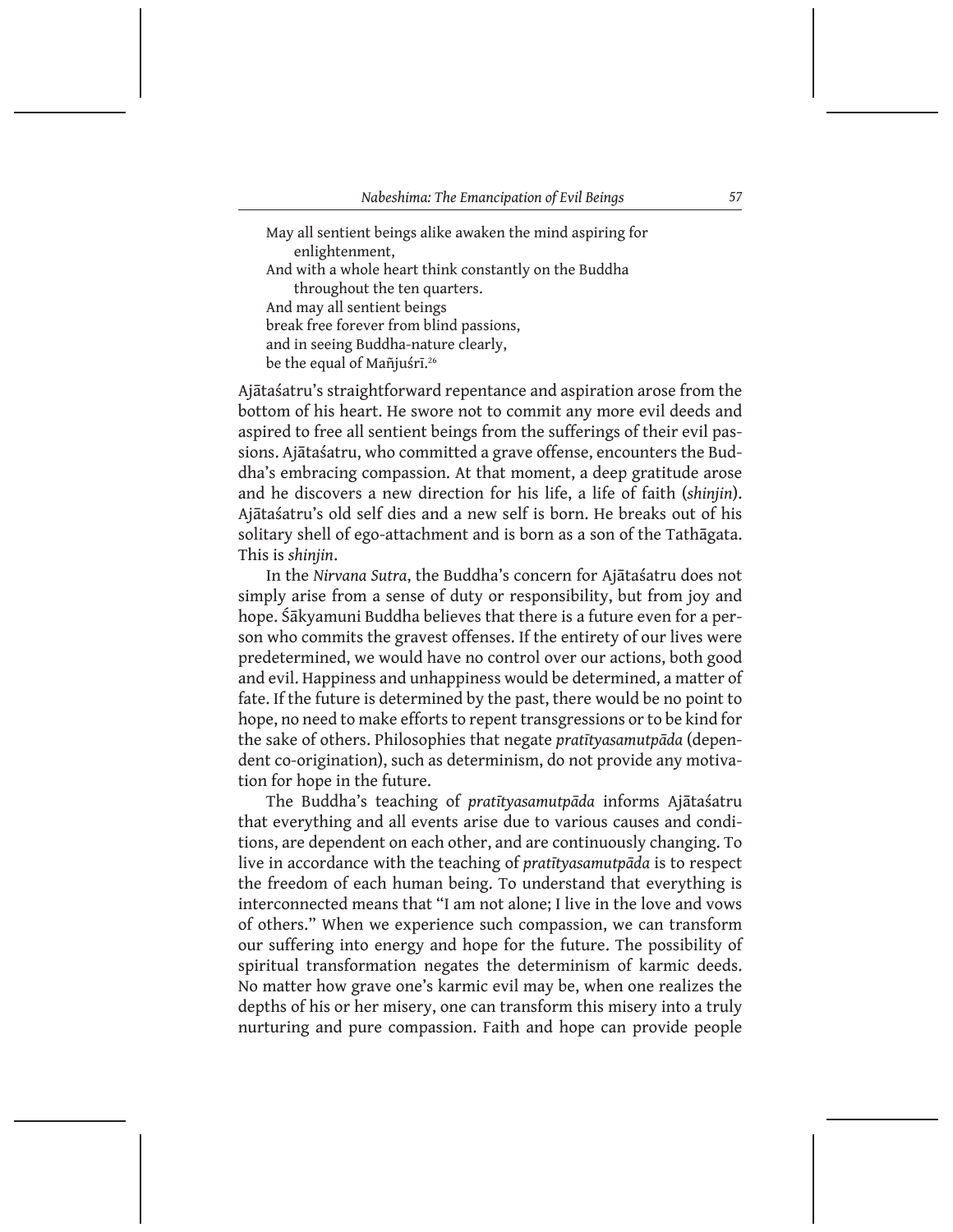with the power to live. On the relationship between evil and enlightenment Shinran writes,

Through the benefit of the unhindered light, We realize shinjin of vast, majestic virtues, And the ice of our blind passions necessarily melts, Immediately becoming water of enlightenment.

Obstructions of karmic evil turn into virtues; It is like the relation of ice and water: The more the ice, the more the water; The more the obstructions, the more the virtues.<sup>27</sup>

This passage explains Shinran's understanding of the relationship between good and evil, and the warmth of Amida's vow. Although the appearance of ice and water are different, their nature is identical. "Evil passions are themselves enlightenment." Evil passions are attachments that harden the human mind. However, like ice that can melt into water, wrong thoughts can be transformed into the water of enlightenment through the warmth of Amida's light and vows. Amida Buddha's primal vow becomes one with one's lost self and converts evil into the goodness of enlightenment. By recognizing each other's evil we can together transcend the evil and build a peaceful future.

#### SIGNIFICANCE OF ADVERSE CONDITIONS

Adverse conditions can be catalyst for enlightenment and appreciation of Amida Buddha's benevolence. Ajātaśatru, Bimbisāra, Vaidehī, and Jīvaka, the principal personalities involved in the tragedy at Rājagṛha, are "the incarnations of benevolence"; they are the incarnations of bodhisattvas who appeared respectively as a prince, king, queen, and doctor.<sup>28</sup> For Shinran, the tragedy at Rājagṛha is a narrative to make one aware of infinite benevolence and tolerance of Amida Buddha. Just as flowers blooming at the edge of a garbage dump seem especially beautiful, suffering and sorrow offer an opportunity to find true tenderness and benevolence.

## SIGNIFICANCE OF DEEP LISTENING AND HEARING

"Deep listening and hearing" has something in common with the *samādhi* of moon-radiant love practiced by the Buddha and the feeling of compassion arising from an awareness of dependent origination. "Listening," interpreted by Shinran as "guided to listen," means that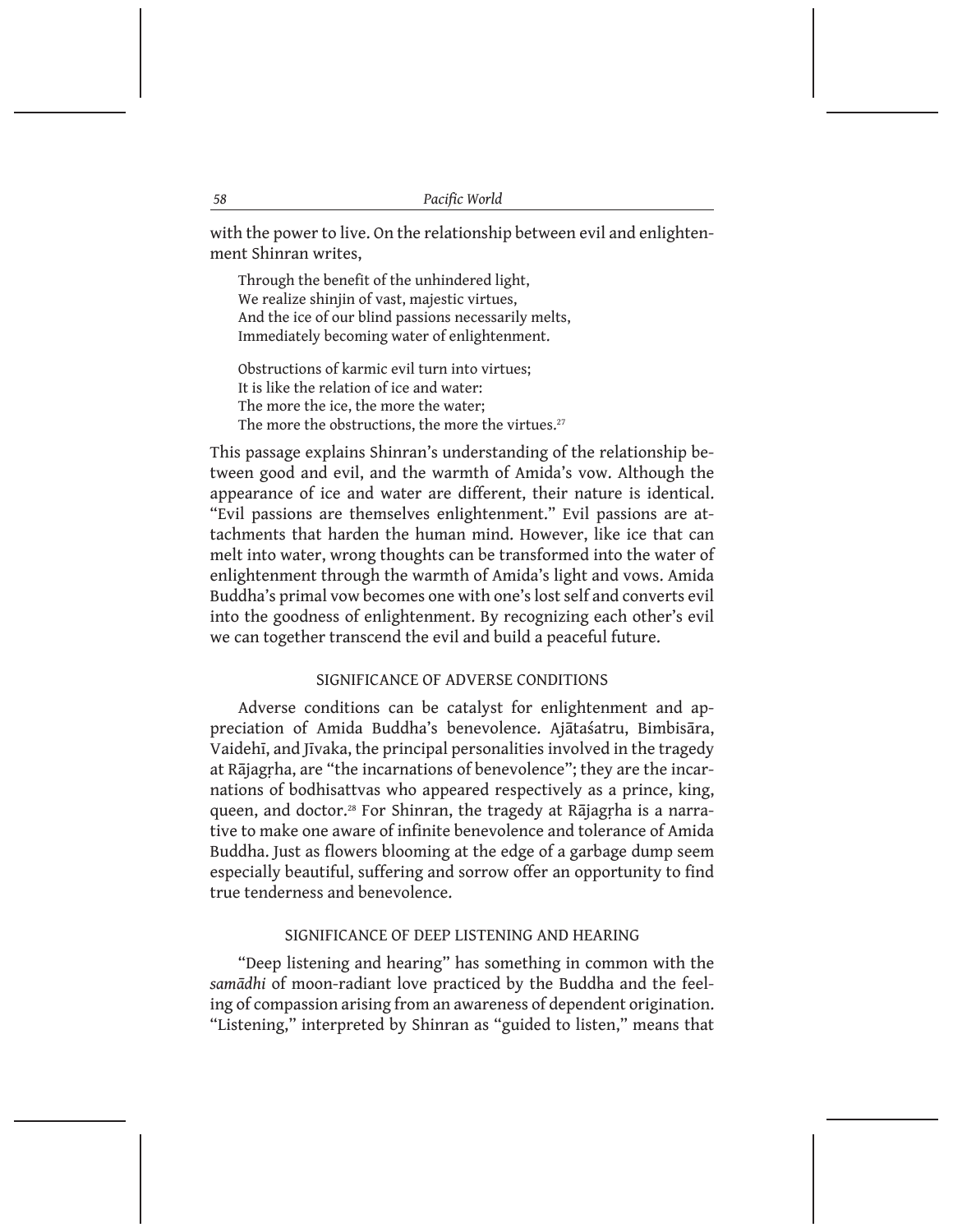one with evil passions is wholly accepted, embraced, and guided by Amida to listen to the voice of truth. On the other hand, "hearing" is "awakening" to Amida's primal vow as the highest expression of compassion in relation to the deep crisis of one's existential plight.<sup>29</sup> "Hearing" is the experience of *shinjin*. In other words, "hearing" refers to the internal experience of feeling that Amida has reached out to one while one is in calm contemplation, when one is most aware of a sense of longing for help, in the midst of agony. It is through this "deep listening and hearing" that in agony one comes to recognize one's bare self and realize dependent origination with all beings, in the light of the Buddha's teachings. Ultimately, one's lost self is converted into a more flexible personality, set free from various attachments.

In psychotherapy as well, "deep listening and hearing" is the basic attitude for the therapist (one who listens) to take toward the client (one who is heard). The therapist, sitting by the client, hears without a word the client's talk of his/her sufferings in order to offer an unbiased analysis/finding. Through a continuous human relationship, mutual understanding is established between the therapist's self and the self of the client. "Hearing" has the significant potential of bringing an unexpected, creative change to the self of the client.

"Deep listening and hearing" is a manifestation of affection done by someone who stays close but does not judge. It aims to ease the situation in which one is shackled by some kind of concept of one's own, and to encourage one to lead a more flexible life in the midst of sufferings of day-to-day life.

#### CONCLUSION

In closing, I would like to reflect on the true intention of Shinran's understanding of the meaning of the emancipation of King Ajātaśatru. How did Ajātaśatru come to realize his own evil? What kind of ethical attitudes did Ajātaśatru cultivate through becoming aware of his evilness? The process of the salvation of King Ajātaśatru has three spiritual bonds filled with compassion that made Ajātaśatru come to realize how foolish he had been.

First, after the death of his father, Ajātaśatru became aware that his father and mother loved him deeply. As a result, Ajātaśatru keenly felt how terrible his behavior had been. Second, Jīvaka counseled Ajātaśatru, instructing him that living while feeling one's evilness is living as a human being. Thanks to this, Ajātaśatru was able to face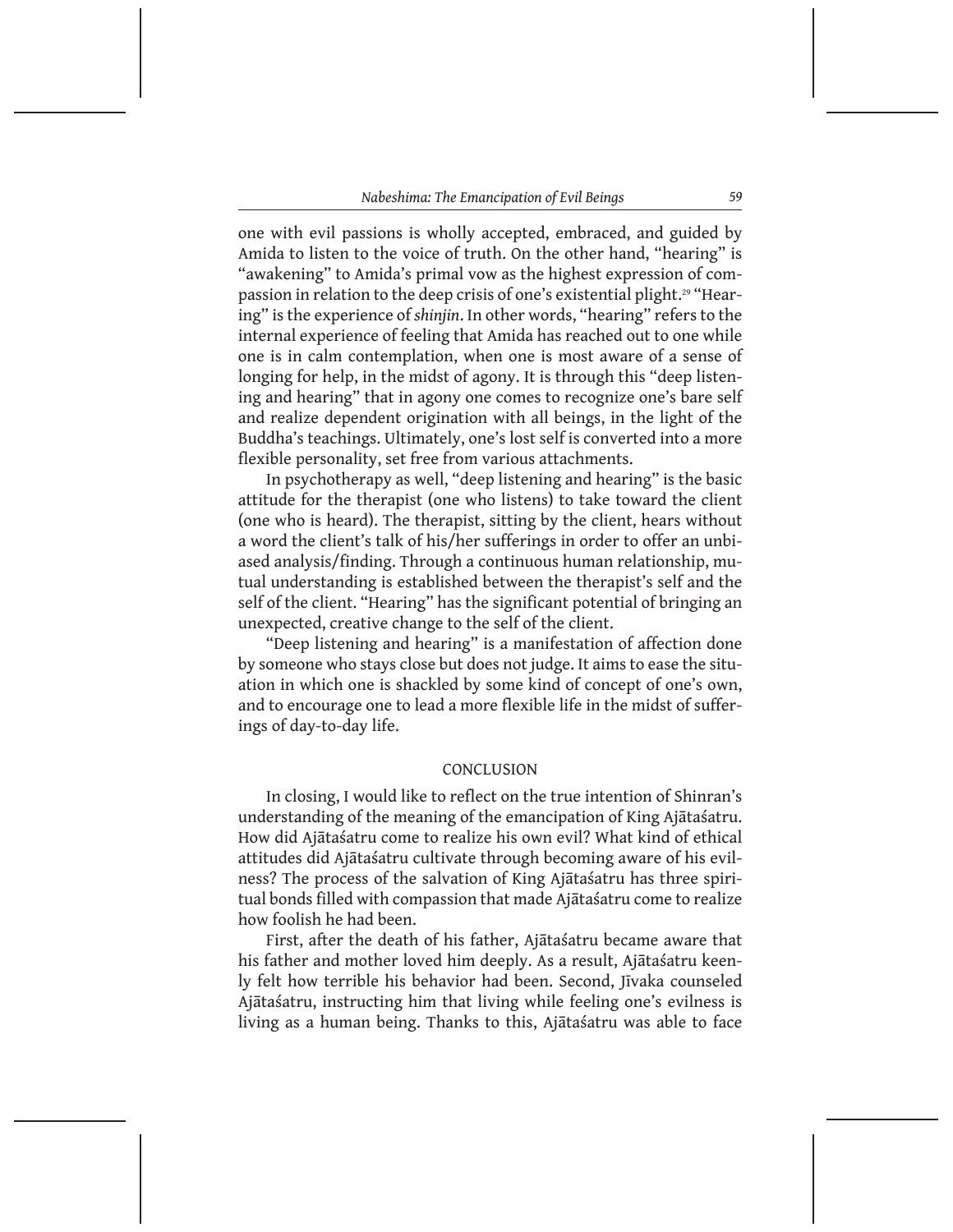honestly the offenses he had committed. Third, the Buddha trusted Ajātaśatru with complete confidence for his future, which in turn gave Ajātaśatru the motivation to transform himself into a being who could respond to the suffering of others and treat all living beings compassionately. The Buddha's moon-radiant love *samādhi* made Ajātaśatru realize that he was in the darkness of ignorance. Thus Shinran reasoned that by realizing that human beings live in *shinjin*, as vowed by the Buddha, our world expands beyond our ego-centric self. Encountering the Buddha's compassion or the Buddha's other-power frees us from the bondage of ego-attachments and enables us to accept our own real self, to continue living into our own future.

Ajātaśatru, knowing that he was embraced by the Buddha's vow just as he was, possessed of the evil deeds he had already committed, realized a great peace of mind. Encouraged by the Buddha's vow that would never abandon him, he came face to face with his own evil offenses and realized his ignorance. Because he realized his own ignorance, he became all the more sincere to make efforts to live his life honestly, wishing for the happiness of himself and others. *Shinjin* is one's love for all beings, which arises in the awakening of one's own ignorance. Ajātaśatru, who received the love and kindness of his father and mother, Jīvaka, and the Buddha, in turn extended his love and kindness to all beings. Although it took a long time, the Buddha's compassionate vow gradually penetrated Ajātaśatru's evil mind. Finally, his defiled mind was transformed into the mind of sincere repentance with aspiration for the happiness of all beings.

Shinran's teaching of the emancipation of evil beings (*akunin shōki*) developed out of the non-discriminating egalitarian thought fundamental to Buddhist teaching. *Akunin shōki* is the crystallization of profound self-reflection on human evil and loving compassion. Illuminated by the light of the Buddha's wisdom and compassion, we become aware of our real selves and realize that even within our own good mind, an evil mind is hiding. We realize the falseness hidden inside of good appearances. When we human beings transcend our attachment to the mind of calculation on good and evil, we become aware that all human beings are interconnected with each other.

Spiritual maturity in Buddhism can be measured by the capacity to acknowledge one's dependency on others. By accepting the loving kindness of others, a feeling of gratitude arises in our hearts. And that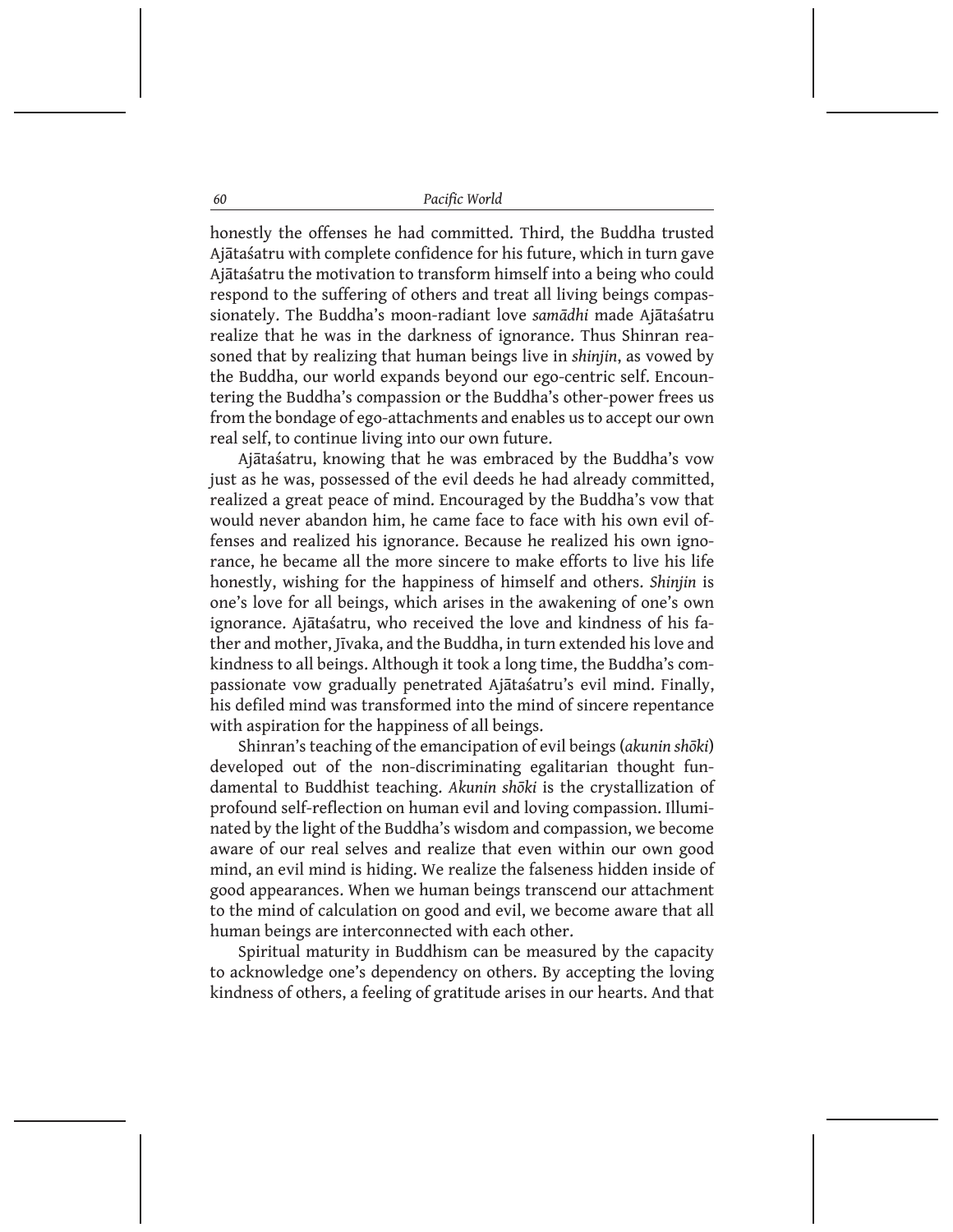feeling of gratitude is then transformed into our compassionate mind directed to all living beings.

All beings are interdependent. Violence arises from a sense of vanity. When one is conscious of being dependent upon others and Amida Buddha, one can reflect on oneself and go forward. Salvation is not a miracle that suddenly happens. Salvation from deep repentance of evil takes a long while. Enlightened by the benevolence of Amida, who stays with one in silence, and awakened by Amida's primal vow, one can be aware of one's evil and will be able to take the path to remaking one's life.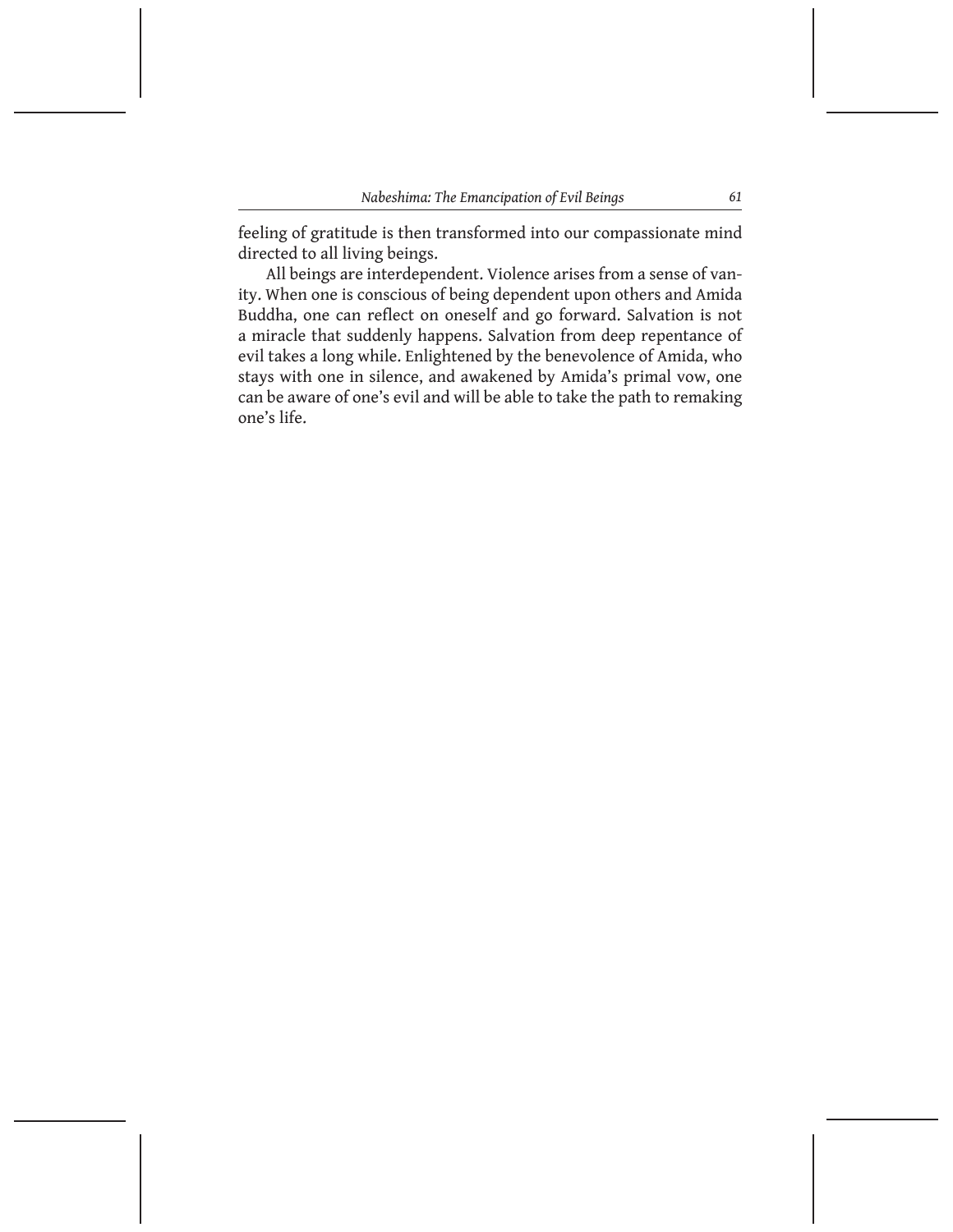#### **NOTES**

1. In Shinran's words, "Where the mind of self-power is made to disappear… the realization of true entrusting that is Other Power (*tariki no shinjin*) comes out." Shinran further states, "Other Power means to be free from any form of calculation or attachment." The realization of other-power is awakening to the reality of interrelationship to all beings and identifying the self with others. Shinran, *The Collected Works of Shinran*, 2 vols. (Kyoto: Jōdo Shinshū Hongwanji-ha, 1997), 2:198.

2. *Tannishō*, chap. 3, in *Collected Works of Shinran*, 1:663. *Kyōgyōshinshō*, in *Collected Works of Shinran*, 1:95. "Hymns of the Dharma-Ages," in *Collected Works of Shinran*, 1:421.

3. The Buddha explains the approach to transcending good and evil as follows: "For those who have awakened and transcended good and evil, there is nothing to fear" (*Dhammapada* 39) and "A holy man is a man who has calmed himself, is a man who has abandoned merit and demerit. Knowing this world and the other, he is dustless and has overcome birth and death" (*Sutta-nipāta*, trans. Hammalava Saddhatissa [London: Curzon Press, 1985], 60). Enlightenment, which transcends both good and evil, is becoming liberated from worldly judgments and self-centered calculations.

4. *Mattōshō* 20, in *Collected Works of Shinran*, 1:553–554.

5. "The True Teaching, Practice, and Realization," in *Collected Works of Shinran*, 1:125.

6. *Collected Works of Shinran,* 1:125.

7. Ibid.*,* 1:142.

8. Ibid.*,* 1:126–130.

9. Ibid.*,* 1:131.

10. Ibid.*,* 1:132.

11. "Then the queen-mother Vaidehī applied a variety of medicines, but the sore only spread and showed no sign of alleviation. The King said to his mother, 'These sores have been produced by the heart.'" Ibid.*,*1:126.

12. Ibid.*,* 1:132.

- 13. Ibid., 1:132.
- 14. Ibid., 1:133.
- 15. Ibid., 1:134.
- 16. Ibid., 1:134.
- 17. Ibid., 1:134.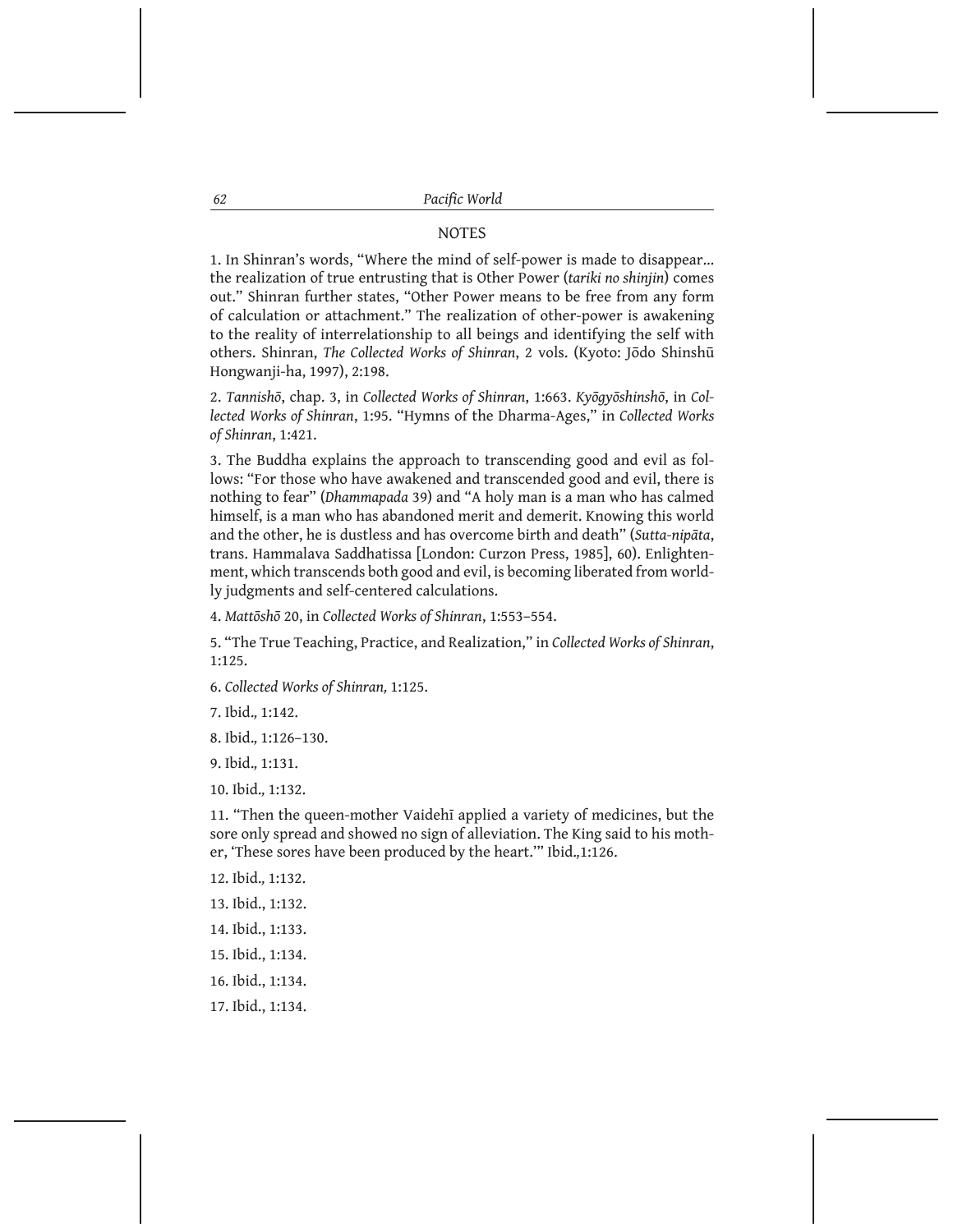#### 18. Ibid., 1:135.

19. "Hymns of the Dharma-Ages," no. 107, in *Collected Works of Shinran,* 1:423.

20. "The True Teaching, Practice, and Realization," in *Collected Works of Shinran,* 1:137–138.

21. Ibid., 1:139–140.

22. "Hymns of the Dharma-Ages," no. 97, in *Collected Works of Shinran,* 2:421.

23. Sokusui Murakami writes, "Shinran's words about evil and foolish beings are based on his real, deep repentance. When Shinran found himself aspiring for salvation by the benevolence of Amida, he at the same time found with regret that he was so far from it. The saint could not claim himself to be a good person, because, in his belief, he was rather nothing but a 'being with deep evil and numerous defilements.' This finding was indeed a matter for real shame and self-reproach. To be precise, however, Shinran found himself as a being who could not have even a sense of shame and self-reproach. He, therefore, called himself 'A shameless being without a sense of self-reproach.'" Sokusui Murakami, *Shinran ky*ō*gi no gokai to rikai* (Misinterpretation and Understanding of Shinran's Doctrine) (Kyoto: Nagata Bunshōdō, 1984), 58.

24. Chang Wai 張偉 writes, "Ajātaśatru's tears of shame, self-reproach, joy, and sorrow" is mundane in comparison to the true shame and self-reproach in Buddhism.

The shame and self-reproach from the perspective of Buddhism differ from those in mundane meaning. Shame and self-reproach in the mundane meaning are intentional work exposed to other's eyes. One cannot be free from mingling of the elements of deceit, deceptions, or utilitarian schemes [in] how one tries to work with sincerity. Although shame and self-reproach in the mundane meaning could occasionally become the catalyst for [a] shift to a higher level of shame and self-reproach, if one stays with it one would not be able to reach the level of salvation by Buddhism. Shame and self-reproach of the level of Ajātaśatru could not be realized by intention. Now I understand afresh Shinran's feeling expressed in his words "Unrepentant and unashamed." Conceivably, the words "Unrepentant and unashamed" have the implication that shame and self-reproach would not be realized in the true sense of the word as long as one has such an awareness as "I will do, won't do, can do, or can't do" and as long as one does not abandon one's own willful attempt. Ajātaśatru's feeling of shame and self-reproach was triggered by his awareness of evil, and it is the power of Tathāgata that turns the awareness into an opportunity for salvation. The awareness of real shame and self-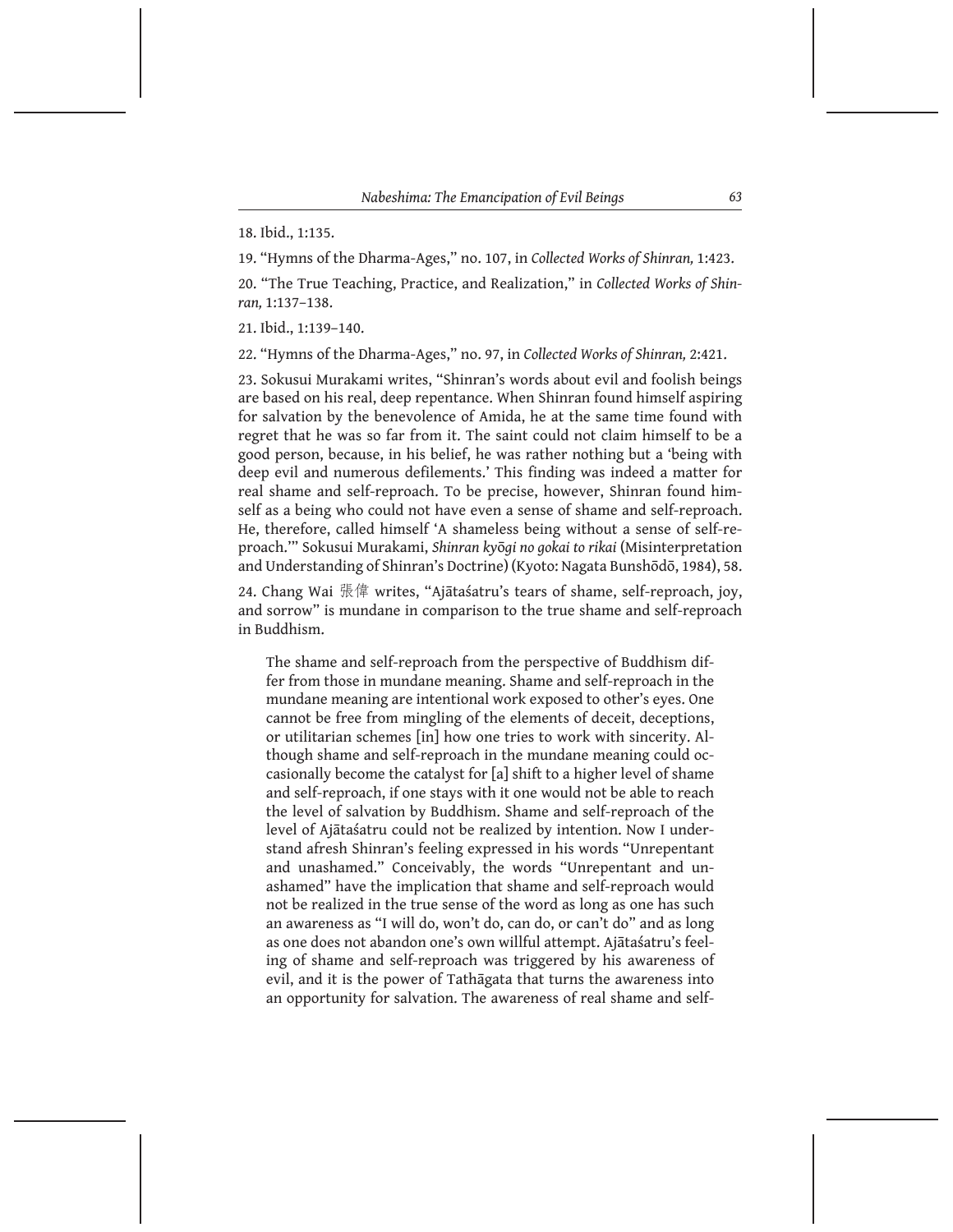reproach so realized is not the product of human will, but it would be brought about by the benevolence arisen of Amida's primal vow.

Chang Wai 張偉, "Ajase no zangi to hiki no namida (Ajātaśatru's Tears of Shame, Self-Reproach, Joy, and Sorrow)," *Jisho Dojin* 19 (November–December 2003): 12.

25. *Collected Works of Shinran*, 1:138.

26. Ibid.*,* 1:139–140.

27. "Hymns of the Pure Land Masters," nos. 39–40, in *Collected Works of Shinran*, 1:371.

28. Shinran regarded the persons in the lore surrounding Ajātaśatru as bodhisattvas who lead foolish beings to spiritual ease. "When conditions were mature for the teaching of birth in the Pure Land, Devadatta provoked Ajātaśatru to commit grave crimes, and out of pity for beings of this defiled world, Śākyamuni led Vaidehī to select the land of peace. As we turn this over in our minds and quietly reflect, we realize that Devadatta and Ajātaśatru bestowed their generous care on us, and that Amida and Śākyamuni thus manifested their profound intention to save all beings." *Collected Works of Shinran*, 1:302.

29. Ibid.*,* 2:189.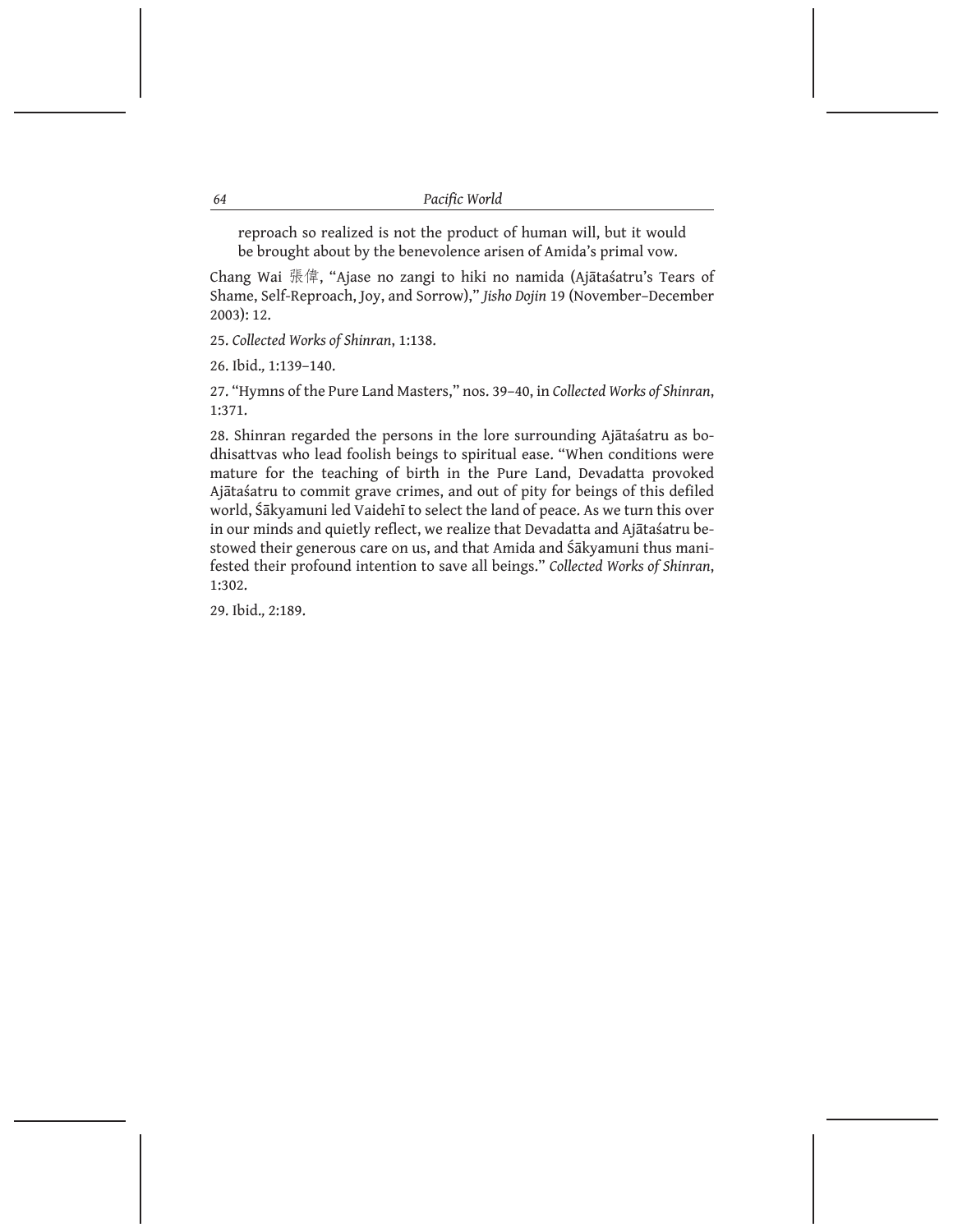# **Ajātaśatru: Family System and Karma**

## **Marie Yoshida**

University of Oregon

THIS ESSAY PROVIDES an interpretation of King Ajātaśatru, a figure well known in Japanese Buddhist culture from the perspective of Bowen Family Systems Therapy. This therapeutic approach is based on concepts such as individuality and togetherness, anxiety, and the multigenerational transmission process.

### FAMILY THERAPY

## *History of Family Therapy*

Family therapy first appeared when psychiatrists who studied and treated schizophrenic clients were confronted with the need to take family dynamics into account. At that time, many psychiatrists did not regard the family as an essential factor in the etiology and treatment of schizophrenia or of other mental illnesses. Family became the object of attention after Harry Stack Sullivan (1892–1949) started to pay careful attention to the relationship between clients and their families. From the 1940s to 1950s, research on the correlation between family relationships and schizophrenia were carried out. Particularly important was the work of anthropologist Gregory Bateson. Bateson found a peculiar communication pattern in families with schizophrenics. Don Jackson (1920–1968), a psychiatrist, and Jay Haley (1923–2007), one of the initial family theory founders, participated in this research. In 1959, Jackson and Haley started to utilize family therapy instead of psychoanalytic therapy and established the Mental Research Institute (MRI), which has been one of the leading institutes in the family therapy field. Several well-known family therapies, including Bowen Family Systems Therapy, emerged from this early work.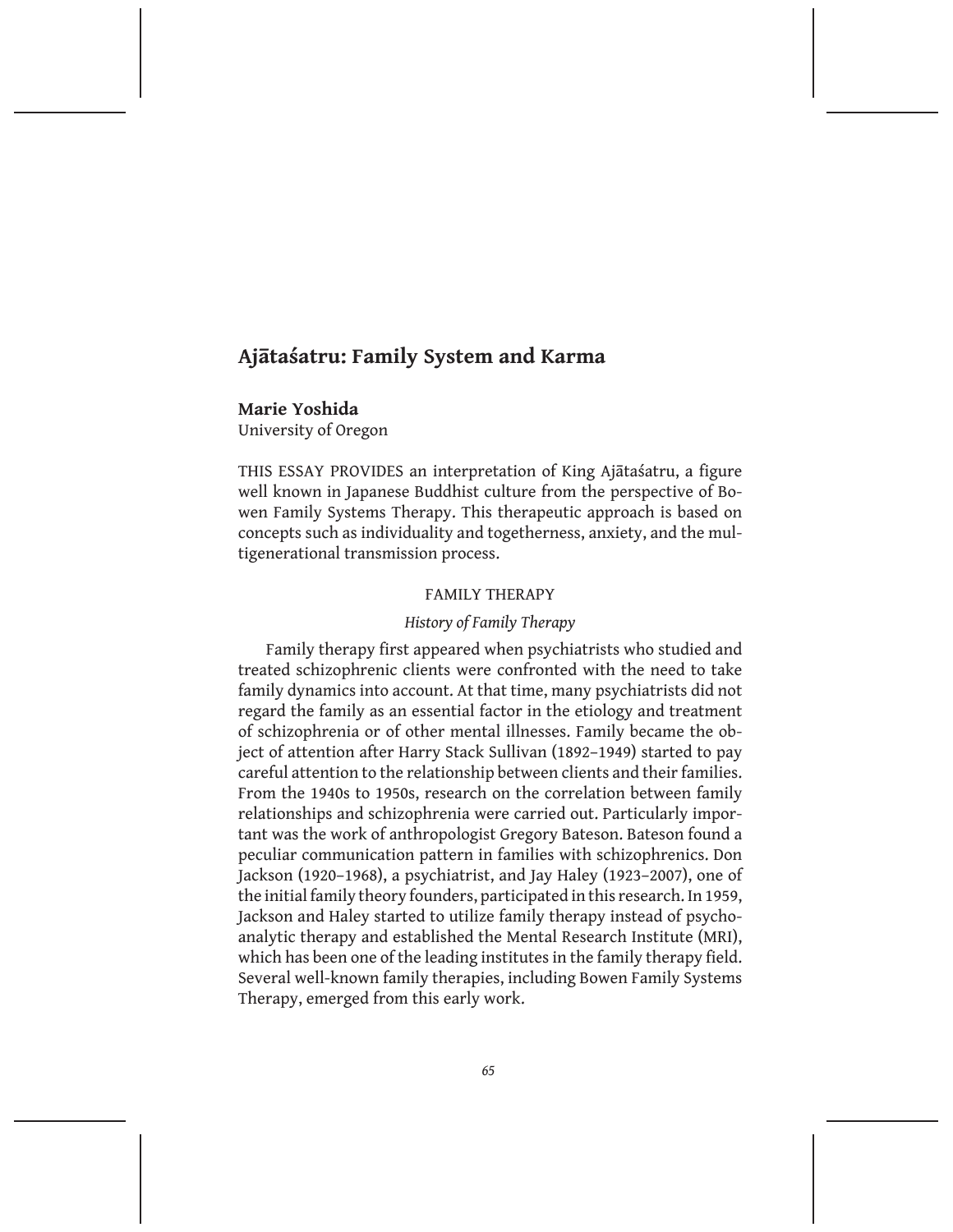#### *Bowen Family Systems Theory*

Murray Bowen (1913–1990), who was a psychiatrist and the founder of Bowen Family Systems Therapy, started his study of schizophrenia in the late 1940s when he perceived a common pattern of relationship between patients and their mothers. Michael E. Kerr and Murray Bowen state that Bowen's theory is based on natural systems. This makes Bowen Family Systems Therapy unique because the other family theories are based on the concepts of cybernetics, general systems theory, and communication theory, theoretical orientations that focus more on the immediate present and the prospective future. Although other family theories have a here-and-now stance toward therapy, Bowen's theory expands into past relationships including the extended family because Bowen claims that the family contains two distinct systems: "the family *relationship* system and the family *emotional* system."1

Bowen regards the family as "a multigenerational network of relationships" and focuses his attention especially on the mother-child relationship. Furthermore, he assumes that humans are more dependent and emotionally oriented than many people have imagined. Bowen's assumptions are that "human relationships are driven by two counterbalancing life sources, *individuality* and *togetherness*,"2 which combine in the family's emotional system. Four key concepts arising from this tension between individuality and togetherness are differentiation of self, emotional triangles, nuclear family emotional process, and multigenerational transmission process.3 Bowen claims that it is essential to understand the relationship in the family as a triad, rather than as a dyad. In this view human beings and their families can be observed in terms of emotional triangles. As Kerr and Bowen state, "In actuality, it is never possible to explain the emotional process in one relationship adequately if its links to other relationships are ignored. One relationship becomes intertwined with others through a process of *triangling*…. The triangle is the basic molecule of an emotional system."4 Bowen makes *anxiety* a core concept of triangles in the emotional system and argues that relationships, drug use, personality traits, and beliefs form important anxiety-based factors in relationships. He claims that not only does one person's anxiety infect another person in the family, but anxiety can also be transmitted to later generations. Bowen called this a *multigenerational transmission process*.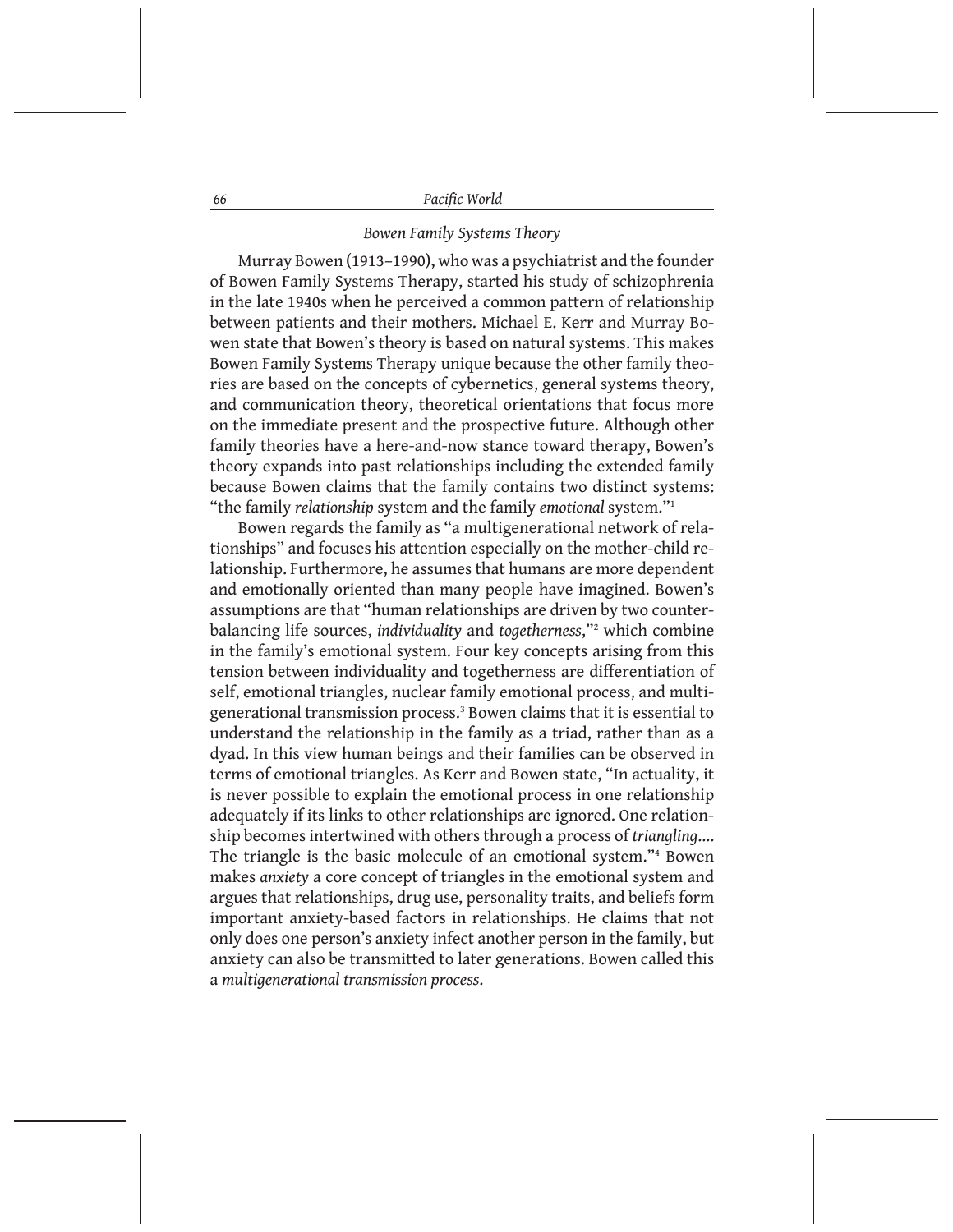#### *Yoshida: Ajātaśatru 67*

#### *Major Concepts of Family Therapy*

Some family therapies pay attention to family structure; some focus on solving problems; and some emphasize communication patterns in a system. Family therapies, however, generally share the same basis, benefiting from concepts of systems theory, cybernetics, and communication theory. The concepts of all these theories are intertwined and constitute the core of family theory. These include wholeness, homeostasis, feedback loop, and process. These concepts have influenced Bowen Family Systems Theory as well.

## "The Whole Is More than the Sum of the Parts"

In family therapy, "the wholeness" of the system is emphasized over "the parts." The parts are each family member, while families constitute a systemic whole. As Nichols and Schwartz state: "[T]he essential properties of an organism, or living system, are properties of the whole, which none of the parts have. They arise from the interactions and relationships among the parts…. The whole is always greater than the sum of its parts."5 Therapists focus on relationships between a client and his/her parents, between parents, and between the parents and their parents. This view makes it possible to understand presenting problems more accurately through the relationships and power balance between the parts of the family system. Thus, the therapist focuses not only on the individual as having the problem, but rather pays careful attention to the background of the client's family history, including extended family, so as to understand a multidimensional pattern.

#### Homeostasis

Homeostasis, a concept of the utmost importance in family therapy, means that there is a tendency on the part of the family system to seek a stable equilibrium among the parts. Jackson introduced this idea to family therapy as a model for family interaction.6 He describes homeostasis as a family's resistance to change in order to maintain the steady state; when a family system is disturbed, homeostasis operates to bring the disturbed system back into balance.7 Nichols and Schwartz also suggest that homeostasis is "the self-regulation that keeps systems in a state of dynamic balance."8 Homeostasis is one of the key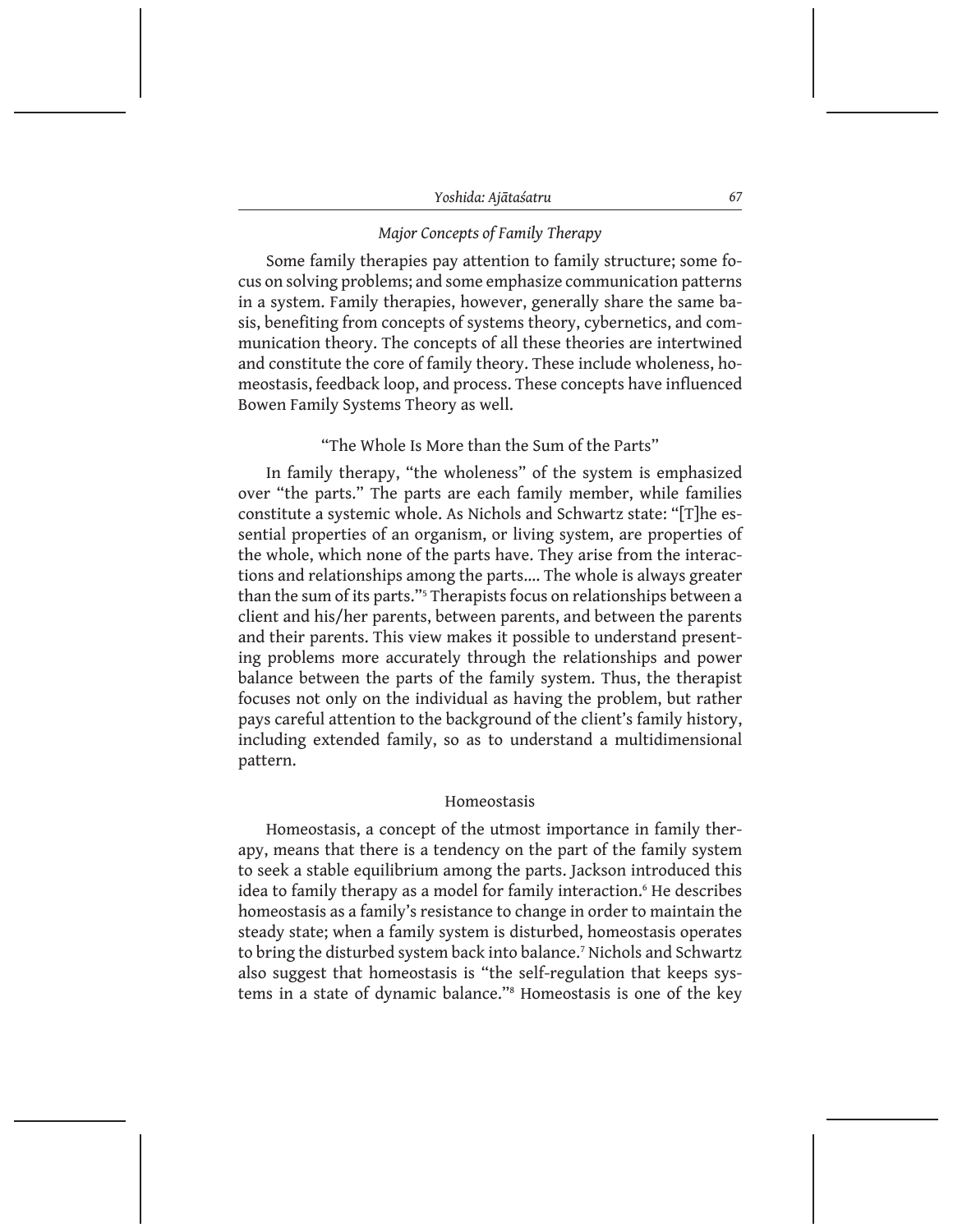concepts for many family therapy models because family homeostasis enforces unspoken agreement or "family rules."

As Kerr and Bowen state: "A two-person system may be stable as long as it is calm, but since the level of calm is very difficult to maintain, a two-person system is more accurately characterized as [generally] unstable. When anxiety increases, a third person becomes involved in the tension of the twosome, creating a triangle. This involvement of a third person decreases anxiety in the twosome by spreading it through three relationships."9 Two people who are under stress and anxiety need a third person so that they can obtain a stable constellation in a system. Bowen assumes that a stable state in a relationship is indispensable for people, even though it may be maintained by negative emotions. Thus, homeostasis is central to Bowen Family Systems Theory, and is reflected in the concepts of triangles, nuclear family emotional process, and multigenerational transmission process.

#### Feedback Loop

First advocated by Norbert Wiener (1894–1964) in 1948, cybernetics is interested in patterns and communication in a system. One of the key concepts is the feedback loop, which influenced Bateson's family therapy.10

There are two types of feedback that maintain homeostasis in a family interaction pattern: positive and negative. According to Watzlawick and others, homeostasis is generally maintained by negative feedback, which plays an important role in maintaining the stability of relationships, while positive feedback leads to change.11 Positive feedback works as an amplifier, encouraging change while a family is learning and growing, seemingly in a spiral pattern. Negative feedback reduces change and maintains the status quo of the system. The pioneers of family therapy understood this mechanism by which problems are persistently maintained in a family. How to deal with this mechanism is one of the key points of family therapy.

In Bowen Family System Therapy "[t]he information of three *interconnected* relationships can contain more anxiety than is possible in three separate relationships because pathways are in place that allow the shifting of anxiety around the system."12 Bowen's theory presumes that negative feedback loops are elicited from *chronic anxiety* that makes the system dysfunctional and is found in multiple generations in a family history.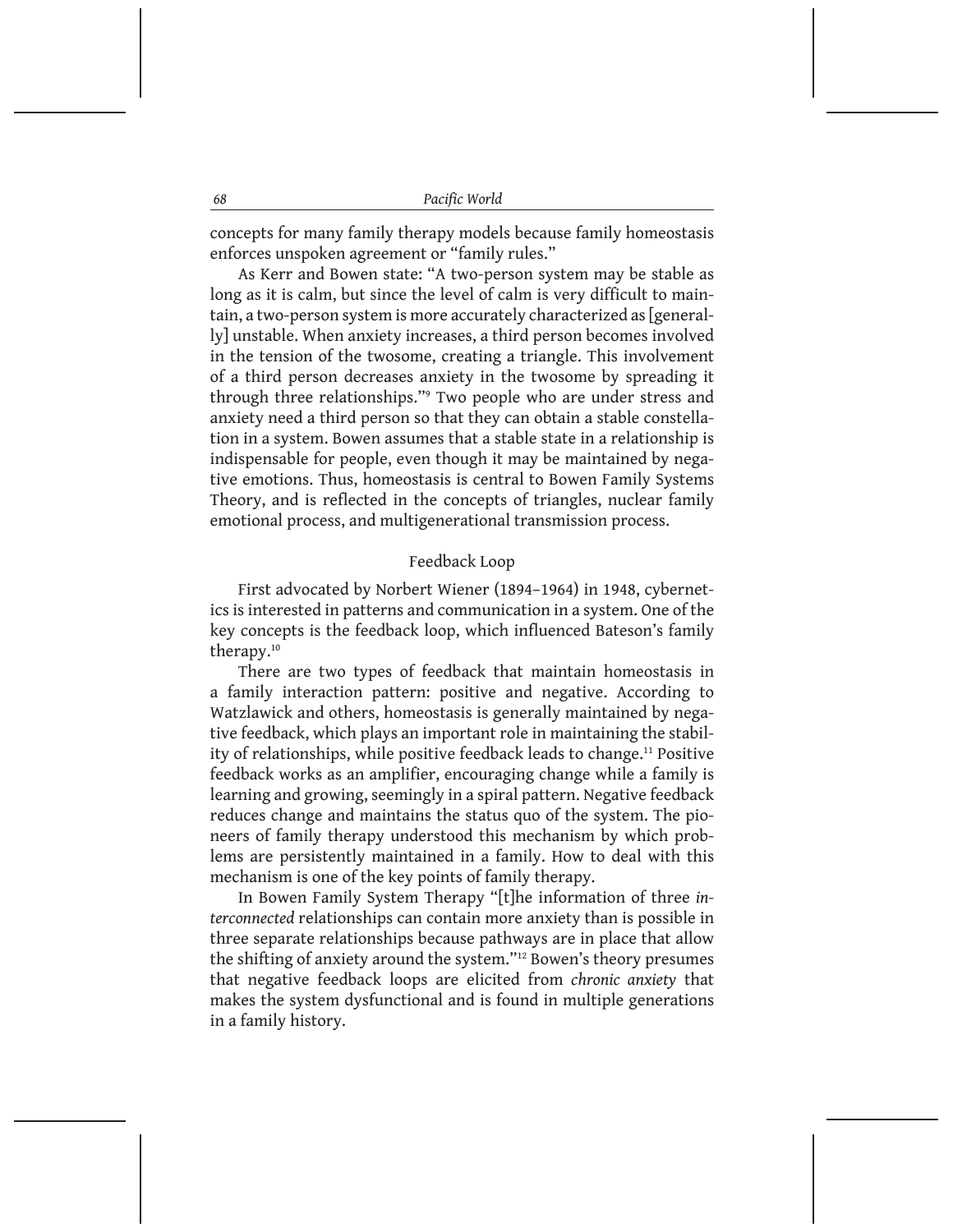#### Process

Family therapy is more interested in communication patterns and interaction than in the contents of communication.<sup>13</sup> Watzlawick, Bavelas, and Jackson write:

Now, if it is accepted that all behavior in an interactional situation has message value, i.e., is communication, it follows that no matter how one may try, one cannot *not* communicate. Actively or inactively, words or silence all have message value: they influence others and these others, in turn, cannot *not* respond to these communications and are thus themselves communicating.<sup>14</sup>

In systems theory, process means "to change over time and includes the ongoing functions and history of a system."15 For Bowen's therapy, *process* is one of the most important concepts. Bowen's theory pays attention to the process of interaction in a family, including the extended family, because the *process* expresses patterns of behaviors and reactions within the family. Nichols and Schwartz state that "Bowenian therapy is a process of active inquiry, in which the therapist, guided by the most comprehensive theory in family therapy, helps family members get past blaming and fault finding in order to face and explore their own roles in family problems."16 Although Kerr and Bowen state that Bowen's theory is modeled on natural systems rather than general systems theory, it is clear that Bowen's systems theory is also a part of the large group of systems theories.

## CASE STUDY

## *Introduction of Ajātaśatru/Ajase*

It is widely believed that Ajātaśatru (Jpn. Ajase 阿闍世), who appears in the Buddhist story of King Ajātaśatru at Rājagṛha, was a real person in India. From the second to the fifth centuries C.E., Mahāyānists compiled new versions of the Mahāyāna sutras. Therefore, it is commonly said that many extant Mahāyāna sutras are of questionable historicity. More recent research, however, has revealed that quite a number of stories included in these sutras are indeed based on historical fact. The story of King Ajātaśatru appears in both the *Meditation Sutra* (Skt. *Amitāyur-dhyāna-sūtra*, Jpn. *Kanmuryōjukyō* 觀無量壽經) and in the *Nirvana Sutra* (Jpn. *Nehangyō* 涅槃經). The majority of this story is currently regarded as essentially historical.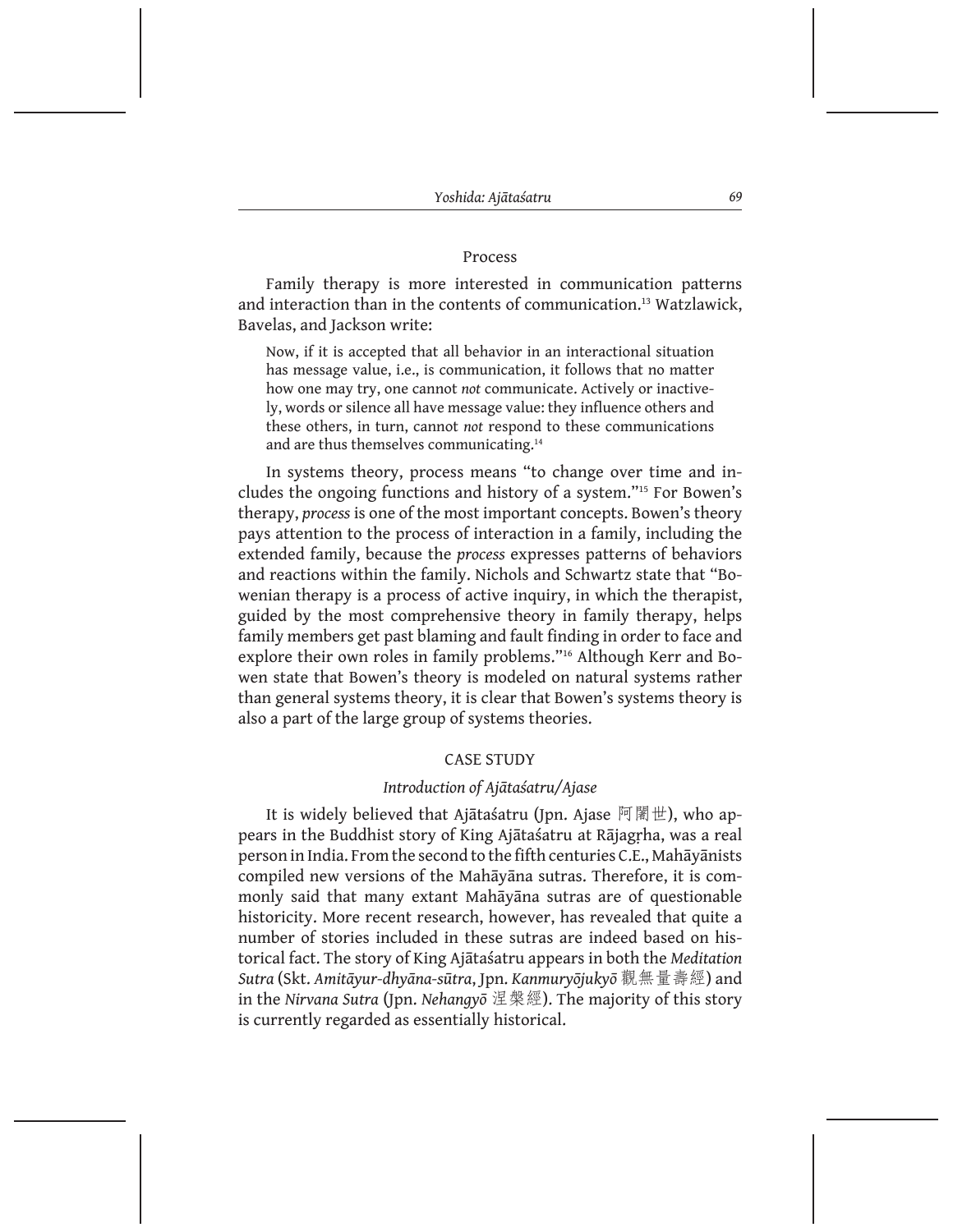The general outline of this story is that a king and queen, Bimbisāra and Vaidehī, are unable to conceive a child and go to a seer for advice. The seer tells them that a certain hermit upon his death will be reborn as their son, the crown prince. Unable to wait for his passing, the king and queen murder him. Thus are planted the seeds of anger, betrayal, and hatred. The hermit on his deathbed vows to take revenge upon them. Realizing what they have done, the king decides to kill the infant. However, his human love overcomes his fear, and the king dotes on the boy. As a prince, Ajātaśatru is befriended by the Buddha's evil cousin Devadatta, who convinces the crown prince to plot to take the throne and become Devadatta's benefactor. The king cedes the throne to Ajātaśatru believing that his son will reign peacefully, but the newly crowned King Ajātaśatru throws his father into prison with the intention of starving him to death. When the new king finds out that his mother, Queen Vaidehī, has been smuggling food into Bimbisāra's prison, he commands the court barber to cut open the king's feet and torture him. Bimbisāra dies in agony, but when Ajātaśatru has his own child, he asks his mother Vaidehī about his father's love for him. When he learns of his father's great love, he breaks down in agonized remorse. Both the queen and the prince seek out the Buddha's teachings for relief from their suffering, and both become devoted followers of the Buddha Śākyamuni. Variations in this story will be dealt with below.

Ajātaśatru attempts to kill Bimbisāra, Ajātaśatru's father, the former king, in malice. The main axis of human relationships in this story is father-son. The version of this story found in the *Meditation Sutra*, however, focuses on the mother-child relationship and describes how Vaidehī, who becomes an accomplice in the attempted infanticide of Ajātaśatru, suffers as a woman and is extricated from her torment by the teachings of the Buddha. While conveying Buddhist teachings, the story clearly depicts a love-hate relationship between parent and child. While such troubled relationships have been repeated throughout time and speak to fundamental pathologies of human nature, their complexities have yet to be fully elucidated, even through cuttingedge modern psychology. The particular Japanese slant on this story will be examined later on. Naoki Nabeshima states that this story, by addressing such topics as child abuse, misconduct, parricide, incitement, egoism, the sense of the accused, divination, and fatalism, depicts the socio-psychological reality of human beings across time.<sup>17</sup>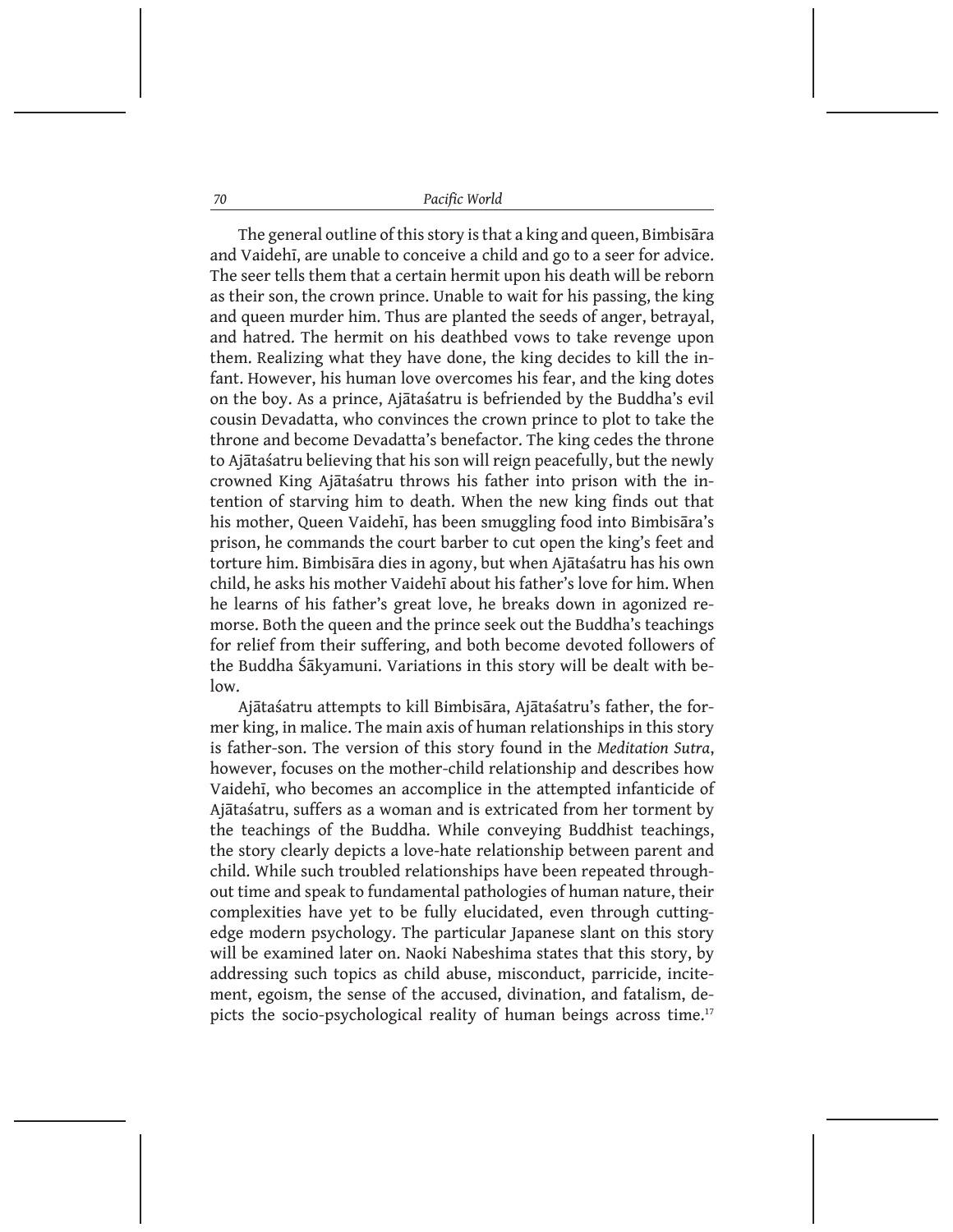It is possible to say that this story represents a microcosm of human life in the present and shows that human nature has remained largely unchanged for thousands of years, even as specialists from different fields have searched for ways to educate people to be better. As Hiroi Takase suggests:

The human being is tormented by the gap between how he should be and the reality of how he is; he has but to anticipate what is to come, and take his chances. In *The Tragedy at Rājagṛha Castle*, the same circumstances existed. Oedipus in Greek mythology meets the same fate as Ajātaśatru. Humans' agony goes on interminably. The *Meditation Sutra* is salvation for The Venerable [Buddhist Master] Honen, who sought the reason for the existence of human beings. Ajātaśatru's remorse corresponds to Shinran's statement in his *Gutokuhitanjukkai* (Hymns on Lamentation of the Bald-headed Fool), and also corresponds to the passionate wish for the Buddhist Pure Land, which is deeply embedded in the Japanese mind. One might very well find oneself in the same situation as the father king, Queen Vaidehī, and Ajātaśatru.18

By substantially increasing material abundance, modern science has brought about dramatic transformations in people's lifestyles, yet much of human nature remains unchanged and yet unexplored. The enduring vicissitudes of human nature can be seen through this story. Nabeshima has positioned this story as providing a meaning to live for when people lose sight of their goals and begin to look for the self.<sup>19</sup>

# *The Source of the Ajātaśatru Story*

There are two perspectives from which the Ajātaśatru story may be analyzed: psychology, which focuses on Ajātaśatru's psyche, and Buddhism, which focuses on observing and construing human beings through religious discipline. Heisaku Kosawa, a pioneer of psychological studies in Japan, compared Freud's Oedipus complex to King Ajātaśatru's behavior, and he analyzed Ajātaśatru's psychological process by focusing on the notion of karmic failing. Kosawa developed the original idea of an Ajātaśatru complex, and Keigo Okonogi furthered this study.20 Though the outline of this story is simple and clear, it is full of psychological subtlety. Since each scholarly interpreter tends to examine only a part of the whole story, the story is seldom covered in full detail. It seems that there are as many stories as there are experts.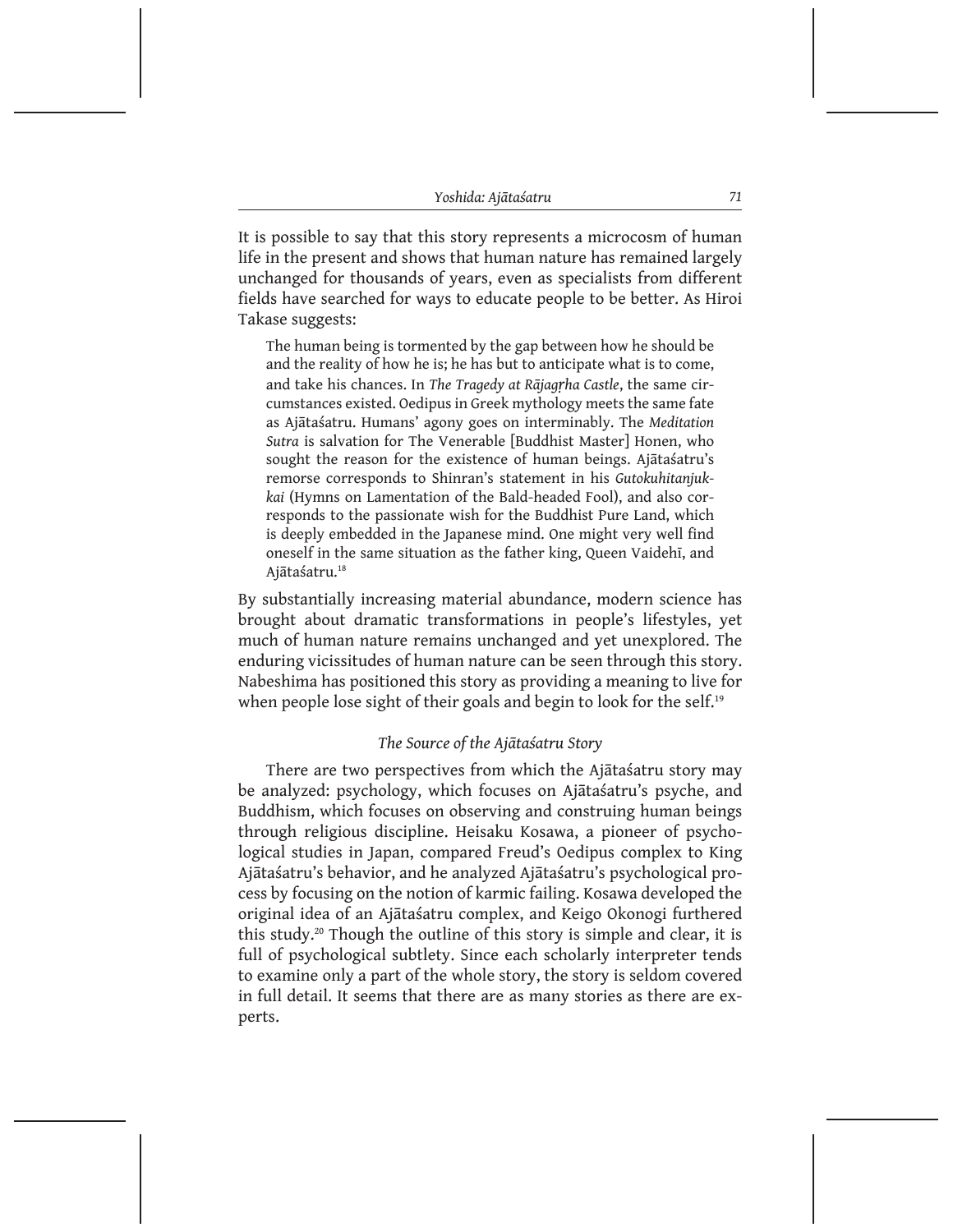India is the birthplace of the Ajātaśatru story, but as this thesis focuses on Japan, we will limit our discussion to the tradition of the Ajātaśatru story beginning with Shinran's *Kyōgyōshinshō*, in which he reinterprets the story in accordance with his own observations of human beings and his thinking on how a person might be aided in their search for salvation according to Japanese cultural sensibilities. Mikisaburo Mori also claims that although it may seem that Shinran directly takes over all doctrines from Shandao, Shinran converts the doctrines into his own style.<sup>21</sup> As mentioned above, Shinran also includes numerous citations to the *Nirvana Sutra.* 

#### *Kosawa and Okonogi's Interpretation of the Ajātaśatru Story*

While Freud explains the Oedipus complex on the basis of the triad relationship among father, mother, and (male) child, Kosawa and Okonogi construct the Ajase complex on the basis of the dyadic fatherson and mother-son relationships. In the Ajase complex, particular emphasis is placed on the mother-son relationship, which is characteristic of Japanese thinking in general. As mentioned before, Kosawa was a devout Shin Buddhist and was clearly influenced by Shinran's thought.

In the Ajase complex, Kosawa articulates two notions of failing. Since Vaidehī, the wife of King Bimbisāra in Magadha, had still not been blessed with children, she was gradually becoming apprehensive that Bimbisāra's affection for her would diminish and fade away. Finally she consulted a diviner about a successor, and the diviner implied that she would have a baby three years later who would be the incarnation of a hermit in the mountains. She could not wait for the hermit to die because she was not young enough, and so she commanded that the hermit be killed. In his last moment, the hermit was filled with resentment; her son, who is a reincarnation of the hermit, would kill King Bimbisāra in retaliation for Vaidehī's plot. As Vaidehī was apprehensive about the hermit's deathbed resentment, she plotted to kill her newborn son, Ajātaśatru, immediately upon delivering him. Having a narrow escape from death, Ajātaśatru grew up and met Devadatta, a jealous cousin of the Buddha who had joined the latter's movement, and who had watched for his chance to usurp the religious leadership of the sangha. Devadatta revealed to Ajātaśatru the facts concerning his birth. Incensed, Ajātaśatru captured and imprisoned his father, but a loyal vassal, by appealing to reason and moral principles, prevent-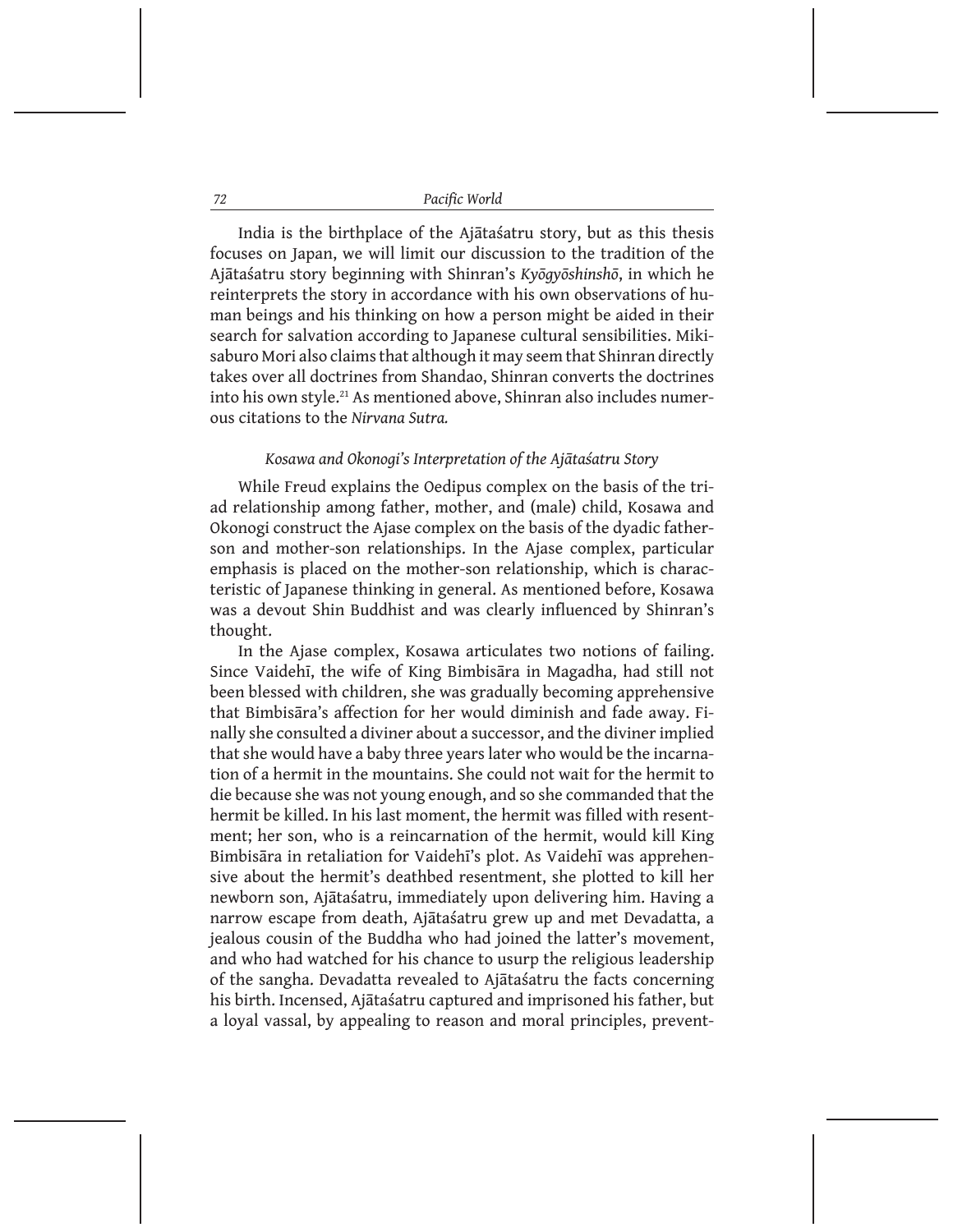ed him from killing his mother. After Bimbisāra died in confinement, Ajātaśatru fell seriously ill, his body covered with boils, and nobody could come close because of his powerful stench. Vaidehī, however, nursed Ajātaśatru back to health; as a result, Ajātaśatru seriously reflected on his conduct.

Kosawa articulates two notions of karmic failing in his psychoanalysis of Ajātaśatru: failing based on punishment, and failing based on reparation.<sup>22</sup> The former notion is aroused by the action of Ajātaśatru trying to kill his mother, and the latter is aroused by Vaidehī being devoted to taking care of Ajātaśatru even though she was about to be killed by him. In the former, Ajātaśatru's attempt to kill his mother is a failing or transgression that can only be righted by punishment, including as seen through the eyes of the transgressor. In the latter, recognition of karmic failing takes place *precisely because* of being embraced, in this case, by the nurturing of the mother; the primary consciousness is the desire to make reparations, not the fear of punishment. The former fear justifies punishment; the latter seeks to repair by way of being embraced.

## *The Ajātaśatru Story in the* Sutra of Eternal Life

The description of events preceding the birth of Ajātaśatru as found in the Kosawa version outlined above differs in significant ways from that in the *Meditation Sutra*. In the version found in the latter, it was King Bimbisāra, not his wife Vaidehī, who felt anxious about not having a successor and went to see the diviner. The diviner told him that after the death of a hermit in the mountain, Vaidehī would be expecting a child because of the hermit's reincarnation. Bimbisāra could not wait for three years and demanded that the hermit be killed. Bimbisāra was apprehensive and fearful when he listened to the hermit's deathbed resentment.

Ajātaśatru was enraged and imprisoned his father after he learned the secret of his birth from Devadatta. When Ajātaśatru knew that his mother Vaidehī secretly brought some food for Bimbisāra so that he could survive, Ajātaśatru was again enraged and tried to kill his mother. While Ajātaśatru desisted from killing his mother after receiving timely moral advice from a vassal, Bimbisāra ultimately died of starvation. Ajātaśatru regretted his actions and became seriously ill when he learned of his father's death. Nobody came close to Ajātaśatru because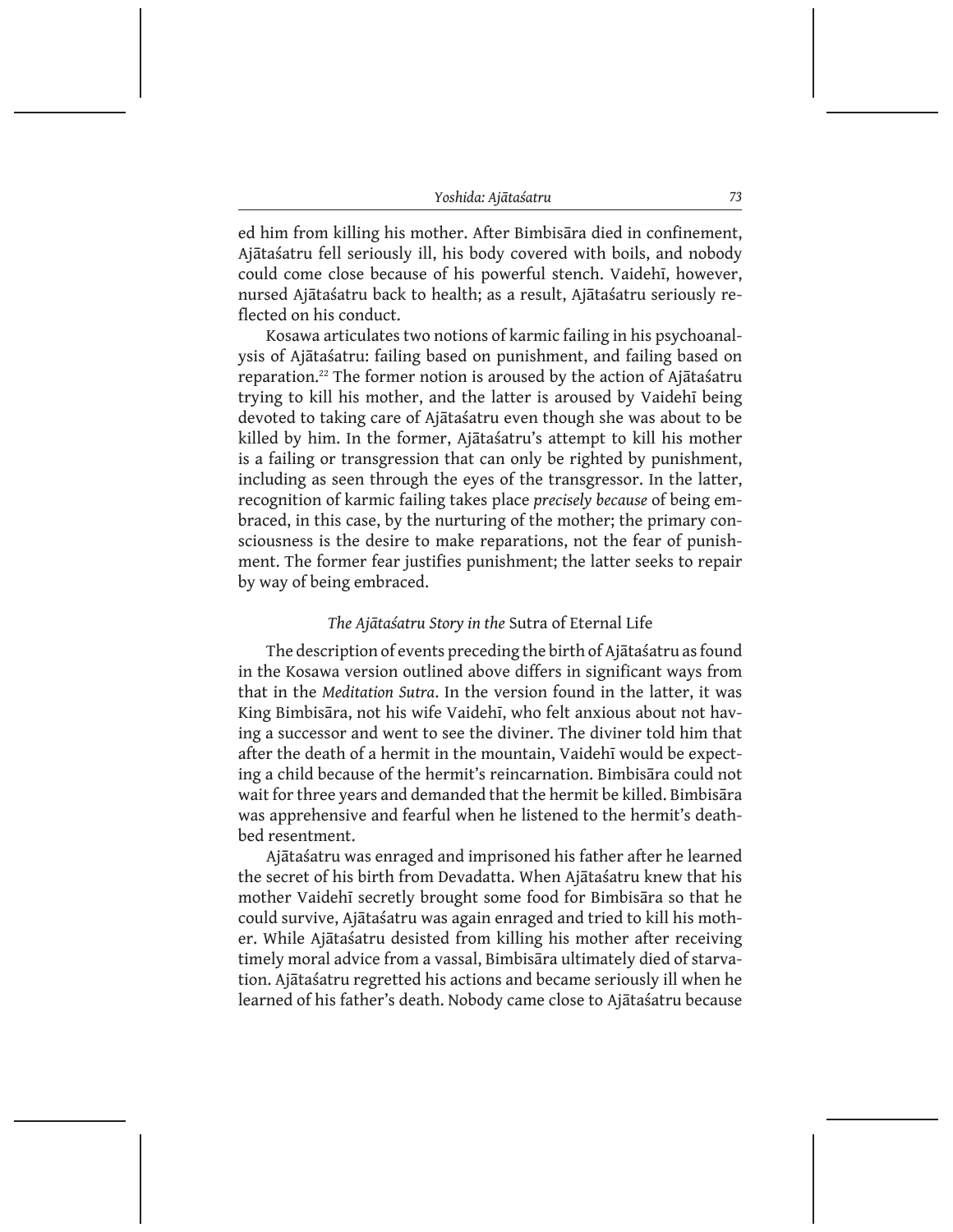of a severe odor caused by his illness; however, Vaidehī took care of him sincerely. It was then that Ajātaśatru recognized his own failing.<sup>23</sup>

# *Ajātaśatru and His Family*

In the study of human relationships or psychology, it is often appropriate to compare and contrast two factors. In some cases, however, it is more appropriate to broaden the analysis to include three or more factors. In traditional Japanese literature, there are a great many stories, ranging from classical prose fiction to modern novels, in which triadic human relationships take center stage. It is pertinent to observe and examine human relationships between two people in many cases, but dysfunctional relationships often expand to encompass three people. Kawai states in *The Hollow Center in the Depth Structure of the Japanese*<sup>24</sup> that it is a distinctive character of Japanese social structure that nobody unilaterally dominates the central position in a triadic relationship, a fact that makes this type of relationship especially stable. As mentioned *supra*, Kerr and Bowen argue that triadic relationships are typically more stable than dyadic relationships, and that when anxiety is predominant, people often intentionally form triads so that they can establish a more stable relationship.

Kosawa develops his Ajase complex theory focusing on the dyadic relationship between mother and child. In the Buddhist sutras related above, on the other hand, the focus is slightly different. Among the sutras, the *Nirvana Sutra* emphasizes the dyadic father-child relationship, and the *Meditation Sutra* emphasizes the dyadic mother-child relationship. In the *Kyōgyōshinshō*, Shinran describes the viewpoints of father, mother, and child; he deals, in other words, with a triadic relationship. The relationship between Ajātaśatru, Bimbisāra, and Vaidehī as found in the *Kyōgyōshinshō*, in which Shinran interprets the Ajātaśatru relationship triad using native Japanese and Buddhistic sensibilities, may be analyzed in terms of fundamental elements of Bowen Family Theory, such as anxiety, emotional triangles, and the multigenerational transmission process. Using American cultural sensibilities and psychological theory Bowen developed these concepts in his interpretation of triad relationships. Application to the Ajātaśatru story will reveal the strengths and limitations of applying Bowen Family Systems Theory, which is rooted in American social norms, to the Japanese family triad.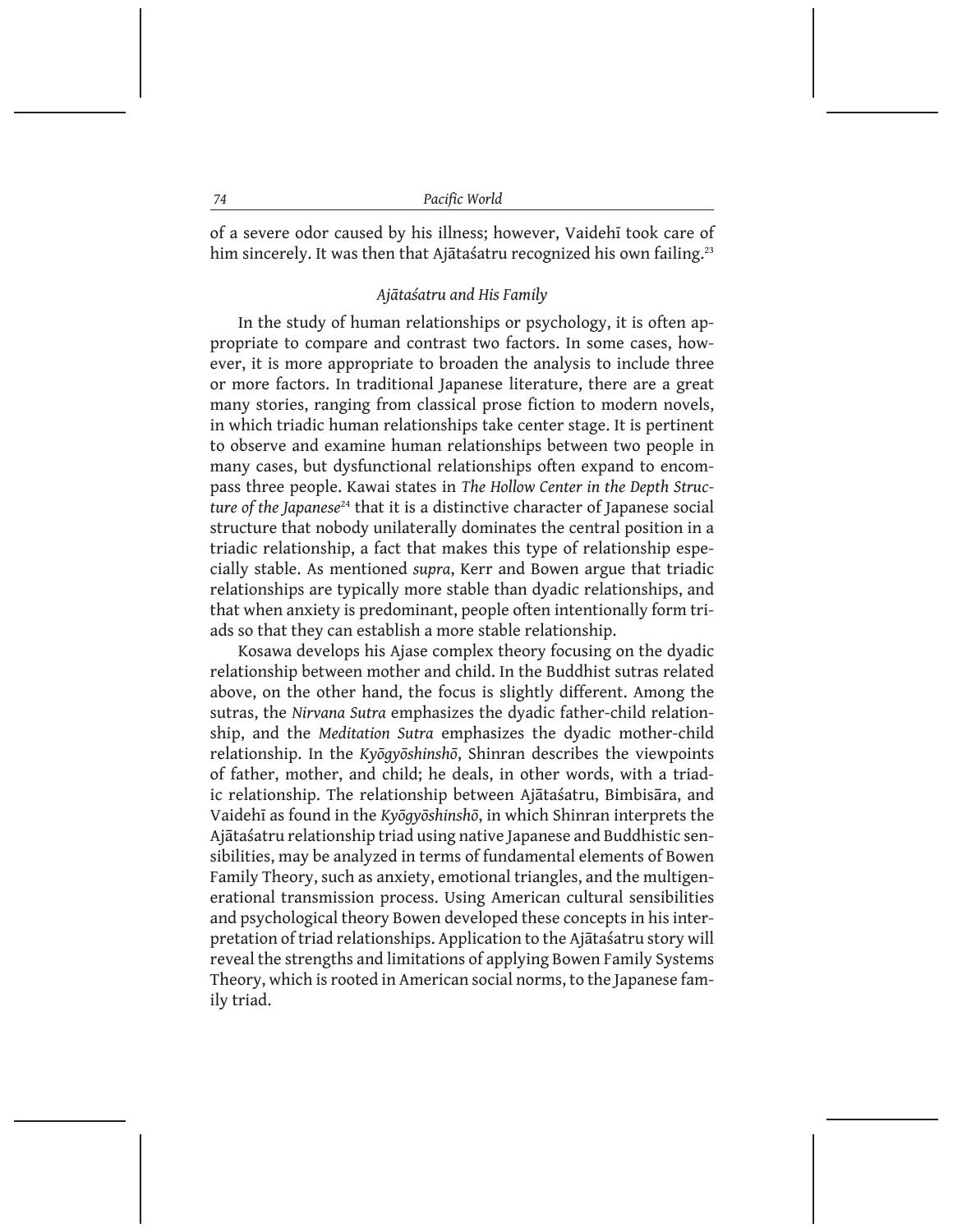#### *Yoshida: Ajātaśatru 75*

## *Bimbisāra's Anxiety*

When Vaidehī was expecting Ajātaśatru, a new triad relationship between father, mother, and child arose. Following Kerr and Bowen, one could say that "the anticipated birth can sufficiently disturb the emotional equilibrium in the marriage that one of the two parents gets into an unfavorable position emotionally."25 In Bimbisāra's case, when the hermit was about to be killed, he told Bimbisāra that he would be reincarnated as his son, Ajātaśatru, and would kill Bimbisāra. Bimbisāra felt much more anxiety than the typical father would.<sup>26</sup> Before this incident, Bimbisāra was already very impatient and anxious about failing to produce a successor, and as a result, he hastened to kill the hermit. Only at the moment when he was informed that Vaidehī was expecting a child did Bimbisāra not feel anxiety in this familial triad relationship. Apart from that moment, his anxiety gradually intensified, ultimately driving him to attempt the murder of Ajātaśatru. This reaction can be taken as Bimbisāra's flight from his anxiety. As Kerr and Bowen suggest, "In an anxious environment, people who want to make decisions based on a broad and long-term view are pushed aside by people who want quick answers and immediate relief from problems."<sup>27</sup> Bimbisāra, without contemplation of the repercussions, made the evil decision to try to kill his own son.

# *Vaidehī's Anxiety*

In the *Meditation Sutra*, Vaidehī approved of her husband's wish to kill the new born baby after she delivered him: "Through this process, anxiety that begins first in one person can eventually manifest itself in a physical, emotional, or social symptom in *another* person."28 Bimbisāra's anxiety entangled Vaidehī. It is difficult to imagine that she was calm after this failed attempt at murder. As Kerr and Bowen explain, "Distress that begins in the mother about some event in her personal life may be first reacted to by her most undifferentiated child."29 In this case, Vaidehī's anxiety is reacted to by Ajātaśatru.

The source of Vaidehī's anxiety is that she had helped carry out the nefarious plan to kill her own son in cooperation with Bimbisāra. Her anxiety was intensified by Ajātaśatru's immature actions as he grew up, which Nabeshima expresses as follows: "He [Ajātaśatru] was of a violent temperament and did not in the least feel pain about killing people…and he lived a pleasure-seeking life."30 It seems that Bimbisāra and Vaidehī, who had not yet overcome their own failing, were in a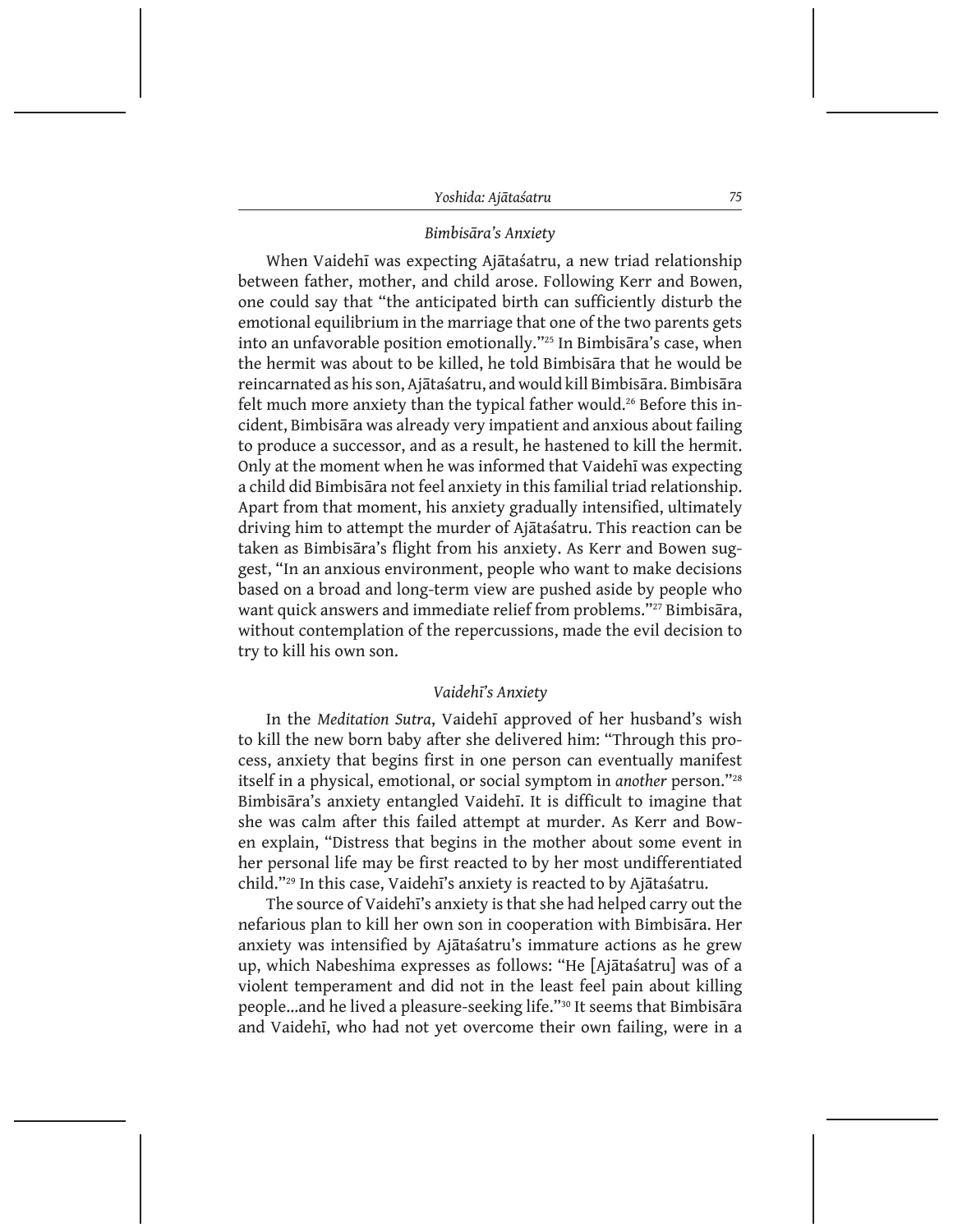chronically uneasy state, for they were frightened of their punishment. As a consequence of this, it could be said that Bimbisāra and Vaidehī brought up Ajātaśatru in an emotionally warped situation in which they showed affection, but their affection was mingled with intense anxiety.

#### *Ajātaśatru's Anxiety*

The circumstances in which Ajātaśatru was raised were dominated by anxiety, and Ajātaśatru gradually became depressed. Both Bimbisāra's and Vaidehī's anxiety would surely have spread to Ajātaśatru.31 These led to Ajātaśatru's depression and immature actions; Devadatta, who harbored resentment towards the Buddha, then showed up and divulged the secrets surrounding the circumstances of Ajātaśatru's birth. Ajātaśatru came to understand the cause of his anxiety, and he began to doubt the sincerity of his parents and all that they had done for him including their shows of affection. Nabeshima explains that Ajātaśatru's malice was engendered by his rage against his father's false love and by the hollowness and loneliness that Ajātaśatru felt as a result of not receiving love from a reliable mother. When Ajātaśatru lost both his emotional ties to his father and any sense of togetherness with his mother, he became tormented and lost all reason for existence; his despair ultimately morphed into resentment and murderous intent.32 It resulted in doubts about being loved by his parents and in a deep anxiety over the isolation he felt at being bound neither to his father nor to his mother. Under sudden and intense anxiety, Ajātaśatru could not maintain calm judgment. In order to resolve his discomfort and regain emotional stability as quickly as possible, he confined his father. As Kerr and Bowen state, "While quick fix approaches often do relieve the anxiety of the moment, typically the problem soon returns and the same approaches no longer work."33 This prompt decision on Ajātaśatru's part does not provide a permanent solution. Specifically, even if Bimbisāra physically disappears from Ajātaśatru's view, the root cause of Ajātaśatru's anxiety is not truly eliminated. Ajātaśatru utilized this hasty problem-solving method twice: once when he confined Bimbisāra, and again when he allowed his father to die because of his rage against Vaidehī's support for her imprisoned husband. At the moment his father Bimbisāra departed this world, Ajātaśatru was racked with feelings of remorse; he was not emancipated from his anx-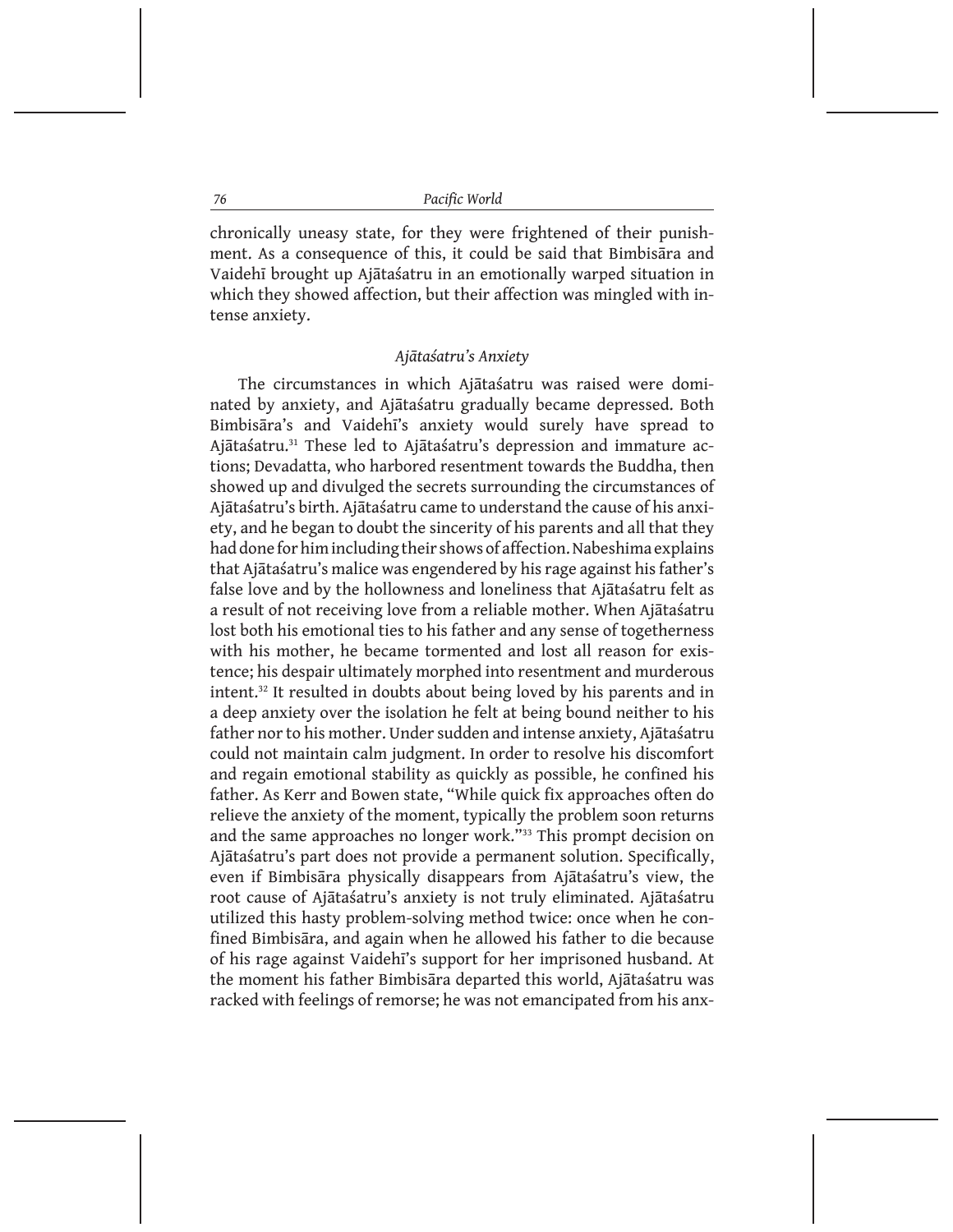iety but rather felt it even more intensely. Ajātaśatru thus completely erred in his attempt to relieve his anxiety.

#### *Buddha and Devadatta*

In this story, there are two persons crucial to explaining the emotional triangle: Buddha and Devadatta. Bowen proposes the establishment of a therapeutic triangle as a problem-solving technique within a family. In a therapeutic triangle, the third person who has achieved differentiation of the self ultimately possesses the power to treat all family members within a problematic family. If the third person, however, feels uneasy, the intervention will instead amplify a given problem within a family: "This anxiety in the 'helpers' can increase symptoms in the family."34 In Ajātaśatru's story, it was the Buddha who established a therapeutic triangle, and it was Devadatta who amplified Ajātaśatru's family problems.

## *Emotional Triangles*

As stated above, upon learning that Vaidehī was expecting a baby, Bimbisāra felt uneasy about the forthcoming triad relationship between Ajātaśatru, himself, and Vaidehī. As a result of his fears about his unborn son, Bimbisāra embroiled Vaidehī in his murderous plot. If this relationship was purely dyadic in nature, Bimbisāra would have killed Ajātaśatru by himself without involving his wife. Kerr and Bowen write that under anxious situations "functioning based on principle requires a tolerance of anxiety and a willingness to focus on the self."35 Bimbisāra could not manage his anxiety by himself; he embroiled Vaidehī so that he could lighten his emotional burden.

The triadic relationship between Bimbisāra, Vaidehī, and Ajātaśatru was unstable from the beginning. It was necessary for Ajātaśatru to meet Devadatta so that Ajātaśatru could ease his anxiety and obtain stability. Moreover, Devadatta also had his own strife with the Buddha. It was necessary for Devadatta to meet Ajātaśatru in order to relieve his own uneasiness. Ajātaśatru and Devadatta thus needed one another in order to obtain emotional stability. There are four identifiable triad relationships: (1) Ajātaśatru-Bimbisāra-Vaidehī, (2) Ajātaśatru-Bimbisāra-Devadatta, (3) Ajātaśatru-Vaidehī-Devadatta, and (4) Ajātaśatru-Devadatta-Buddha.

The original unstable triangle is the first of these. According to Kerr and Bowen, "It is not always possible for a person to shift the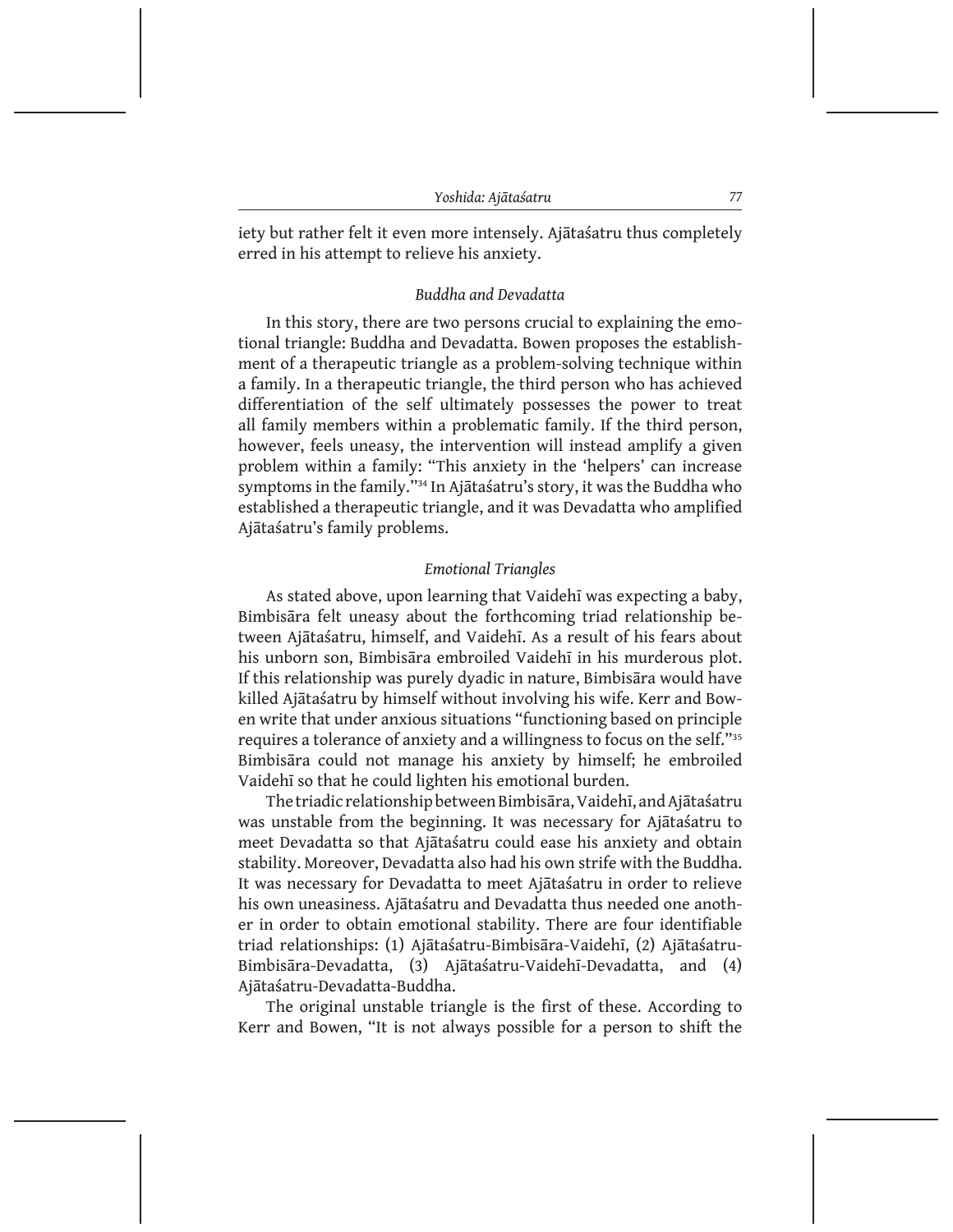forces in a triangle. When it is not possible, the anxiety spreads to other triangles in an interlocking fashion."36 Devadatta's uneasiness regarding the Buddha requires the involvement of a third person in order for Devadatta to establish a stable state. Devadatta's uneasiness easily connects with another unstable triangle such as (1). Consequently, the triads (2), (3), and (4) appear. Bowen calls these *interlocking triangles*. In (4), although Devadatta feels that he is in conflict with the Buddha, the Buddha has attained enlightenment; therefore, it is a unilateral dysfunction in which only Devadatta feels instability. Devadatta should have been a reliever for Ajātaśatru. However, he does not provide a solution for Ajātaśatru, but rather amplifies Ajātaśatru's anxiety. Nabeshima also notes that Ajātaśatru's hatred toward his parents was amplified by Devadatta, and Ajātaśatru became enraged not only because Devadatta revealed the circumstances of his birth, but also because Ajātaśatru felt emotionally insecure and unloved by his parents before he met Devadatta.<sup>37</sup>

## *Multigenerational Transmission*

Kerr and Bowen state that "If one member of a triangle dies, another person usually replaces him."38 When one individual among three who maintain an emotional triangle disappears, the emotional triangle itself will not break down but rather another person will assume the role of the lost member. In actuality, Ajātaśatru eventually fathered a son and took care of his child when the child became ill. In the same manner that Bimbisāra's anxiety influenced Ajātaśatru, Ajātaśatru's uneasiness would be reflected in his behavior toward his own son. After Bimbisāra's death, Ajātaśatru would suffer for his compunction and uneasiness until he attained faith and became a Buddhist supporter. The whole of Ajātaśatru's suffering would influence his son. Kerr and Bowen explain, "When a father gets anxious, he may direct his efforts to trying to get the child to 'be happy.'"39 This behavioral pattern will be represented by doting on his children (*kobon'nou*). Tamura elaborates,

Although "doting parents" appear to outwardly express parental love, their actions may be motivated by self-centered goals. In some cases, parents devote themselves to taking care of their children even to the point of extreme physical or emotional self-sacrifice. The sense of "my" child that permeates their behavior, however, suggests selfcenteredness, and it does not seem to be genuine love in many cases.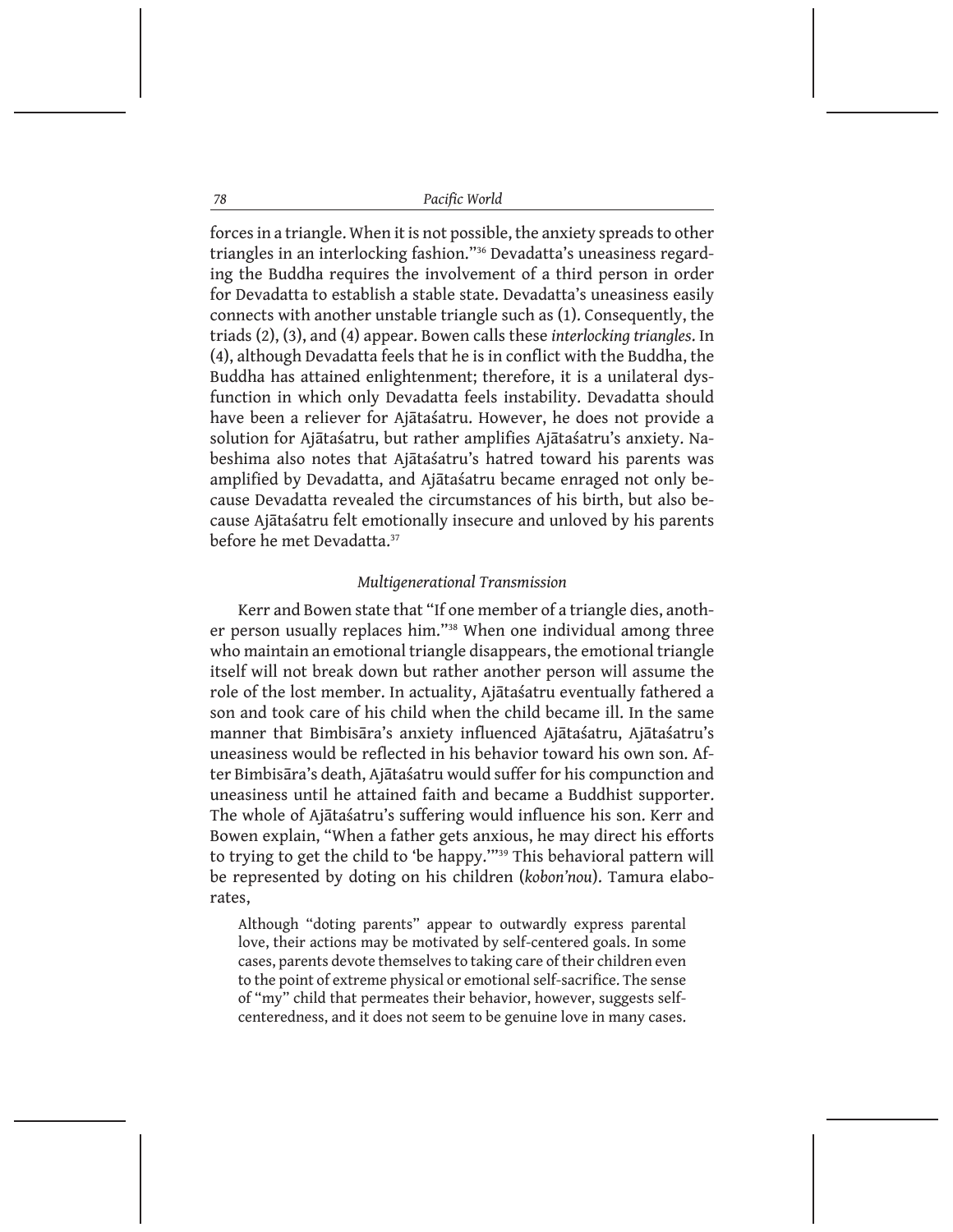The child, on the other hand, feels that there is a millstone around his neck and gradually develops hatred, and then the relationship between child and parent ends in tragedy.<sup>40</sup>

It seems that Ajātaśatru burdened his son with his own sense of guilt over killing his father, Bimbisāra. It is not perhaps surprising then, as Nabeshima points out, that Ajātaśatru was later murdered by his own son. It does not seem that Ajātaśatru was stable during his son's childhood. Even though Ajātaśatru mended his ways, the seeds of dysfunction had already been sown. As Kerr and Bowen explain, "The mutigenerational emotional process is anchored in the emotional system and includes emotions, feelings, and subjectively determined attitudes, values, and beliefs that are transmitted from one generation to the next."41 It is said that thereafter the pattern of patricide in the family of Ajātaśatru lasted at least three generations.

#### CONCLUSION

My findings in analyzing the King Ajātaśatru story through Bowen Family Systems Theory are that it is indeed possible to apply Bowen's theory to Ajātaśatru's story, which exhibits certain pathologies reflective of relationships defined in Asian and specifically Japanese Buddhist literature. However, I also find that there are key differences regarding views on the human being and human relationships between Bowen's theory and Buddhistic ideas. The target of family therapy and other psychotherapies in the U.S. is an individual person and their relationships. Even though family therapy was launched while arguing against traditional psychotherapy, family therapy does not depart from the basic assumptions of mainstream Western psychology; it is based on an atomistic, scientifically-oriented outlook. Family therapists focus their intervention primarily on visible, verifiable problems of individuals seeking autonomy. Many Japanese who face personal trauma and dilemmas, however, are often less concerned with the exact nature or medical classification of their pathology and more fixated on the reason for its existence in the first place. In seeking therapy, their implicit question regarding their situation is often, "Why has this happened to me?" As Kawai explains, they really want to know "why" it happened, not "how" it happened, a question to which outward logic may never provide an entirely satisfactory answer.<sup>42</sup> The Japanese are apt to observe and understand individuals in the context of their relationships among people. In the future, it will be necessary to examine whether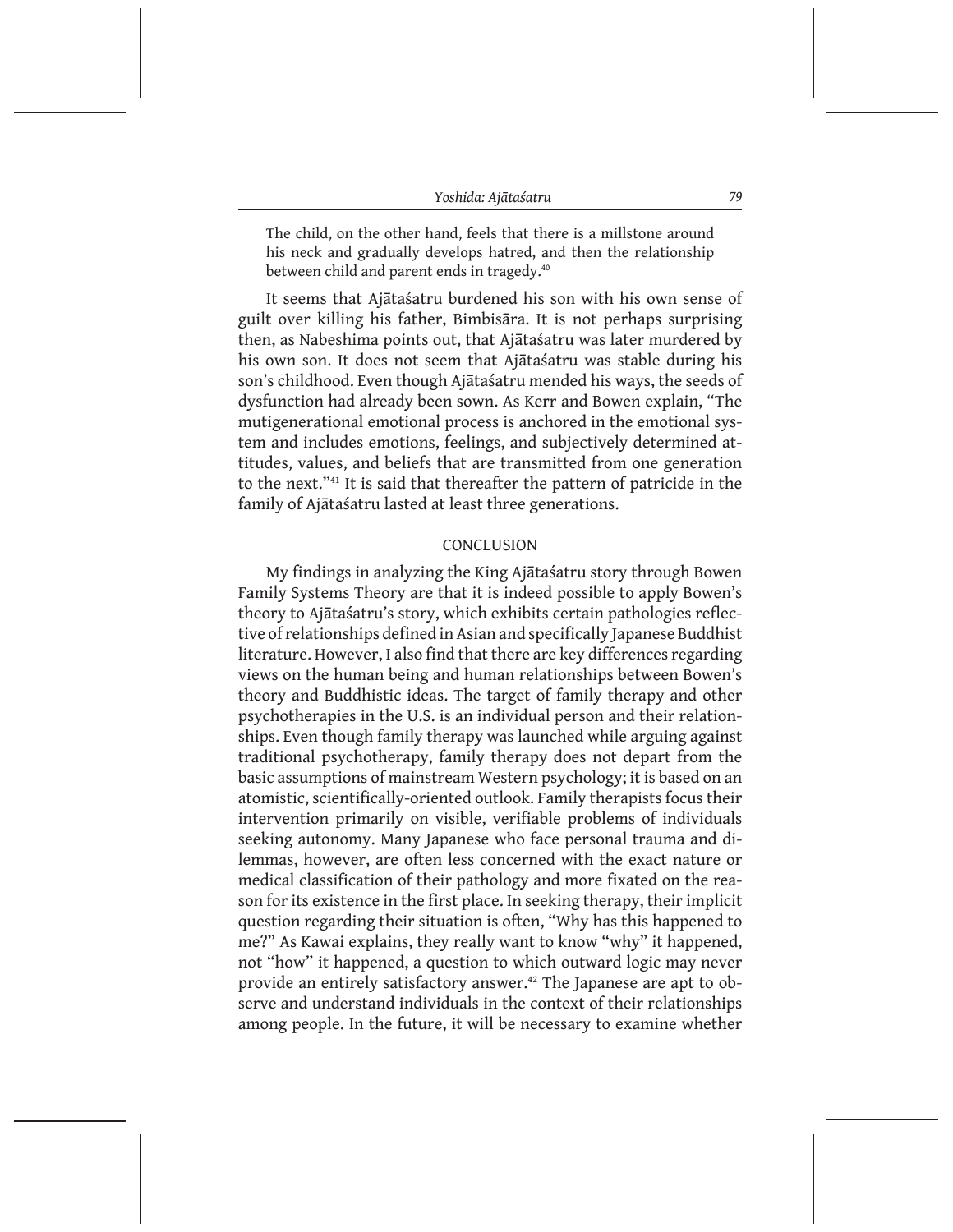this inclination is particular to the Japanese, how much the Japanese have been influenced by Buddhism, and to what extent the Japanese have adopted Western ideas.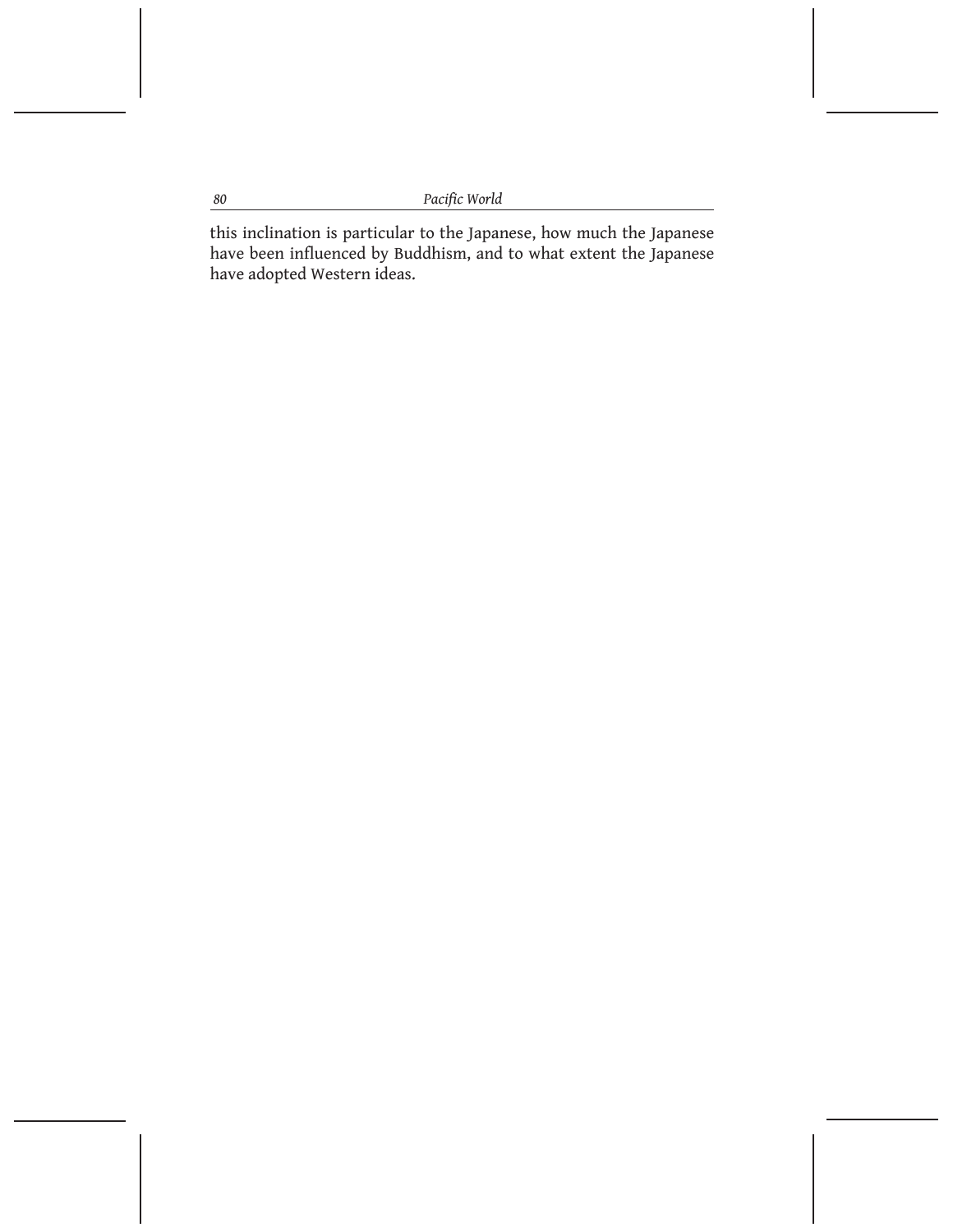#### **NOTES**

1. Michael E. Kerr and Murray Bowen, *Family Evaluation* (New York: Norton, 1988), 11.

2. Michael P. Nichols and Richard C. Schwartz, *Family Therapy: Concepts and Methods*, 6th ed. (Boston: Pearson, 2004), 119.

3. Kerr and Bowen, *Family Evaluation*; Nichols and Schwarz, *Family Therapy*.

4. Kerr and Bowen, *Family Evaluation*, 134.

5. Nichols and Schwartz, *Family Therapy*, 95.

6. Don D. Jackson, "The Question of Family Homeostasis," *Psychiatric Quarterly Supplement* 31 (1954): 79–90.

7. Paul Watzlawick, Janet B. Bavelas, and Don D. Jackson, *Pragmatics of Human Communication: A Study of Interactional Patterns, Pathologies, and Paradoxes* (New York: W.W. Norton & Company, 1967).

8. Nichols and Schwartz, *Family Therapy*, 95.

9. Kerr and Bowen, *Family Evaluation*, 135.

10. Nichols and Schwartz, *Family Therapy*, 95.

11. Watzlawick, Bavelas, and Jackson, *Pragmatics of Human Communication*.

12. Kerr and Bowen, *Family Evaluation*, 135.

13. Watzlawick, Bavelas, and Jackson, *Pragmatics of Human Communication*.

14. Ibid., 48–49.

15. William C. Nichols and Craig A. Everett, *Systemic Family Therapy: An Integrative Approach* (New York: Guilford Press, 1986), 75.

16. Nichols and Schwartz, *Family Therapy*, 129.

17. Naoki Nabeshima, *Ajase ō no sukui* (Tokyo: Hōjōdō shuppan, 2004), 12.

18. Hiroi Takase, *Butsuon to Nihonjin*, trans. M. Yoshida (Tokyo: PHP Kenkyūjo, 2003), 248–249.

19. Naoki Nabeshima, *Ajase ō no sukui*, 13. When Kosawa developed his theory, he also changed the original story in order to interpret it as primarily a mother-child relationship, which better reflects the Japanese social context at that time, and which would make it easier for Japanese people to understand his theory. The Ajātaśatru story that Kosawa uses to explain his Ajase complex is not the same as that which appears in the Buddhist sutras transmitted from India to China and then Japan via Chinese translations. In the original Buddhist story, Bimbisāra, Ajātaśatru's father, plotted to kill Ajātaśatru because Bimbisāra was seized by the anxiety that Ajātaśatru might kill him. In Kosawa's version, Vaidehī, Ajātaśatru's mother, plotted to kill Ajātaśatru because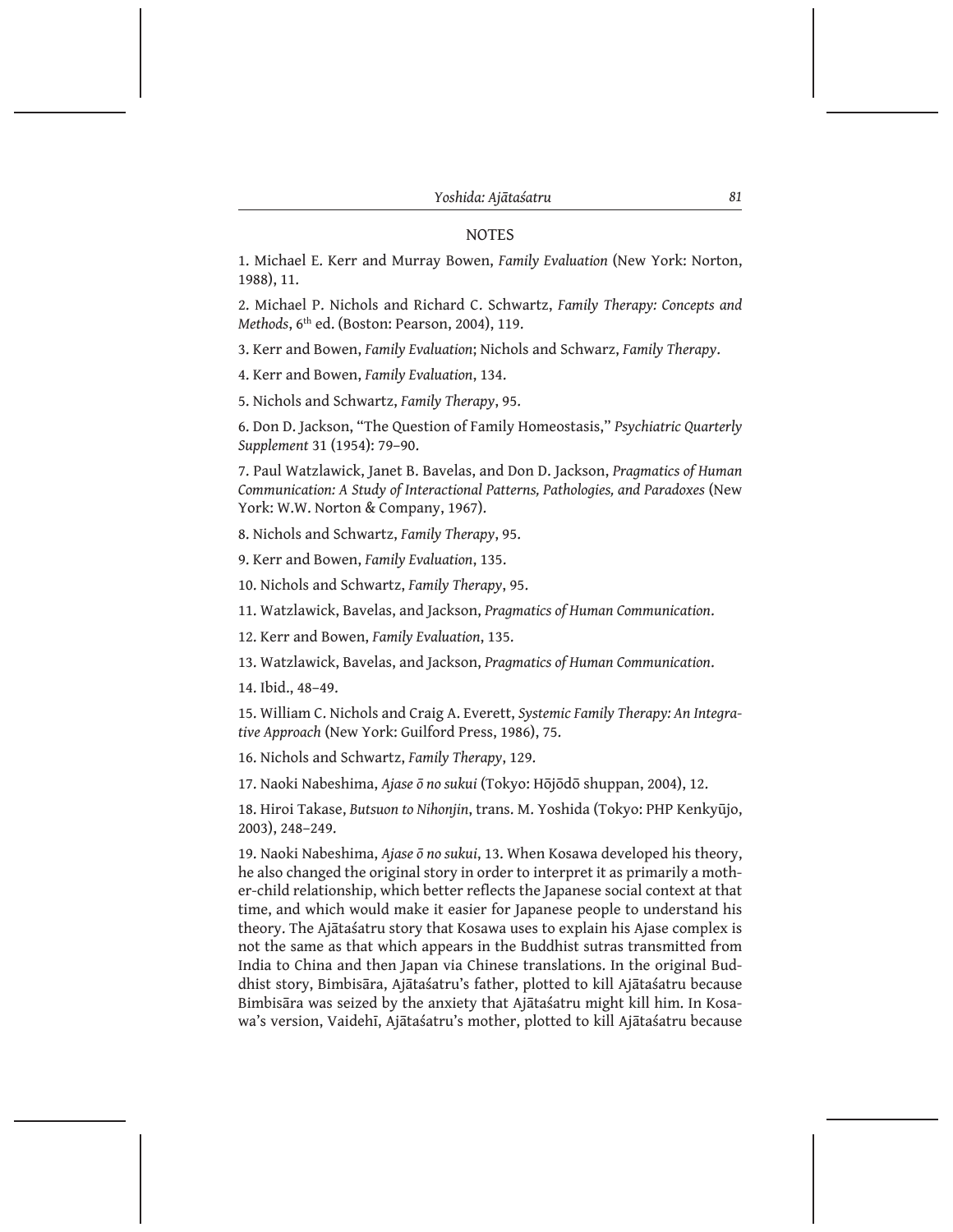of her anxiety that her son might kill her. However, the story presented by Kosawa in which the mother attempts to kill her son cannot be found in any Buddhist sutra. Thus, it is thought that the story in Kosawa's Ajase complex theory was, by and large, of his own creation. Although there is some criticism in Japanese Buddhist circles regarding such an amendment of scriptural authority, Kosawa himself was a devout Pure Land Buddhist and, according to Okonogi's research, many parts of Kosawa's Ajase story were referred to in the *Kyōgyōshinshō*, written by Shinran, the founder of Shin Buddhism, the largest sect of Pure Land Buddhism in Japan. Akihiko Sakurai, on the other hand, claims that Kosawa's story is very much like that found in the *Zangeroku* (Record of Repentance), a text written by Jōkan Chikazumi, a Pure Land Buddhist priest (Akihiko Sakurai, "Zaiakuishiki no Nisyu no Bukkyōteki Haikei," in *Ajase Konpurekkusu*, ed. Keigo Okonogi and Osamu Kitayama [Osaka: Sōgensha, 2005], 108). In either case, Kosawa would develop his theory based on a rearranged Ajātaśatru story so that he could more readily focus on the motherchild relationship, which was more intimately reflective of the typical pattern of parent-child relationships at that time in Japanese society.

20. Naoki Nabeshima, *Ajase ō no sukui*, 13.

21. Mikisaburo Mori, *Rōsō to Bukkyō* (Tokyo: Kodansya Gakujutsubunko, 2003), 274.

22. Keigo Okonogi, "Ajase Konpurekkusu ron no Tenkai," in *Ajase Konpurekkusu*, ed. Keigo Okonogi and Osamu Kitayama (Osaka: Sōgensha, 2005), 12.

23. Naoki Nabeshima, *Ajase ō no sukui*, 48–82.

24. Hayao Kawai, *Chūkū kōzō Nihon no shinsō* (Tokyo: Chūō Kōronsha, 1982).

25. Kerr and Bowen, *Family Evaluation*, 114.

26. Naoki Nabeshima, *Ajase ō no sukui*, 70.

27. Kerr and Bowen, *Family Evaluation*, 132.

28. Ibid., 129.

29. Ibid., 124.

30. Naoki Nabeshima, *Ajase ō no sukui*, 84.

31. Kerr and Bowen, *Family Evaluation*, 129.

32. Naoki Nabeshima, *Ajase ō no sukui*, 12.

33. Kerr and Bowen, *Family Evaluation*, 133.

34. Ibid., 141.

35. Ibid., 132–133.

36. Ibid., *Family Evaluation*, 139.

37. Naoki Nabeshima, *Ajase ō no sukui*, 176.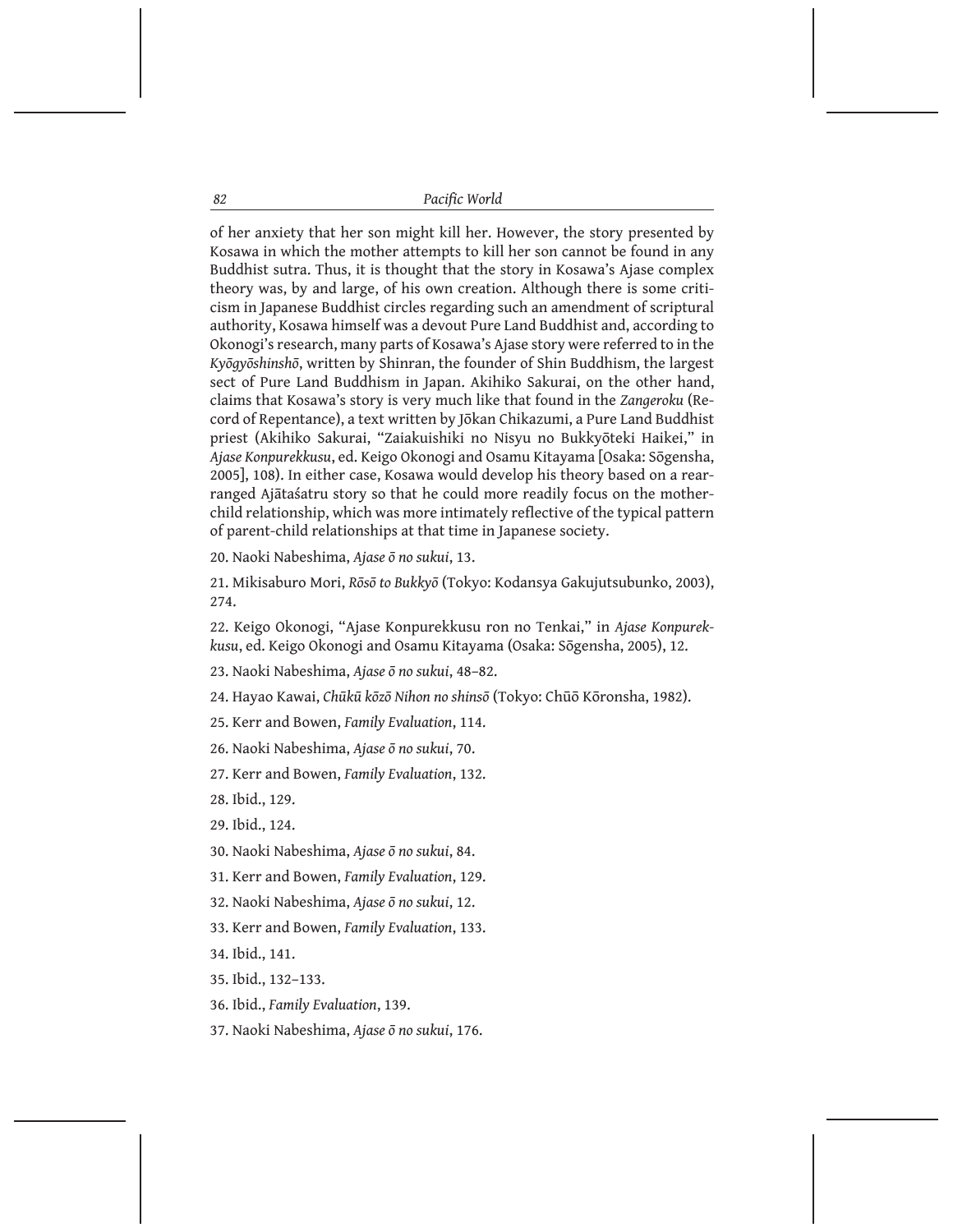38. Kerr and Bowen, *Family Evaluation*, 135.

39. Ibid., 125.

40. Yoshio Tamura, *Gendaijin no Bukkyō: Nehangyō* (Tokyo: Chikuma shobō, 1966), 33. My translation.

41. Kerr and Bowen, *Family Evaluation*, 224.

42. Hayao Kawai, *Yungu Shinrigaku Nyumon* (Tokyo: Baifukan, 1967).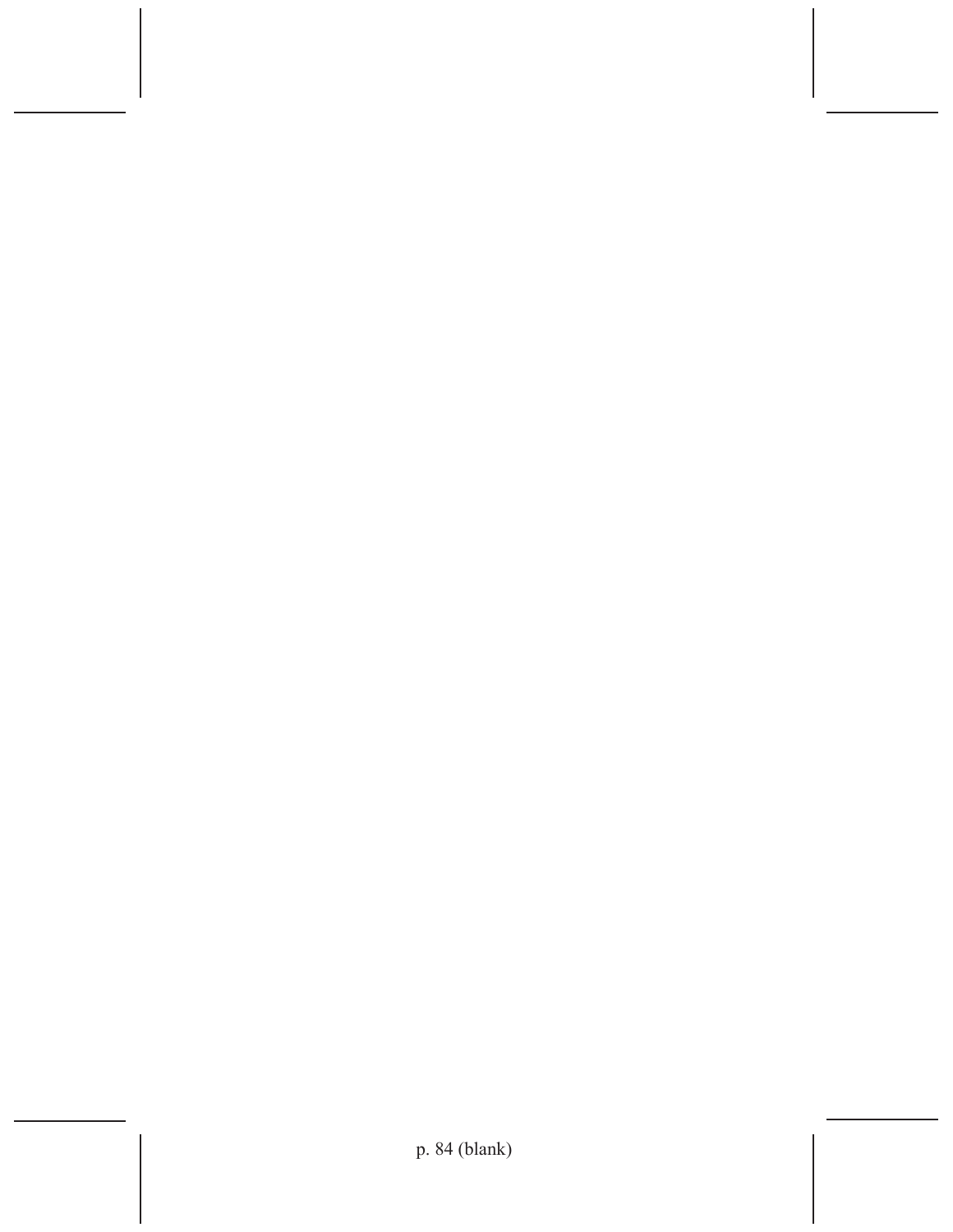# **Affinities between Zen and Analytical Psychology**

# **James Kirsch**

Los Angeles, California

*Editor's Note: With the kind permission of his son, Thomas Kirsch, M.D. (Jungian analyst, and member of the C. G. Jung Institute of San Francisco), we reprint here the essay "Affinities between Zen and Analytic Psychology" by the late James Kirsch, a pioneer of Analytical Psychology in the United States. This essay, published in the journal* Psychologia *in 1960, was his contribution to a workshop on "Zen Buddhism and Psychoanalysis" held in Cuernavaca, Mexico in 1957. Three of the contributions to that workshop, those by Erich Fromm, D. T. Suzuki, and Richard De Martino, were published together under the same name as the workshop—*Zen Buddhism and Psychoanalysis. *Appearing as it did in 1960, right at the start of the widespread popularization of Buddhism beyond the limits of Beat Buddhism, this work has been highly influential in forming the field of Buddhism and psychology, as well as contributing to the construction of a psychologized representation of Buddhism. We are pleased to be able to reintroduce Dr. Kirsch's contribution to that conversation, a conversation that continues to grow today.*

IN HIS *INTRODUCTION TO ZEN BUDDHISM*, D. T. Suzuki answers the question: What is Zen? by quoting from a letter by Yengo. "It is presented right to your face, and at this moment the whole thing is handed over to you. For an intelligent fellow, one word should suffice to convince him of the truth of it…. The great truth of Zen is possessed by everybody. Look into your own being and seek it not through others. Your own mind is above all forms; it is free and quiet and sufficient; it eternally stamps itself in your six senses and four elements. In its light all is absorbed."1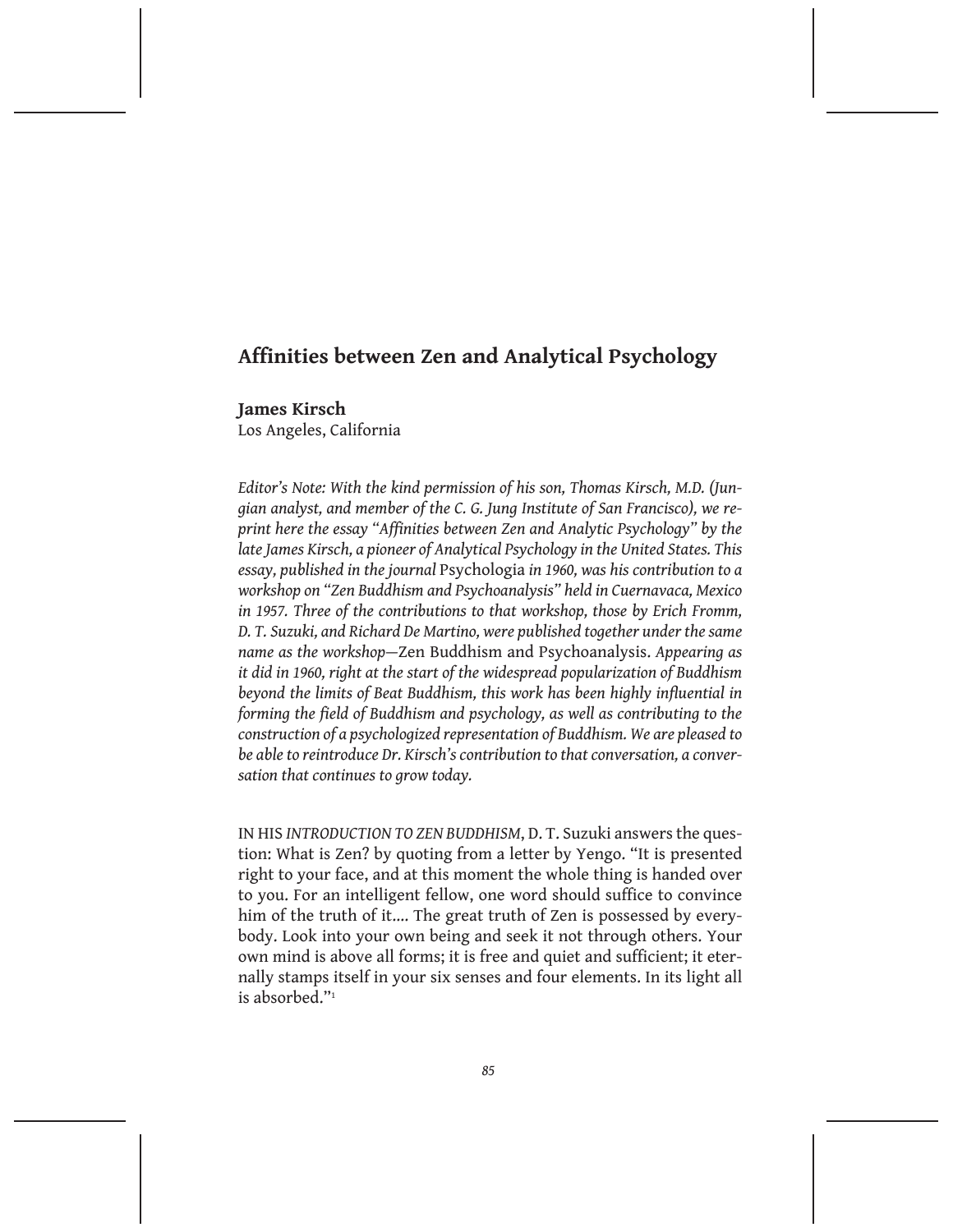Those who know what Zen is will immediately understand what is meant by these words but to the outsider, and especially the Westerner, these words remain a great mystery. And yet, as Suzuki acknowledges, there have also been men in the Western world who have found themselves and described their experiences in a different terminology, and at times also used similar expressions. Meister Eckhart is a notable example. In our time it has been C. G. Jung who, coming from psychiatry and psychology, has discovered that in the psyche of some individuals developments take place which lead to far-reaching illuminations. In trying to give an approximate understanding to the Westerner of what Satori is, he calls it also "acquiring a new viewpoint."

Western psychotherapy originated in the consulting room of the psychiatrist. He was confronted with sickness of the soul and discovered that healing could only occur if the suffering human being could acquire a new viewpoint. One could say that the distance between the old and the new viewpoint was sometimes small, sometimes very great. Zen speaks of Satori as a sudden and extensive change of the viewpoint. In psychological language one would say that lesser or mere significant contents can enter consciousness, and without a doubt the psychotherapist occasionally sees that an extraordinarily significant and numinous content enters consciousness and transforms the personality in a most remarkable manner. This is particularly the case when an individual has a sudden realization of that content to which Jung has given the name "Self" in contrast to the ego. Such an event would then be a Satori experience. The name does not matter really and I hope my Eastern friends will not mistake this for the "ego."

Clearly and admittedly the methods of achieving Satori are far different in the East and in the West for they naturally developed out of totally different historical conditions. To a certain extent Koans and many aspects of Zen discipline must appear rather strange, understandable and sometimes also objectionable to the Westerner. Of course the same is true of the Easterner's attitude towards Western methods. I want to speak here of a series on dreams which in their sequence describe a process in which ultimately a great amount of significant, unconscious material comes to consciousness and thus brings a radically new viewpoint, which to the Easterner might not seem to be very impressive but which in the experience of the dreamer brings about an illumination. What Suzuki writes of Zen is equally true of the process of individuation as it occurs in some Western individuals. Suzuki says: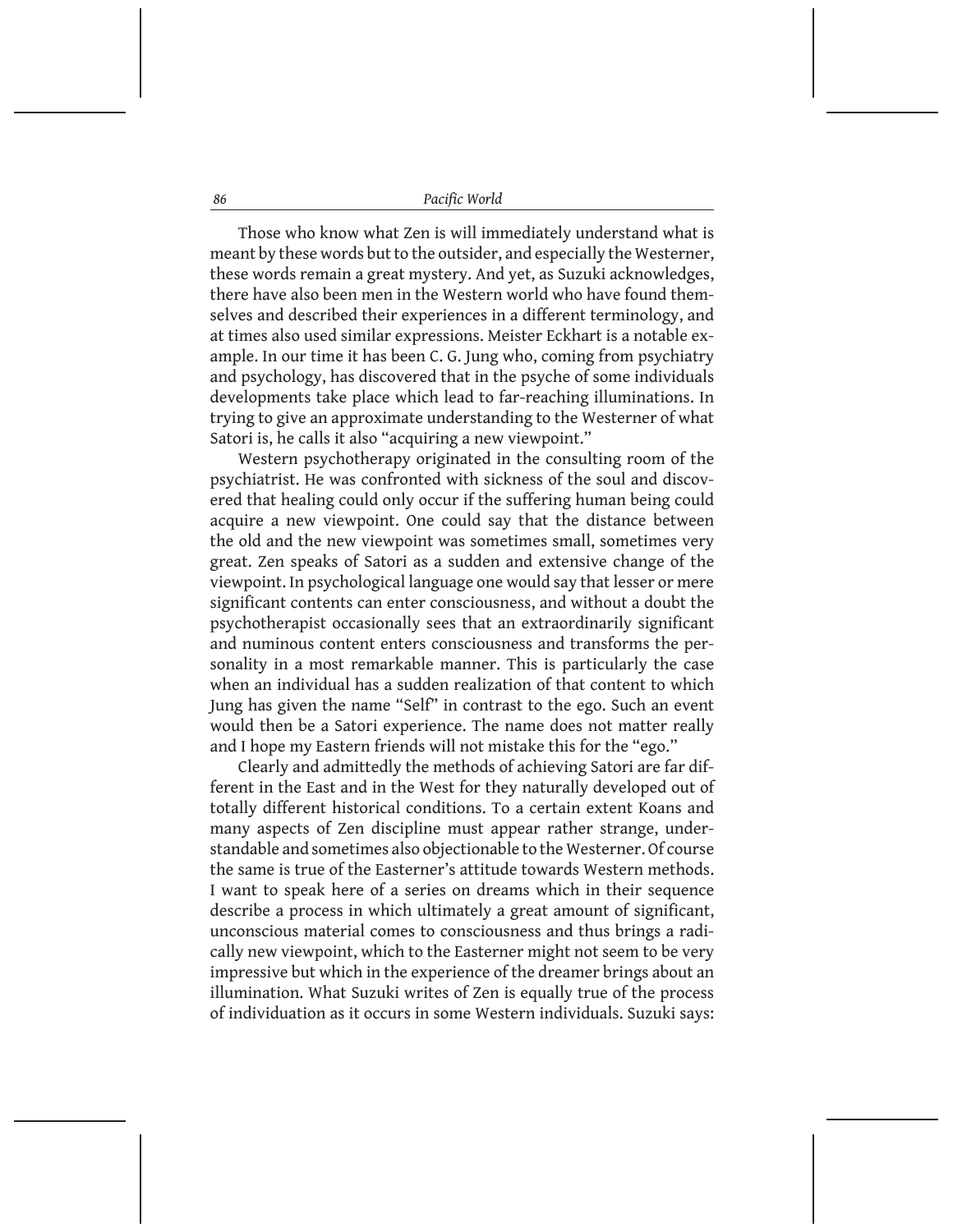"Unless, therefore, you devote some years of earnest study to the understanding of its primary principles, it is not to be expected that you will begin to have a fair grasp of Zen." Both approaches try to do what Richard of St. Victor emphasized: "If thou wishest to search out the deep things of God, search out the depths of thine own spirit."<sup>2</sup>

My patient had found herself "cornered" in a situation which could not be solved by conventional or rational means, and to which the Unconscious proposed an unexpected solution. Quoting again from Suzuki: "The Zen method of discipline generally consists in putting one in a dilemma, out of which one must contrive to escape, not through logic indeed, but through a mind of higher order."3 The patient was in her middle thirties and had come to analysis for several years, mostly twice a week, during which time a great number of personal and practical problems had been adequately solved. With the solving of these problems and with the clarification of essential aspects of the life situation, one could have accepted the patient as "cured" but she hung on to analysis and felt that she had to go on with her treatment. In such a case one can be sure that a most numinous content has "constellated" itself in the relationship between analyst and patient and it becomes vitally necessary to make this content conscious. One would fail as a physician if one simply cut the patient off and sent her, as it were, back into the world. Both the patient and the doctor must discover the nature of this content and with patience and devotion bring about its realization. In this situation the dreams are extremely helpful. First dream:

"There was a marvelous piece of music or writing that needed to be retrieved. This piece of writing rested in a grave between the hands of someone who had died and been buried. I planned to retrieve it and in this dream saw myself as a man, strong and capable of it. At first I had no qualms or conflict about such a grisly undertaking but yet when you (analyst) asked me why I delayed, I replied, 'Well, you know actually it isn't a very pleasant task to rob a grave!' And then I began to think just how unpleasant it was, for it would mean entering the grave with my own body and I envisioned the earth itself and what I might find. I continued talking to you: 'But it is such an extraordinary piece of work that is there, I feel I must do it,' and so saying, I undertook to get it. The details are not clear, but I know that I accomplished it."

The patient is here given a task. There is no mention of who gives the task. It is simply stated that "it needed to be retrieved." The ob-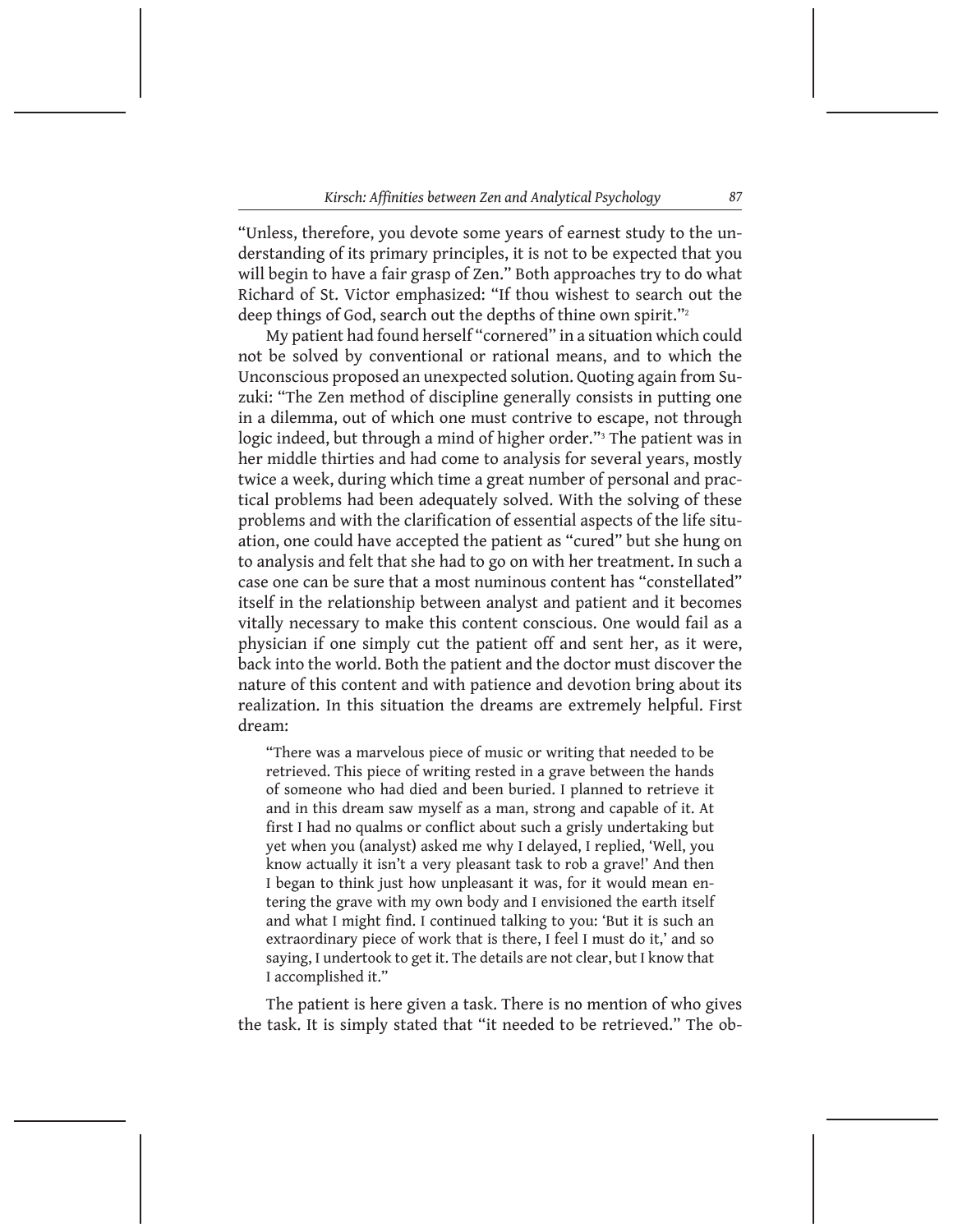ject to be retrieved is characterized by two aspects: it is a piece either of music or writing. That is, it is a content of emotional and spiritual quality and at this point receives no further characterization. The patient has to bring the content back from the beyond (death), that is, in a psychological sense from beyond consciousness (the Unconscious). Suzuki says, "That the process of enlightenment is abrupt means that there is a leap…the psychological leap is that the borders of consciousness are overstepped and one is plunged into the Unconscious which is not, after all, unconscious."4 The dream then describes her plan of how to go about this task. She feels she has to be strong, even to the extent of changing her sex. At first she has no conflict about it but feels it is something she has to do in close cooperation with me, the analyst, to the extent that she feels my presence in the dream and addresses me as "you." It is then that she realizes a great deal of negative feeling about this "grisly" task, for she would have to enter the grave fully. It is only her awareness that this piece of work is of an extraordinary character that enables her to overcome her negative feelings and correct her courage. The dream ends with a certain vagueness but yet with the feeling that she has accomplished the task. Dream nine days later:

"I saw a river flooding towards me; it was a muddy yellow color. I raised myself and begin to swim in the direction of its current so that I would not be submerged, and then the sun polished all the facets of the water's reflections to a shiny yellow."

In this dream the Unconscious is symbolized as a river, i.e., as a dynamic process. At first there is a conflict between her and the dynamism of the process (the river is flooding *towards* her). The river is her libido and has a specific color: "a muddy yellow." In its psychological meaning, the yellow represents intuition (in her case the so-called inferior function, the least differentiated of the four functions described by Jung in his *Psychological Types*).5 But yellow is also associated with healing. For instance, Paracelsus speaks of the flower "Cheyri," which symbolizes healing.6 In Chinese meditation yellow frequently refers to the Self (The Golden Castle).7 I presented my patient with these associations in order to avoid an intellectual limitation of the symbol. In any case a change of attitude occurs here in the patient. From now on her ego goes *with* the current of the river and, concomitantly, something occurs in the non-ego. The *sun* polishes all the "facets of the water's reflections to a shiny yellow." The ego's change of attitude also effects a change in the non-ego. Dream same night: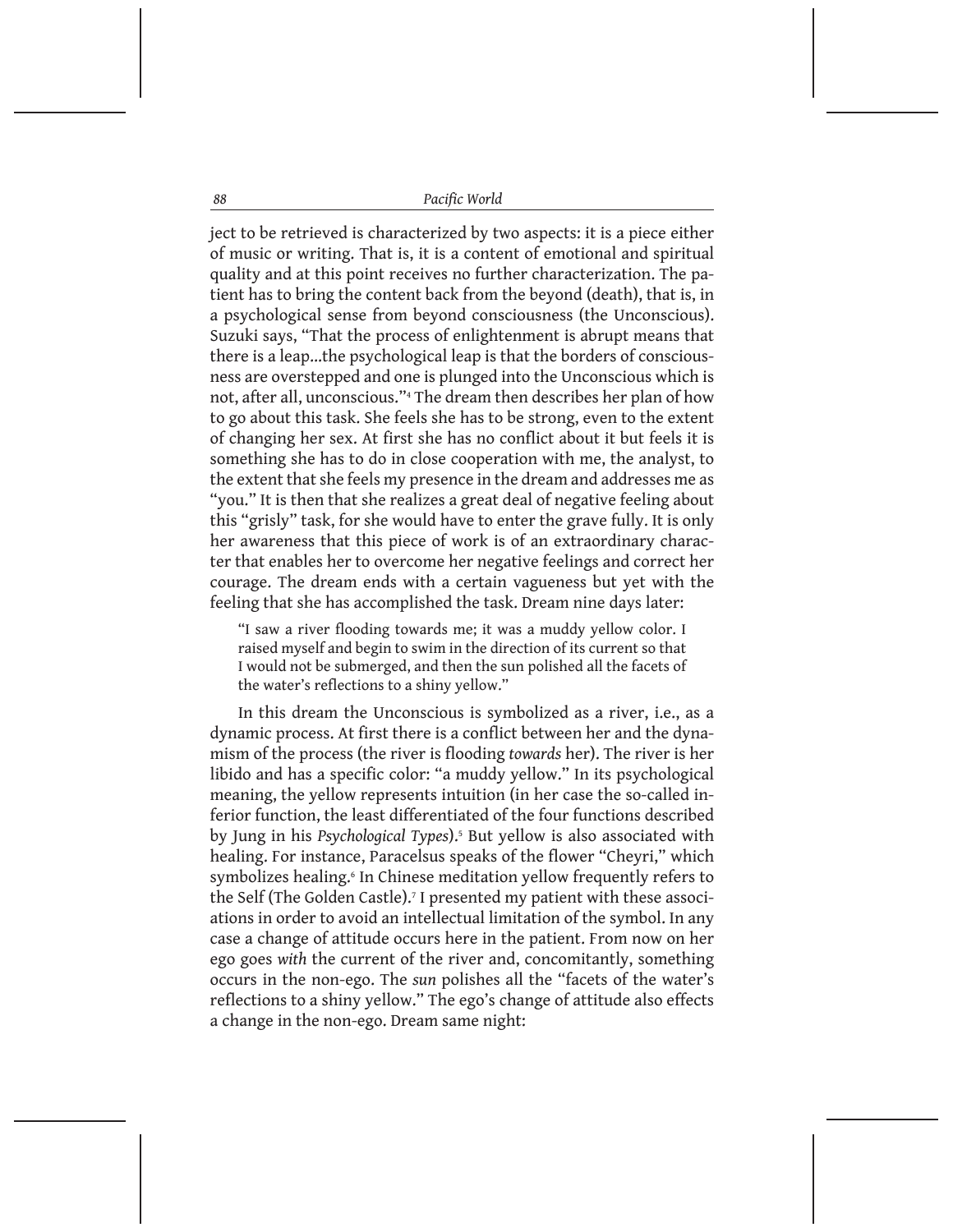"I explored the cellar of my childhood home. Step by step I saw again each detail: the furnace, the coal, the coal-shute, the washtubs, the bathroom, the water outlets. Then I explored the outside garden and the steps leading to the porch. I was searching for memories. Emotions came back to me—slightly sad—but I could not discover anything traumatic or too dreadful to think about."

The dream takes her back to her childhood home, somehow to the fundamentals of her childhood psyche (cellar). She sees then in detail symbols which have to do with the two elements fire and water; the coal as the accumulated basic energy, the furnace as the container which transforms this black natural material into fire (energy), and different tools in which the water is set and which function for the use of water. In this way she becomes aware of basic memories of her childhood and of basic energies. Since she was afraid that there might have been something pathological in her childhood, the dream is rather comforting since it assures her there was nothing traumatic or dreadful, but that this recovery of her childhood would allow her to feel certain emotions which she had repressed for a long time. Dream the following day:

"I am driving somewhere in my car—long, empty, lonely stretches. It is not daylight but not really dark, although progressively darkening. Suddenly I am on a huge divided highway with faint lights placed at spaced distances, and I become frightened. I think someone has misled me onto this road, which would take hours for I would become lost. I have the feeling that once before I have taken this road and become lost. The division curves into opposite directions and I take the one to the left. I arrive someplace where there are people and now the simplest of my movements seems to produce a completely irrational and unexplainable entanglement with objects. For example, when I park my car I have a distinct feeling of having parked too close and having collided with another car. But there is no physical evidence of damage. Instead this contact has produced—from me—as if by magic—the deposit of a pink scarf on the other car. I want to avoid talking to the people there but I keep being placed in irrational contacts with them. The second incident is my picking up and examining a watch belonging to a woman there. No sooner do I raise it in the air than near the face and partly upon the bracelet of the watch is deposited a blob of deeply-colored jelly. My feeling of strangeness is that I did not *see* the jelly placed there; it simply materialized; it *is* there and gives the impression of having *been* there; but it also was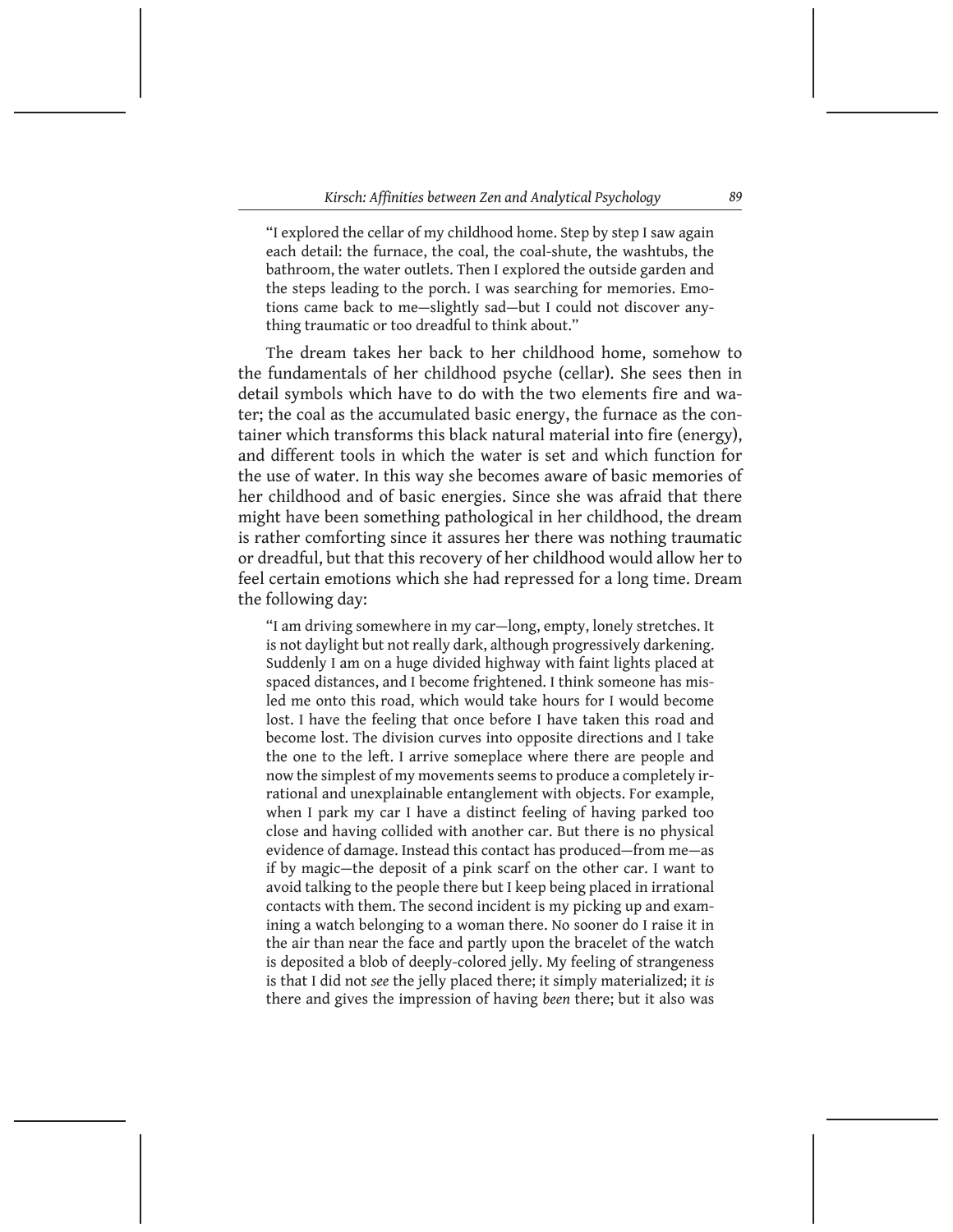*not* there before I picked up the watch. Who put it there? Someone? Me?"

In this dream the entering into the Unconscious is described as a path that leads into the dark. The gradations of consciousness are described as "progressively darkening." There she comes to a typical division of the roads (Scheideweg). She must make a fateful decision. The nature of her further experience and the course of her psychological development depend on which road she takes. Just in time she remembers that once before she was taken on the wrong road and then became confused and lost. This time however she decides to take the turn toward the left, to continue in the direction of the Unconscious, and in the Unconscious she encounters "people" (= personified complexes of the Unconscious) and realizes that every action of the ego has an immediate effect upon other contents of the Unconscious. Ego is understood here in the sense of Jung's definition of the ego as the center of consciousness. In the dream she gives different examples of such encounters which are obviously of psychical nature. The impression she has is that these happen by "magic," clearly evidencing the mutual effect which the ego complex and other contents of the Unconscious have upon each other. She gives two distinct examples: There is a collision between her car and another car—and as if by magic (a psychic event without any lapse of time)—there is a pink scarf on the other car. I understand this pink scarf as "feeling" in contrast to sexuality, that is, a feeling relationship now exists between the ego-complex and other complexes in another part of her personality. Since the ego is within the different complexes of the Unconscious, irrational contacts occur. Through this interaction of the various complexes a change of the whole personality is initiated. She uses the term "irrational" in the sense of the German word "irrational." The second incident brings the problem of time. Out of the Unconscious, again without lapse of time, something occurs which has no time: "A blob of deeply-colored jelly is deposited on the bracelet of the watch." It is undifferentiated psychic material which is "eternal." It carries a much stronger feeling-tone than the pink scarf and she is now filled with very powerful numinous feelings. Actually she tries in simple and beautiful language to express that something has materialized out of nothing. In picking up time (the watch) she also picks up no-time, or eternity (the blob). The dream ends then with the significant question, "Who put it there?" She an-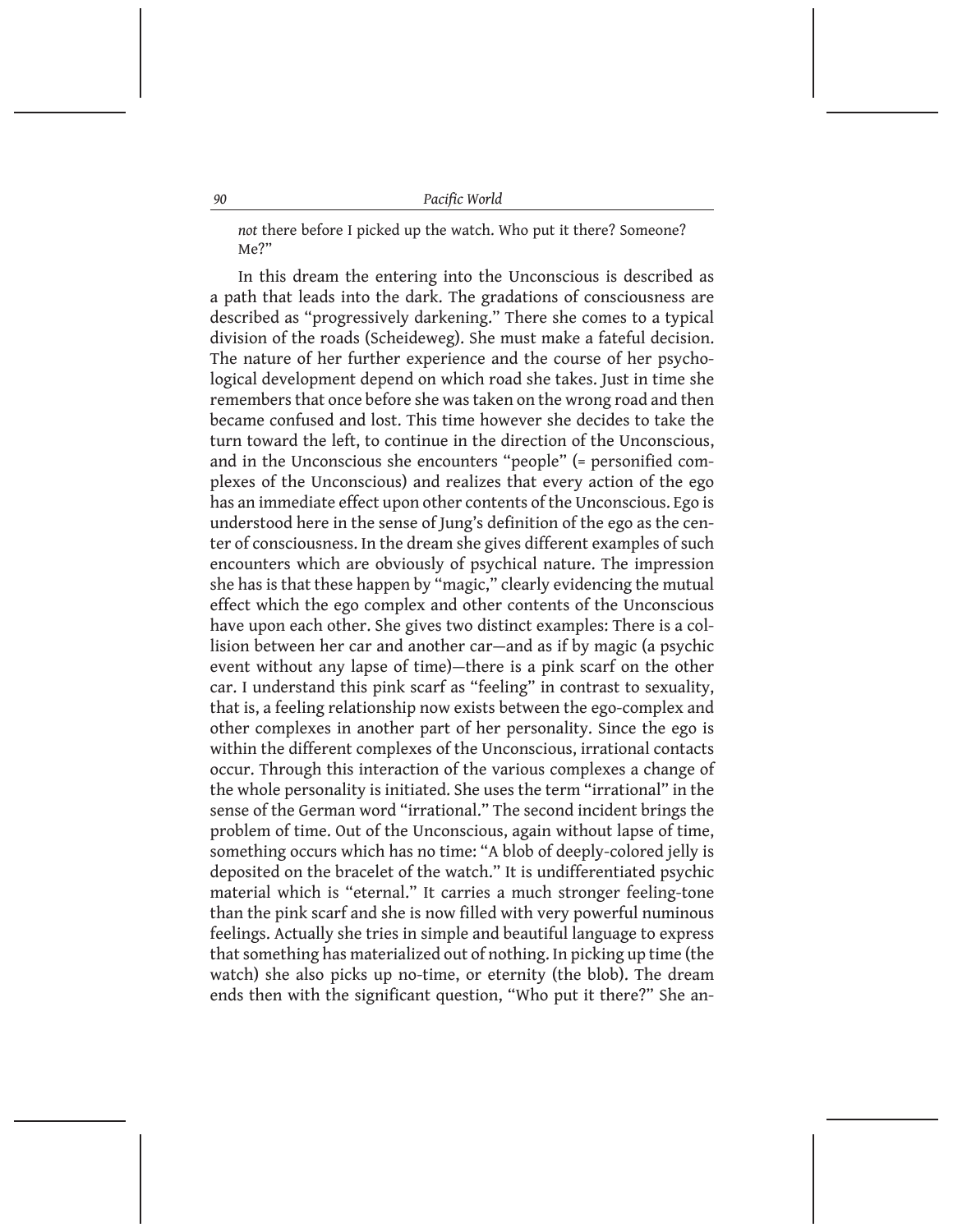swers, "Someone? Me?" But this "me" is obviously not the ego. Dream four weeks later:

"I am seated on a couch watching television, together with several friends. Suddenly it is as if I have been transported to another setting: A party is taking place in an extremely large banquet like room which takes up the complete circumference of a building. I note with surprise that the motif of this party has been to provide individual sunken bathing pools for each guest, and I see that I am myself lying in one. I must have been prepared for it for I am enjoying it to the fullest extent because I suitably am wearing no clothes. We can all lie comfortably in our individual pools and listen to the host who sits talking to us. I gather he is some kind of potentate in order to have furnished such luxurious settings.

"The scene changes and I am expecting word from a man who has had to leave hurriedly. When I am told there is a letter from him for me, I search for it in a huge bag. Another man is trying to help me find this communication and we search together. We retrieve from the bag the beginning of a white scroll made of indestructible plasticlike material. It keeps rolling out and out as if there were no end to it. We keep pulling it out, searching anxiously for the writing on it—but there is no writing! We can only conclude that the writing has been washed away since the scroll had been placed among wet clothes in the bag.

"Then there is another party, this time with dancing."

The first part of the dream describes a most comfortable, lazy situation. The main interest is to be entertained and amused. She enjoys the situation to the "fullest extent" and her attitude is that of the pleasure-loving guest of some fabulous host. This host is described as "some kind of potentate." In our analytical terminology he would represent an animus figure (opinions and attitudes) who is mainly interested in an expression of the pleasure principle. Described here is the sort of life which has no meaning, where one lives for the moment and on the most superficial level. An interesting point in this description is that this large banquet-like room is described as circular and that every individual guest has his own sunken bathing-pool. It corresponds most beautifully to the drawing that Prof. Suzuki gives in his book *Zen Buddhism and Psychoanalysis* to illustrate a kind of thinking which is particularized; one in which a series of events is experienced each separate from the other and from the totality of the human being. Whichever way one looks at this symbolic drawing or the situation in the dream one can see it as a perfect description of a psychological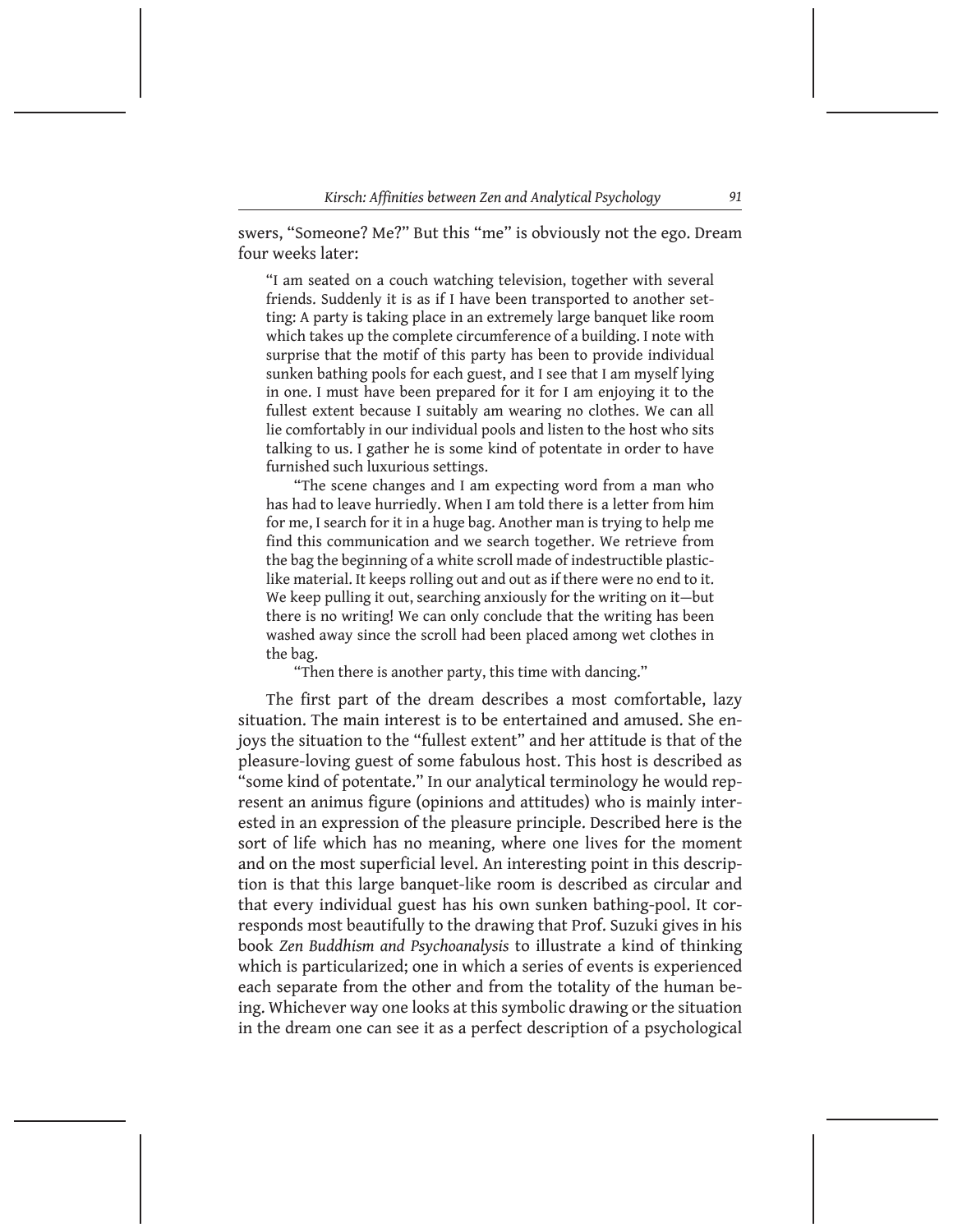state in which the ego is in the center. It is the very opposite of totality. Pleasure-loving and divorced from the wholeness of the psyche, the ego is seduced into this isolation by the potentate-animus who incarnates the pleasure-principle.

But then a change occurs in the dream, and the significant and meaningful content enters again into consciousness. She is expecting word from another man; from another type of animus figure. It is again a letter, a piece of writing, as in the first dream. It is a message which is most significant and takes her out of the deceptively comfortable situation. She retrieves this letter which turns out to be a white scroll made of "indestructible plastic-like material," and which seems to be infinite. But since her ego is still ignorant and her consciousness obscured by the "potentate," the articulate expression of the message has been washed away and she is unable to understand it. And so the end of the dream returns to a situation similar to that of the beginning of the dream with the difference that dancing is added. But the principal subject of this series of dreams, the scroll of writing, has again been brought up as the most valuable content. She is searching for it but for the time being it is lost due to her egocentric attitude. Dream two nights later:

"I receive a series of letters which I read and study carefully. The black-ink writing on the white sheets seems rather shaky and the composition of the letters seems weak, but the content is so filled with emotion that I am deeply moved. It touches fee1ings I had experienced many times."

This dream takes up the same motif even more fully and more dramatically. This time it is not one letter but a series of letters which, in the dream, she reads and studies carefully. The writing is there but seems "rather shaky," and so much emotion enters into the letters that her consciousness is affected by these emotions. They bring back memories of emotion she had in earlier times but which had been repressed and had disappeared from her conscious life for a long time. As in the first dream, the work of art has to be retrieved. It is also writing, but the music is replaced by emotion. It is the same content but the emotions are quite different. No more does she feel this as a "grisly undertaking." On the contrary she is deeply moved by the spiritual content. When she awoke from this dream she could not remember the text of the letters. In order to bring it back to her mind she did what we call "active imagination":<sup>8</sup>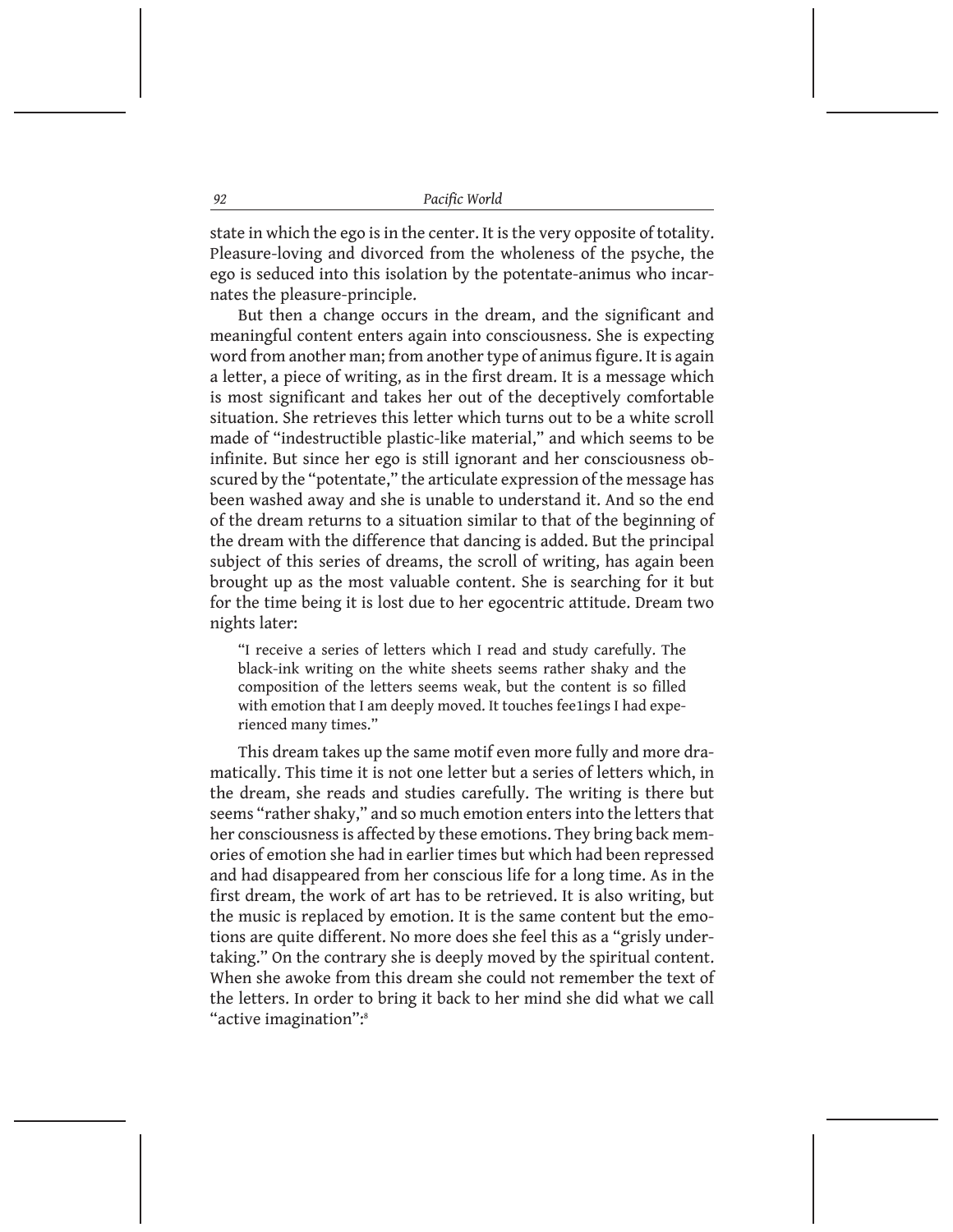"It was my guess that the shaky writing and the poor composition could only come from someone who was in the grip of such a strong emotion he had little strength left to guide a pen carefully, or to express himself fully. Was it a man seated at a desk, his head now resting on his outspread arms? I looked at the letters again and saw the ink begin to fade perceptibly before my eyes. I quickly snatched at some of the words, trying to write them down hastily because I knew that some magic was going to erase it all almost immediately and my memory would correspondingly lose the original message. I worked in a kind of panic and was capable of retrieving only fifteen or twenty words before the print was completely obliterated from the sheets. It was amazing how, once the words were isolated, they became alien unknowable clues, and the context of the letter already lost.

"Working against time and resistance I sought to write anything I could possibly associate the words with, and a more difficult time I have never spent. The words I had been able to capture—and not in the proper sequence of their appearance either—were: dealt-mirrorundergrowth-formidable-replica-stealthily-write-full-length-commend-inevitable-sacrosanct-beseech-suffering-delayed-immobileshades-princely.

"Seventeen words. First I tried pairing the words together by their contrasting qualities or by their similarity. But I could see at a glance none of them could be coupled. Rather their texture was one of continuity.

"I begin to piece together: I *write* at *full-length* to *beseech* that *sacrosanct* things are *inevitable*…but then I notice that *full-length* could just as well pertain to *mirror*. It's no use at all to go on with this guesswork. I must simply start a train of thought and weave the words in somehow. And the following is what suggested itself to me:

'I have *dealt* with some *formidable* things in my time, but never has a more *princely* gift been presented to me. A *mirror* which is a *replica* of *sacrosanct* waters. I *beseech* you to *commend* such an offering to a *suffering* soul who can no longer remain *immobile*. Were it not that the *undergrowth* has various shades, its *full-length* size would not have been so long *delayed*. To *write* is then *inevitable* and no longer undertaken *stealthily*.'"

So finally she has found that piece of writing which has been lying in her unconscious and to which the dreams repeatedly referred. Naturally it has a powerful meaning for her since it has been the leitmotif of this series of dreams, but what is indicated here is a gift of the future. It is a princely gift. It is a mirror, and a very special mirror—"a replica of sacrosanct waters." It is interesting to note that Zen Buddhism makes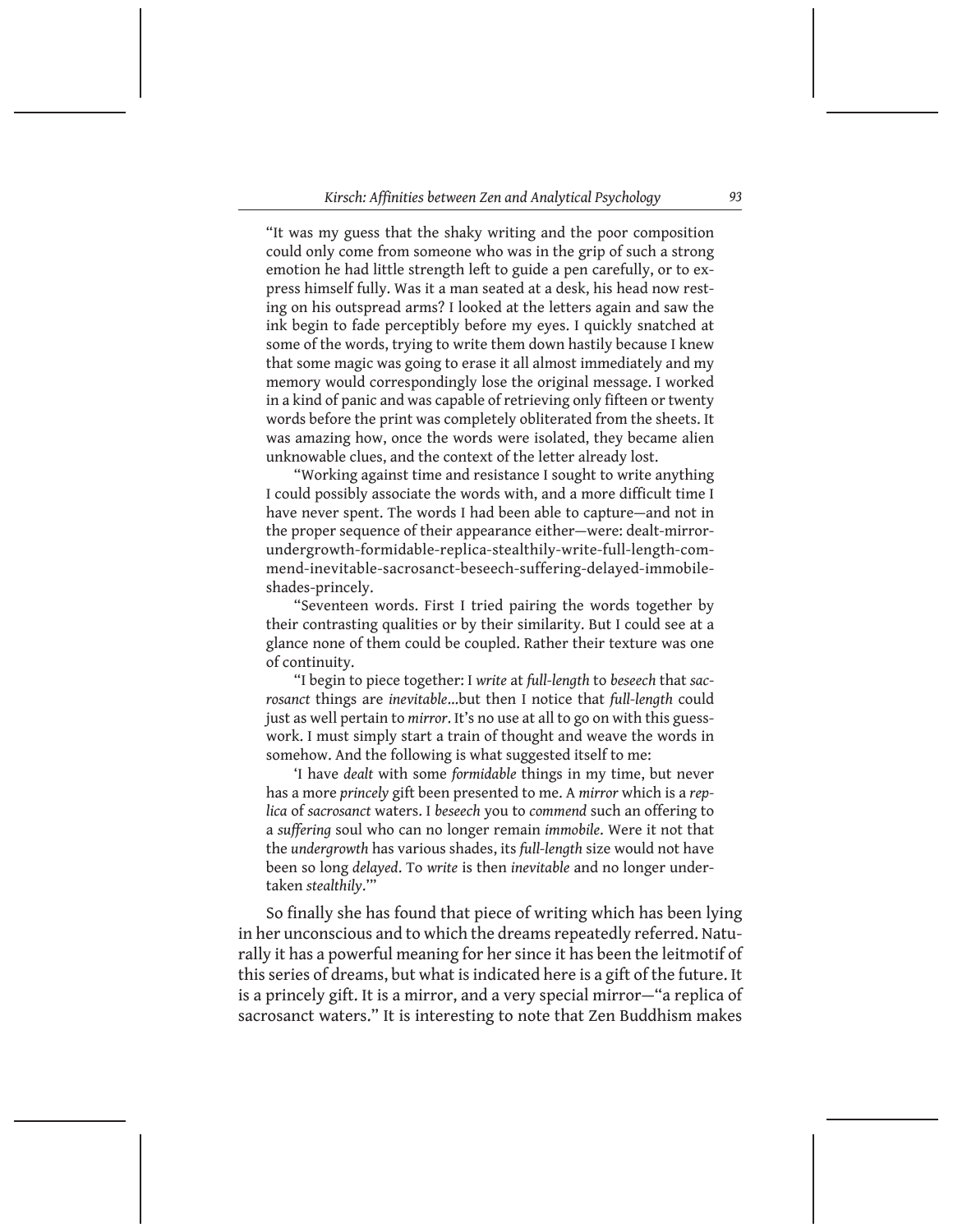wide use of the symbol of the mirror. Suzuki says: "Dhyāna is Prajñā, and Prajñā is Dhyāna, for they are one.... It is like a brightly-shining mirror reflecting images on it. When the mirror does this, does the brightness suffer in any way? No, it does not. Does it then suffer when there are no images reflected? No, it does not. Why? Because the use of the bright mirror is free from affections, and therefore its reflection is never obscured. Whether images are reflected or not, there are no changes in its brightness. Why? Because that which is free from affections knows no change in all conditions."9 The patient's mirror is the numinosum which exists everywhere and exists in her in its fullness. It is the consciousness of the Unconscious or the no-mind or universal mind, as Zen expresses it, the mirror which "needs no dusting."10 In our psychological language we would call it the Self. The writer of the letter beseeches the patient to commend such an offering (the mirror) to her suffering soul, which under this impact can no longer remain immobile. She can allow herself to move again and to have emotions. Were it not for the fact that the undergrowth—that is, different parts of her psyche which remained undeveloped and even misdeveloped—has various shades (different qualities), then these psychic faculties would have developed long ago. In other words, the undifferentiated part of her psyche would now have a chance to develop fully. The effect of accepting this mirror, the no-mind—or as we could also say, making the Unconscious conscious—would allow her inferior function to develop fully and she would then be able to write. That is, quite literally she would be able to fulfill her artistic capacities and would no longer have feelings of guilt about her creative abilities. But beyond this specific gift of writing, the very fact that the symbol used here is that of mirror of sacrosanct waters indicates that more is meant than the development of any special function. What is meant is the breakthrough of the whole human being. The experience of having received the seventeen words and the inspiration under which she wrote this had the character of a revelation. This piece of writing in itself represented a widening of consciousness, but not yet the full breakthrough of the Self. That is rather indicated in the text of the writing for the future and requires a great deal of further work. Nevertheless, it is psychologically of the greatest significance that this woman had now such an experience and that such a goal is set for her. I therefore believe that the path proposed by the Unconscious of this Western woman has the same validity for her as that of Zen for Japanese psychology. In its final analysis this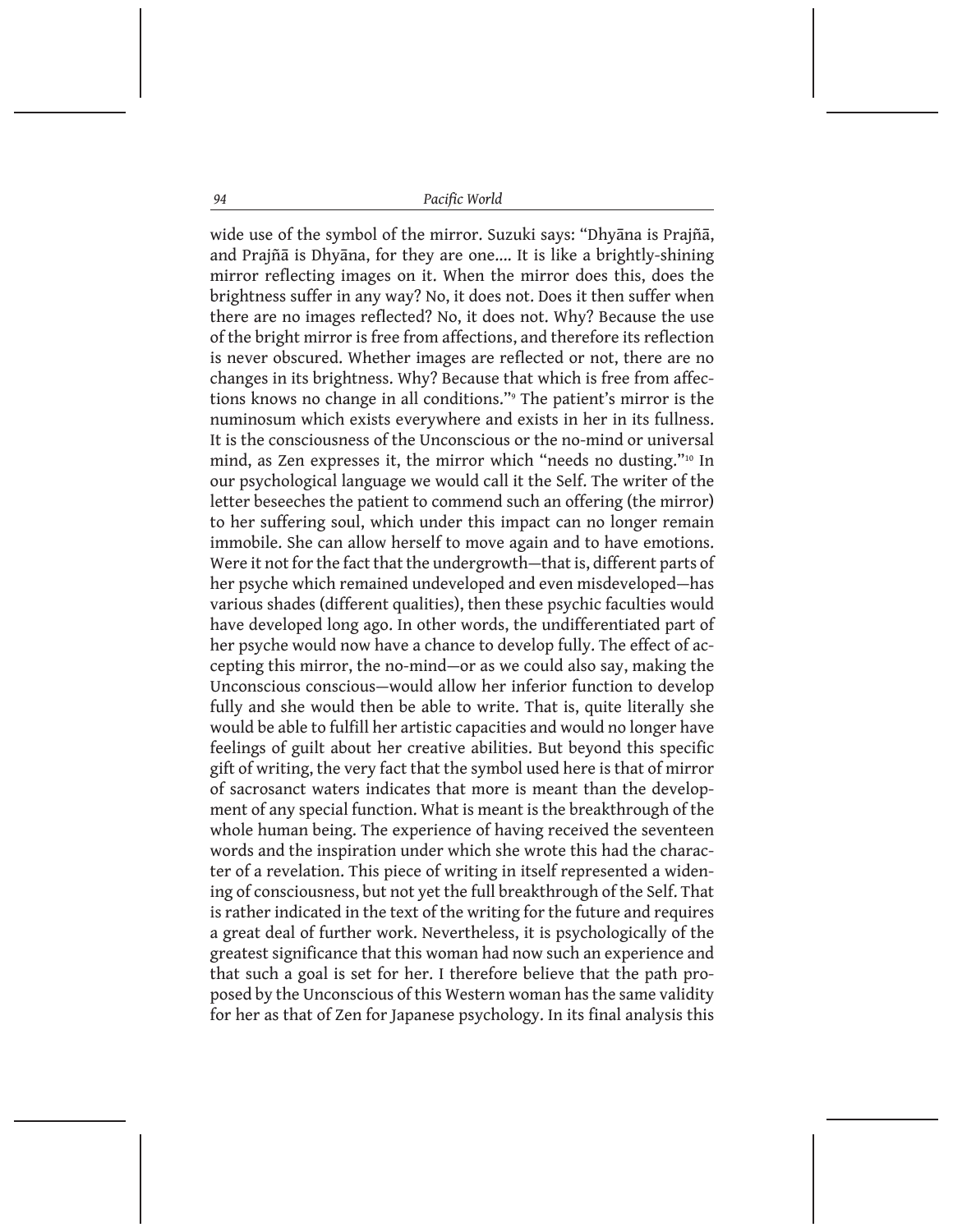is the aim for both East and West, classically described by Zen-masters as Satori, and by Jung as the fulfillment of individuation. And I believe that Suzuki would accept this conclusion because he has acknowledged that the Satori experience has also occurred in the West, for example in Meister Eckhart.<sup>11</sup>

We in the West accept dreams, images, and imagination altogether as a fruitful path which eventually, when fully and intensely pursued and accepted by the human being, will lead to Satori. The East has rejected the images, which occur during meditation. It has used method of Koans to strip the ego of all illusions and to throw it, as it were, into the abyss and into the terrible conflict. We in the West have not yet, and perhaps never will, develop such a method but will accept the language of dreams which nature, the Unconscious, proposes. And if the individual human being gives his all to this process it will lead to the same result.